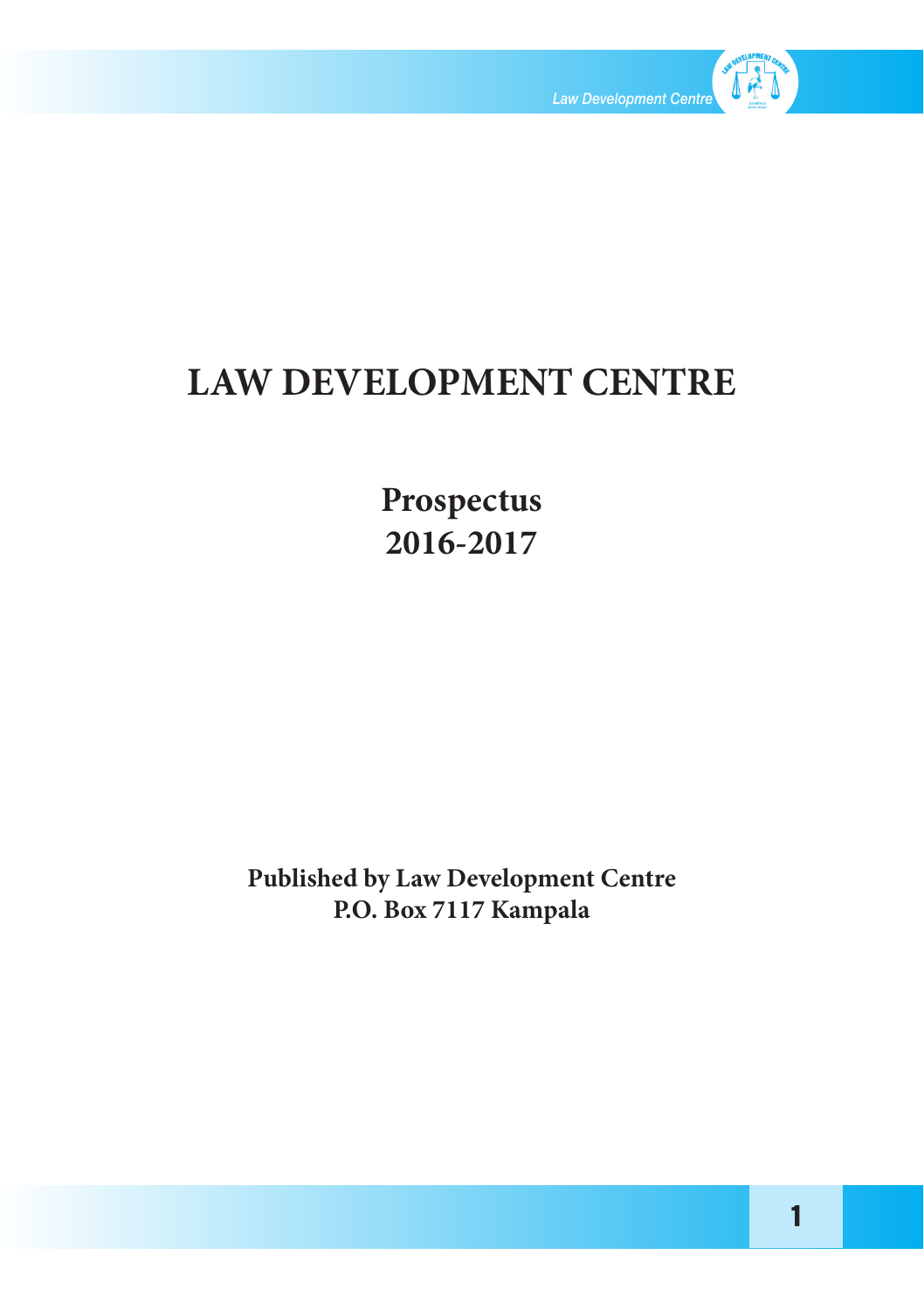

## **COURSES OFFERED AT THE LAW DEVELOPMENT CENTRE:**

#### **Long Courses**

- Post Graduate Diploma in Legal Practice (Bar Course)
- Diploma in Law (Day) Course
- Diploma in Law (Evening) Course
- Diploma in Human Rights Course

#### **Short Courses**

- Administrative Officers Law Course
- Court Bailiffs and Auctioneers Law Course
- Law Clerks and Court Clerks Law Course
- Para-legal Trainees Course
- Other tailor made courses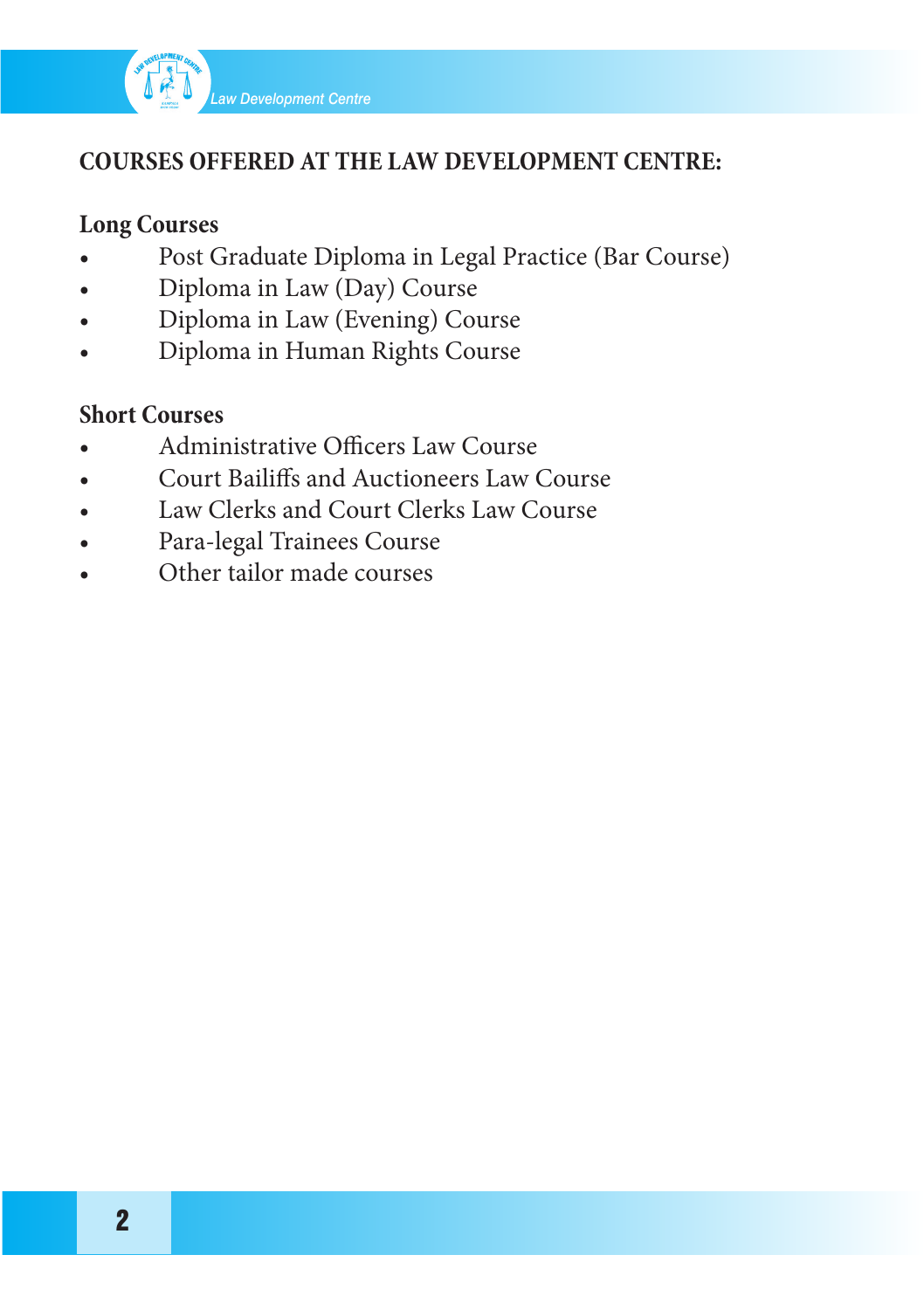

## **Table of Contents**

| DEPARTMENTOFPOSTGRADUATELEGAL STUDIES & LEGAL AID          |
|------------------------------------------------------------|
|                                                            |
|                                                            |
|                                                            |
|                                                            |
|                                                            |
|                                                            |
|                                                            |
|                                                            |
| DEPARTMENT OF HUMAN RESOURCE AND ADMINISTRATION            |
|                                                            |
|                                                            |
|                                                            |
|                                                            |
| RULES GOVERNING THE PASSING OF THE DIPLOMA IN LAW COURSE   |
|                                                            |
| RULES GOVERNING THE PASSING OF THE DIPLOMA IN HUMAN RIGHTS |
|                                                            |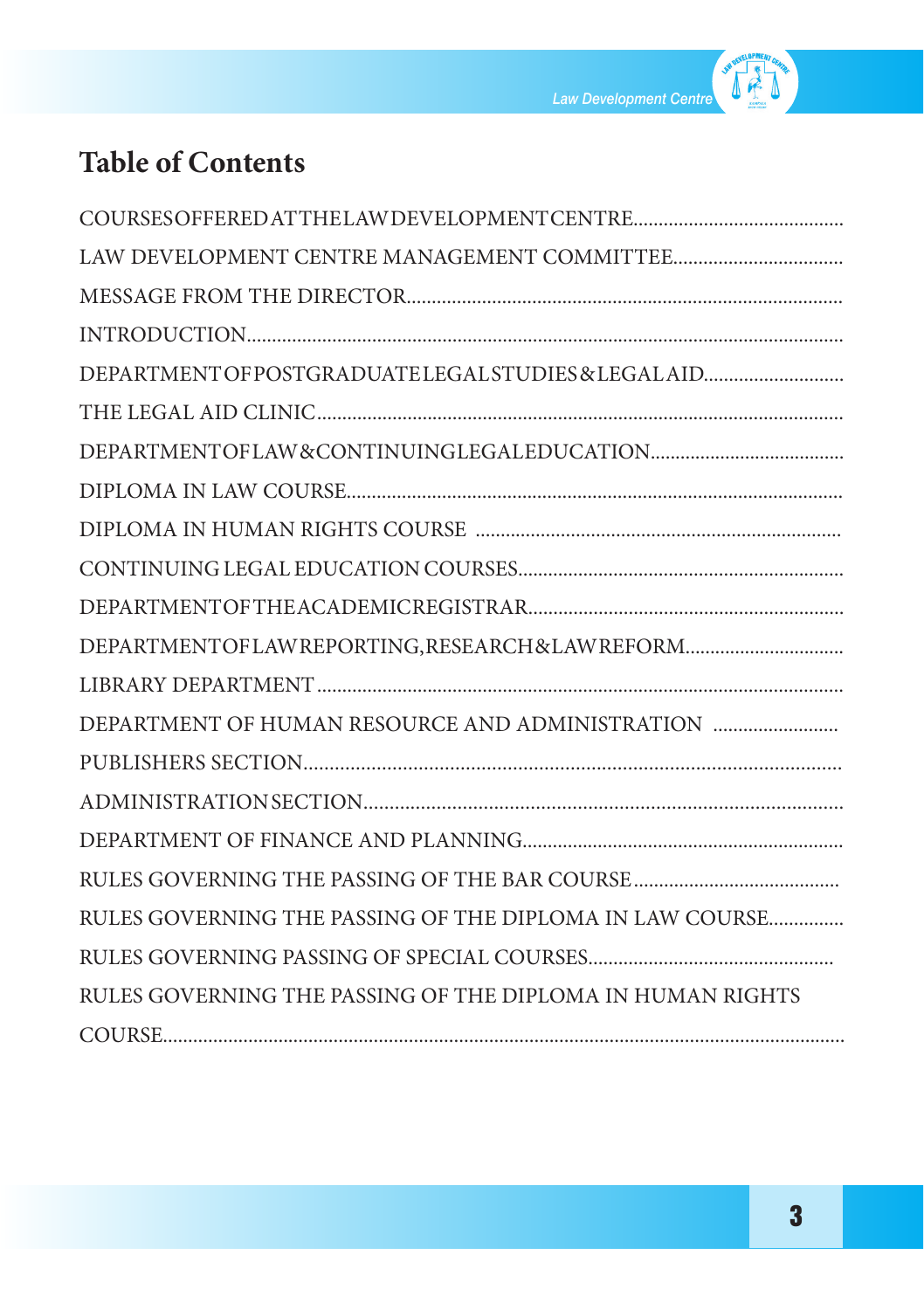

## **LAW DEVELOPMENT CENTRE MANAGEMENT COMMITTEE**

| Hon. Lady Justice Stella Arach-Amoko J.S.C.                             | Chairperson.             |
|-------------------------------------------------------------------------|--------------------------|
| Mr. Francis Atoke, Solicitor General.                                   | (Ex-Officio),<br>Member. |
| Dr. Nassali Rose Lukwago, Permanent Secretary,                          |                          |
| Ministry of Education and Sports.                                       | (Ex-Officio),<br>Member. |
| Dr. Damalie Nagitta-Musoke, Dean School of Law,<br>Makerere University. | (Ex-Officio),<br>Member  |
| Ms Miriam Magala, CEO Uganda<br>Insurer's Association. (Advocate)       | Member                   |
| Mr. Edgar Agaba, Advocate                                               | Member                   |
| Mr. Peters Kizito Musoke, Advocate.                                     | Member                   |
| Mr. Frank Nigel Othembi,                                                |                          |
| Director, Law Development Centre.                                       | (Ex-Officio),<br>Member. |
| Mrs. Joyce Werikhe,                                                     |                          |
| Secretary, Law Development Centre.                                      | Secretary to Committee   |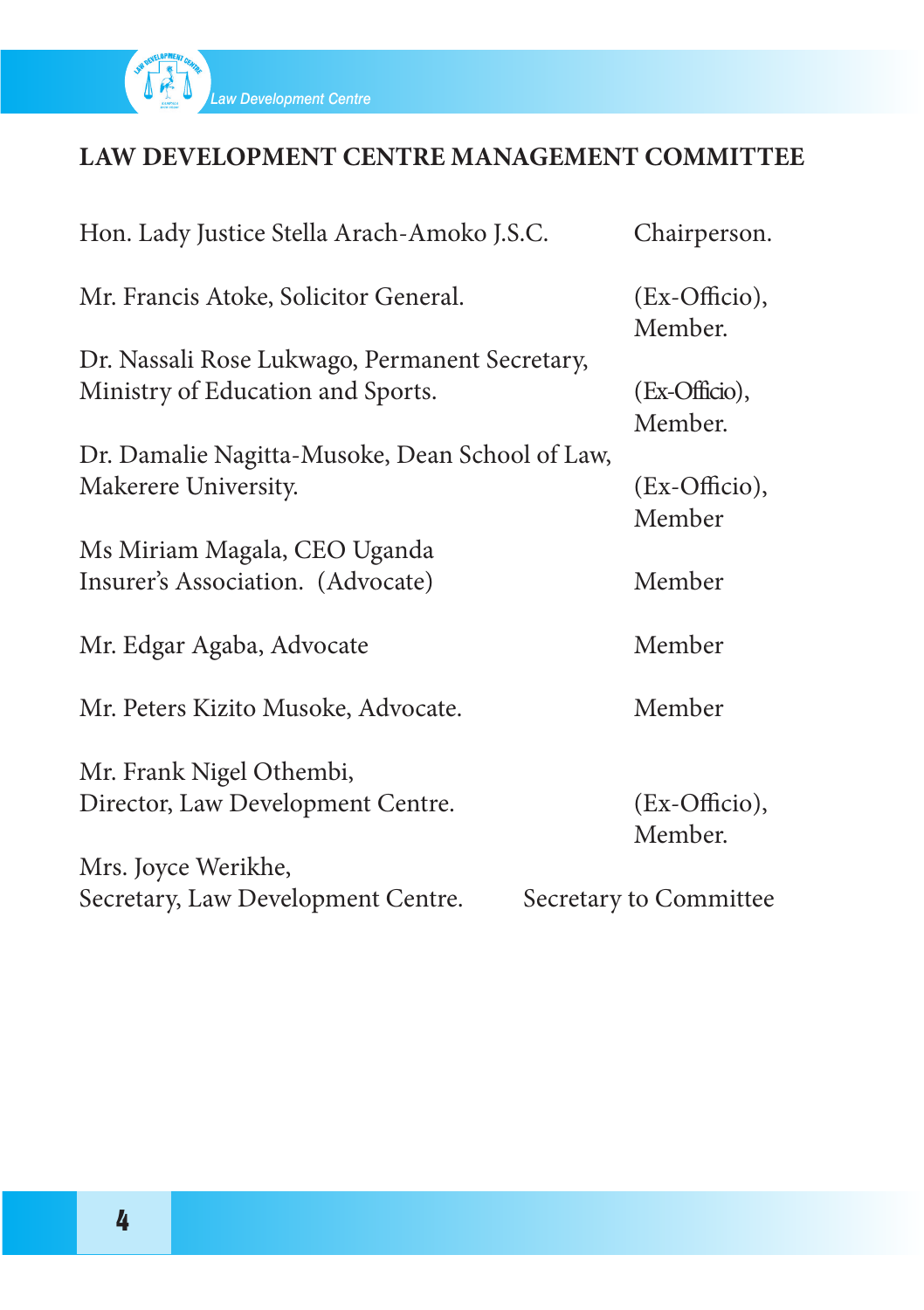## **Message from the Director**



*Frank Nigel Othembi*

On behalf of the management and staff of the Law Development Centre and on my own behalf I warmly welcome all the students admitted to LDC for the 2016/2017 academic year. LDC's mission is: "To promote the rule of law and access to justice through quality practical legal training, research, service and advocacy to legal practitioners, policy makers and the public." LDC's vision is:"To be the leading centre for professional legal training and access to justice."

As an institution aiming at becoming the leading training institution in professional legal training and non-professional legal training in Africa, LDC has implemented innovations to improve its quality of training. The Centre as a response to the changes in the legal profession recently revised the Bar Course Curriculum to prepare its graduates for various career prospects. We aim at graduating students with shills and competences responsive to the needs of the labour market.

LDC aims to attract the best legal talent - students with the intelligence and analytical skills to successfully undertake the Bar Course. Students joining LDC for the Bar Course have to go through the qualifying examination administered by the Law Council. This is an important aspect of quality control.

The demand for paralegal basic skills in law has been met by establishment of study centres in different areas of the country such as in Mbarara, Mbale, Gulu, Soroti, Lira, Hoima, Fort portal and Rukungiri. Currently, LDC conducts the Diploma in Law, Diploma in Human Rights, the Administrative Law Course and the Court Clerks and Bailiffs Course.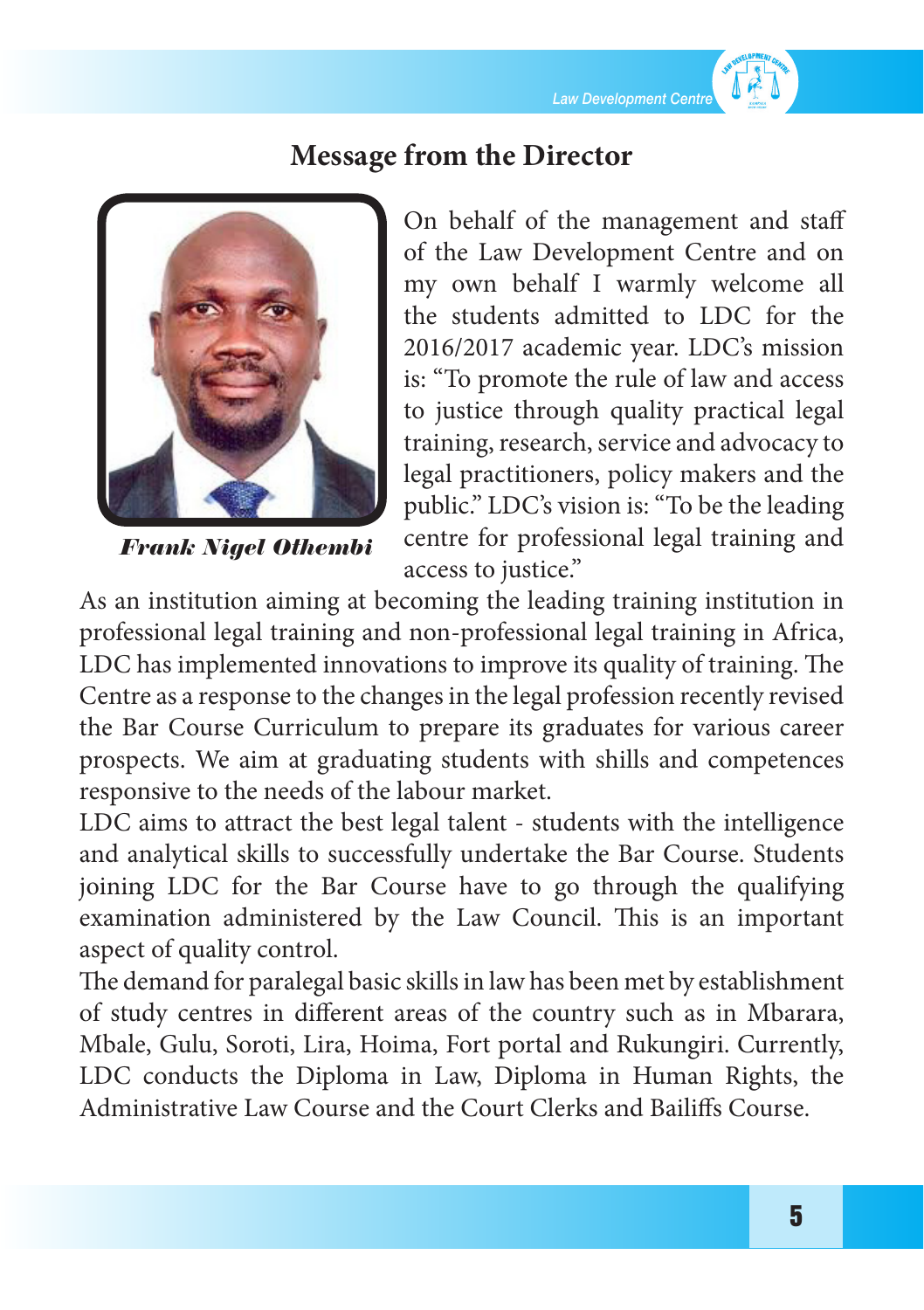

*Law Development Centre*

Owing to the increasing number of students annually, LDC has made great initiative to expand its infrastructure and teaching facilities such as the 1000 seater auditorium. Students now have accessto all legal materials in its well-stocked library, with a sitting capacity of 100 students and free WI-FI internet connectivity. We are committed to increased use of ICT in all our processes.

LDC as an institution is alive to the emerging trends in the legal profession and the law in general and thus shall ensure a good serene environment for the students to acquire the necessary knowledge, skills and values relevant to the needs of the students through its team of dedicated, professional, administrative and support staff.

LDC has invested in training and capacity building for lecturers and other staff. We are equipping our staff with the skills to deliver the highest standards of service.

I wish you a very successful academic year and a fruitful stay at LDC.

**FRANK NIGEL OTHEMBI DIRECTOR, LDC**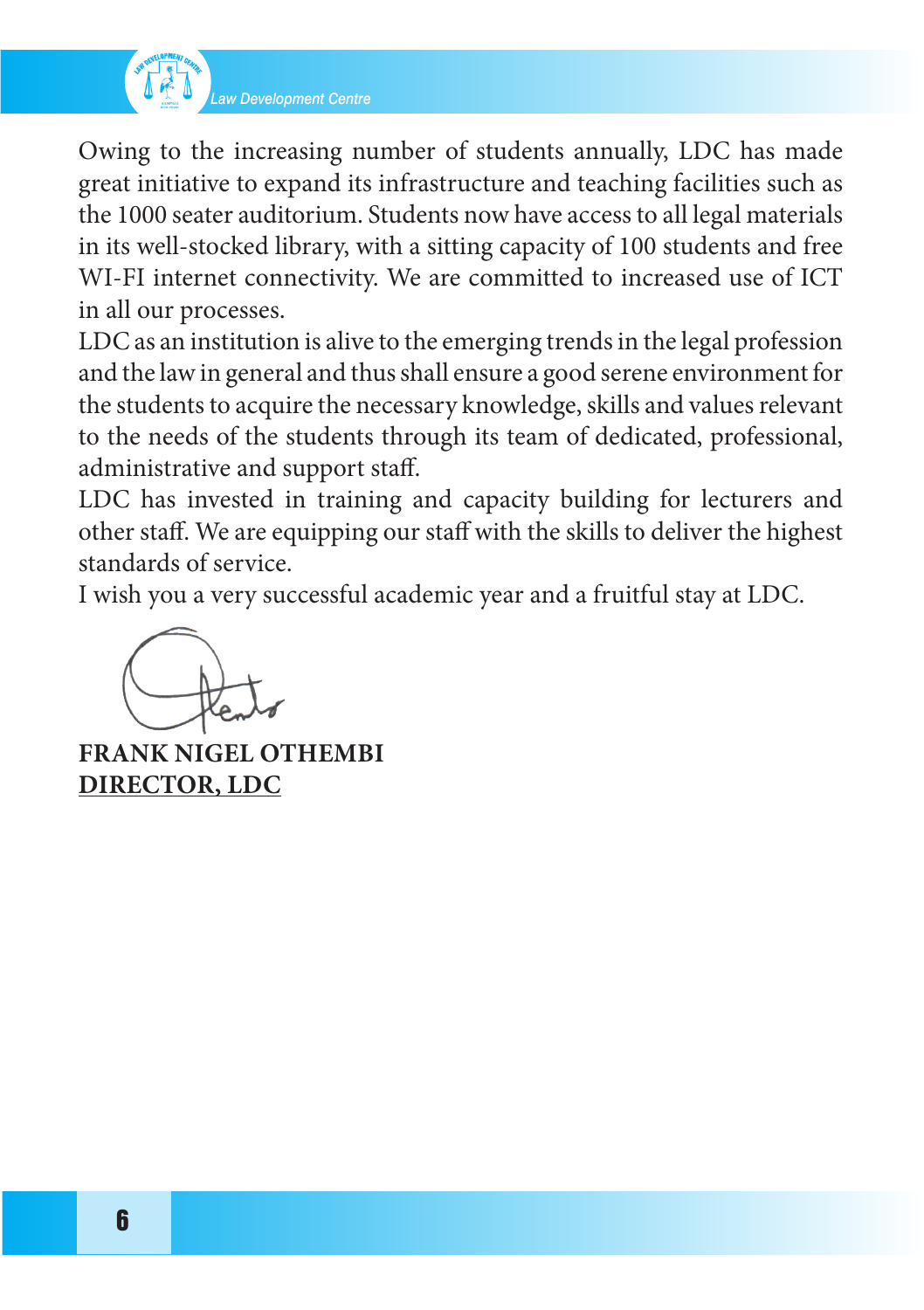

## **INTRODUCTION**

Law Development Centre (LDC) was established by the Law Development Centre Act, Cap 132. It is mandated to carry out the following categorised functions:

- Legal Training
- Research and Law Reform
- Printing Legal Publications
- Compiling Law Reports
- Community Legal Aid

#### **Motto:**

*"Know the Law"*

#### **Mission:**

*To promote the rule of law and access to justice through professional legal training, research, publications, community legal service and advocacy to legal practitioners, policy makers and the public.*

### **Vision:**

*To be the leading centre for professional legal training and facilitate access to justice*

## **Strategic Objectives of LDC**

The Strategic Objectives are well spelt out in the LDC Strategic Plan 2013/14-2017/18 and are:

- 1. To provide accessible legal training that is relevant and responsive to the needs of the labour market.
- 2. To develop and implement strategies to fund 100% of LDC's annual budget.
- 3. To develop and implement policies and procedures to ensure good governance and quality service delivery.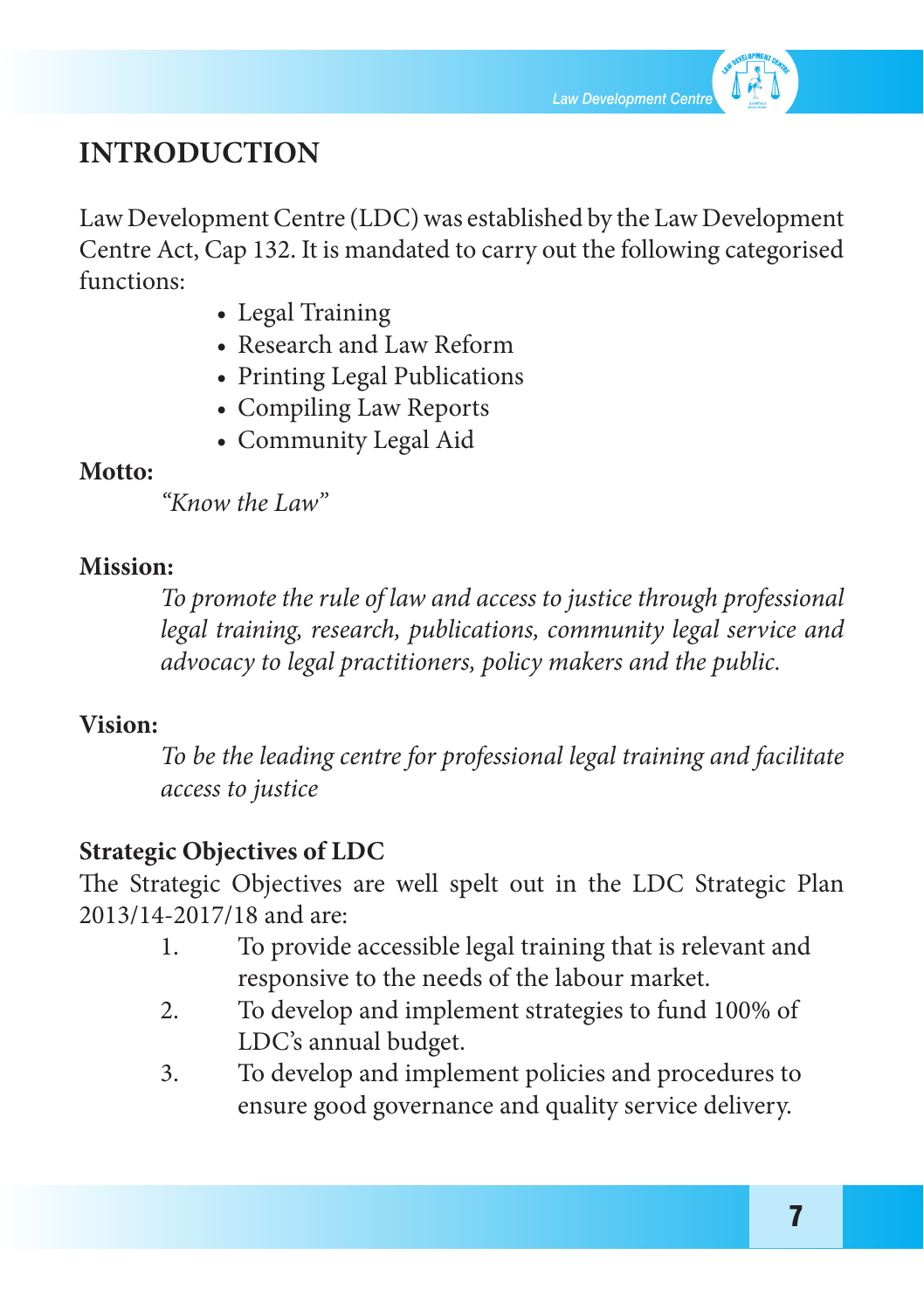

- 4. To improve quality and efficiency through integration of ICT services and systems in all processes.
- 5. To provide legal aid to the indigent and vulnerable persons in society.
- 6. To establish LDC as the leading resource for legal publications in Uganda.

### **Core Values and Principles**

The LDC is committed to uphold its mandate, mission and vision by providing services based on the values and outlined:

- Professional integrity.
- **Ouality service delivery.**
- Good governance.
- • Continuous improvement.
- **Innovation**

#### **Key Result Areas**

Our key result areas are the following:

- To provide legal training to lawyers and non- lawyers.
- To provide community legal services.
- • To produce law reports and legal publications.
- • To undertake research into topical legal issues.
- • To initiate and recommend proposals for law reform.

#### **Commitment of the Law Development Centre**

In order to fulfill our mandate, vision and mission, the Law Development Centre is committed to doing the following:

- Providing accessible legal training that is relevant and responsive to the needs of the labour market.
- Developing and implementing strategies to fund 100% of

8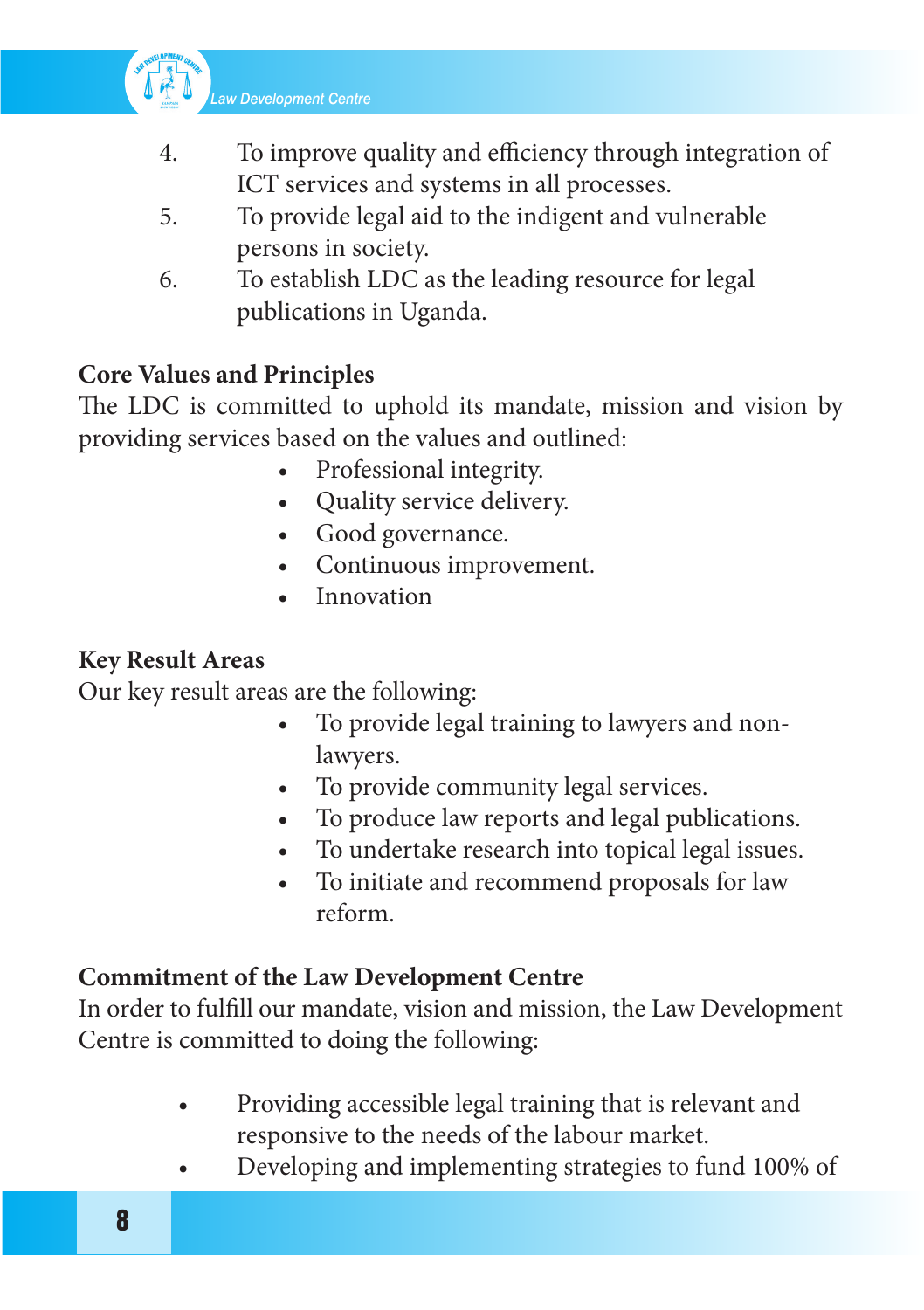

 LDC's annual budget.

- Developing and implementing policies and procedures to ensure good governance and quality service delivery.
- Improving quality and efficiency through integration of ICT services and systems in all processes.
- Providing legal aid to the indigent and vulnerable persons in society.
- Establishing LDC as the leading resource for legal publications in Uganda.

The commitment will be exhibited by different departments as they carry out their work as indicated below per department.

Joyce Werikhe (Mrs.) **SECRETARY, LDC**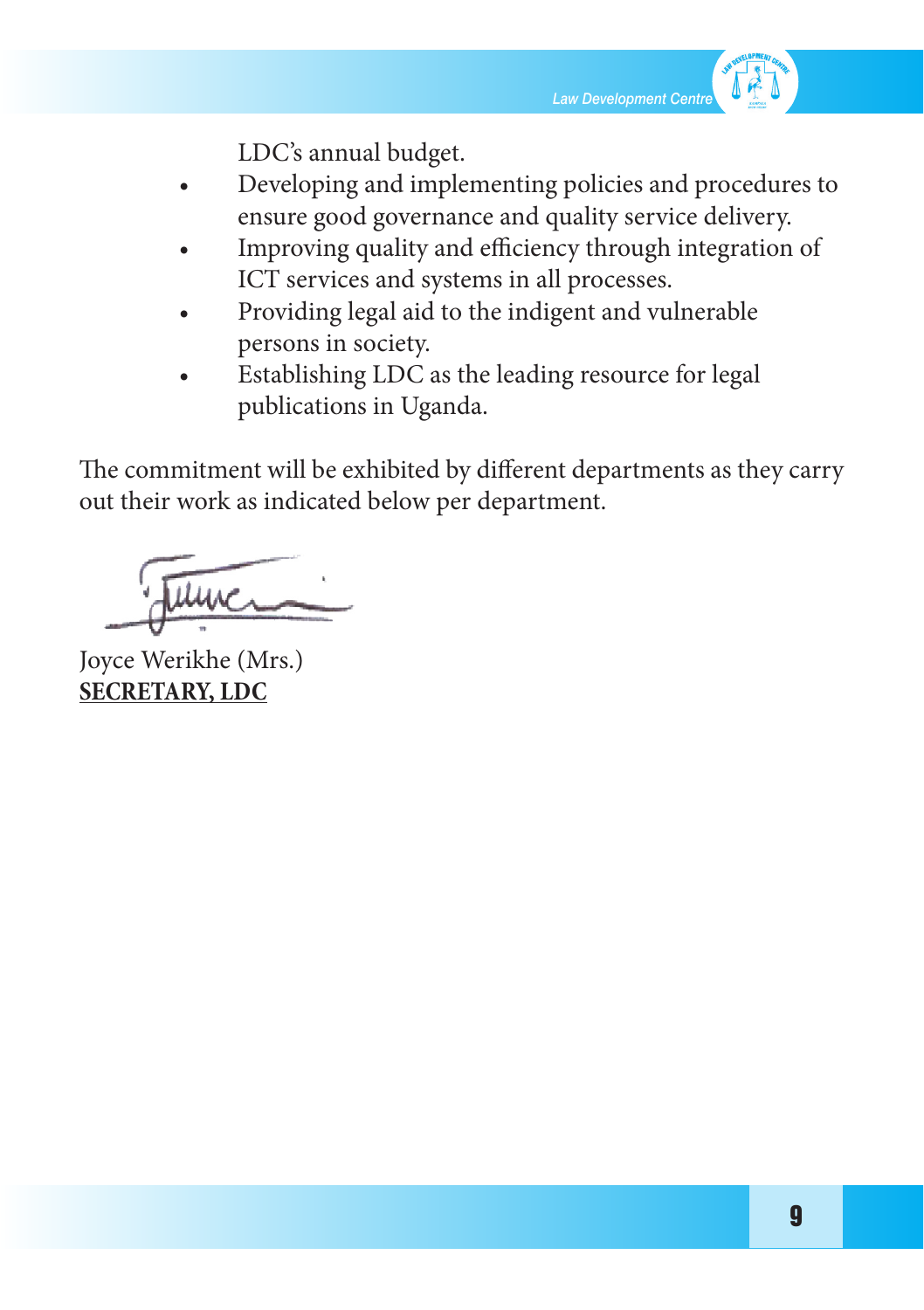

## **DEPARTMENT OF POSTGRADUATE LEGAL STUDIES AND LEGAL AID**

Law Development Centre offers a contemporary Post Graduate Diploma in Legal Practice (Bar Course) that is tailored to the needs of the legal profession and highly regarded by employers across all sectors. The course equips students with knowledge and practical skills.

#### **Course objectives**:

The Bar Course specifically aims to:

- 1. Prepare students to play their role as legal practitioners.
- 2. Facilitate the drafting and interpretation of legal documents and materials and appreciate their practical application.
- 3. Develop among students a sense of social responsibility and an appreciation for the need of legal aid.
- 4. Develop an appreciation for and skills for Alternative Dispute Resolution.
- 5. Preparestudentstopracticeinaversatilelegalenvironment.

## **Learning Outcomes**

At the end of the Bar Course, students will demonstrate ability to:

- 1. Apply practical and professional legal knowledge and skills in a versatile legal environment.
- 2. Draft and interpret legal documents and materials.
- 3. Appreciate legal aid and demonstrate a sense of social responsibility.
- 4. Interview clients and witnesses while adhering to professional standards.
- 5. Conduct themselves ethically.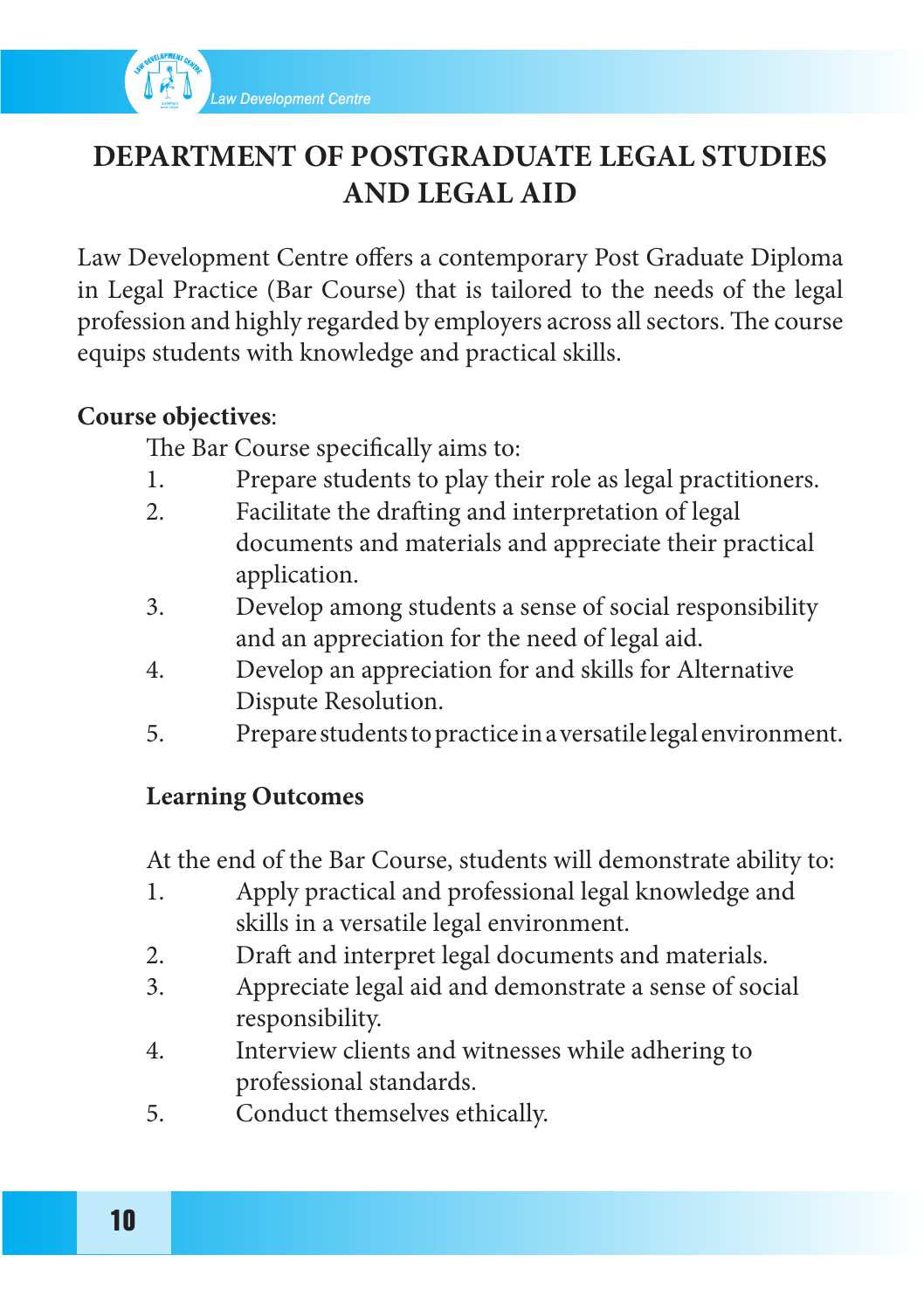

## **Subjects Taught**

The Bar Course offers subjects aimed at grooming an advocate who will serve the public justly. There following subjects are offered:

- • Civil Litigation
- • Corporate and Commercial Practice
- • Criminal Proceedings
- • Family Law Practice
- • Land Transactions
- • Public Legal Practice
- • Judicial Conduct
- Professional Conduct
- Trial Advocacy
- Legal Writing
- • Accounting for Lawyers
- • Tax Practice
- Management skills
- • Corporate Governance
- • Legal Aid/Pro bono practice
- • International Commercial Transactions
- • Legislative Drafting
- • Advanced Alternative Dispute Resolution
- • Clinical Legal Education

## **Training Strategies**

The LDC is mandated to develop practical legal skills for aspiring advocates. The main training approach employed is problem solving. The training approach is grounded in the constructivist theory where learning is active and involving based on David Kolb's four-stage model of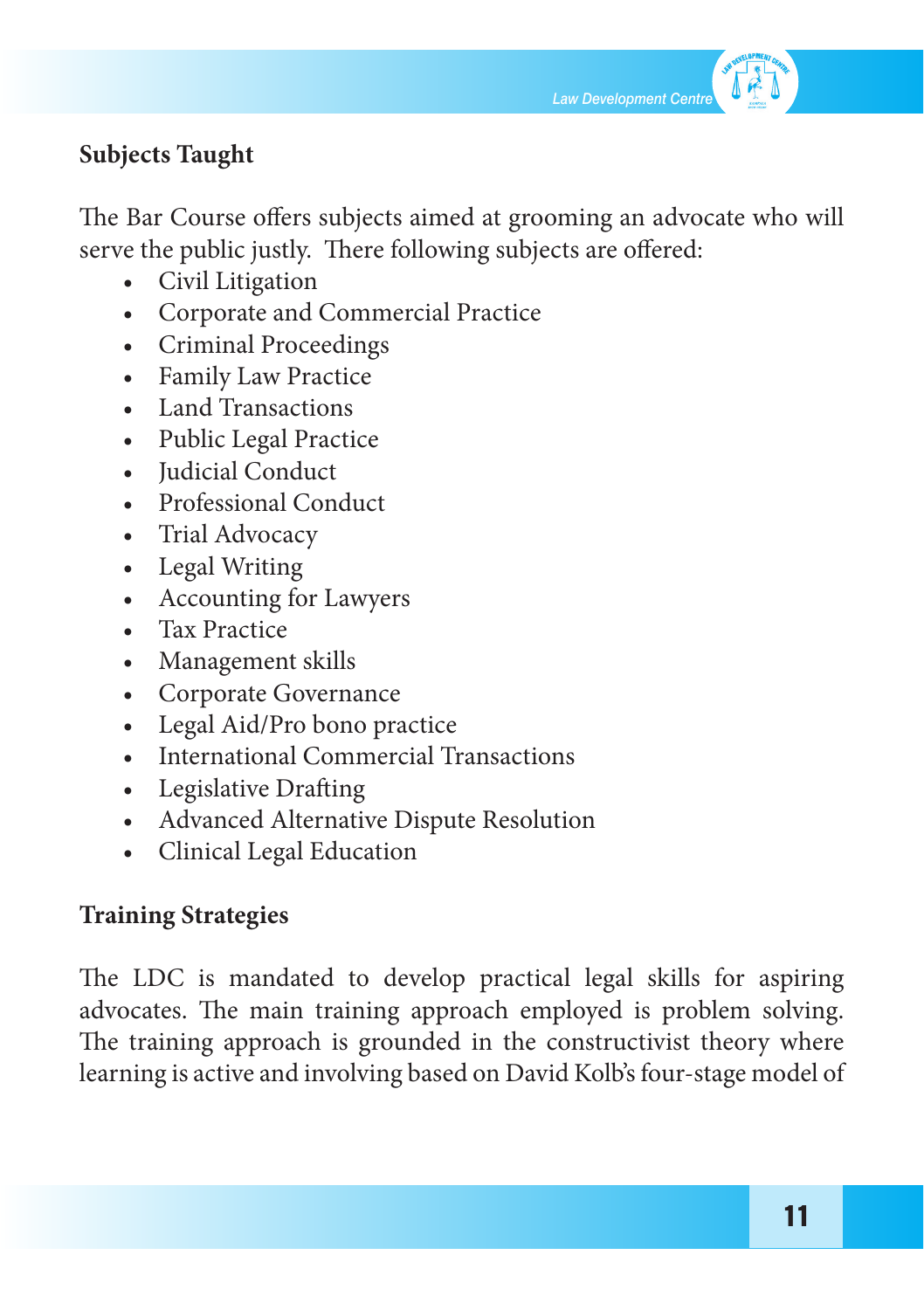

problem solving i.e. situation analysis, problem analysis, solution analysis and implementation analysis.

The approach is based on the students' prior knowledge of the substantive law covered at LLB. As the students approach the problems presented to them, they are expected to apply the substantive law while at the same time developing critical and practical skills that will be required for successful legal practice.

Within the problem solving approach, the following strategies are used to inculcate procedural knowledge, skills and attitudes to the lawyers; discussions, interactive lectures, guest speakers and moots. Most teaching and learning is organized through firms.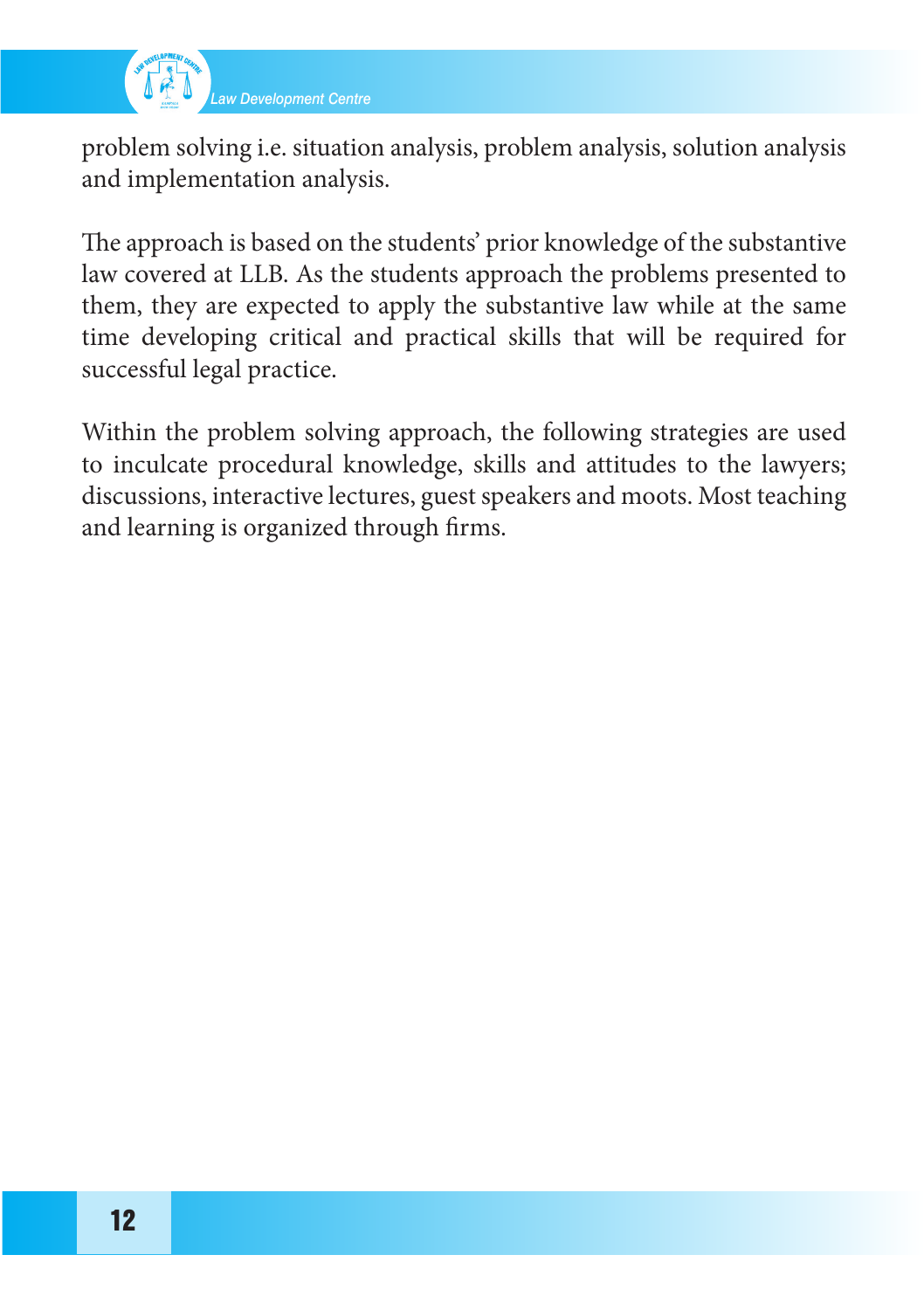

## **LEGAL AID CLINIC**

The Legal Aid Clinic is a section within the Department of Post Graduate Legal Studies and Legal Aid. The LDC Legal Aid Clinic was founded in 1998 and started its activities in 1999. The clinic derives its mandate from the Law Development Centre Act Cap. 132 and its purpose are mainly twofold:

1. To assist in imparting practical skills to students of the Diploma in Legal Practice (Bar Course) through its Clinical Legal Education (CLE) Program

2. Provide legal aid services to juveniles, indigent litigants and accused persons .

In fulfillment of its mandate, the clinic has been implementing a number of projects and programs for example:

- The Reconciliation Program at a number of Magistrates Courts
- The Diversion Program for children in conflict with the law
- Enhance access to justice for juveniles and indingent persons.
- Resolution of land disputes for indigent persons through ADR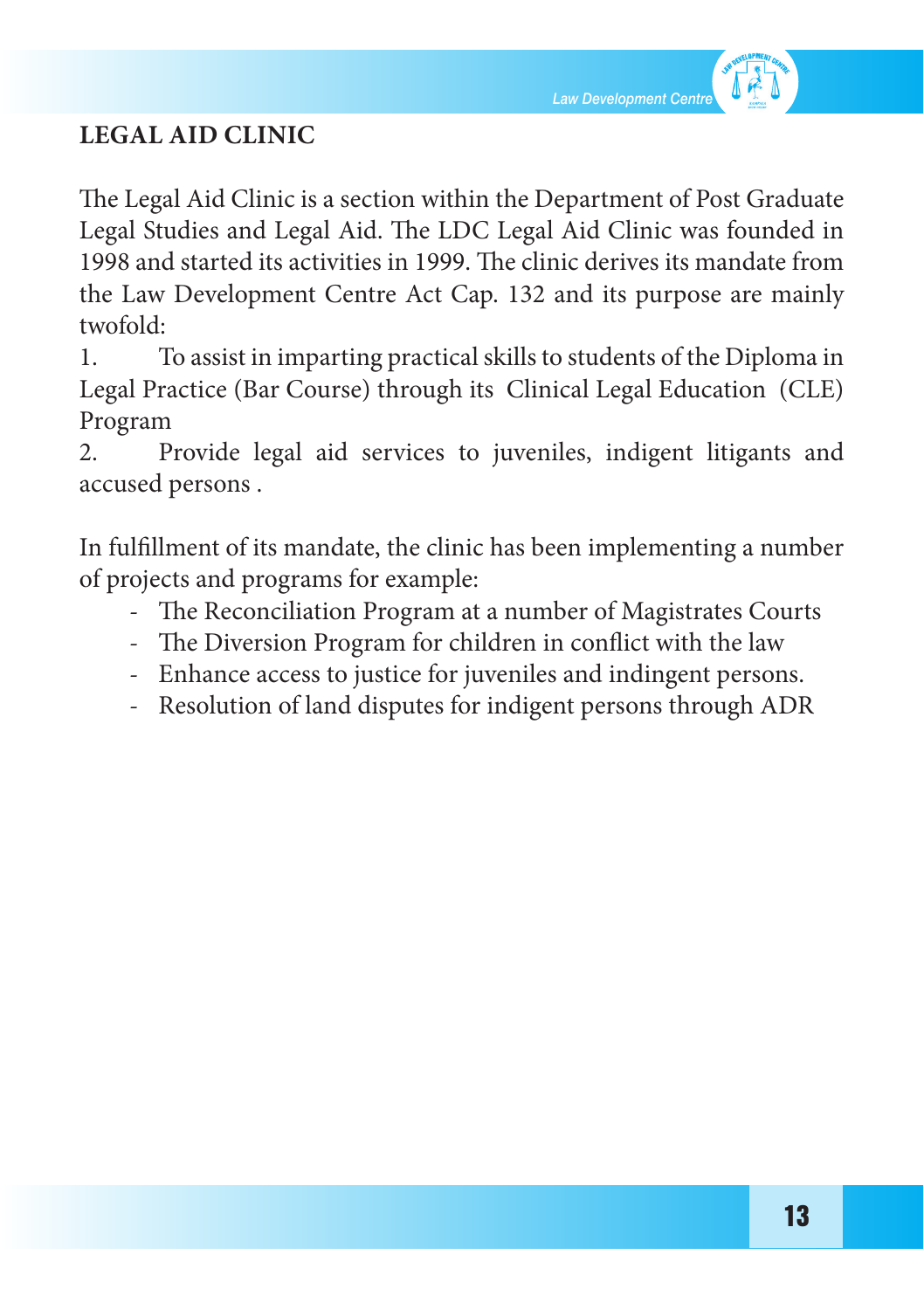

## **DEPARTMENT OF LAW & CONTINUING LEGAL EDUCATION**

The Department of Law equips students with a working knowledge of basic legal principles to give a cutting edge advantage to professionals in all fields. The Department is also charged with offering legal education that is relevant to the current needs of society given the dynamic nature of the legal system. The Department offers the Diploma in Law, Diploma in Human Rights and various Continuing Legal Education Courses

### **DIPLOMA IN LAW COURSE**

The Diploma in Law Course is an introductory course in Law for nonlawyers. The course is designed to train non-lawyers in the principles and practices of law in Uganda. It also offers an introduction to legal reasoning and interpretation, and gives students a first insight into the relationship between law and society. The course is offered in two options, the day program and the evening program leading to the award of a Diploma in Law.

### **Subjects on the Diploma in Law Course**

The course consists of core and optional subjects. All five subjects in term one are core for all students. In Term Two and Term Three, students take four core subjects and one optional subject.

#### **First Term subjects:**

- Introduction to Law
- • Criminal Law and Procedure
- • Constitutional Law
- • Administrative Law
- • Law of Contract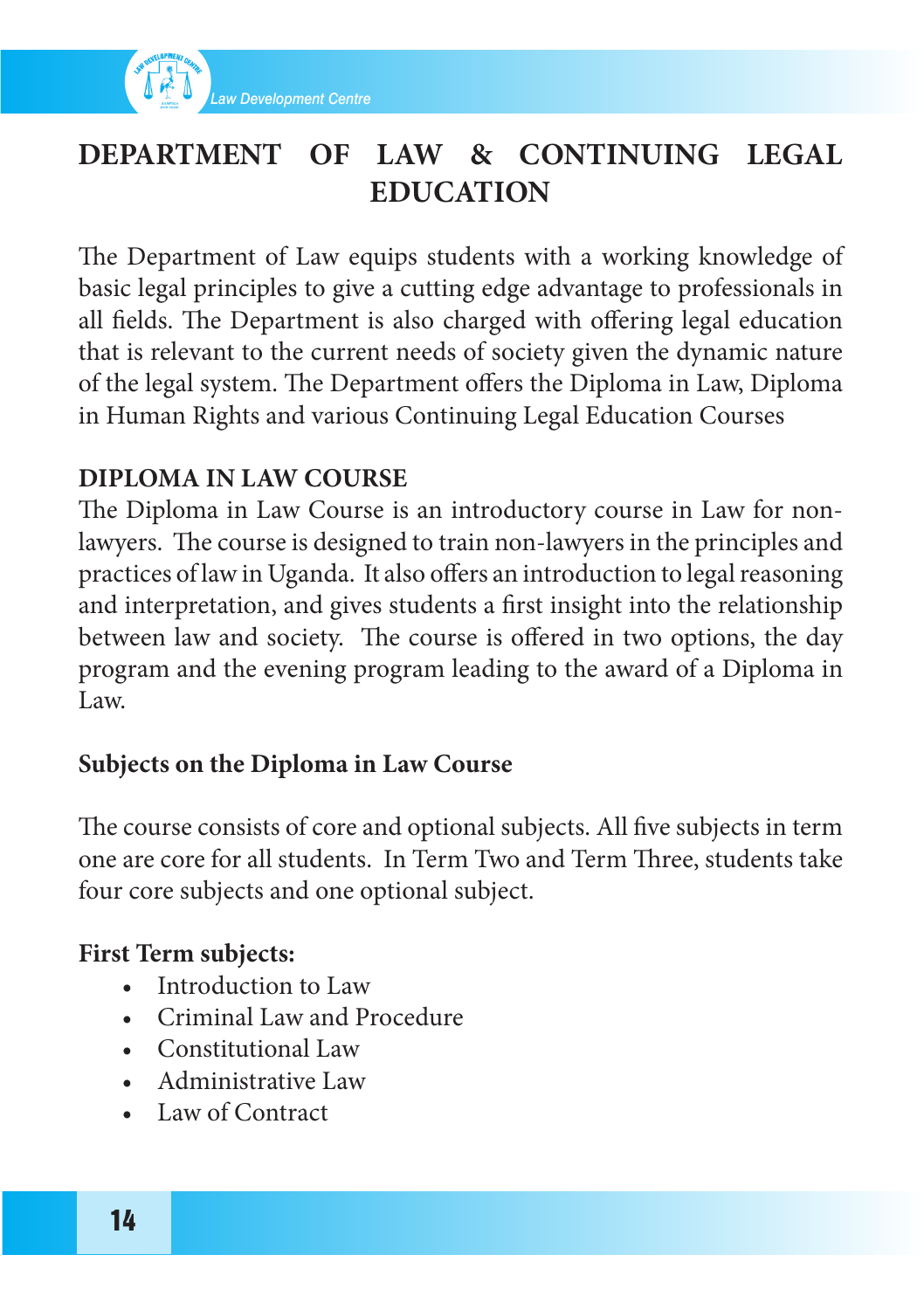

#### **Second and Third Term subjects:**

- • Law of Evidence
- • Family Law
- • Law of Torts
- • Civil Procedure

## **Optional subjects:**

- • Commercial Law
- Land Law
- • Labour Law

#### **Teaching Methods:**

- Interactive Lecturers
- • Case Studies
- • Role Plays
- Simulation
- • Individual and small group work discussion

#### **Assessment and Award of the Diploma in Law Course:**

To be awarded the Diploma, a student shall sit and pass 9 compulsory subjects,one optional subject and internship.

#### **Grading:**

Every subject is marked out of 100%. The Pass Mark is 50% First Class Mark 70% and above and above.

| Second Class Mark | $60\% - 69\%$ |
|-------------------|---------------|
| Pass              | 50%-59%       |
| Pass Mark         | 50%           |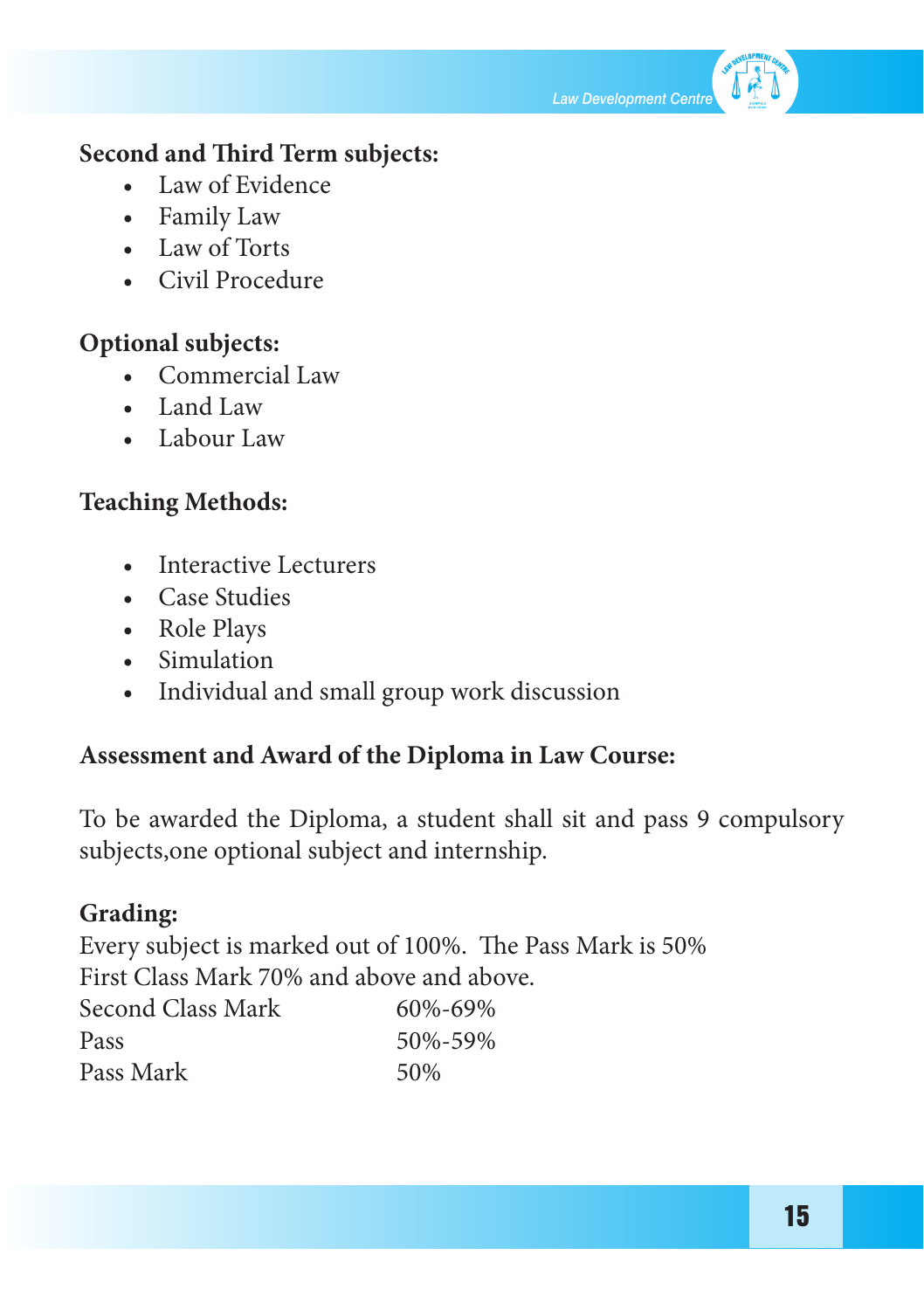

The existing LDC rules for passing of the Diploma in Law will be followed.

#### **Time Limit for Sitting Examinations:**

Examinations (including Supplementary and Special Exams) must be sat within a period of three years, inclusive of the year of study. Failure to do so shall result into a student failing the course.

#### **Evaluation of Lecturers and the Course:**

At the end of first term and third term the students carry on an evaluation of Lecturers and the course. Meanwhile there is continuous monitoring of course by the Head of Department and Deputy Head of Department and other administrative structures of the Centre.

#### **Attendance of Lectures:**

This course is to be attended by students physically. It is not a correspondence course. Students will be required to sign attendance sheets and the Centre reserves the right not to allow any student who has not attended a specified number of lectures to sit Examinations.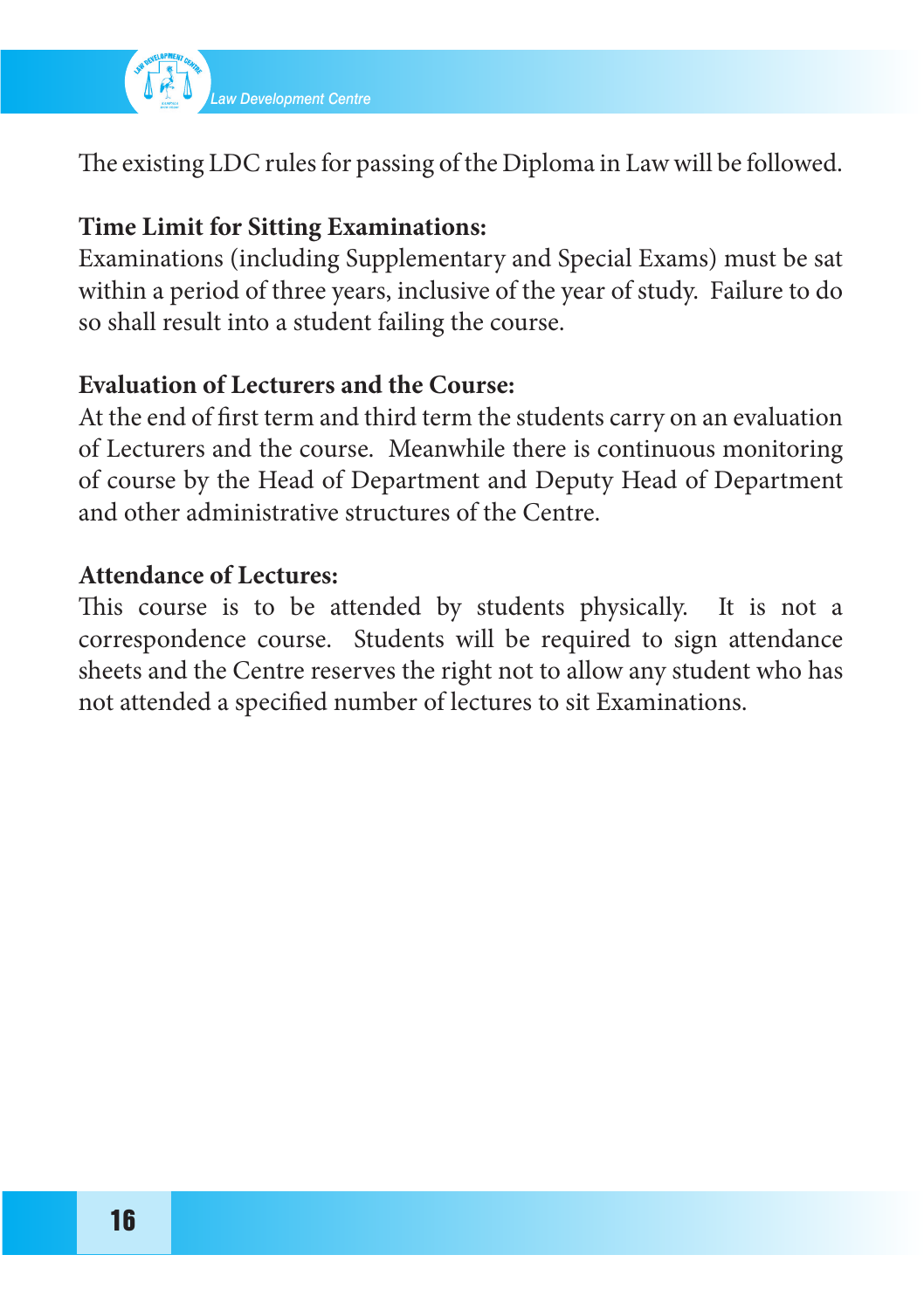

## **DIPLOMA IN HUMAN RIGHTS COURSE**

The Diploma in Human Rights provides practical, specialized and working knowledge of human rights aspects to professionals so as to equip them for service in both the public and private sector.

This course is designed to introduce students to the mechanisms, procedures and system for the protection, promotion and enforcement of human rights.

The particular component of the Diploma will explore the protection of human rights within the global/universal system, focusing mainly on the United Nations system in addition to the regional (Europe, Americas, and Africa) systems. The emphasis shall lie with mechanisms for the protection, supervision and implementation, and the process of determination of complaints or petitions before the organs of these systems. This is in addition to the procedures for judicial enforcement.

## **Aims and Objectives of course**

The main aim of this course is to help students understand the systems and mechanisms for the protection and promotion of human rights at the international and regional levels. The course will introduce students to the different procedures which have to be followed by those seeking to enforce or protecting the various human rights standards.

Expected outcomes

It is expected that by the end of the course students should have a thorough understanding of the different human rights systems and mechanisms as streamlined from the international, and regional levels. The students should not only understand but should be able to use the different systems to protect and promote human rights.

To be awarded a Diploma in Human Rights, a student shall sit and pass nine  $(9)$  compulsory subjects, one  $(1)$  optional subject. The student should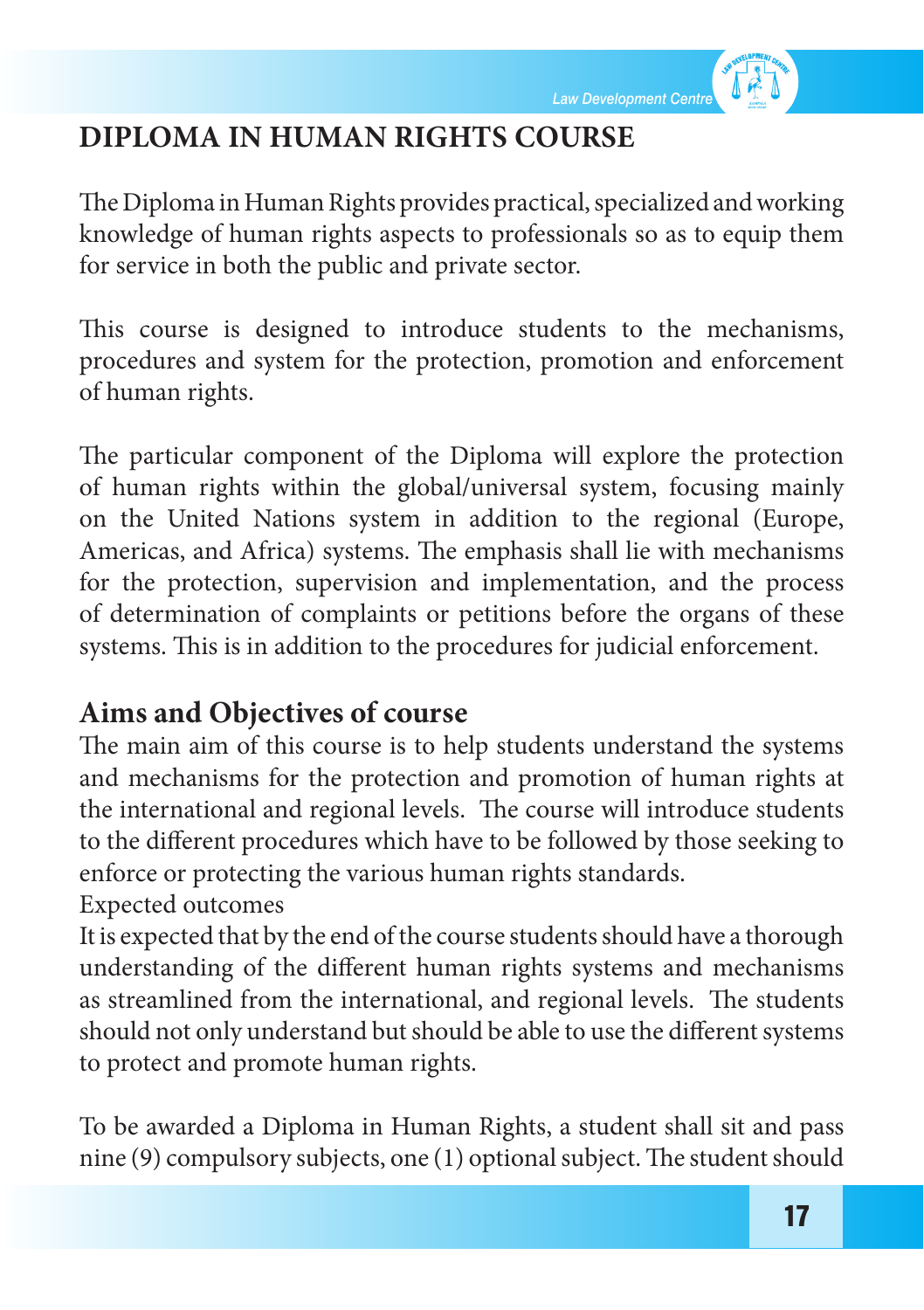

also have successfully completed an Internship period.

### **The compulsory subjects are:**

- a) Introduction to Law
- b) Introduction to Human Rights.
- c) Human Rights and Criminal Justice.
- d) Human Rights Mechanisms and Systems.
- e) Human Rights Litigation and Protection Procedures.
- f) Introduction to International Law.
- g) Economic, Social and Cultural Rights.
- h) Civil and Political Liberties.
- i) Administrative Law.

## **The optional subjects are:**

- a) Human Rights and Contemporary Issues.
- b) Labour Law.

It is the duty of a student to get an internship placement in an institution approved by LDC. Prior to being posted for internship, the student should avail to the Head Department of Law written confirmation from the placement institution undertaking to take on the student for internship. A student undertaking internship shall be required to record their daily activities in an internship journal to be provided by the Centre.

## **Grading**

The grading shall be as follows:

| a)              | <b>First Class Mark</b> | $\overline{\phantom{a}}$ | 70% and above |
|-----------------|-------------------------|--------------------------|---------------|
| b)              | Second Class Mark       | $\sim$ $\sim$            | $60\% - 69\%$ |
| $\mathcal{C}$ ) | Pass                    |                          | $50\% - 59\%$ |
| d)              | Fail                    |                          | $0 - 49\%$    |
|                 |                         |                          |               |

### **Examinations**

A student shall be examined at the end of the First and Third Terms. The Second term is for the internship period.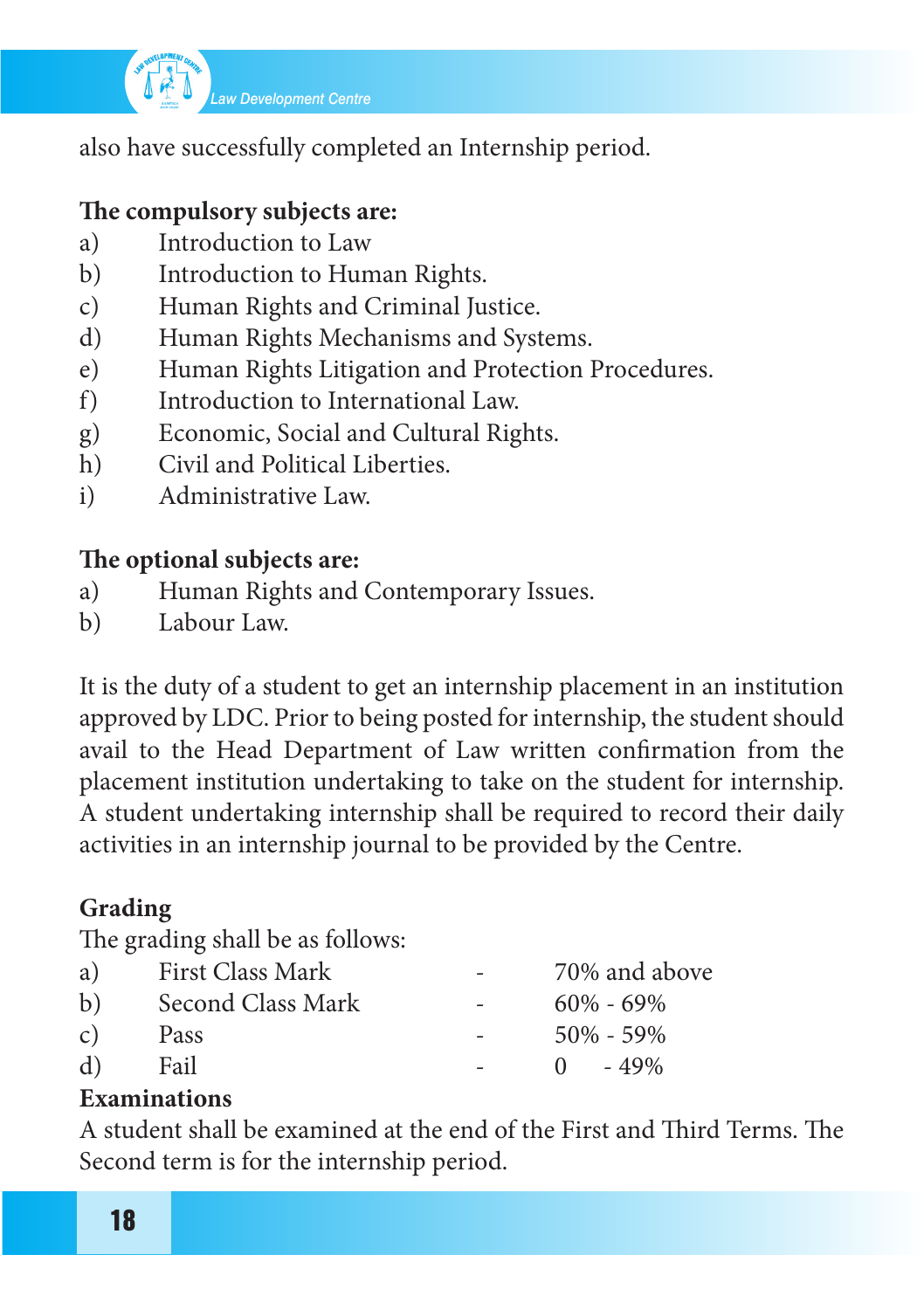

## **CONTINUING LEGAL EDUCATION COURSES**

The Department organizes short courses for public officers and other persons with a view to introducing them to the administration of justice and law enforcement in the country and help promote better understanding of the law and to improve the efficiency of the participants in the performance of their duties.

The courses organized are intended for the following categories of officers:

- Administrative Officers.
- • Court Brokers, Bailiffs and Auctioneers.
- • Law Clerks and Court Clerks.
- Any other Course on request.

In-service training and refresher courses for organization staff are done. Admission Requirements

Applicants for short courses leading to the award of a Certificate in Law should have a minimum qualification of a Uganda Certificate of Education (UCE) with at least three credits obtained at one sitting.

Dress Code

Participants on Short Courses are expected to dress decently.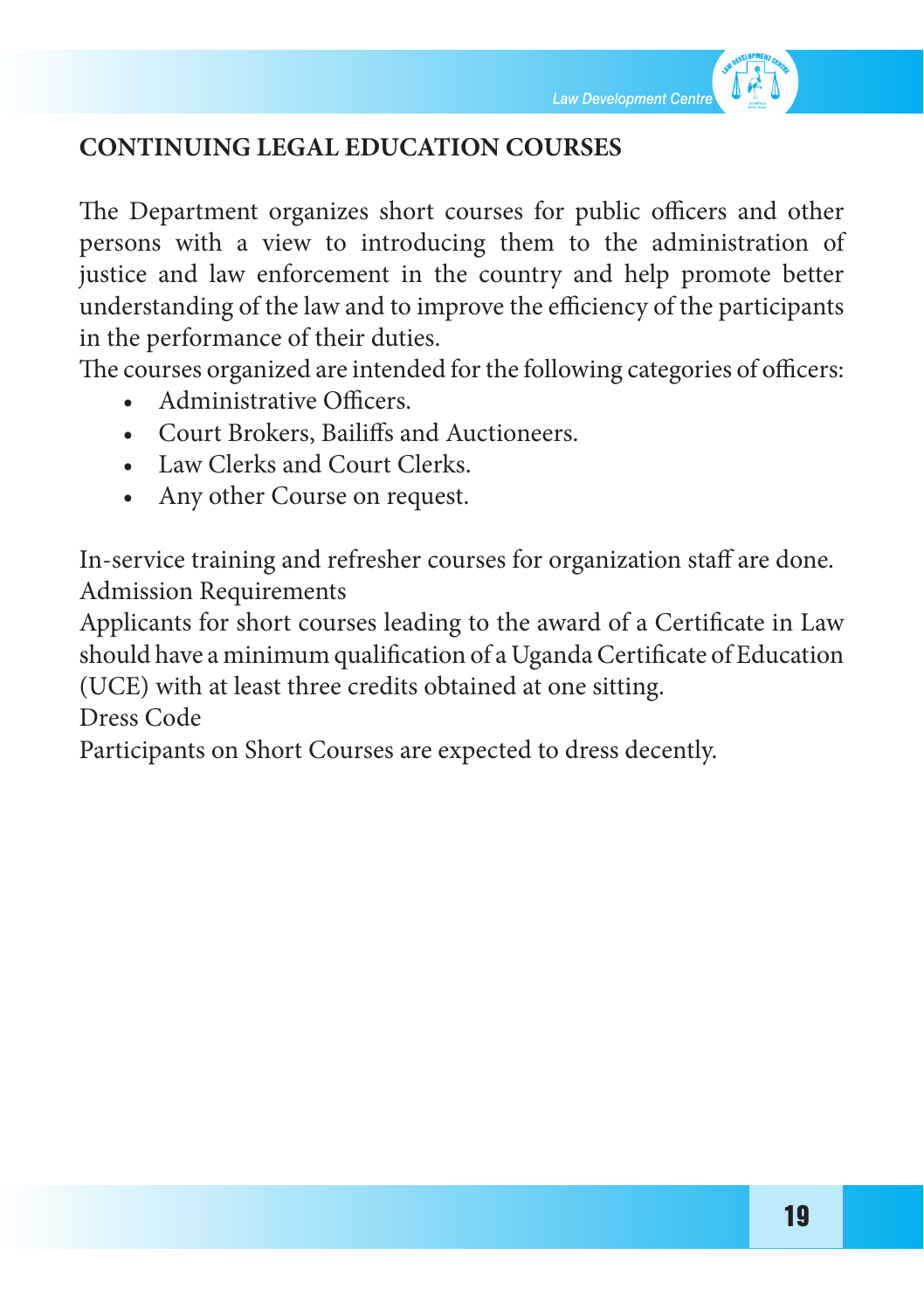

## **DEPARTMENT OF THE ACADEMIC REGISTRAR**

#### **Roles of the Department:**

## **1. Coordinating teaching.**

The department coordinates with Heads of teaching departments to ensure that teaching on all courses is conducted in accordance with LDC year calendar.

### **2. Management of study centres**

The department is charged with managing study centres. Currently, LDC conducts training of participants on Administrative Officers Law Course in the following study centres: Gulu, Mbarara, Mbale and Lira. More study centres have been created in Soroti, and Rukungiri. The department manages LDC coordinators based in these centres.

**3. Examinations management.** The department coordinates examinations management with the different departments including examination timetabling, setting examinations, invigilation, marking, and verification of students' results and processing of results.

**4. Processing and certification of academic documents.** The department processes academic documents for all courses offered at LDC. Stringent measures have been put in place to ensure that high quality and security tight transcripts and certificates are issued to students who successfully complete courses at LDC.

**5. Organizing graduation ceremonies.** The department is charged with organizing graduation and certificate award ceremonies.

## **ADMISSIONS AND REGISTRATION**

The Department is responsible for disseminating information to prospective students about the courses offered at LDC and the Admission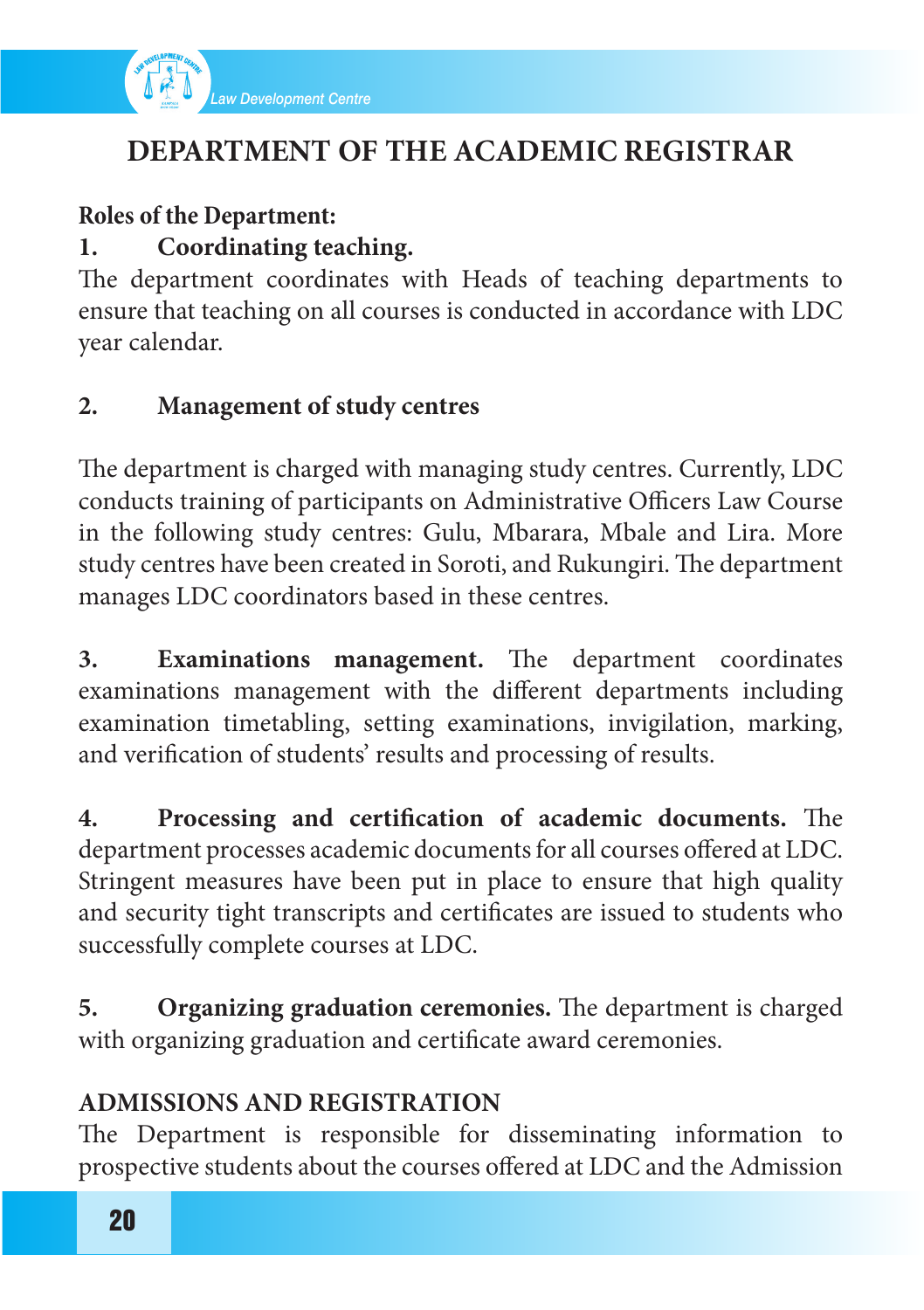

process. The Department is also responsible for receiving and processing applications for admission to LDC. Upon admission, the Department coordinates the registration of students.

#### **EXAMINATIONS**

The Department, in coordination with the various Heads of Departments and Heads of Subjects schedules examinations and their respective timetables, receives and prints examination papers, and allocates invigilators to ensure that the process is smooth.

#### **STUDENTS' RECORDS MANAGEMENT**

The Department is also mandated to manage and safeguard individual student records. The record is used by the Administration during the student's study time at LDC.

Students whose original academic have been obliterated, destroyed or lost may also report to the Department to obtain certified copies of their documents.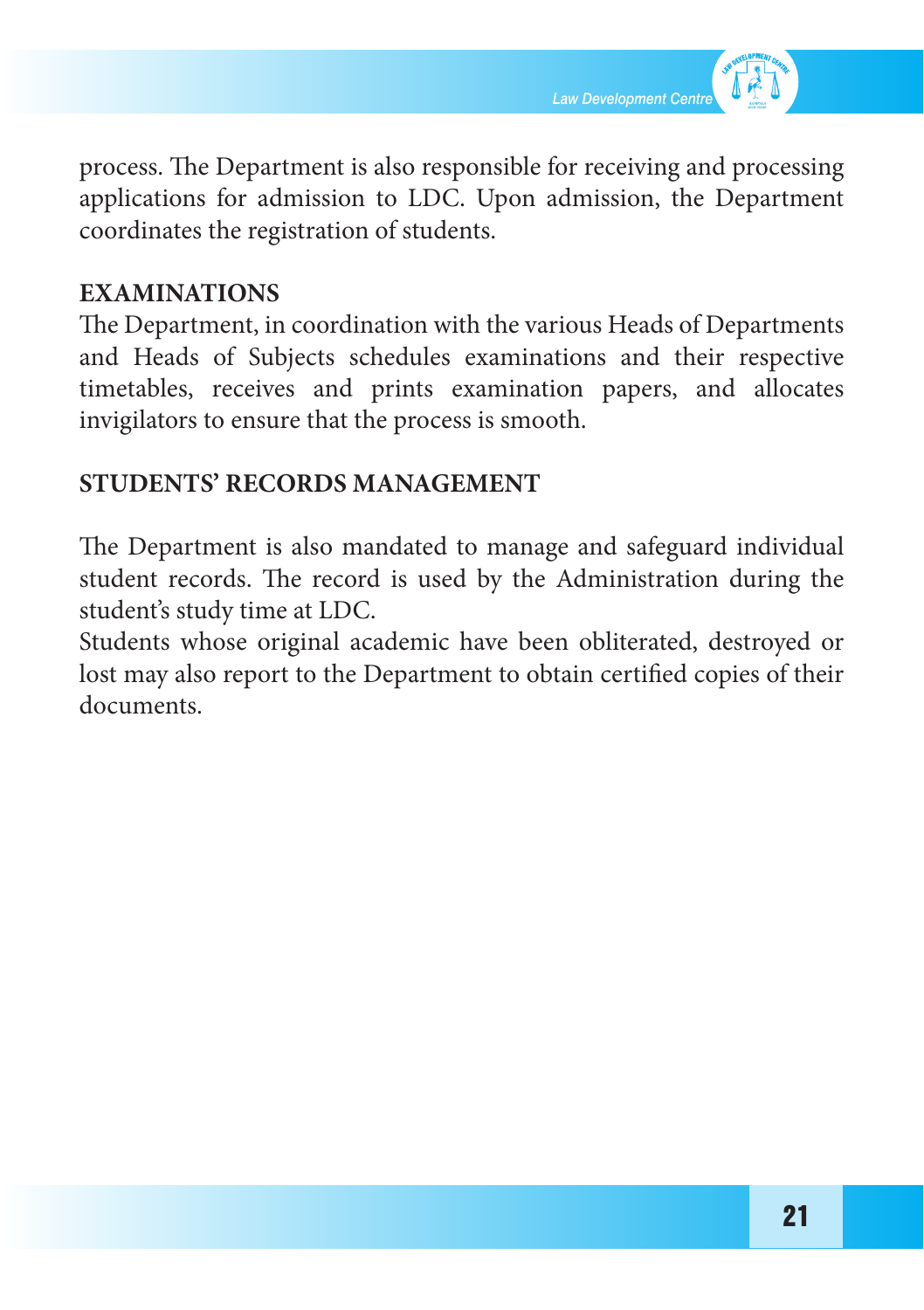

## **DEPARTMENT OF LAW REPORTING, RESEARCH & LAW REFORM**

Under S.3(1) of the Law Development Centre Act, the department is charged with publishing law reports for Uganda, carrying out research and law reform.

Its functions can be summarized as follows:

- • Compiling, editing and publishing the Uganda Law Reports (ULR) and High Court Bulletins
- Initiating proposals for law reform
- • Assisting the Uganda Law Reform Commission in the exercise of its functions
- • Preparing reprints of Acts of Parliament
- • Publishing periodicals, bulletins and other materials concerned with legal and other matters
- Initiating research proposals and undertaking research in topical legal issues affecting any branch of the law
- Holding seminars and conferences on legal matters and problems

## **LAW REPORTING**

The Department publishes the Uganda Law Reports (ULR) and the High Court Bulletin annually. The department has also consolidated and reproduced some of the older reports.

## **RESEARCH**

LDC is mandated by law to undertake research into any branch of the law and collect information on legal and related matters. The Department is currently involved in various projects of research that are of relevance to the legal profession and the general public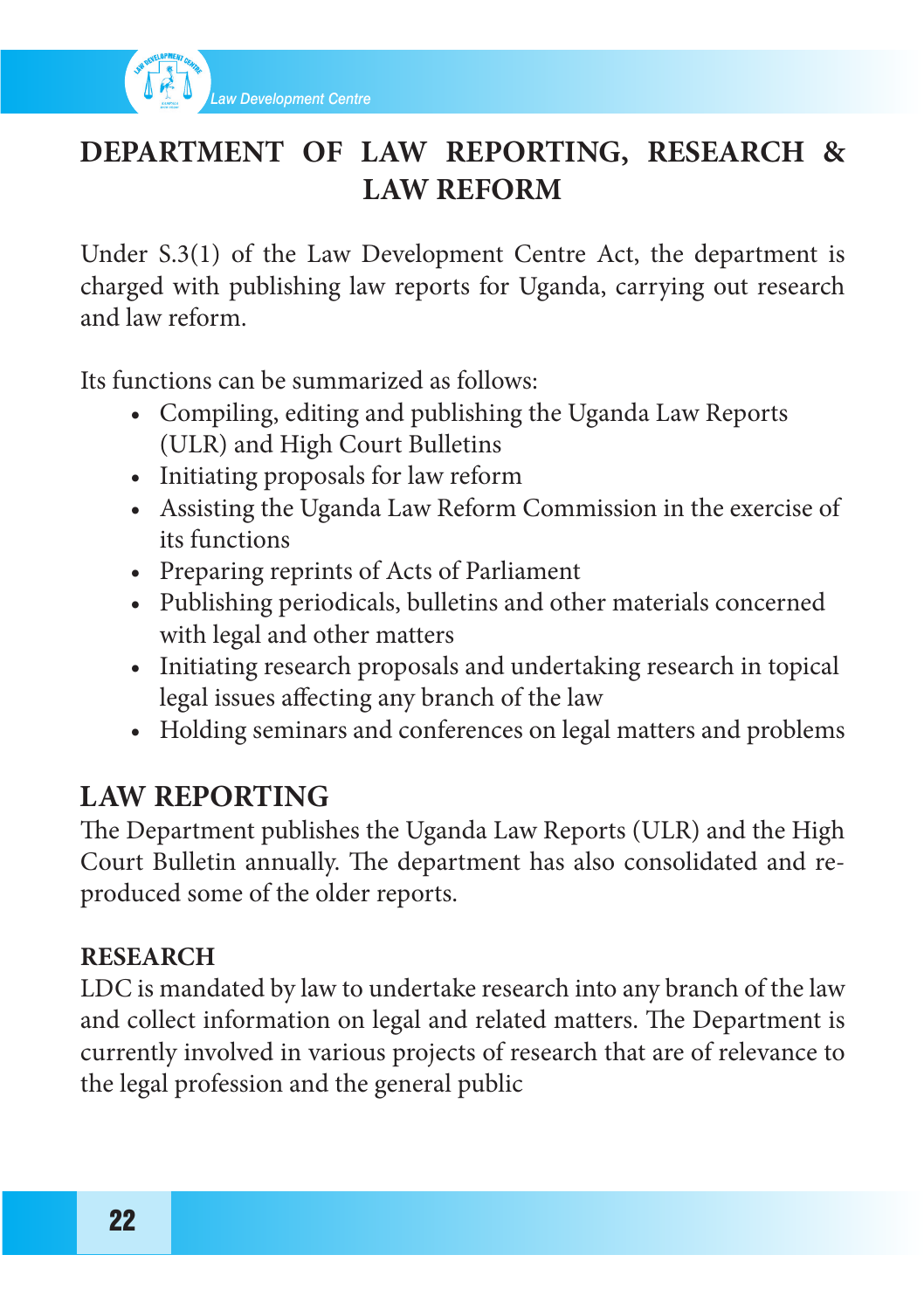

#### **LAW REFORM**

Currently, the Department is undertaking a study to review the Law Development Centre Act Chapter 132 so as to improve the regulatory framework. The study is intended to identify gaps in the law, remove obsolete provisions, and bring it into conformity with other pieces of legislation concerning legal education and practice in Uganda.

In order to monitor and improve LDC's performance in legal education, the Department is undertaking research to analyze the quality of lawyers produced by the Centre.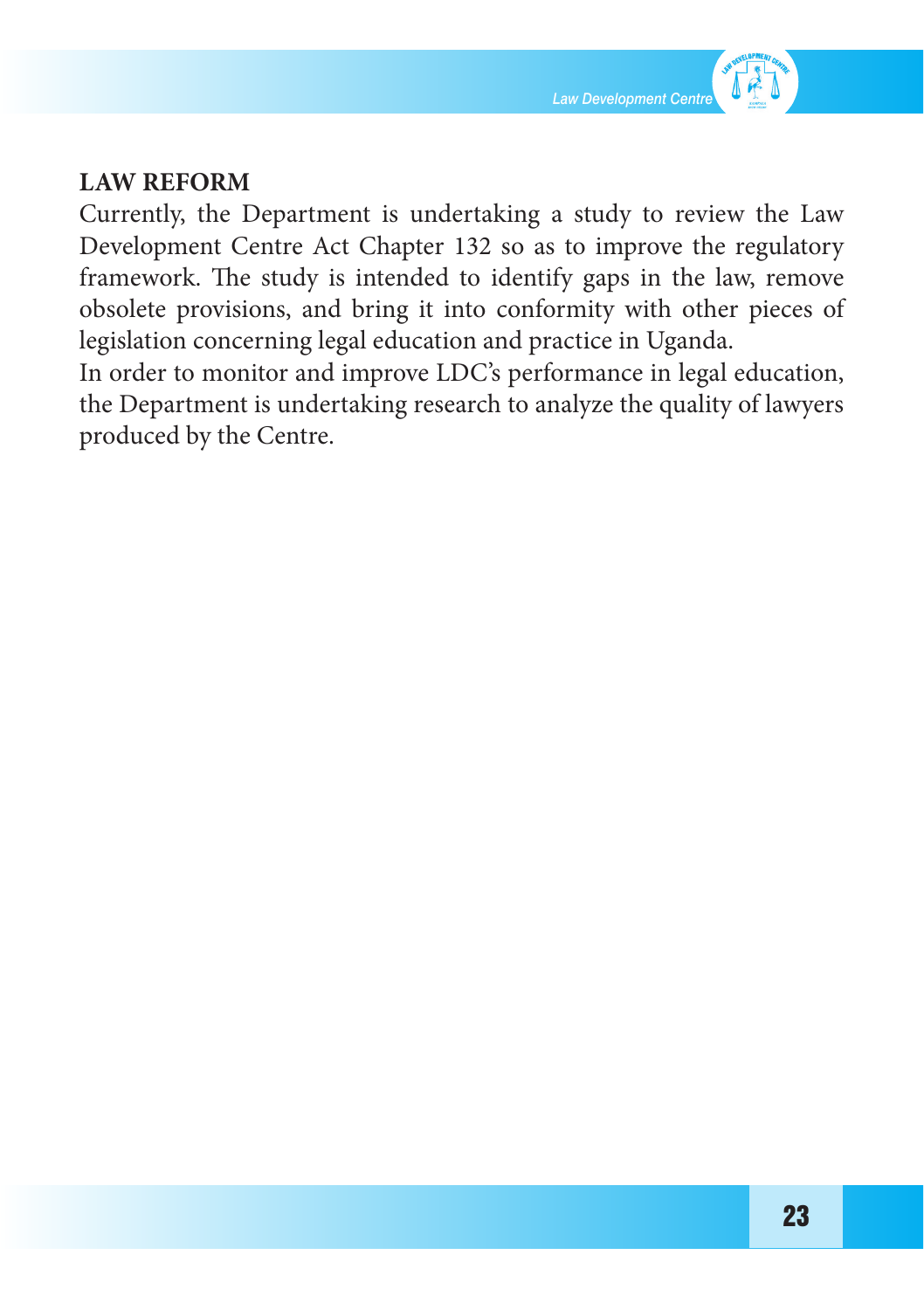

## **LIBRARY DEPARTMENT**

This library exists to facilitate the academic training, law reporting & research functions of the Centre by providing relevant & timely legal information in both print and electronic format. The library being the best equipped and organized in the country also serves students from universities offering law as well as the legal fraternity including advocates, judges, magistrates, scholars/researchers and government officials.

#### **Stock**

The stock reflects the Common Law System used in Uganda, the type of training offered in the institution and the information needs of the legal fraternity.

The following constitute categories of the different types of reading materials available in the LDC Library:

#### **Text Books on all Subject Matter in Law.**

These subjects include Law of Nations (International Law); Constitutional & Administrative Law; Military, Defence, Public Property, Public Finance, Tax, Commerce (trade), Industrial Law; Labor, Social Service, Education, Cultural Law; Criminal Law; Private Law; Civil Procedure & Courts.

#### **Law Reports:**

These include All England Law Reports, Appeal Cases, Times Law Reports, Weekly Law Reports, Law Reports of the Commonwealth, Commonwealth Human Rights Law Reports, Kings Bench/Queens Bench Divisions, Probate, Family Division, Butterworth Medico-Legal Reports, Chancery Appeals, Admiralty & Divorce Appeals, Privy Council Appeals, Scotch & Divorce Appeals, Admiralty & Ecclesiastical Law Reports, Scotch & Divorce Appeals, English & Irish Appeals, Common Pleas, Crown Cases Reserved, Exchequer, Criminal Appeal Reports, Equity Law Reports.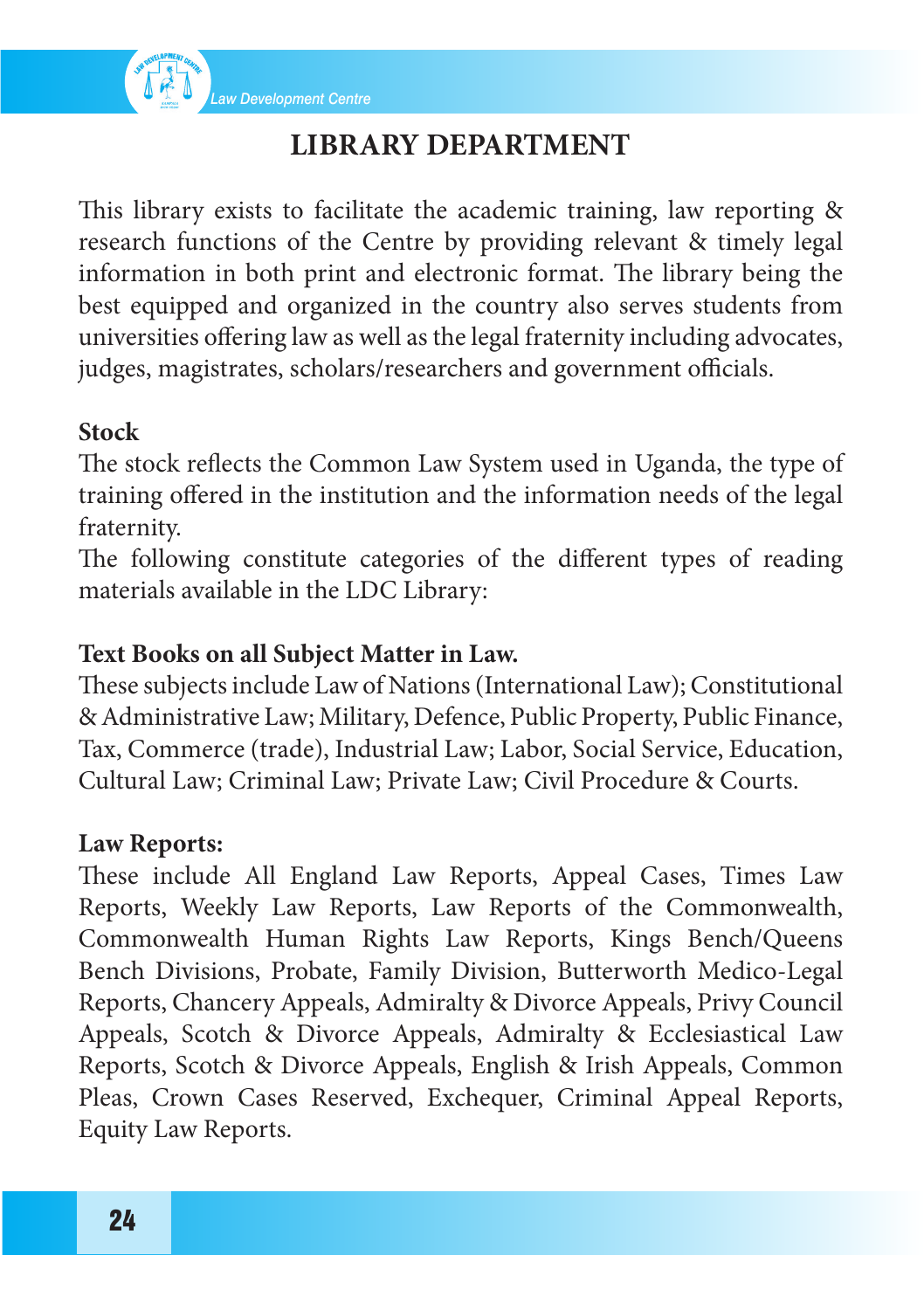

The **local/regional reports** include the Uganda Law Reports, East Africa Law Reports, Kampala Law Reports, African Law Reports, Kenya Law Reports, High Court Bulletins (1966-2009), Uganda Law Society Law Reports, Uganda Commercial Law Reports, East African Court of Appeal Reports (EACA), Kenya Law Reports, and the East African Protectorate Law Reports.

**Reviews** and **Journals** include East Africa Law Review, Uganda Law Society Law Review, Uganda Law Focus, Makerere Law Journal, Commonwealth Law Bulletin, Cambridge Law Journal, Uganda Living Journal, East African Journal of Peace and Human Rights, Commonwealth Law Bulletin, New Times Law Digest.

#### **Forms and Precedents:**

Encyclopaedia of Forms & Precedents, Atkins Court Forms

**Documents** used in the Administration of Justice and Land Transactions in Uganda including Charge sheets, Deeds, Titles, etc.

#### **Laws of Uganda & Halsbury's Laws of England** (3rd & 4th Editions)

**Papers** (presented during seminars/workshops/conferences), Articles & Legal Institutions' Reports.

#### **Unreported Cases from all Courts**

Teaching materials which include all reading/research materials submitted by the lecturers in connection with subjects of instruction. These include court documents, unreported cases, articles, seminar papers, etc.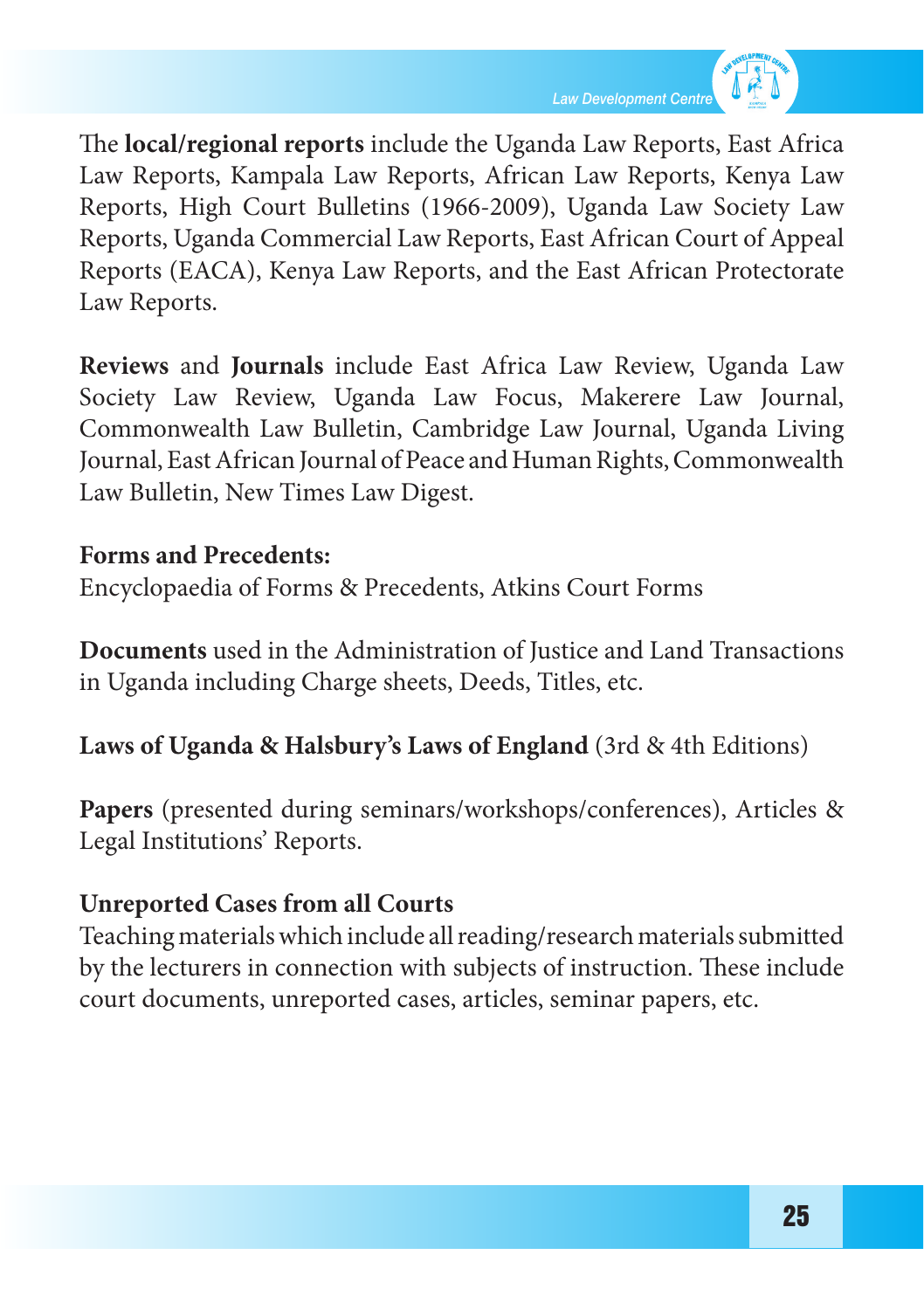

## **ELECTRONIC RESOURCES & SYSTEMS**

## **Computer Laboratory** –

This Laboratory or Electronic Legal Research Unit has 35 computers. In addition to the online legal research undertaken here this lab is also used for the training of staff and users on how to access electronic resources. There are also 27 other computers available to users in the reading room.

**Internet Connectivity** - the library and institution as a whole has full time internet connectivity. Wi-Fi is also available.

**Subscription** – The library subscribes to the following sites:

- • Jstor: for electronic law journals. Access is free to strictly academic institutions of higher learning.
- Lexis Library for law reports and legislation
- Cambridge eBooks

All **unreported cases** will soon be available online

#### **Library services:**

The Library offers the following services:

• **Reading, Research and Study**

 The library facilitates reading, research and study for the following categories of users:

- Post -Graduate Bar Course students,
- Diploma in Law Course students (on day and evening programmes),
- Students from other Institutions, e.g., universities offering law.
- Students on Short Law Courses,
- Lawyers, Advocates, Judges and Civil servants,

### • **Reference Services**

The library staff are involved in helping and guiding library clients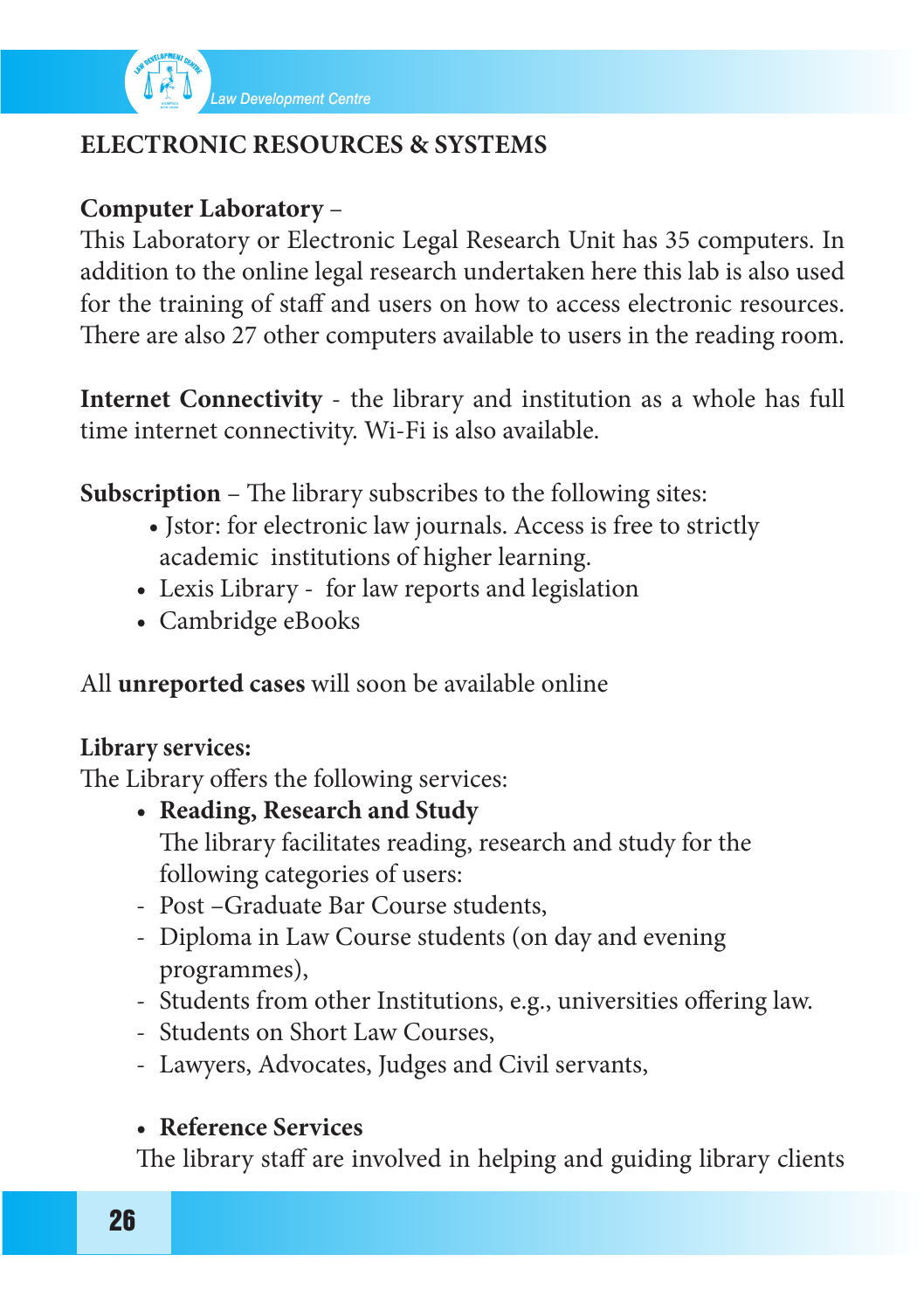

in accessing the relevant reading and reference materials.

## • **Lending Services**

These services are extended to Lecturers and Administrative Staff. Unlike students these users are allowed to take reading materials out of the library for a period not exceeding seven (7) days.

## • **Internet Services**

Students and staff can access the internet from the Computer Laboratory; reading room; and Wi-fi.

## • **Facilitating research and law reporting**

 The Library facilitates the research and law reporting functions of the institution by providing the timely, relevant legal information to facilitate the production of publications on topical legal issues and digests of court cases as well as law reports.

## **• Subscription Services**

 These services are extended to students from other institutions, The library subscribes to the following sites:

- Jstor: for electronic law journals. Access is free to strictly academic institutions of higher learning.
- Lexis Library for law reports and legislation
- Cambridge eBooks

 The rates are as follows:

 - **Per Visit:** Students pay UGX5,000/=; Non-Students pay  $UGX10,000/=$ 

 - **Annual Subscription:** Students pay UGX100,000/=; Non-Students pay UGX150,000/=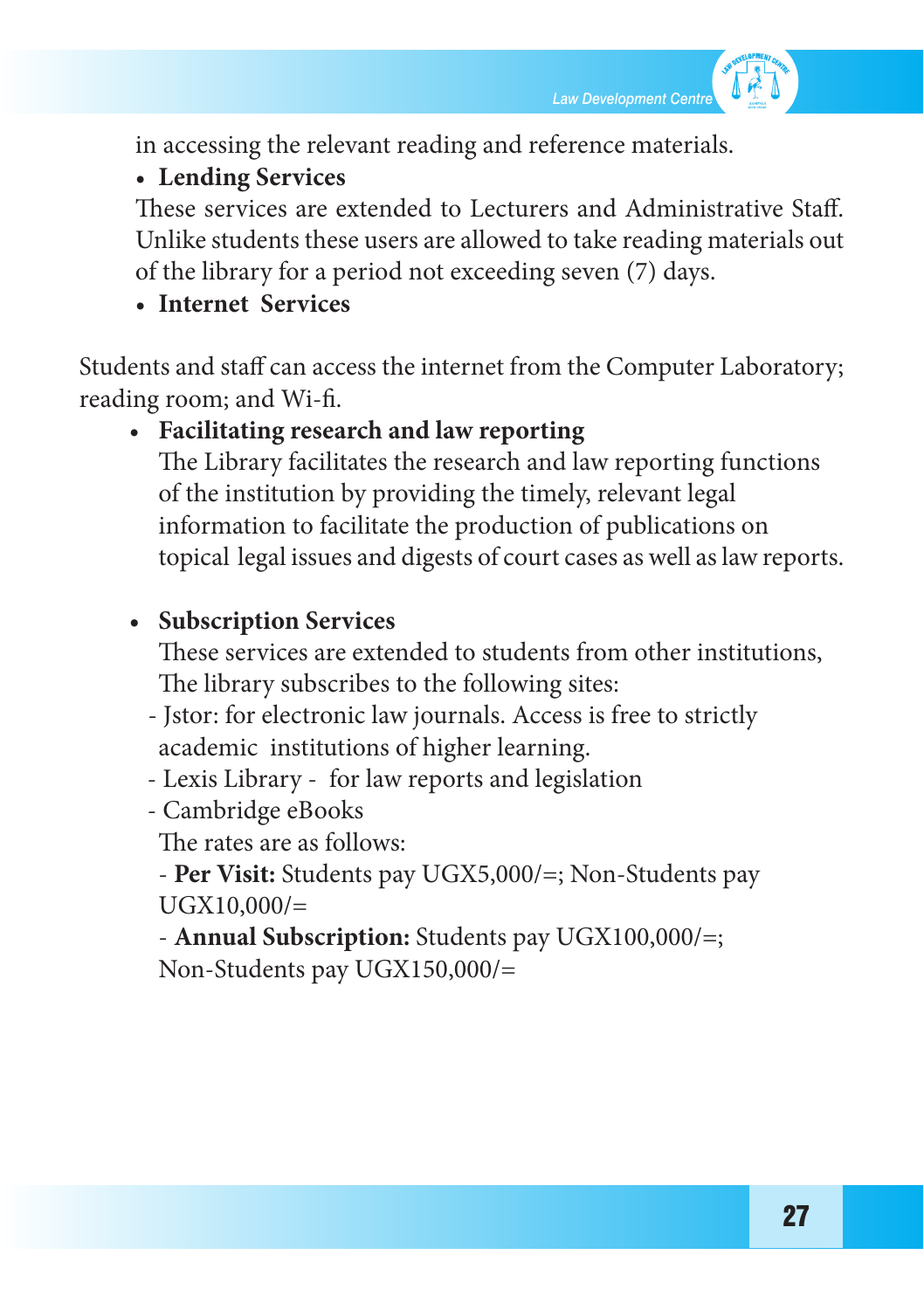

## **DEPARTMENT OF HUMAN RESOURCE AND ADMINISTRATION**

#### **INTRODUCTION**

The Department of Human Resource and Administration is headed by the Secretary/Head Human Resource and Administration assisted by the Administration Manager, Human Resource Manager and Manager LDC Publishers. It is responsible for general administration and management. The department makes recommendations for the recruitment, appointment, confirmation, promotion and discipline of staff to the Appointments Sub-Committee in case of professional and senior administrative staff, and to the Human Resource Committee in case of other staff.

The department is also responsible for the welfare of staff as well as students.

#### **SECTIONS/UNITS OF THE DEPARTMENT**

The department comprises three sections namely: Human Resource, Administration with an ICT Unit, and LDC Publishers .

### **HUMAN RESOURCE SECTION**

This section is responsible for staff welfare and discipline. It is also responsible for the LDC Medical Unit which provides healthcare to LDC students.

#### **ADMINISTRATION SECTION**

The Administration Section is the link between the various departments of LDC. It is charged with general office management, transport management and security. The Section is also responsible for communicating with students, staff and the general public. The following units are also part of the section

### **ESTATES UNIT**

The Estates section is key to the functioning of LDC and is responsible for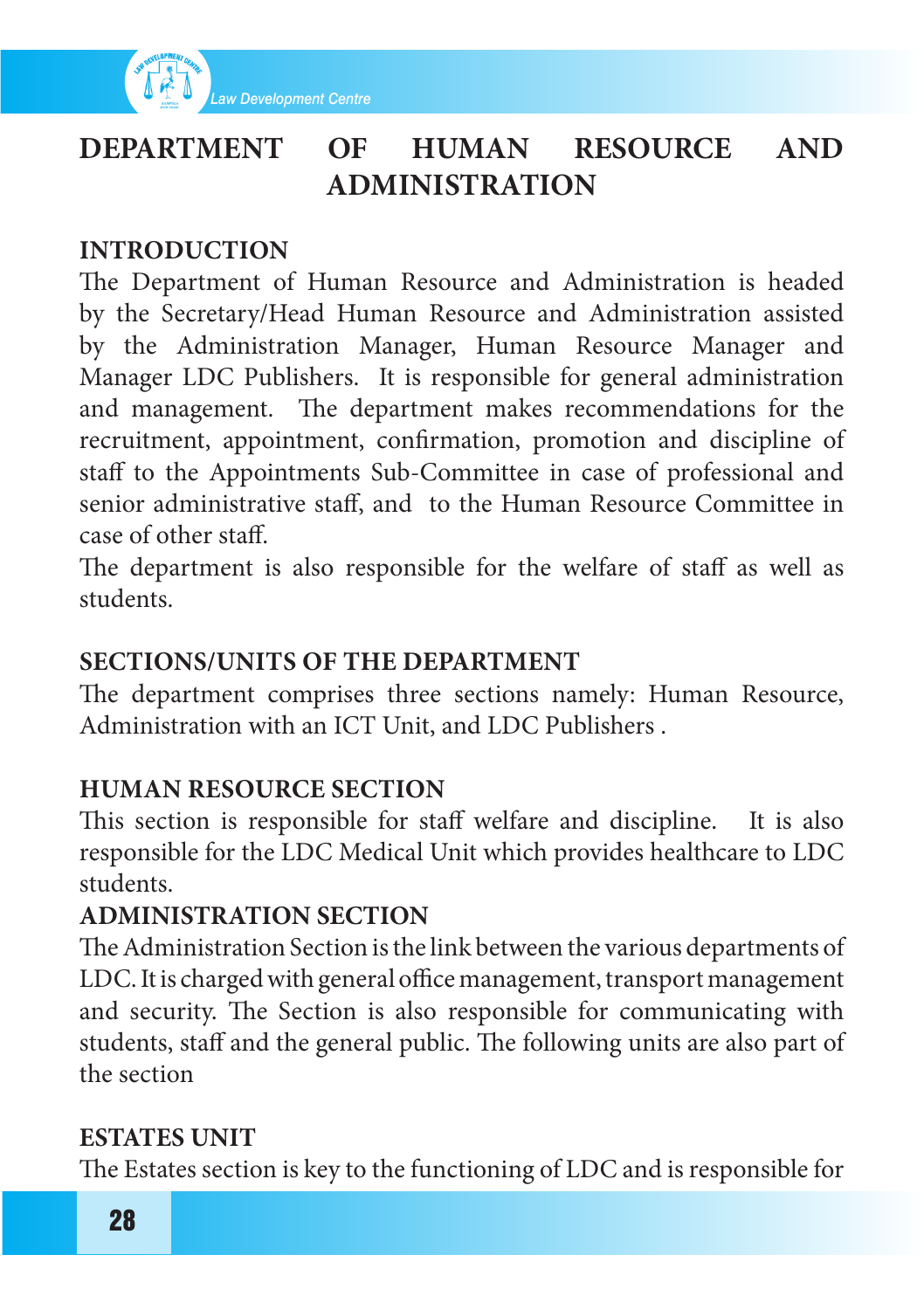

maintaining and managing the Centre's infrastructure.

LDC's Estate constitutes a wide range of facilities and thus a key objective of the section is to contribute to environmental sustainability by managing buildings, spaces and offices efficiently.

#### **INFORMATION TECHNOLOGY UNIT**

The ICT unit provides students and staff with the functionalities they need in their ventures. The unit is responsible for effective operation and maintenance of LDC systems hardware and software with all related infrastructure. The unit participates in technical research as to enable continuing and dynamic innovation in ldc's provision of services.

#### **LDC PUBLISHERS SECTION**

LDC Publishers Section is a business arm of LDC that prints legal materials for students, the legal fraternity and the Public.

#### **Scope of business**

The scope of the Publishers' business is drawn from the LDC strategic objectives and include

- • Mass production and publication of Law Reports.
- • Reproduction of reprints of Acts of Parliament.
- Printing and publishing of researched and topical legal issues.
- Printing of published periodicals, bulletins and other written materials on legal and related matters.
- • Sales and Marketing of services and products.

A list of books on sale is in the Law Index that is available in the bookshop.

The Bookshop is not open on Saturdays, Sundays and public holidays.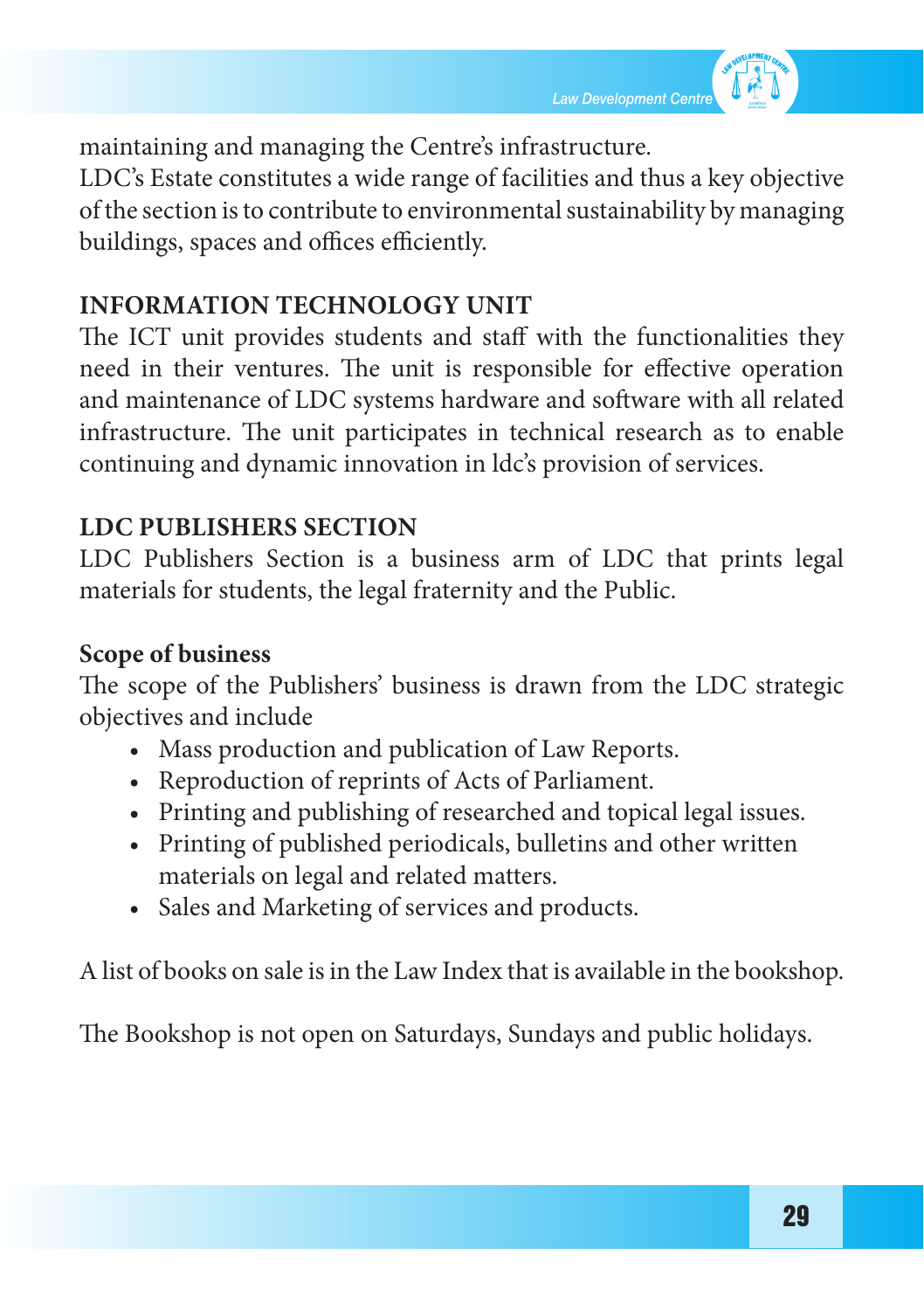

## **DEPARTMENT OF FINANCE AND PLANNING**

The Finance and Planning Department is composed of four units namely: Accounts, Planning, Stores and Payroll.

It has the following roles and responsibilities among others-

- 1. Management of LDC's cash flow and ensuring that there are enough funds to meet the day to day payments
- 2. Receipting and depositing all revenues due to the Centre
- 3. Coordinating the budgeting process and preparation of master budget
- 4. Preparation of the Financial Statement and handling of external audits
- 5. Management of financial systems and implementation of monitoring related internal controls

In summary the department is in charge of the income and expenditures of the Centre.

Payment of fees is through the bank using pre-numbered bank slips issued by the Finance Department. Copies of bank slips from the bank have to be verified by the LDC Internal Audit unit before a receipt is issued by the Receiving Cashier.

### **MAIN STORE UNIT**

The Main Store Unit is mandated to receive materials which are to be used by the Centre. The materials are then inspected before being stored for future use by the various Departments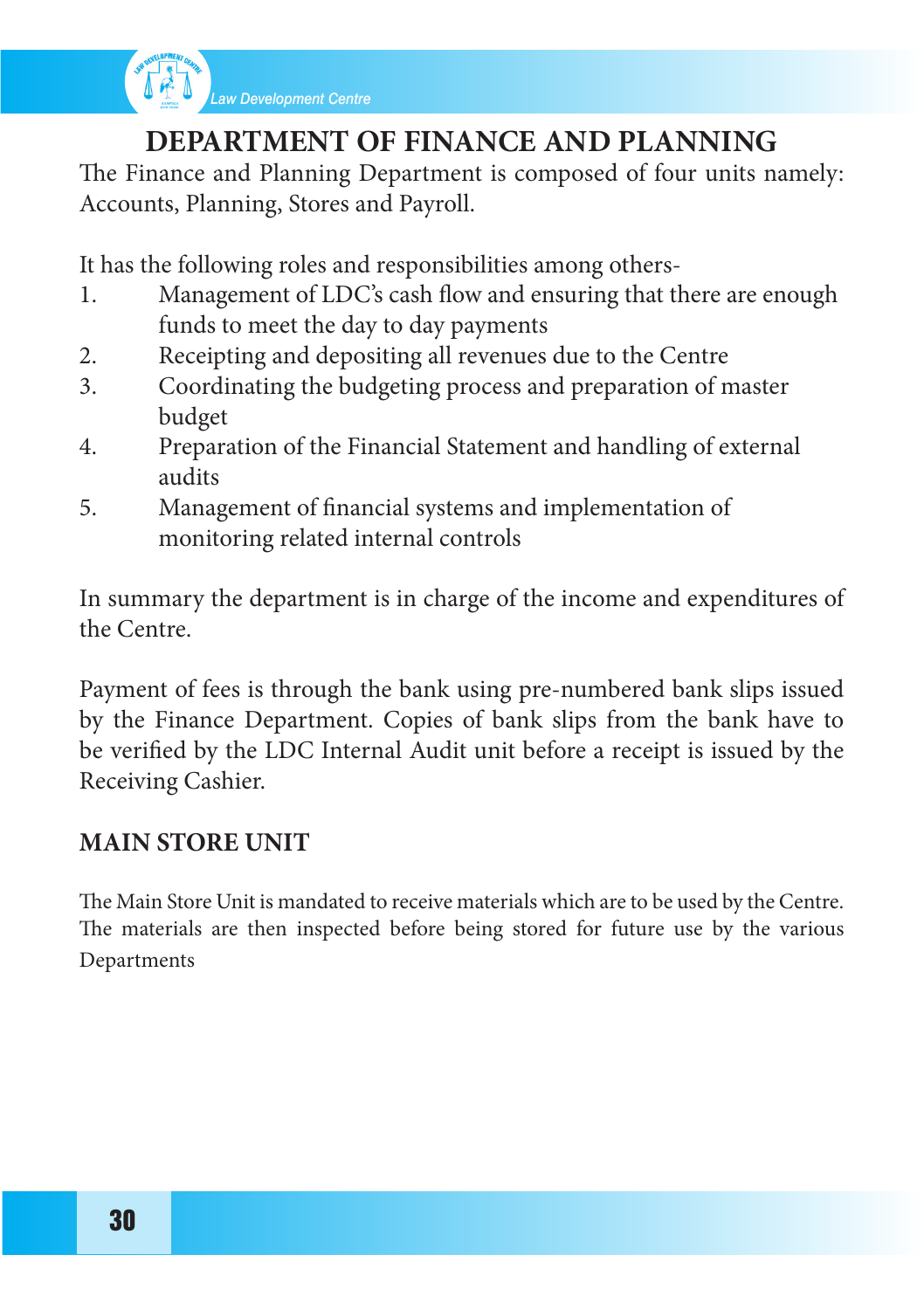

#### **RULES GOVERNING THE PASSING OF THE BAR COURSE, 2016**

#### **ARRANGEMENT OF RULES**

#### **Rule**

- 1. Interpretation
- 2. Types of Assessment
- 3. Continuous Assessment
- 4. Individual Assessment
- 5. Practical Examinations (Written and Oral Examinations)
- 6. Written Practical Examinations
- 7. Oral Practical Examinations
- 8. Clerkship
- 9. Final Examinations (Compulsory Subjects Group A)
- 10. Final Examinations (Compulsory Subjects Group B)
- 11. Final Examinations (Elective Subjects Groups C and D)
- 12. Use of Index Numbers
- 13. Compensation
- 14. Passing the Course
- 15. The Board of Examiners
- 16. Special Examinations
- 17. Supplementary Examinations
- 18. Time Limit for Sitting Examinations
- 19. Extension of Time
- 20. Time Limit for Repeating Assessment or Subject
- 21. Special Needs
- 22. Examination Malpractice
- 23. Prohibited Items During Examination
- 24. Failure to Pay Special or Supplementary Examination Fees
- 25. Verification Committee
- 26. Functions of the Verification Committee
- 27. Powers and Duties of the Board of Examiners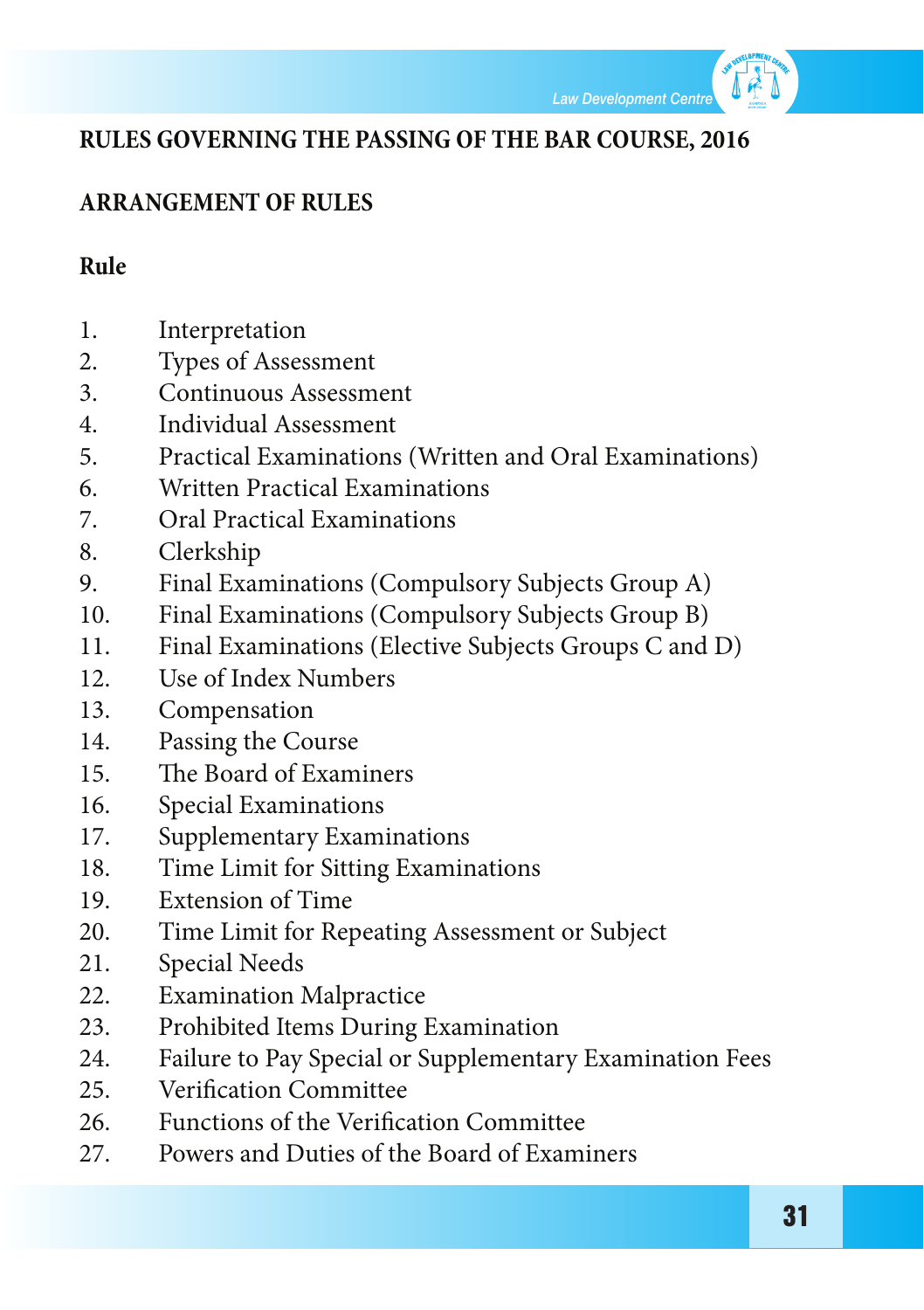

- 28. Examination Appeals Committee<br>29. Functions and Powers of the Exan
- Functions and Powers of the Examination Appeals Committee
- 30. Appeals
- 31. Prizes
- 32. Approval and Publication of Final Results
- 33. Powers of the Management Committee
- 34. Signing by Student
- 35. Commencement

**'Schedule 1'** Conduct and/or Activities Deemed to be Examination Malpractices

**'Schedule 2'** LDC Dress Code for Bar Course Students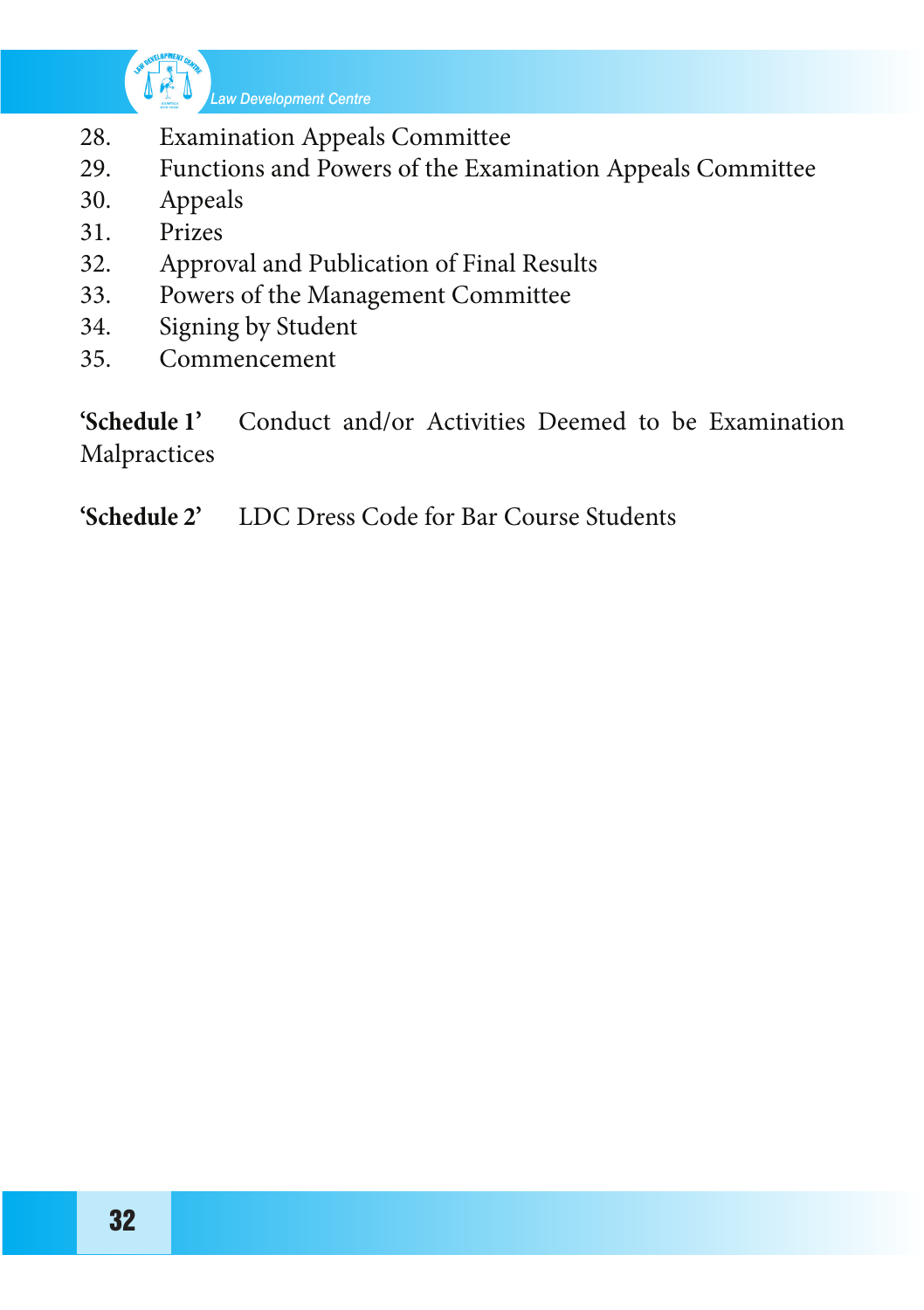

#### **RULES GOVERNING THE PASSING OF THE BAR COURSE, 2016**

#### **1. Interpretation**

In these Rules, unless the context otherwise requires:-

(1) "academic activity" means lecture (including guest lecture), discussion, workshop, continuing legal education/legal aid activity and moots

(2) "attendance register" means a document or documents used for recording attendance of academic activities by Bar Course students and includes physical registers or electronic attendance recording systems using scanners, fingerprint or face recognition or any other ICT tool.

(3) "Bar Course" means the post graduate course at LDC leading to the award of the Diploma in Legal Practice;

(4) "Centre or LDC" means the Law Development Centre;

(5) "currency point" means 20,000= (twenty thousand Uganda Shillings only);

(6) "Director" means the Director of the Law Development Centre;

(7) "Head Bar Course" means Head of the Department of Post-Graduate Legal Studies.

(8) "lecturer" meansthe Director, Deputy Director, head of a teaching department, head of subject, lecturer or part-time lecturer.

(9) "legal practitioner" in these Rules, includes a Judge, Registrar of the Courts of Judicature, Magistrate Grade 1 and above, an advocate in private practice in chambers approved by the Law Council, an advocate or lawyer duly authorized to practice law in Government employment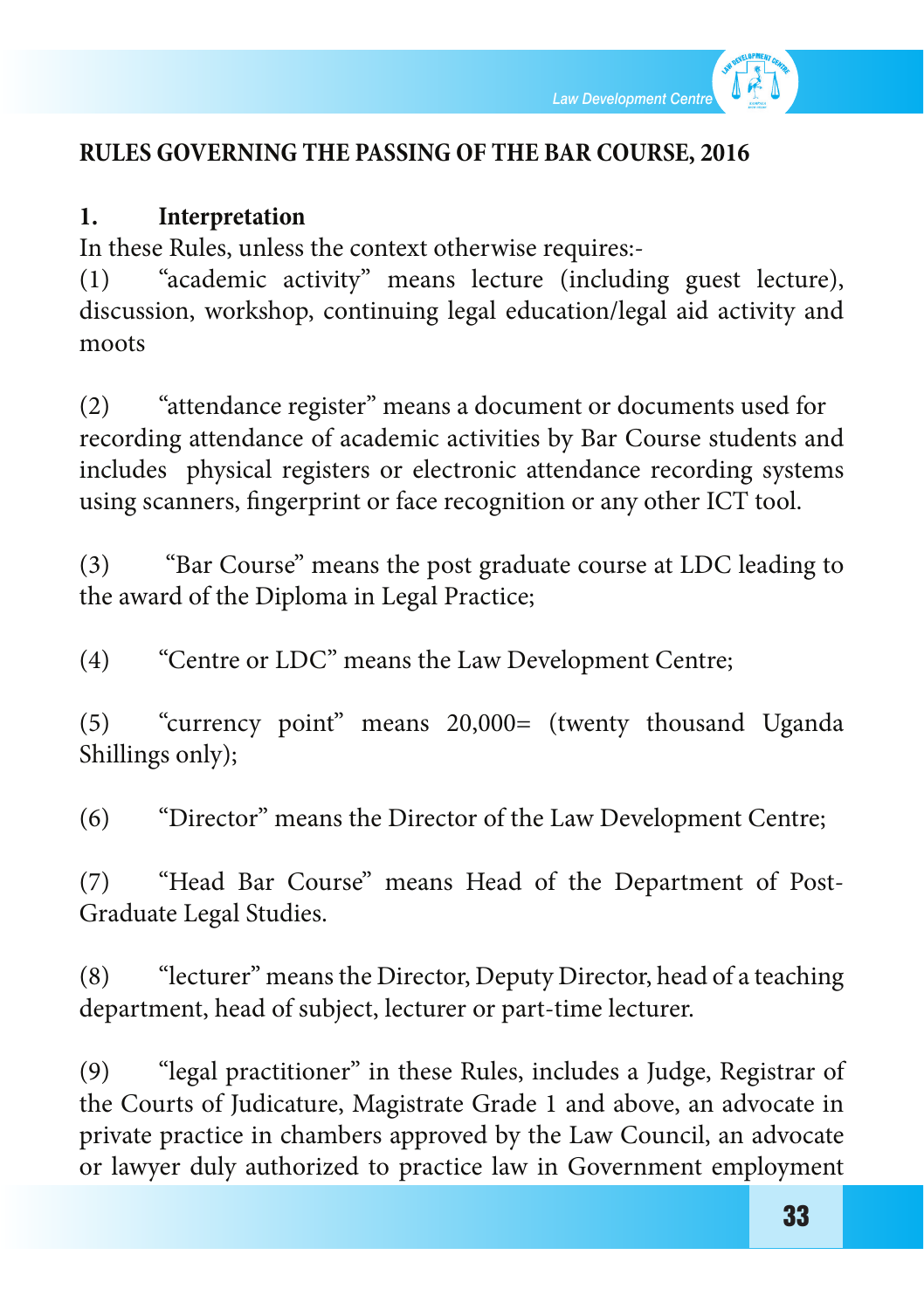

and an advocate in a legal department of a statutory corporation;

(10) "registrar' means the Academic Registrar or person performing functions of Registrar of the Law Development Centre.

## **2. Types of Assessment**

- (1) Continuous Assessment (All subjects in Groups A to D inclusive)
- (2) Individual Assessment
- (3) Practical Examinations (Written and Oral).
- (4) Clerkship
- (5) Final Examinations (Compulsory Subjects in Groups A and B)
- (6) Final Examinations (Elective Subjects in Groups C and D)

#### **3. Continuous Assessment**

(1) Continuous Assessment is conducted throughout the Bar Course. Continuous Assessment comprises of:

(a) Participation in class and field activities – lectures (including guest lectures), discussions, workshops, CLE activities and moots.

(b) Ethical conduct.

(2) A student shall participate in all academic activities.

(3) A student shall maintain the highest standards of professional ethical conduct including appropriate dress in accordance with the LDC dressCode hereto attached as'Schedule 2', general appearance, demeanour and general behaviour.

(4) A lecturer shall observe and assess student participation in class and/or field activities and ethical conduct at the Centre and report to the Head Bar Course any performance or conduct that is unsatisfactory.

(5) A student against whom three (3) or more adverse reports are made for unsatisfactory performance or conduct within a week fails Continuous Assessment for that week. A student against whom two (2) or less adverse reports are made in a week is deemed to have passed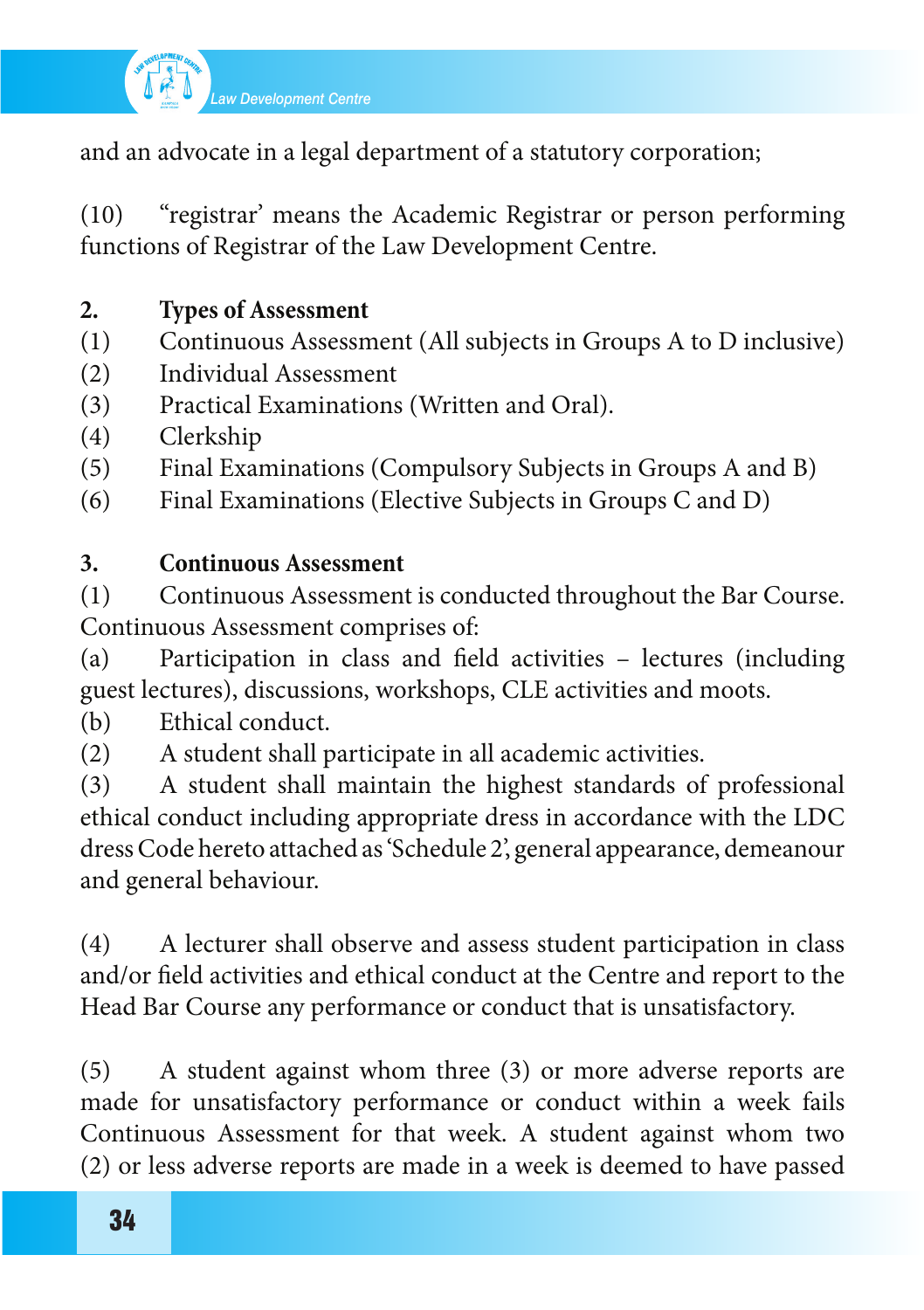

Continuous Assessment for that week.

(6) A student passes Continuous Assessment if he or she achieves at least:

- (a) 8 weekly passes in term I;
- (b) 8 weekly passes in term II;
- (c) 7 weekly passes in term IV.

(7) A student who fails Continuous Assessment shall not be allowed to sit examinations for that particular term and shall not be allowed to progress to the next term.

(8) Continuous Assessment performance shall be computed on a termly basis and presented to the Board of Examiners by the Head Bar Course.

(9) A student who fails Continuous Assessment may, on application, be permitted by the Board of Examiners to repeat the term in a subsequent academic year.

#### **4. Individual Assessment**

(1) Individual Assessment is done weekly for a total of 28 weeks spread over three terms. Individual Assessment comprises of:

(a) Attendance of academic activities.

(b) A weekly written individual test in one of the five (5) Compulsory Subjects in Group A.

(2) The Department of Post Graduate Legal Studies shall maintain an attendance register for every academic activity to be signed by a student in person.

(3) A student shall sign the attendance register in person using a unique signature consistent with the signature in his or her application and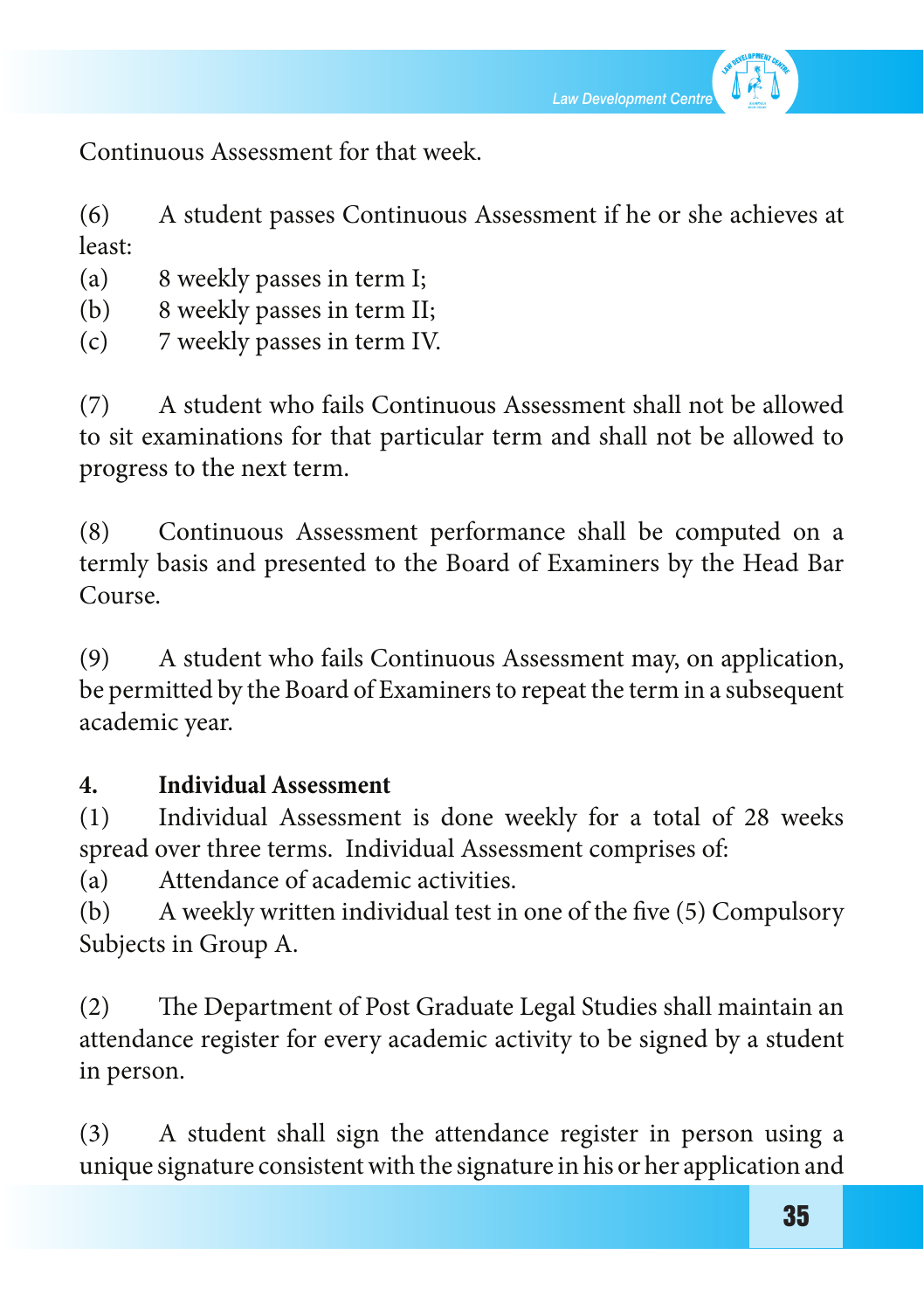

other records with the Academic Registrar's office or using an electronic means of registering attendance including swipe cards, fingerprints, voice recognition, face recognition or other mechanism approved by LDC. Use of initials or other mark, especially one that is not unique or is easy to replicate, is prohibited.

(4) A student who signs the attendance register on behalf of another student shall be deemed to have failed individual assessment for the week in which he or she signed for another student.

(5) A lecturer shall conduct roll call as a means of verifying and monitoring attendance and detecting fraud.

(6) A student shall attend at least 90% of all academic activities failure of which the student shall not be allowed to sit examinations in the term in which minimum attendance has not been met.

(7) The lecturer responsible for an academic activity shall submit a report on each student's attendance (consisting of the attendance register for the academic activity and any relevant comments) to the Head Bar Course at the end of each academic activity.

(8) The Head Bar Course shall compile a summary of student attendance of academic activities and submit them to the Academic Registrar.

(9) The Academic Registrar shall produce a list of students eligible to sit examinations as submitted to him by the Head Bar Course and pin their names on the students' notice-board before the start of the examinations.

(10) The Board of Examiners may, for good cause, permit a student who has not met the 90% attendance requirements to sit examinations or special examinations.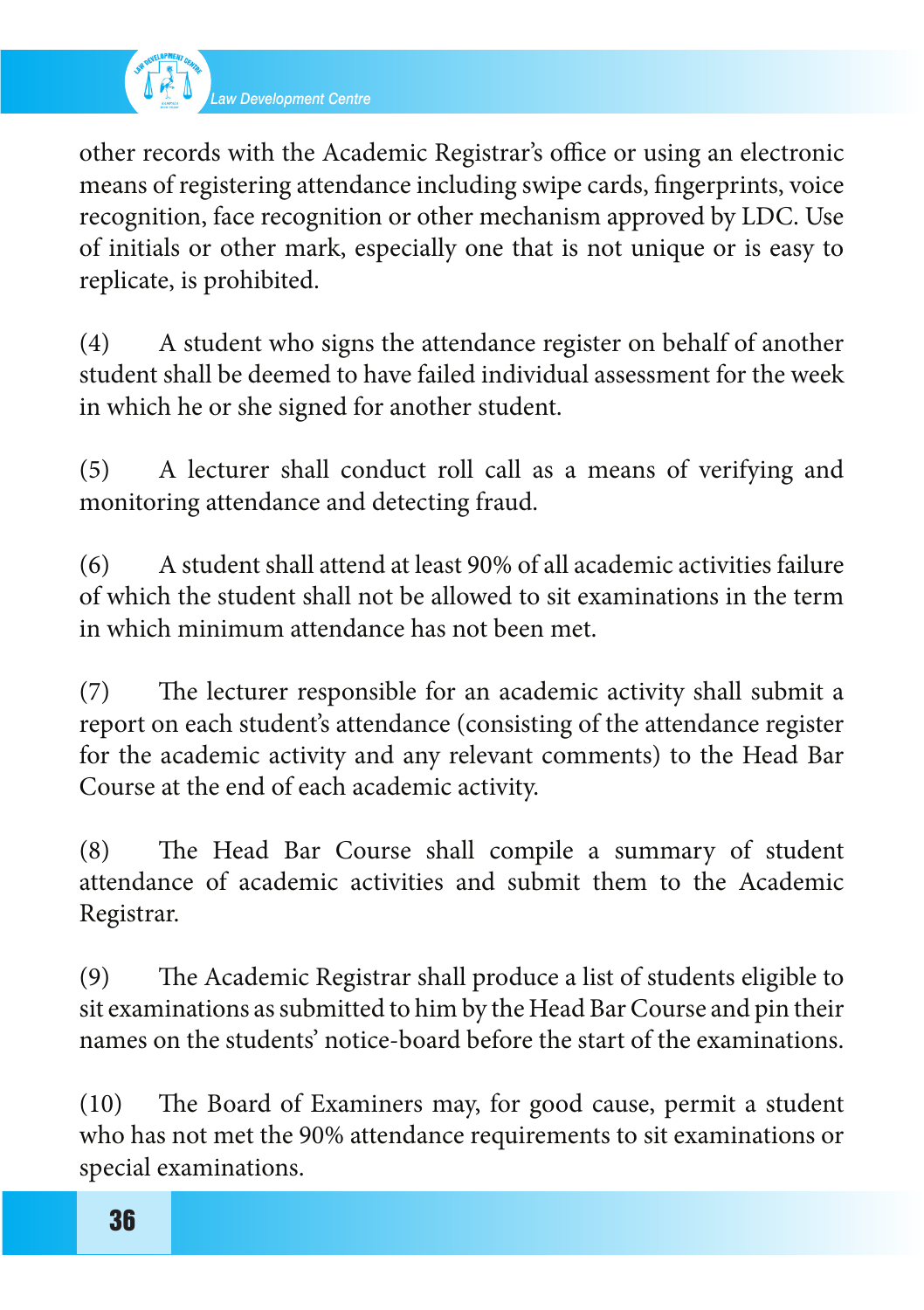

(11) Good cause for purposes of sub-rule (8) includes illness, pregnancy, detention, or any other cause as may be determined by the Board.

 $(12)$  Every student shall be required to sit a weekly individual test in one of the 5 compulsory subjects (Group A) as part of Individual Assessment.

(13) A student shall be assessed in first, second and fourth term on the best performed individual test in each of the 5 Compulsory Subjects (Group A) and shall be required in each term to pass at least 3 of the five individual tests assessed.

(14) A student passes the written individual test if he or she scores at least:

- (a) 3 weekly passes in term I;
- (b) 3 weekly passes in term II;
- (c) 3 weekly passes in term IV.

(15) Individual Assessment results shall be computed on a termly basis and presented to the Board of Examiners by the Head Bar Course.

(16) Each written individual test shall be marked out of 100%.

(17) The grading of written individual tests shall be in accordance with the assessment code below:

| Grade | Marks $(\%)$ | <b>Grade Description</b> |
|-------|--------------|--------------------------|
| A     | $75 - 100$   | High Pass                |
| B     | $50 - 74$    | Pass                     |
| C     | $0 - 49$     | Fail                     |

(18) A student passes Individual Assessment if he or she meets attendance requirements of 90% in all academic activities and attains the required minimum weekly passes in the written individual test.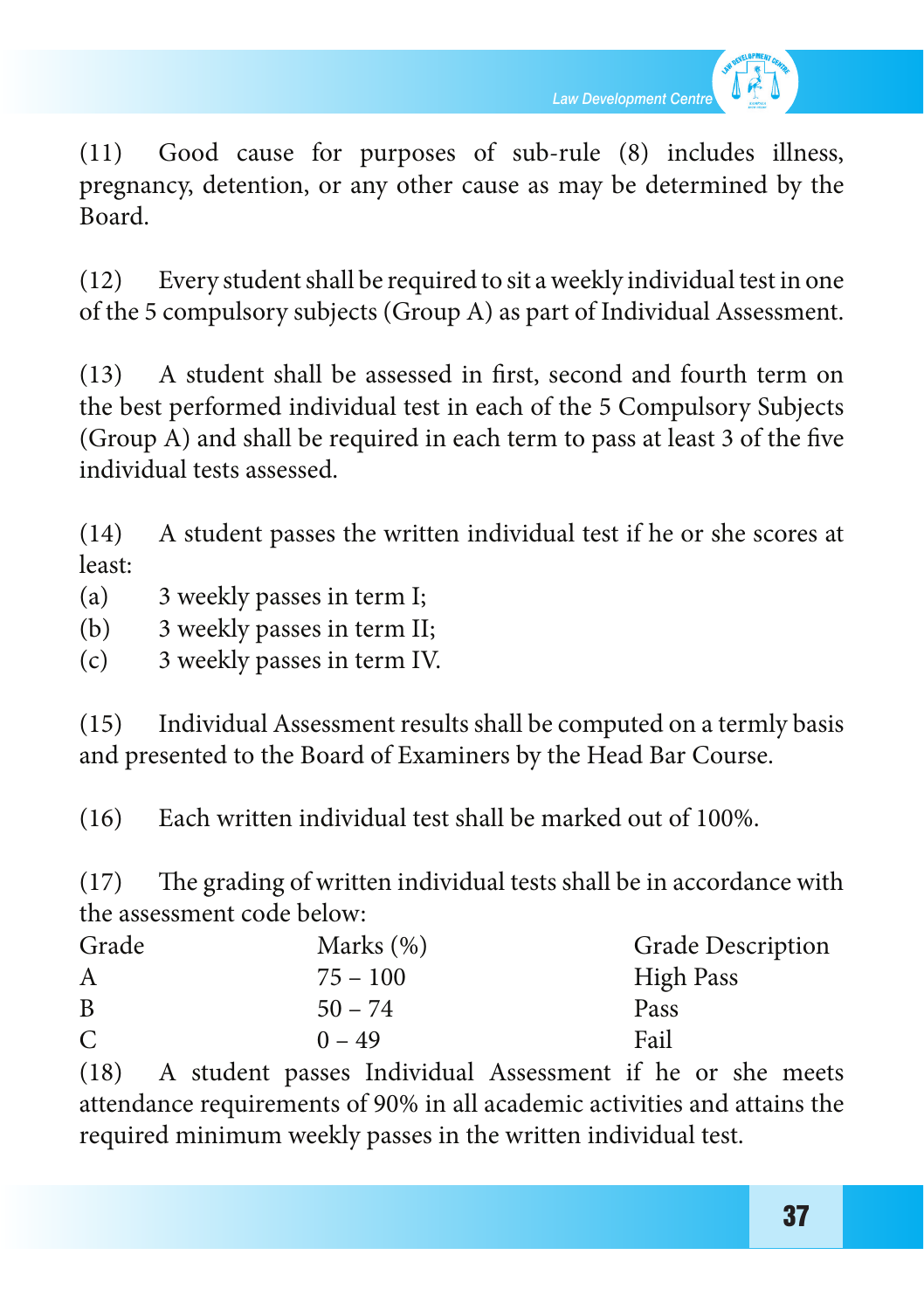

(19) A student who fails Individual Assessment fails the term and shall not be allowed to progress to the next term.

(20) A student may petition to the Board of Examiners against his or her attendance records submitted by the Head Bar Course.

(21) The Board of Examiners may allow a student to sit examinations pending the determination of the petition but the students examination script shall not be marked until the petition is determined.

(22) A student who fails Individual Assessment by reason of failing to meet attendance requirements may, on application, be permitted by the Board of Examiners to repeat the term in a subsequent academic year.

(23) A student who fails Individual Assessment by reason of not passing the requisite number of individual tests may, on application, be permitted by the Board of Examiners to repeat individual tests in the subject or subjects failed in a subsequent academic year.

# **5. Practical Examinations (Written and Oral Examinations)**

(1) Each student shall sit Practical Examinations at the end of the First and Second Terms.

- (2) A student shall sit Practical Examinations in five subjects namely:
- (a) Civil Litigation
- (b) Corporate and Commercial Practice
- (c) Criminal Proceedings
- (d) Family Law Practice; and
- (e) Land Transactions
- (3) A Practical Examination in each subject takes two forms:

(a) A Written Practical Examination which is done at the end of First Term and is marked out of 50%, and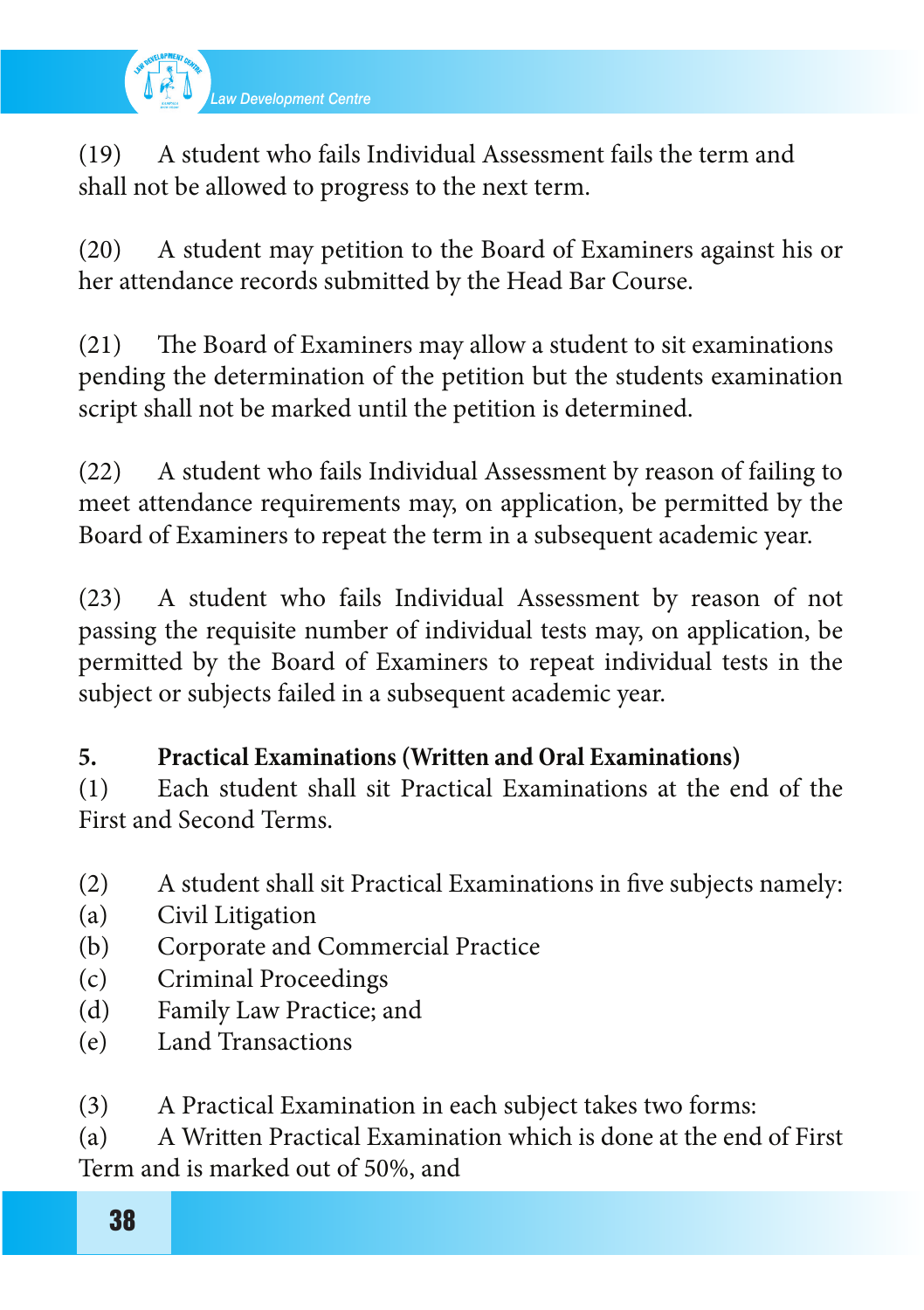

(b) An Oral Practical Examination which is done at the end of Second Term and is marked out of 50%.

(4) The marks awarded in each subject in the Written and Oral Practical Examinations are added to get the student's total marks.

(5) A student may sit more than one subject per day in oral examinations if the examination timetable so requires.

(6) A student passes Practical Examinations if he or she passes all the five subjects with a mark of at least 50% in each subject.

(7) If a student fails not more than three subjects in the Practical Examinations he or she may, upon payment of a supplementary examination fee, sit supplementary Practical Examinations in the subject or subjects he or she has failed together with candidates of the following academic year.

(8) If a student fails four or more subjects, he or she shall fail the Bar Course.

#### **6. Written Practical Examinations**

The Written Practical Examination in each subject is divided into two parts;

(1) Four hours are given to students in the morning to do individual research on examination questions. No discussion or exchange of notes is allowed; and

(2) After the lunch break, the students reconvene in the examination room and are given examination answer books. Writing of answers takes three hours.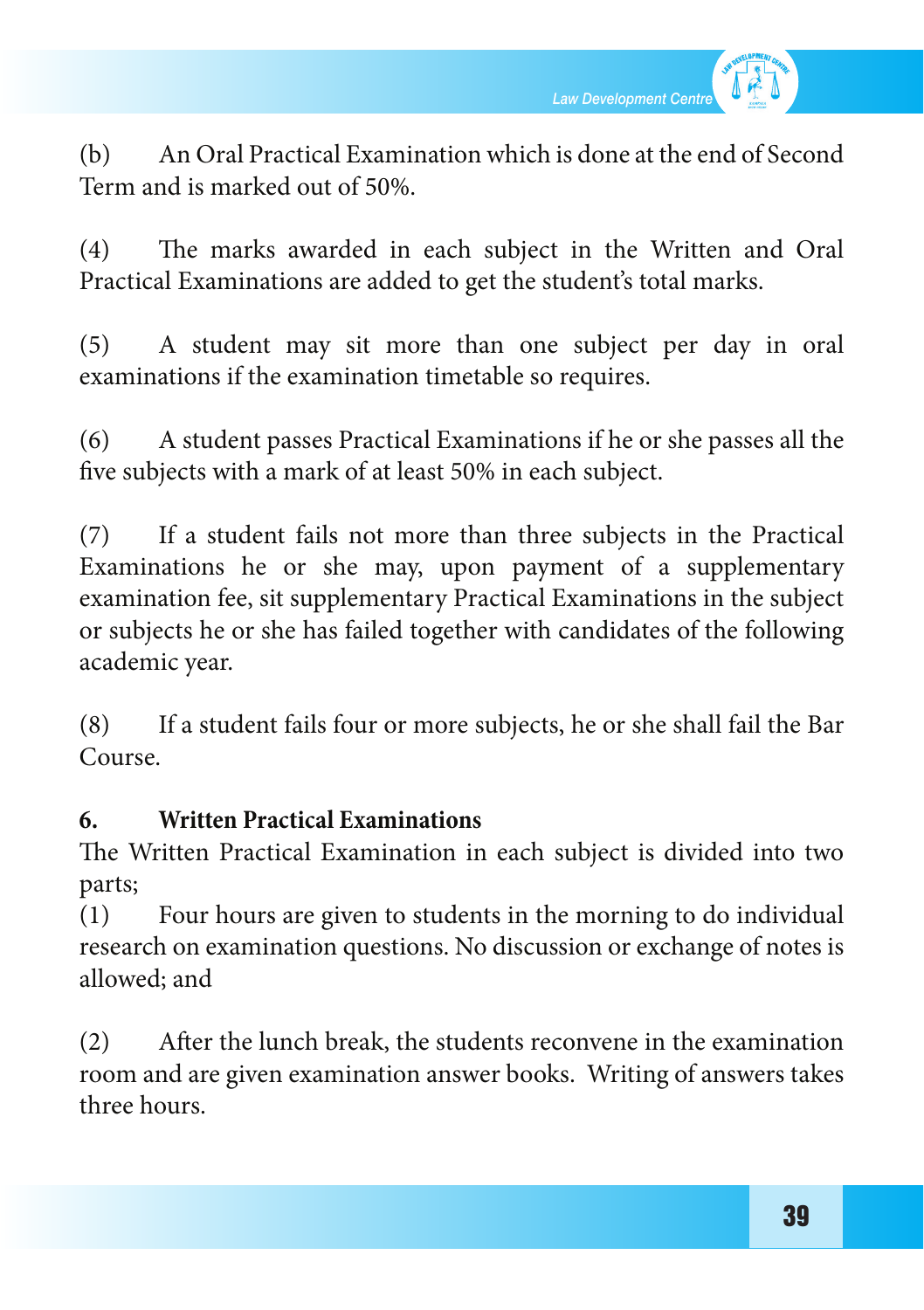

## **7. Oral Practical Examinations**

(1) A student sits an Oral Practical Examination before a panel of three or more examiners for each of the five Compulsory Subjects in Group A.

(2) The examiners comprise Internal Examiners who are Lecturers at the Centre and External Examiners who are legal practitioners.

(3) A student shall be asked questions relating to the subject and shall be assessed on areas including; competence to apply the law, ethics, presentation, composure and dressing.

(4) The Board of Examiners shall approve guidelines for conducting oral practical examinations.

### **8. Clerkship**

(1) Clerkship is conducted during the Third Term of each Academic Year and it lasts for ten (10) weeks.

(2) During Clerkship, a student is attached to a placement institution (private law firm, court, Legal Aid Clinic, Directorate of Public Prosecutions, Justice Law & Order Sector (JLOS) Institution, Government Department in the Ministry of Justice or Legal Department in other bodies).

(3) The Board of Examiners shall approve clerkship placement institutions.

(4) A list of approved and willing placement institutions for Clerkship shall be given to students by the Head Bar Course during Second Term so that each student selects where he or she wishes to do clerkship.

(5) A student shall be posted for Clerkship, in writing, after payment

40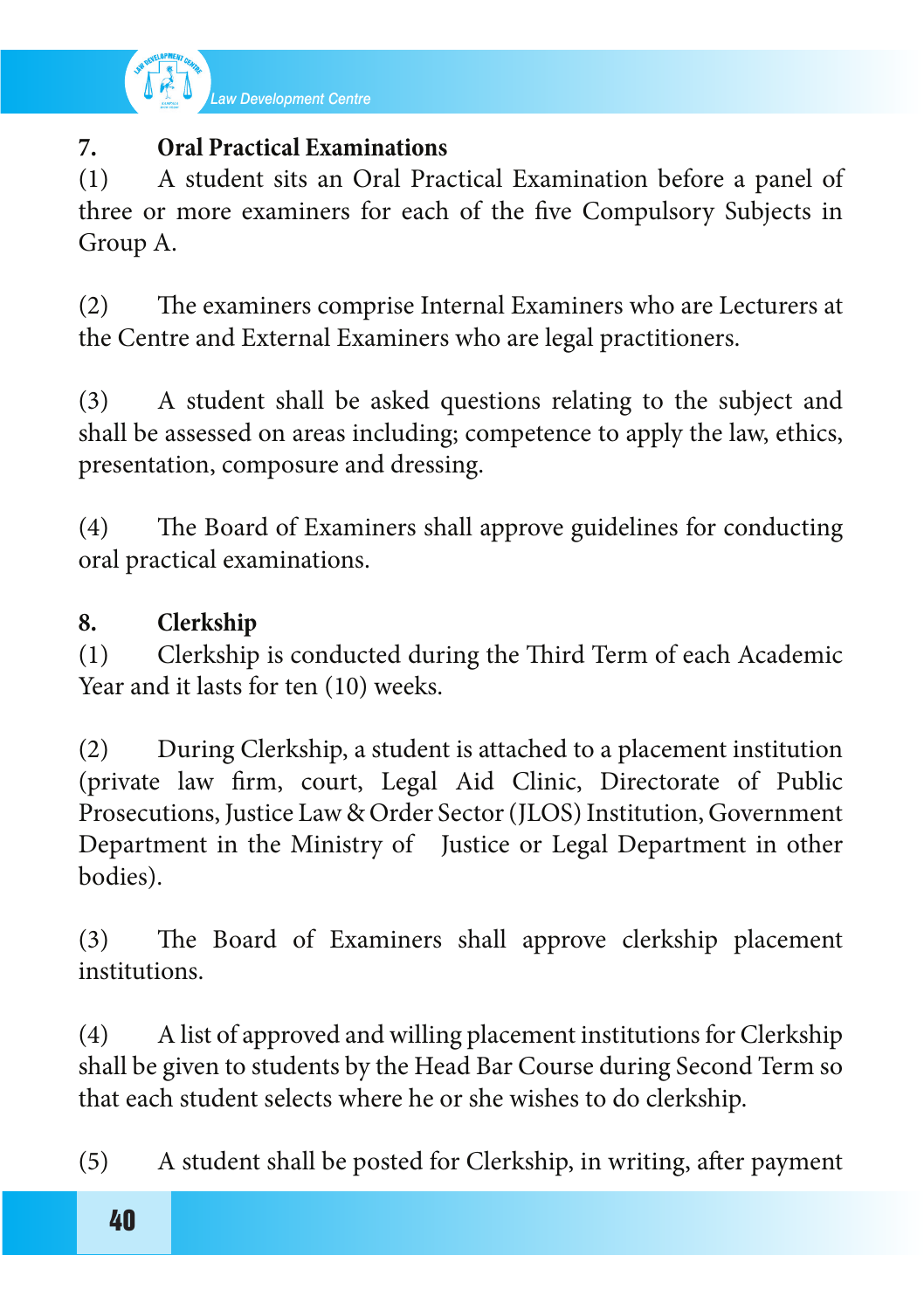

of fees for Second Term.

(6) A student shall present the posting letter to the External Supervisor before being accepted for Clerkship.

(7) Any student who undertakes Clerkship without the written authority of LDC shall be deemed not to have undertaken Clerkship.

(8) A student does Clerkship under the supervision of a legal practitioner of at least 3 years experience.

(9) A student shall within 7 days of commencing Clerkship inform the Head Bar Course by email or formal letter of his or her designated External Supervisor.

(10) The Clerkship period runs from Monday to Friday during working hours and a student must be present at his or her training station throughout this practical training.

(11) A student shall not engage in any employment during Clerkship as the training is a full time part of the Bar Course.

(12) The External Supervisor or Head Bar Course may, in writing and where there is sufficient cause, give a student permission for time off for not more than three days during Clerkship.

(13) The Director may, in writing and where there is sufficient cause, give a student permission for time off during Clerkship for three or more days.

(14) Where the Director or Head Bar Course gives a student permission for time off during Clerkship they shall notify the External Supervisor. (15) The External Supervisor at the placement institution and Internal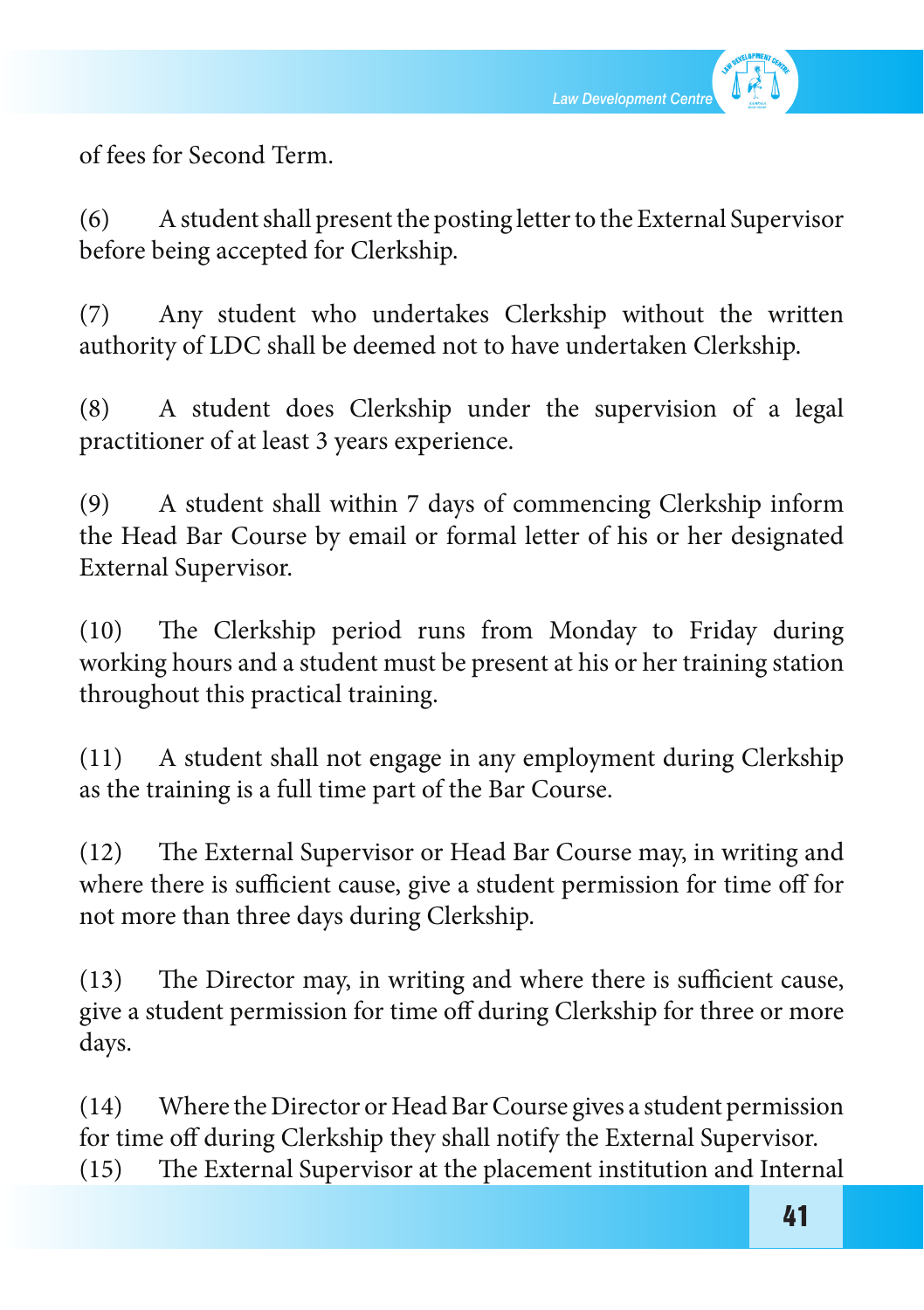

Supervisor (alecturer at LDC) shall towards the end of the Clerkshipperiod, assess the performance of the student through interview, observation and perusal of documents drafted (kept in a clerkship file). The External Supervisor and Internal Supervisor shall each submit a separate report of their assessment and grading of the student's performance as provided for in these Rules.

(16) A student shall maintain a Clerkship journal in which the student shall record his or her daily activities, lessons learnt and challenges. The External Supervisor shall sign the journal and make comments therein weekly.

(17) The Internal Supervisor shall assess and grade the clerkship journal during Clerkship supervision.

(18) A student shall submit a Clerkship report within 14 days of commencement of the 4th term. The report shall be assessed by a member of the professional teaching staff other than the student's Internal Supervisor.

(19) A student shall be assessed on four criteria that shall be graded according to the following scale:

| (a)          | Student Clerkship journal    | 30%  |
|--------------|------------------------------|------|
| (b)          | Student Clerkship report     | 20%  |
| (c)          | Internal Supervisor's report | 30%  |
| (d)          | External supervisor's report | 20%  |
| <b>TOTAL</b> |                              | 100% |

(20) A student passes Clerkship when he or she gets a total of at least 50% in the four criteria assessed.

(21) If a student does not satisfy the requirements for passing Clerkship,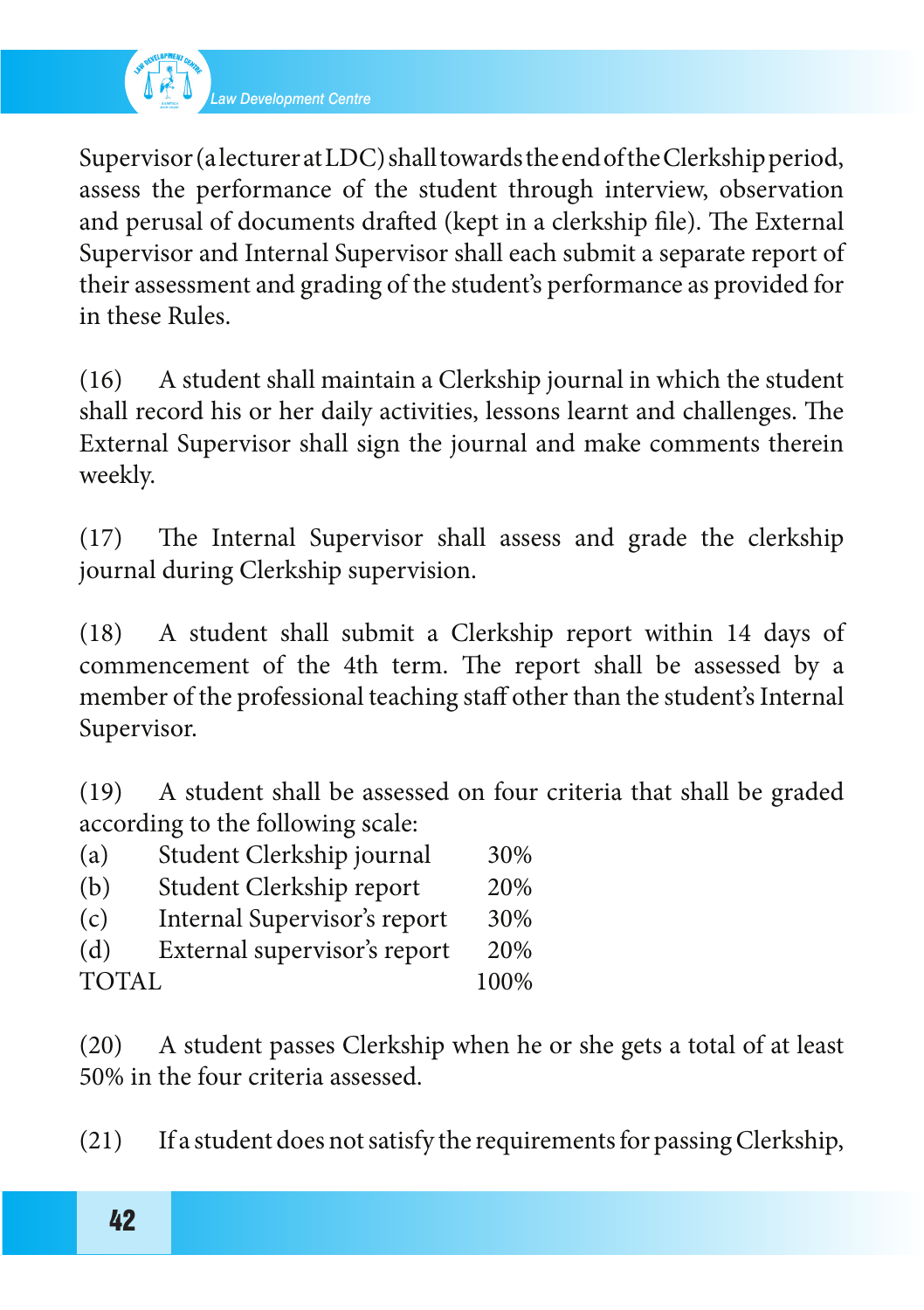

he or she shall fail and shall undertake supplementary clerkship in a subsequent academic year.

(22) The Board of Examiners shall determine the form of the clerkship journal and of the reports referred to in Rule 8 (17).

(23) A student shall be allowed to repeat Clerkship in a subsequent year (subject to the 3 year rule for completing the course) upon payment of repeating fee.

9. Final Examinations (Compulsory Subjects Group A)

(1) Atthe endoftheFourthTerm,astudentshallsitFinalExaminations in each of the five Compulsory Subjects Group A, namely:

- (a) Civil Litigation
- (b) Corporate and Commercial Practice
- (c) Criminal Proceedings
- (d) Family Law Practice
- (e) Land Transactions.

(2) A student passes the Final Examinations (Compulsory Subjects Group A) if he or she passes the five subjects at a mark of at least 50% in each subject.

(3) If a student fails not more than three subjects in the Final Examinations (Compulsory Subjects Group A), the Board may allow him or her to sit Supplementary Examinations in those subjects he or she has failed at a time convenient to the Centre.

(4) If a student fails four or more subjects in the Final Examinations (Compulsory Subjects Group A), the student shall be deemed to have failed the Bar Course and shall not do Supplementary Examinations in the subjects failed.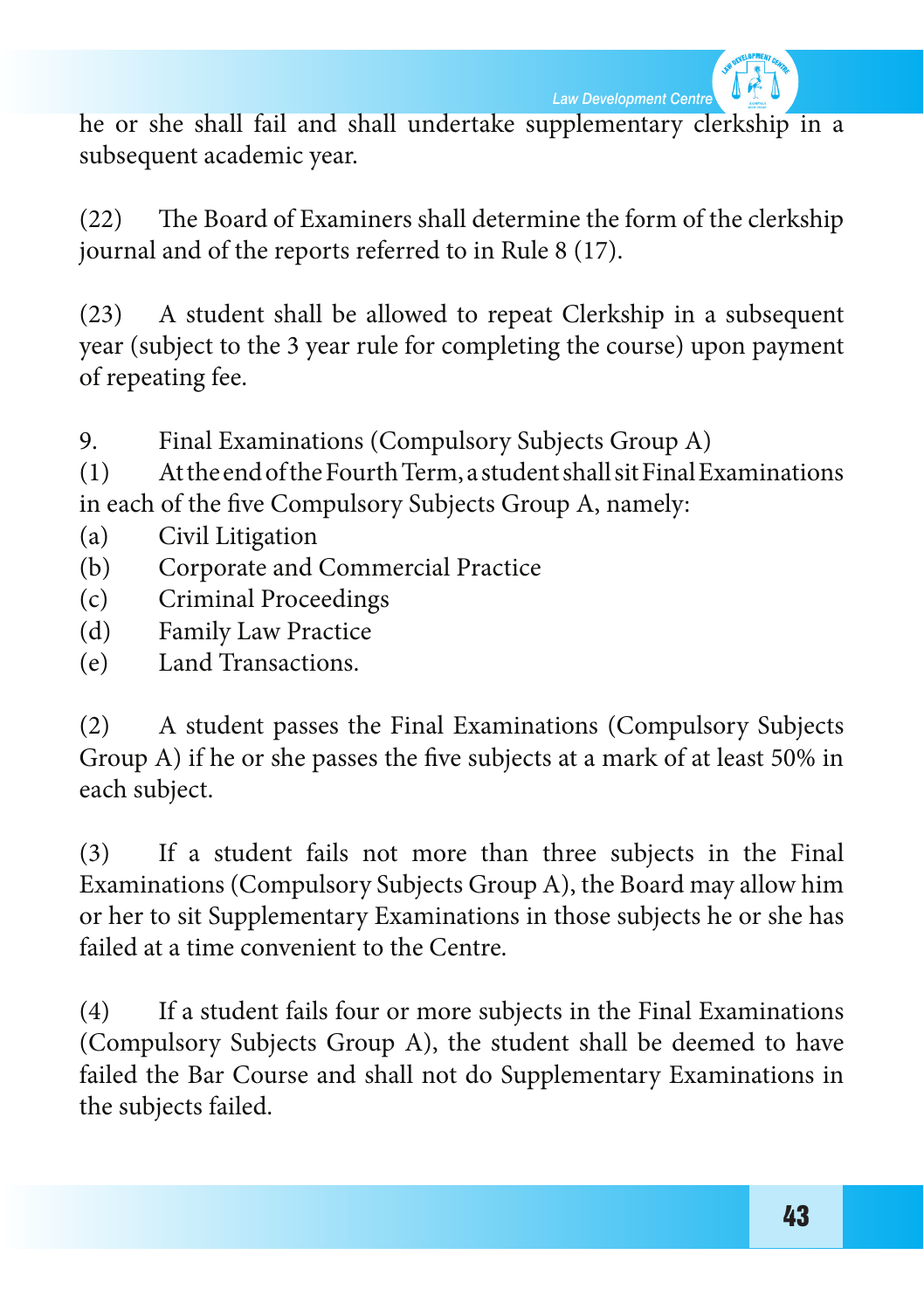

**10. Final Examinations (Compulsory Subjects Group B)**

(1) At the end of the first or second term, when teaching of the subject to be examined is concluded, <sup>a</sup> student shall sit the Final Examinations consisting of awritten examination in each ofthe sixCompulsory Subjects Group <sup>B</sup> namely:

- (a) Accounting
- (b) Management Skills
- (c) Legal Writing
- (d) Professional Conduct
- (e) Tax Practice
- (f) Trial Advocacy

(2) The written examination for the subjects in  $(1)(a)$  to (e) shall be marked out of 100%.

(3) Trial Advocacy shall be examined as follows:

(a) <sup>A</sup> written examination at the end of second term marked out of 50%.

(b) Apractical examination as counsel during moots or other practical exercise in second term or, for any students not examined in second term, in fourth term marked out of 50%.

(c) The marks for the written examination and the practical examination shall be added and constitute <sup>a</sup> student's final examination mark for Trial Advocacy.

(4) <sup>A</sup> student passes the Final Examinations (Compulsory Subjects Group B) if he or she passes the six subjects at <sup>a</sup> mark of at least 50% in each subject.

(5) If <sup>a</sup> student fails the Final Examinations (Compulsory Subjects Group B) in any subject or subjects, the Board of Examiners may allow him or her to sit Supplementary Examinations in the subject or subjects he or she has failed at <sup>a</sup> time convenient to the Centre.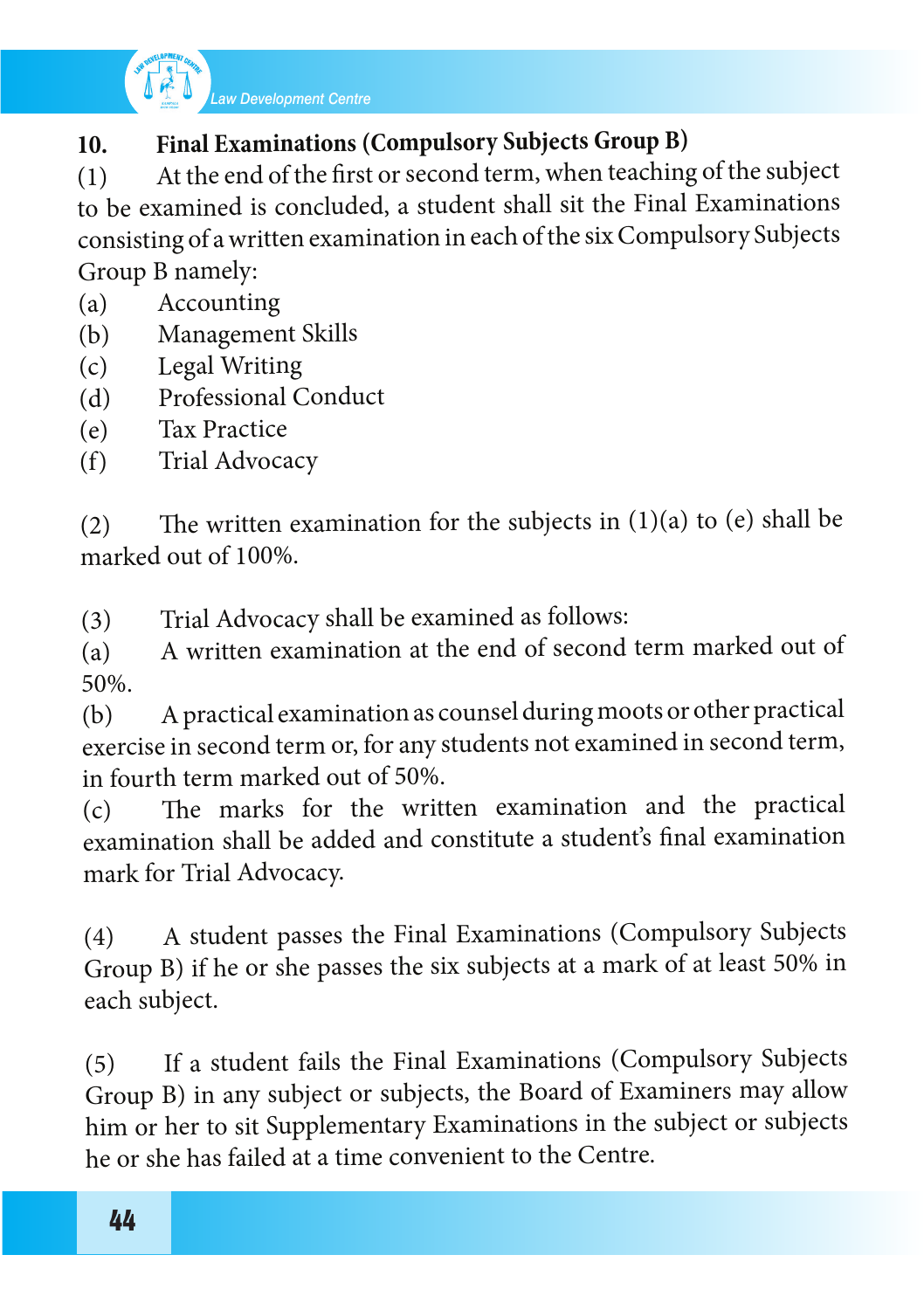

## **11. Final Examinations (Elective Subjects Groups C and D)**

(1) Atthe endoftheFourthTerm,astudentshallsitFinalExaminations in two subjects elected from the Elective Subjects Groups C and D with a student selecting one subject from each elective subject group.

- (2) The Elective Subjects are;
- (a) Group C
- i. Corporate Governance
- ii. Judicial Practice
- iii. Legal Aid and Probono Practice
- iv. Public Practice
- (b) Group D
- i. International Commercial Transactions
- ii. Legislative Drafting
- iii. Islamic Law Practice
- iv. Advanced Alternative Dispute Resolution

(3) A student passes the Final Examination (Elective Subjects Groups C and D) if he or she passes the two subjects selected with a mark of at least 50% in each of the subjects.

(4) If a student fails any of the Elective Subjects, the Board of Examiners may allow him or her to sit Supplementary Examination in the subject or subjects failed at a time convenient to the Centre.

### **12. Use of Index Numbers**

(1) A student shall use an Index Number issued by the Registrar of the Centre.

(2) A student shall sign for the Index Number at the time of its issuance.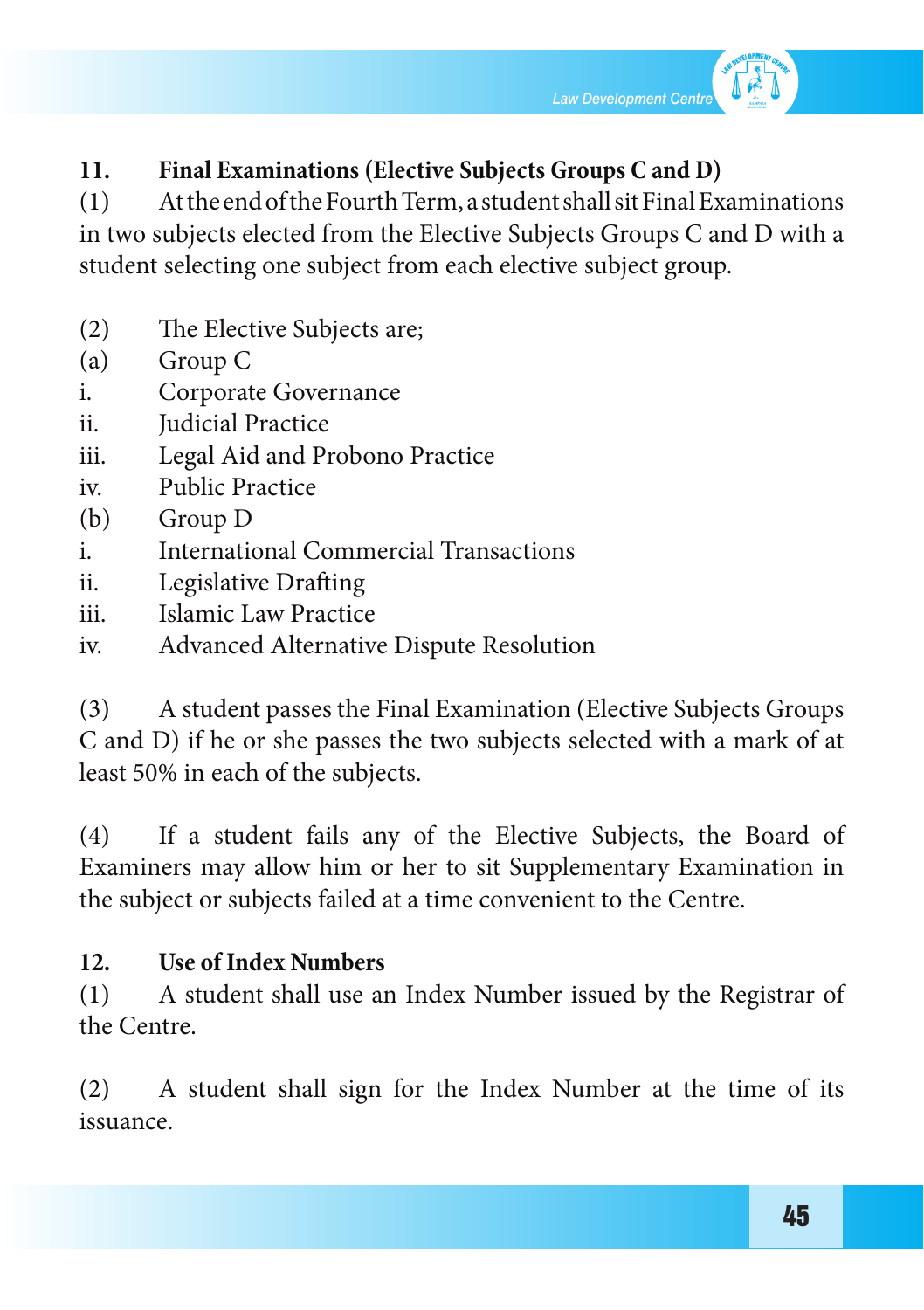

(3) A student shall carry the index number and identification cards to the examination room and display them.

(4) A student who fails to comply with sub-rule (3) of this rule shall be excluded from the examination.

- (5) A student who sits an examination and
- (a) Uses a non-existent number; or
- (b) Uses a wrong index number; or
- (c) Omits to state the index number; or
- (d) Uses another candidate's index number; or
- (e) Writes the index number ineligibly on the answer book

shall have his or her results withheld pending verification.

(6) A verification fee prescribed by the Centre Administration shall be paid by the student whose results need verification under sub-rule (5) of this rule.

## **13. Compensation**

(1) Where a student fails not more than two subjects in

- (a) the Practical Examinations (Written and Oral); or
- (b) the Final Examinations (Compulsory Subjects Group A); or
- (c) the Final Examinations (Compulsory Subjects Group B)

he or she shall be compensated in accordance with the provisions of this rule.

(2) The marks for the subject or subjects in which compensation may be made shall not be below 45 percent.

(3) Each subject eligible for compensation shall be compensated by a different distinct subject.

(4) The compensation marks shall be borrowed from another subject or subjects without lowering the marks in that subject or subjects below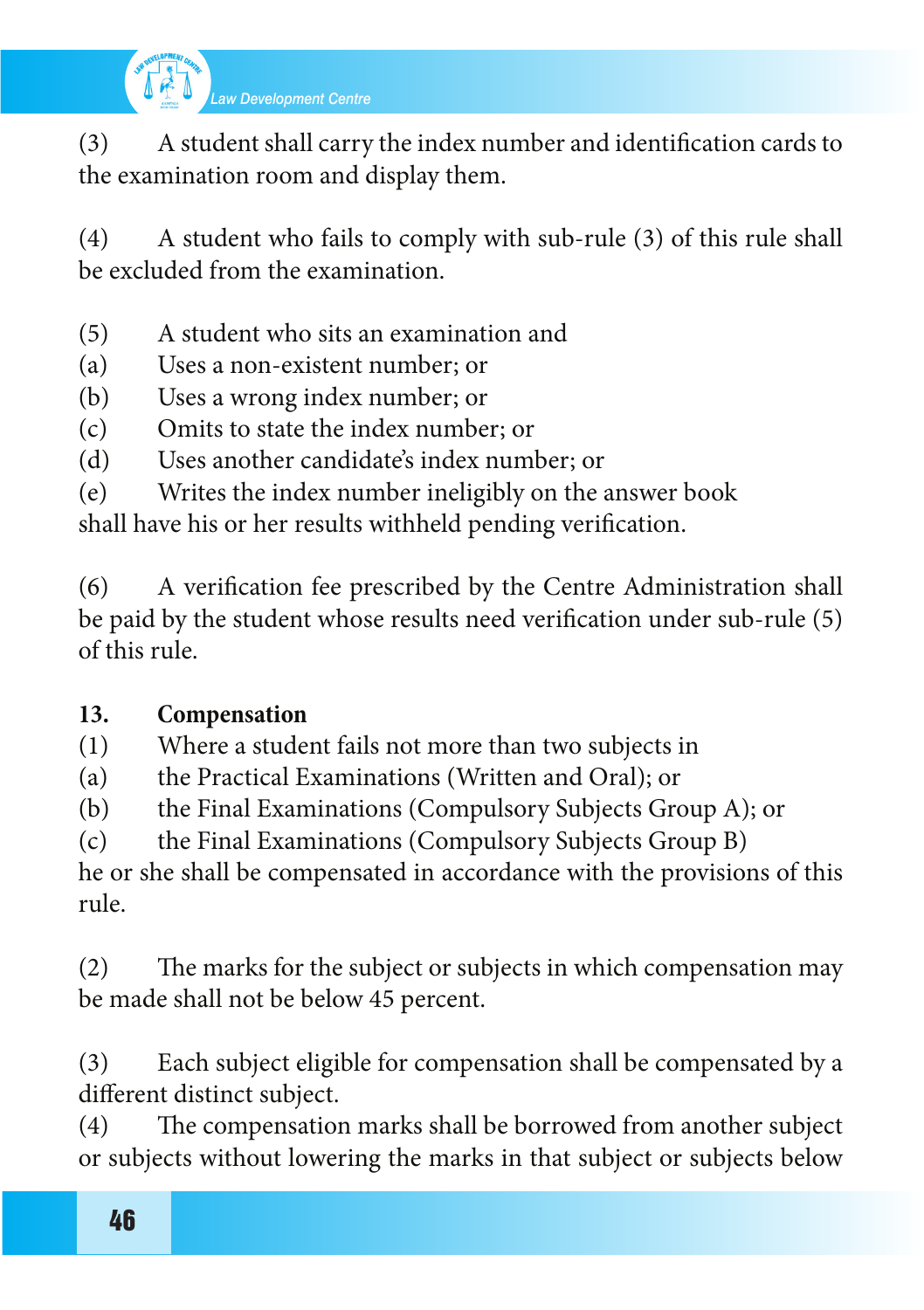

50 percent.

(5) A mark in the failed subject is compensated by two marks from the compensating subject.

(6) A subject can only be compensated by a subject from the same subject group.

(7) Where one of the failed subjects failed does not qualify for compensation under these Rules, the subject that qualifies for compensation shall be compensated and the student shall only be required to sit a supplementary examination in the subject that does not qualify for compensation.

(8) The compensation rule does not apply to supplementary examinations or to repeated subjects.

(9) This rule does not apply to Elective Subjects in Groups C and D.

### **14. Passing the Course**

(1) Astudent passesthe Bar Course if he orshe passesthe Continuous Assessment, Individual Assessment (90% attendance AND passing at least 3 of the 5 assessed individual tests with a mark of at least 50% in each term), Practical Examinations (Written and Oral), Clerkship, Final Examinations (Compulsory Subjects Group A), Final Examinations (Compulsory Subjects Group B) and Final Examination (Elective Subjects Groups C and D).

(2) If a student fails a supplementary examination or supplementary Clerkship the student shall fail the subject or supplementary Clerkship as the case might be.

(3) IfastudentfailsIndividualAssessment,orContinuousAssessment, or Practical Examinations (written and oral), or Clerkship, or Final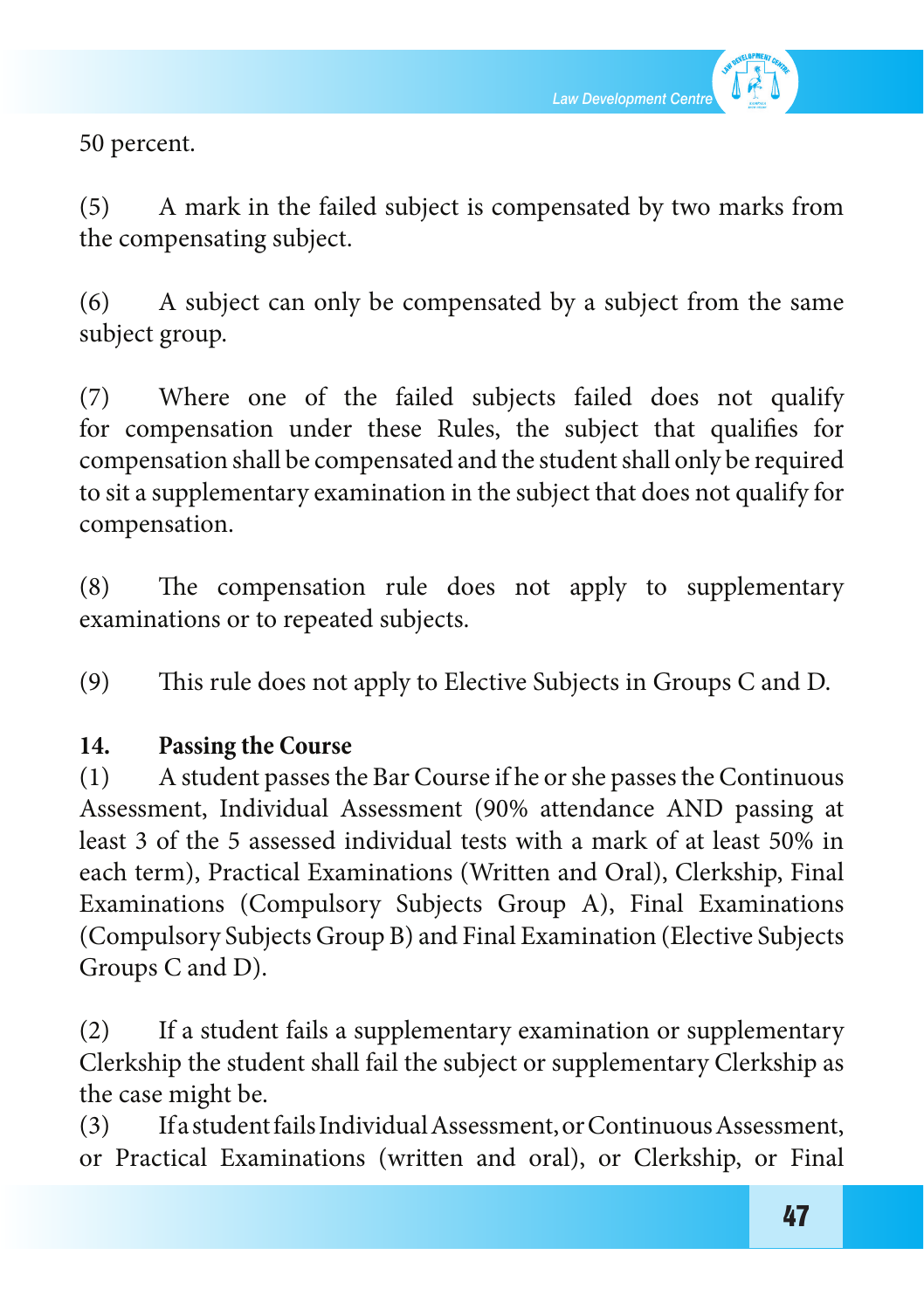

Examinations (Compulsory Subjects Group A), or Final Examination (Compulsory Subjects Group B) or Final Examination (Elective Subjects Groups C and D), he or she shall fail the assessment or subject.

(4) In order to pass the course the student may repeat the assessment or subject failed in a subsequent academic year upon paying a repeating fee.

### **15. The Board of Examiners**

(1) The Board of Examiners shall confirm;

(a) the results in Practical Examinations (Written and Oral), Final Examinations (Compulsory Subjects Group A), Final Examinations (Compulsory Subjects Group B) and Final Examinations (Elective Subjects Groups C and D);

(b) the results in Individual Assessment and Continuous Assessment; and

(c) Clerkship results,

and declare the final complete results of the Bar Course subject to the approval of the Management Committee.

(2) Where the Board considers it necessary to satisfy itself on any fact or matter relating to the passing or failing of any student, it may call evidence to prove such fact or matter.

## **16. Special Examinations**

(1) Where a student fails to sit an examination, the student may on application in writing, be allowed to sit a Special Examination.

(2) A student shall address a request to sit Special Examinations or any explanation why the student is unable to sit examinations to the Registrar and copied to the Director and Head Bar Course; and the Registrar shall forward the request to the Board of Examiners.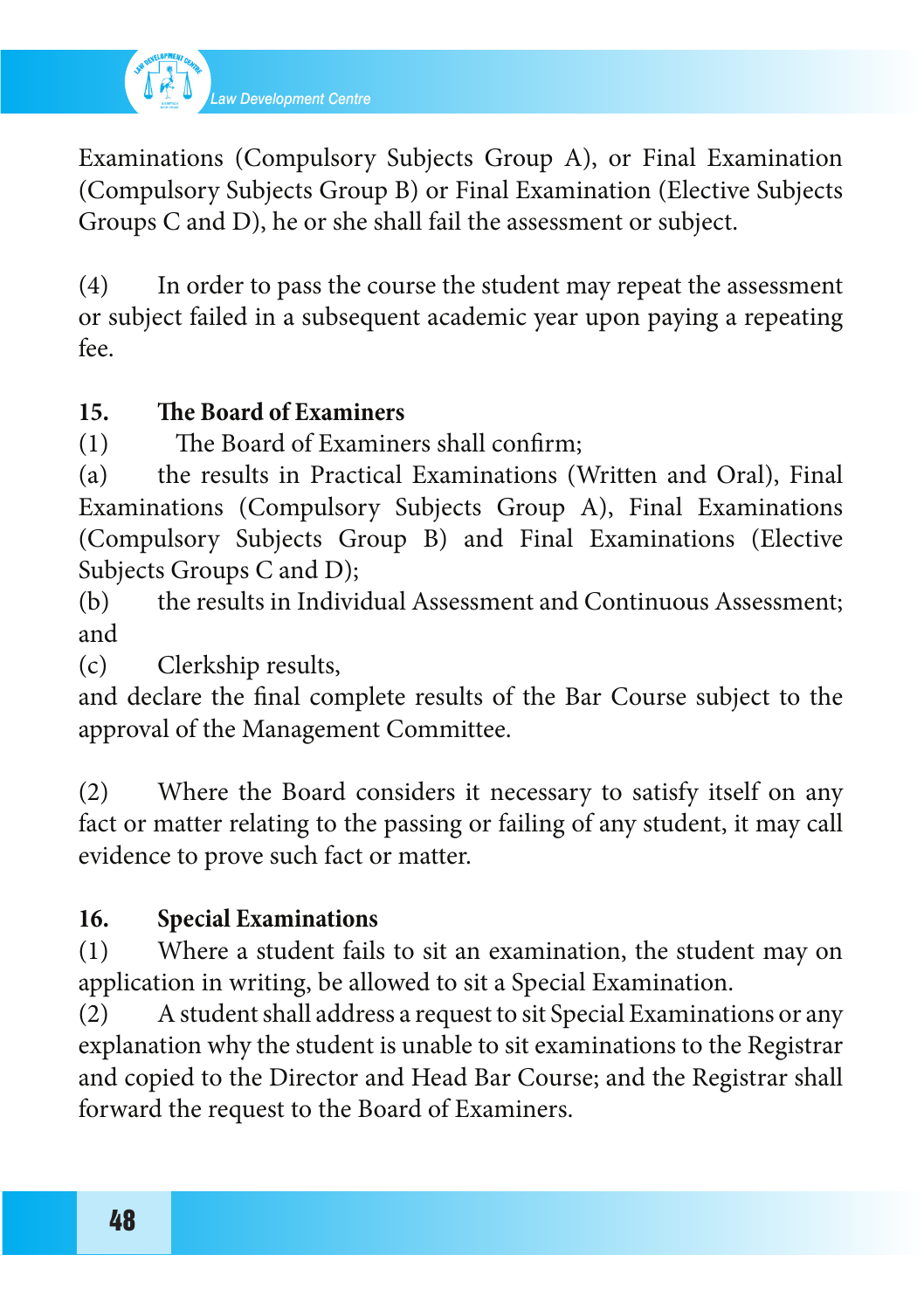

(3) The reasons for failure to do examinations include illness, pregnancy, detention, pursuit of further studies or any other justifiable cause as may be determined by the Board of Examiners.

(4) The student shall, at the time of the examinations or soon thereafter, submit documentary or other sufficient proof to support the reason for failure to do examinations.

(5) A student shall not sit Special Examinations unless the student pays the prescribed examination fees.

(6) Astudentwho fails a Special Examination may sit a supplementary examination in accordance with these Rules.

### **17. Supplementary Examinations**

(1) A student who fails not more than three subjects in the Practical Examinations(Written and Oral) may, upon payment of a Supplementary Examination fee, sit a Supplementary Examination in the subject or subjects he or she has failed at a time convenient to the Centre.

(2) A student who fails not more than three subjects in the Final Examinations (Compulsory Subjects Group A) may, upon payment of the prescribed fee, sit a Supplementary Examination in the subject/subjects failed at a time convenient to the Centre.

(3) A student who fails subjects in the Final Examinations (Compulsory Subjects Group B) may, upon payment of the prescribed fee, sit a Supplementary Examination in the subject or subjects failed at a time convenient to the Centre.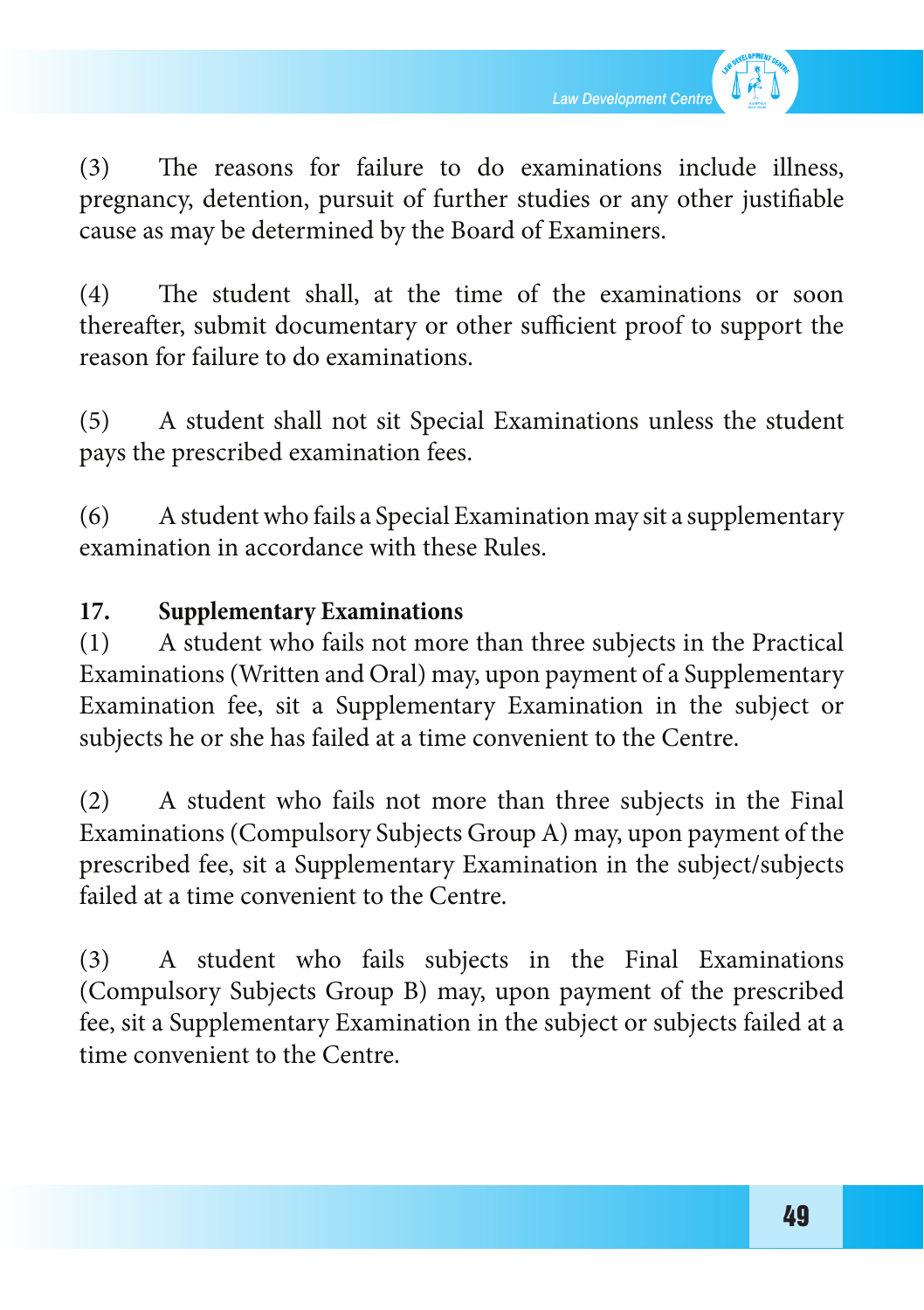

(4) "A student who fails an Elective Subject in Groups C or D may, upon payment of a prescribed fee, sit a supplementary Examination in the subject or subjects failed at a time convenient to the Centre."

(5) A student shall sit a supplementary examination only once.

(6) If a student fails a supplementary examination, he or she shall fail the subject and may repeat the subject in a subsequent year upon payment of a repetition fee determined by the Management Committee.

#### . **18. Time Limit for Sitting Examinations**

(1) All examinations including Supplementary and Special Examinations shall be sat by a student within a three year period.

(2) The three years is inclusive of the year of study.

(3) Where a student does not complete the Course within the three year period he or she shall be deemed to have failed the Course but he or she may;

(a) apply to the Board of Examiners for extension of time under rule 18 of these Rules, or

(b) apply for re-admission to the Course.

# **19. Extension of Time**

 $(1)$  A student who does not complete the course within the three years may apply to the Board of Examiners for extension of time on grounds that he or she was prevented from completing the Course on time due to any sufficient cause.

(2) Where the Board of Examiners allows an application under subrule (1) of this rule, the extension of time shall not exceed five years from the time the student started the Course.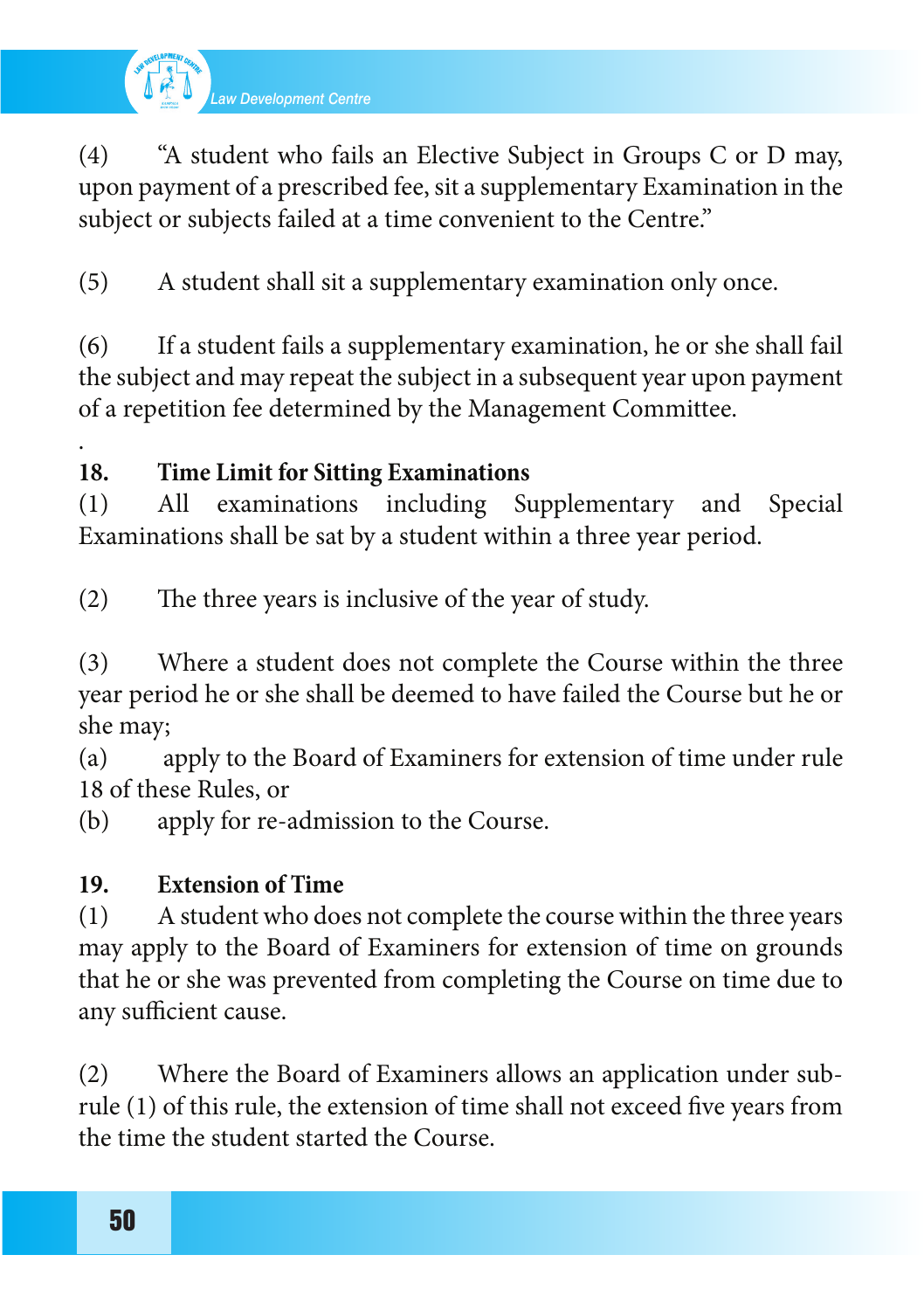20. Time Limit for Repeating Assessment or Subject<br>
(1) The time limit within which to repeat an assess

The time limit within which to repeat an assessment or subject shall be two years from the time of release of the results in question.

(2) Time may be extended by the Board of Examiners for good cause but shall not to exceed an additional two years.

## **21. Special Needs**

(1) A student with special needs as a result of disability or for any other reason shall, not less than two weeks before the examination, notify the Director of his or her special need and request the Director for special consideration during the examination.

(2) A student with special needs shall present to the Director a certification of the special needs by a medical officer employed in a Government hospital or institution or facility.

(3) Where the Director is satisfied that the student has established special needs warranting special consideration the Director may;

(a) authorize an invigilator or other staff of LDC to accord the student the special consideration required,

(b) allow the student to enter the examination room with a helper appropriate to the special need to assist the student do the examination,

(c) allow the student to bring into the examination a mechanical aid approved by the Director,

(d) authorize the examination invigilator to allocate specified extra time within which to complete the examination, or

(e) take such actions and give such directions as are deemed necessary.

## **22. Examination Malpractice**

 $(1)$  In this rule, unless the context otherwise requires, "examination" malpractice" means a student engaging in any one of the conduct or activities set out in 'Schedule 1' of these Rules.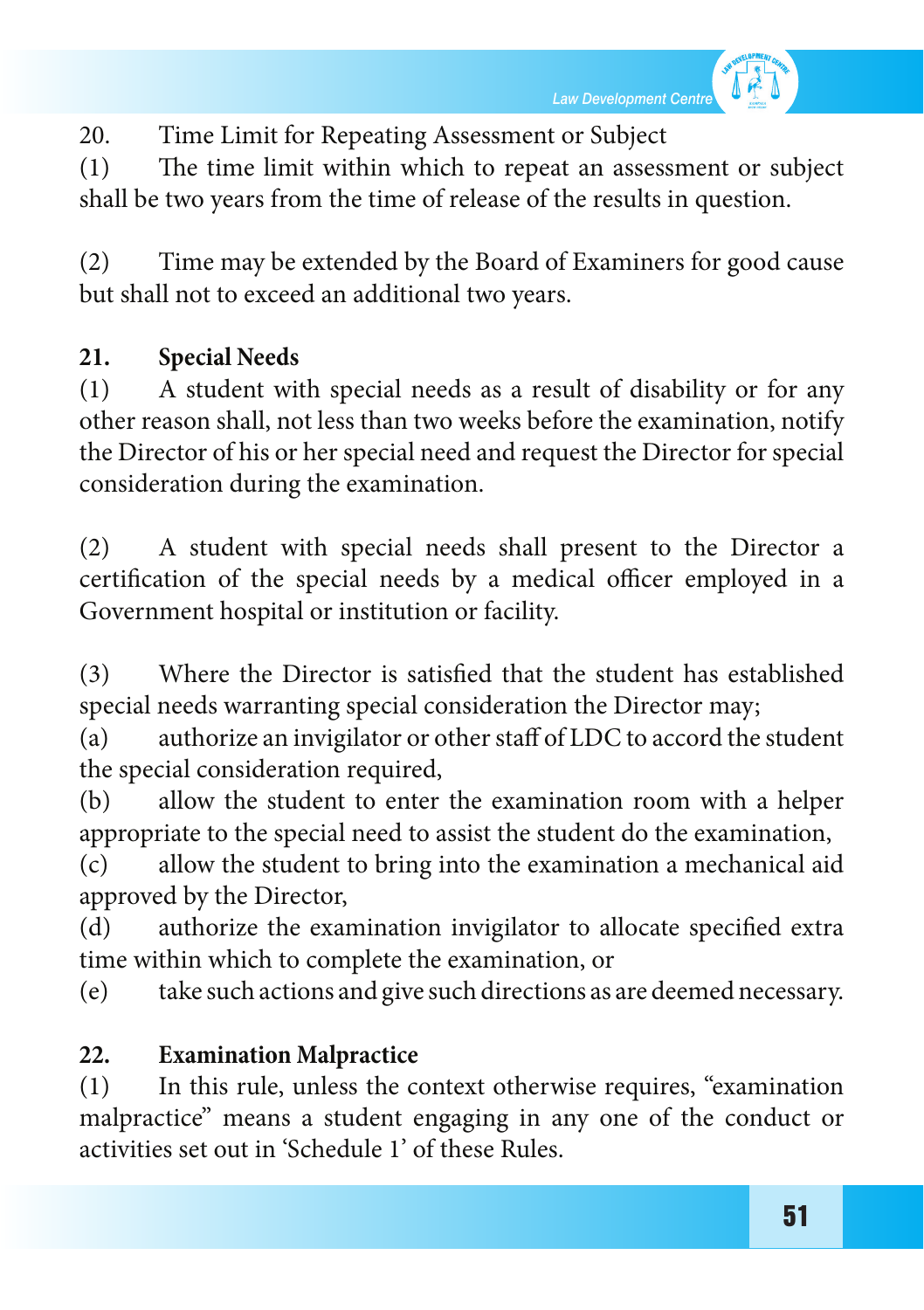

*Law Development Centre*

(2) In determining what amounts to an examination malpractice the Board of Examiners shall take into account advances in information and communication technology (ICT).

(3) An examination malpractice in any paper may be committed before, during or after the examination.

 $(4)$  The invigilator shall make a report on the particulars of examination malpractice and forward it to the Director who shall communicate to the student suspected of an examination malpractice to write an explanation about the allegation.

(5) The student suspected of examination malpractice shall give a written explanation about the alleged examination malpractice within 24 hours (excluding weekends and public holidays) of receiving the Director's communication requiring a written explanation.

(6) The Director shall submit the reports and other materials related to the examination malpractice to the Standing Committee on Examination Malpractice which shall be appointed by the Board of Examiners and that Committee shall investigate the examination malpractice.

(7) The Standing Committee shall observe rules of natural justice including:

- (a) Fair and equal treatment of all students/candidates.
- (b) Fair hearing.
- (c) Right of the student/candidate to defend themselves.
- (d) Staff not to sit in judgment in their own cause.
- (e) Consistency in recommended punishments.

(8) The Standing Committee on Examination Malpractice shall give a report in writing to the Board of Examiners whose decision shall be final.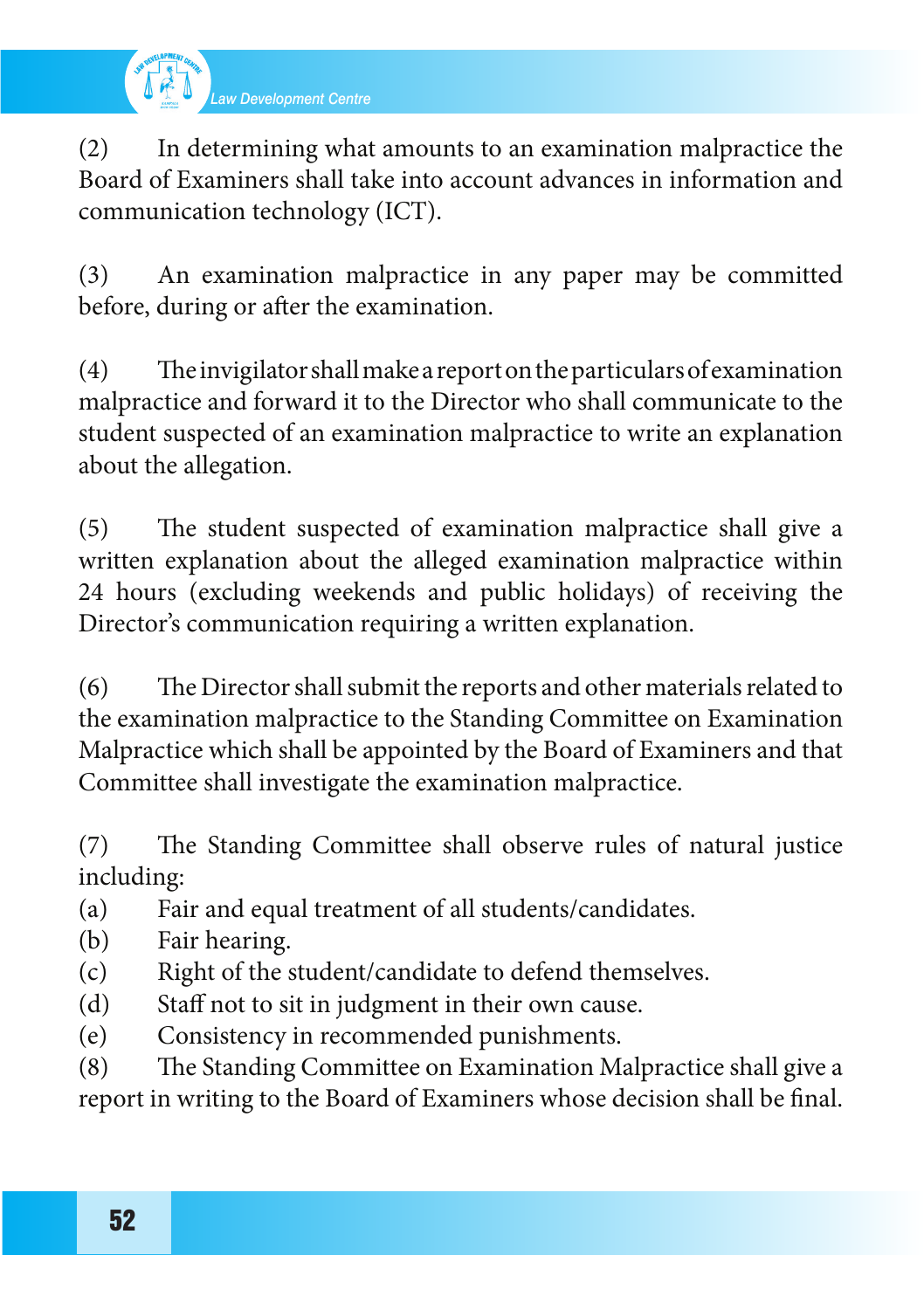*Law Development Centre*

(9) If the student is not found guilty of examination malpractice, the Board of Examiners shall make appropriate orders.

(10) Where, as a result of an allegation of examination malpractice, for which the student is absolved, the student is required to sit a special examination he or she shall do so without payment of an examination fee.

(11) A student who is found guilty of an examination malpractice shall:

(a) In respect of an examination malpractice in 'Category 1' of 'Schedule 1' to these Rules be dismissed from the Bar Course and shall not be eligible for readmission except under sub-rule (13) of this rule.

(b) In respect of an examination malpractice in 'Category 2' of 'Schedule 1' to these Rules be liable to any one or any combination of the following penalties:

i. Caution.

ii. Fine not exceeding 100 currency points.

iii. Cancellation of examination/results.

iv. Suspension from studies at LDC for a period net exceeding sixty (60) days.

v. Dismissal from the Bar Course.

vi. Any other penalty that the Board of Examiners deems appropriate to the malpractice.

(12) In recommending an appropriate penalty for a 'Category 2' malpractice the Standing Committee on Examination Malpractice may take into account the following mitigating and aggravating factors:

- (a) Mitigating factors:
- i. Remorsefulness
- ii. Truthfulness
- iii. Lack of substantial benefit from the malpractice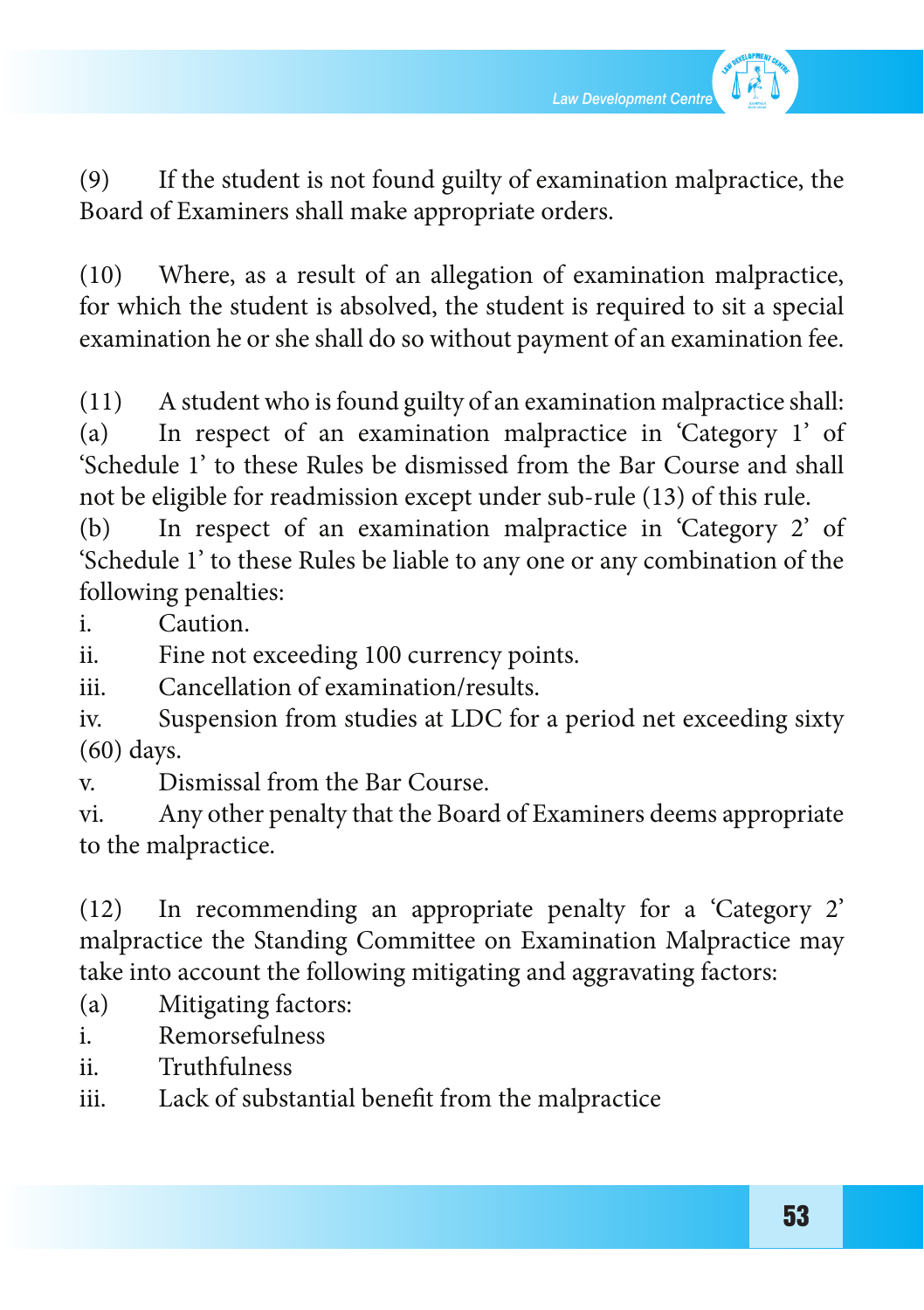

- iv. Being a first offender
- v. Admitting guilt and not wasting the Committee's time
- vi. Any other relevant mitigating factor
- (b) Aggravating factors:
- i. Gravity of the malpractice
- ii. Substantial benefit from the malpractice
- iii. Frivolous and vexatious denials
- iv. False allegations of misconduct on the part of LDC staff
- v. General misconduct during the malpractice or investigations.

vi. Refusal or deliberate failure to cooperate with the Committee's investigation

- vii. Second or multiple offender
- viii. Any other relevant aggravating factor

(13) A student dismissed from the Bar Course under sub-rule (10) of this rule may, within 30 days of that decision, petition the Management Committee for readmission and the Management Committee may allow or dismiss the petition and make necessary orders.

(14) Where the commission of an examination malpractice is established after the student has been awarded the Post Graduate Diploma in Legal Practice the award shall be cancelled and the diploma certificate recalled by the Management Committee.

# **23. Prohibited Items During Examinations**

(1) A student shall not be in possession of or use a mobile phone or other electronic equipment for storing or retrieving information or materials not expressly allowed during an examination or assignment.

(2) A student shall not bring any prohibited materials in an examination room.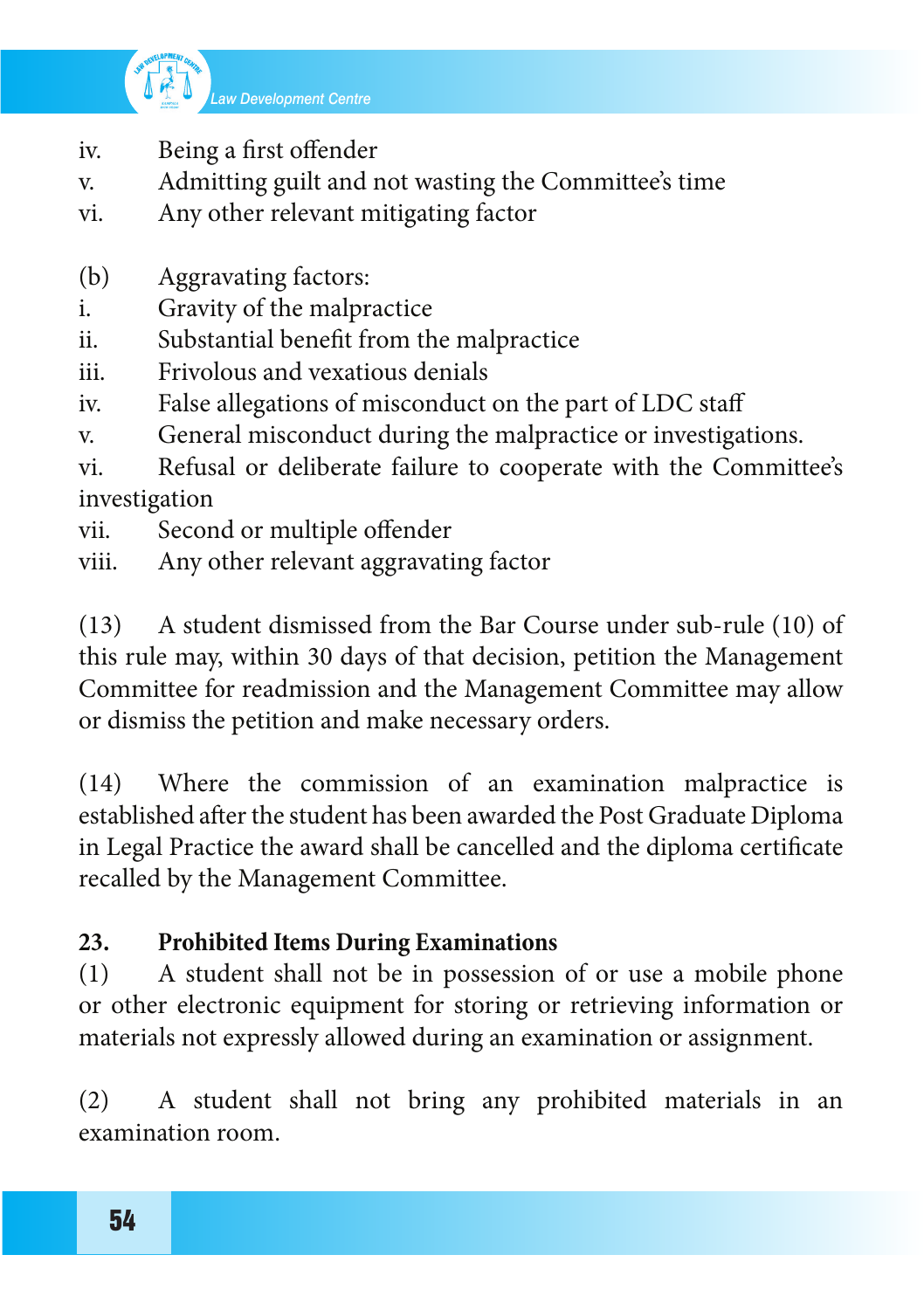

(3) Where a student intends to use an electronic or mechanical gadget during an examination or assessment, he or she shall first declare the equipment and seek written approval from the Director.

## **24. Failure to Pay Special or Supplementary Examination Fees**

(1) A student who fails to pay Special or Supplementary examination fees, unless authorised by the Director, shall not be allowed to sit the Special or Supplementary examinations.

(2) A student who fails to pay Special or Supplementary examination fees may, on application to the Board of Examiners, be allowed upon payment of the fees, to sit the Special or Supplementary examination within the period allowed for completion of the Course.

 $(3)$  A student who fails to comply with sub-rules  $(1)$  and  $(2)$  of this rule shall be deemed to have failed the Course.

(4) A student who fails the Course under this rule may re-apply for admission.

(5) The decision of the Board of Examiners under this rule shall be communicated to the student by registered mail or by posting a notice on the Centre Notice Board.

### **25. Verification Committee**

(1) The Director shall appoint a Verification Committee comprising:

(a) a Chairperson who shall be an external person from an institution of higher learning;

(b) not more than three senior administrative staff from the office of the Registrar of the Centre;

(c) one professional staff.

(2) The Secretary of the Verification Committee shall be one of the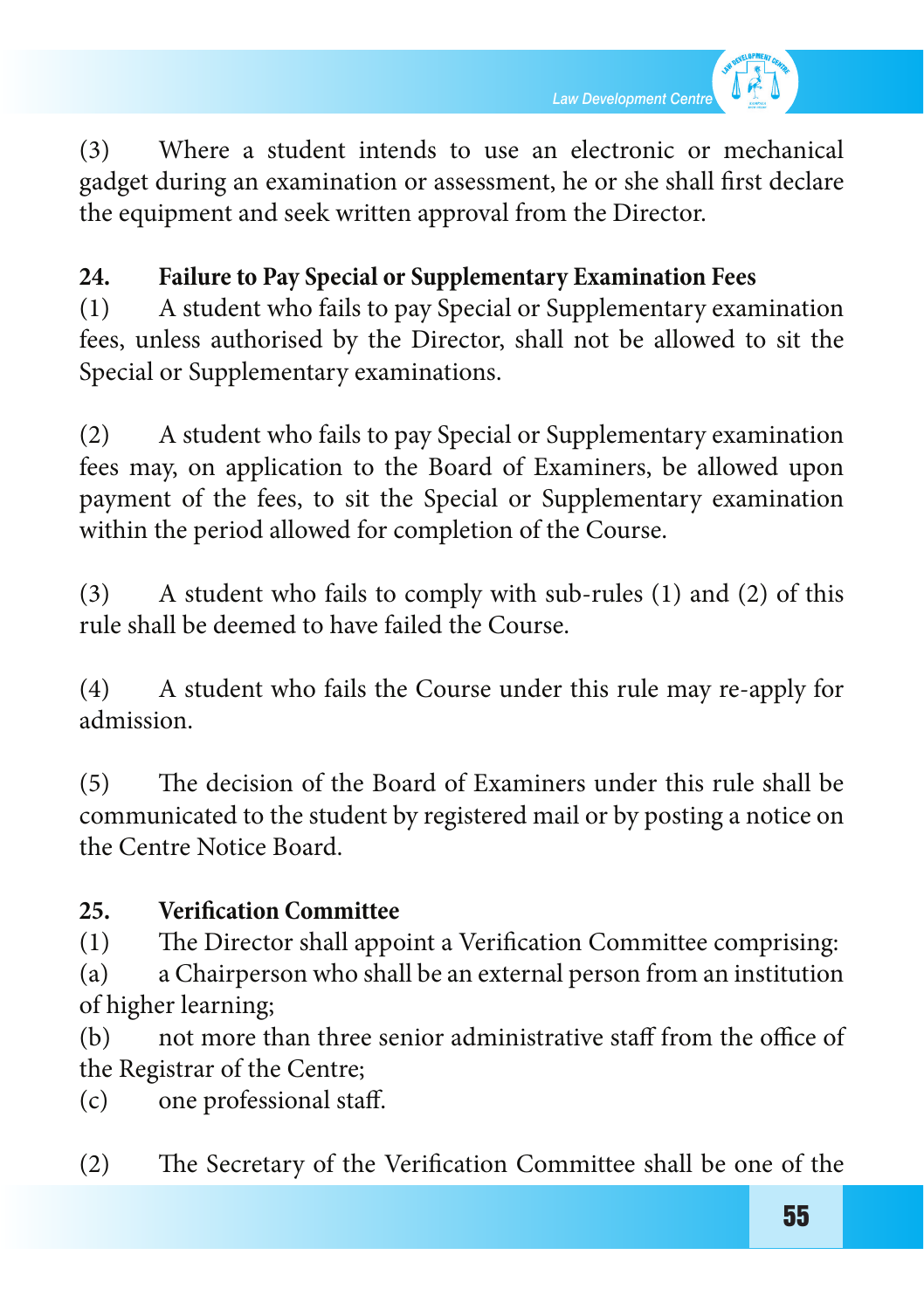

persons mentioned in sub-rule (1) (b) of this rule.

## **26. Functions of the Verification Committee**

- (1) The Verification Committee shall
- (a) tally marks on an examination script;

(b) ascertain whether questions required to be answered were marked and assessed;

(c) ascertain whether the marks were properly computed;

(d) ascertain whether the necessary assessments for passing the Course were considered; and

(e) do any other act connected to the above functions.

(2) The Verification Committee shall not have the powers to re-mark an examination script.

### **27. Powers and Duties of the Board of Examiners**

(1) The Board of Examiners shall consider examination results and recommend them for approval by the Management Committee.

(2) Where there is no duly constituted Management Committee the Board of Examiners may release provisional results subject to approval by the Management Committee.

(3) The Board of Examiners may, on application by a student and subject to the provisions of rules 13 and 15, order Special Examinations for any student where the circumstances warrant it.

(4) Subject to the provisions of these Rules, the Board shall have inherent powers to make such decisions or orders as may be necessary for the ends of fairness in order to ensure a just disposal of all matters or issues before it.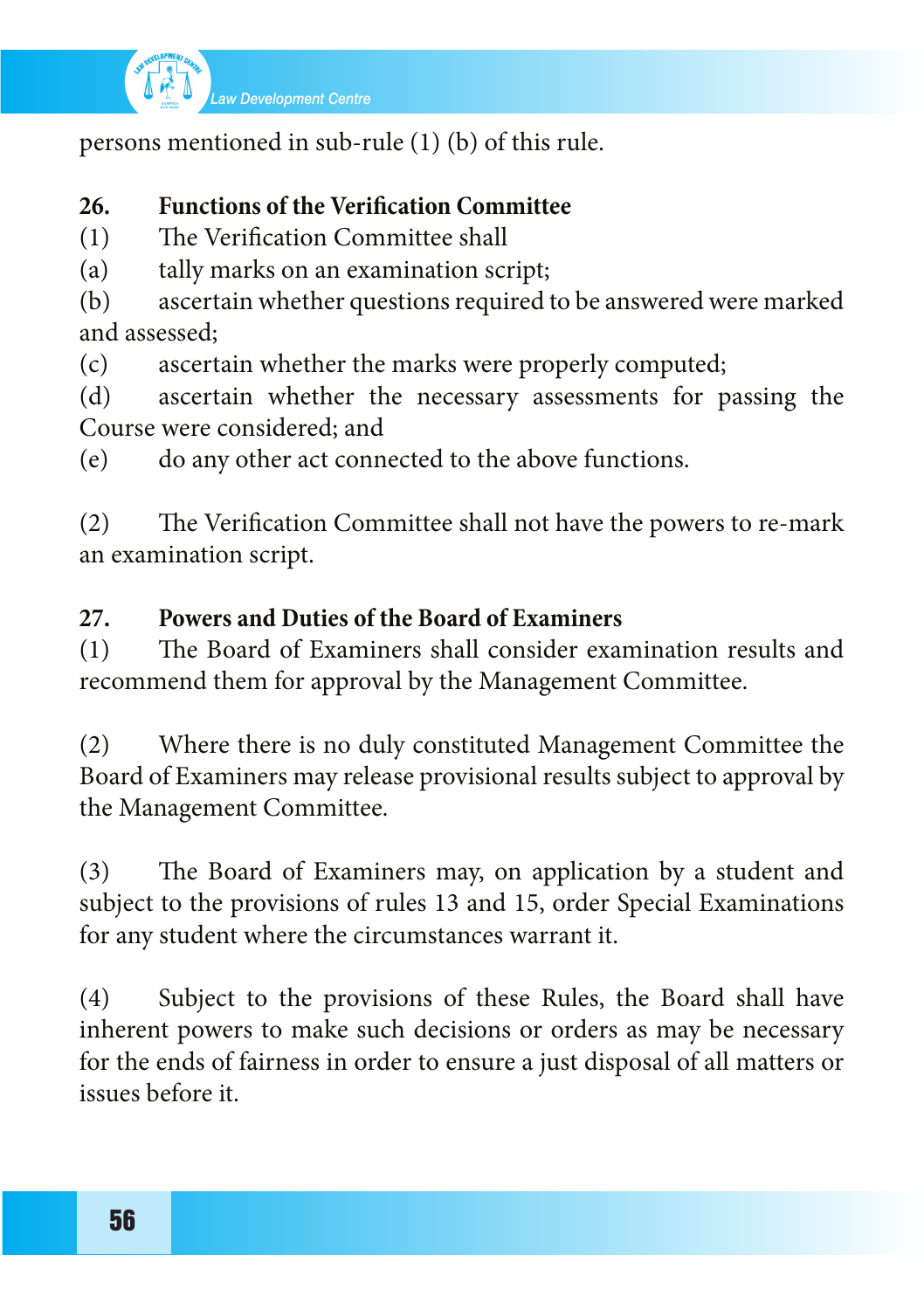

#### **28. Examination Appeals Committee**

(1) There shall be an Examination Appeals Committee which shall be a sub-committee of the LDC Management Committee appointed by the Management Committee.

(2) The Examination Appeals Committee shall comprise three members one of whom shall be the Chairperson of the Committee appointed by the LDC Management Committee.

(3) TheRegistraroftheCentreshallbethesecretarytotheExamination Appeals Committee.

### **29. Functions and Powers of the Examination Appeals Committee**

(1) The Examination Appeals Committee shall hear any appeal made under these Rules.

(2) The Examination Appeals Committee may, where a reasonable cause is shown by an appellant, extend the period for lodging an appeal under these Rules.

### **30. Appeals**

(1) After publication of the final results, a student who is dissatisfied with a decision of the Board of Examiners may, within 14 days of the publication, appeal to the Examination Appeals Committee on the grounds that:

- (a) there are new matters of evidence;
- (b) there were errors or irregularities;
- (c) these Rules were not followed; or
- (d) the interest of justice so requires.

(2) The appeal shall be addressed to the Secretary of the Examination Appeals Committee who shall convene a meeting of the Committee.

(3) The Examination Appeals Committee shall, within fourteen days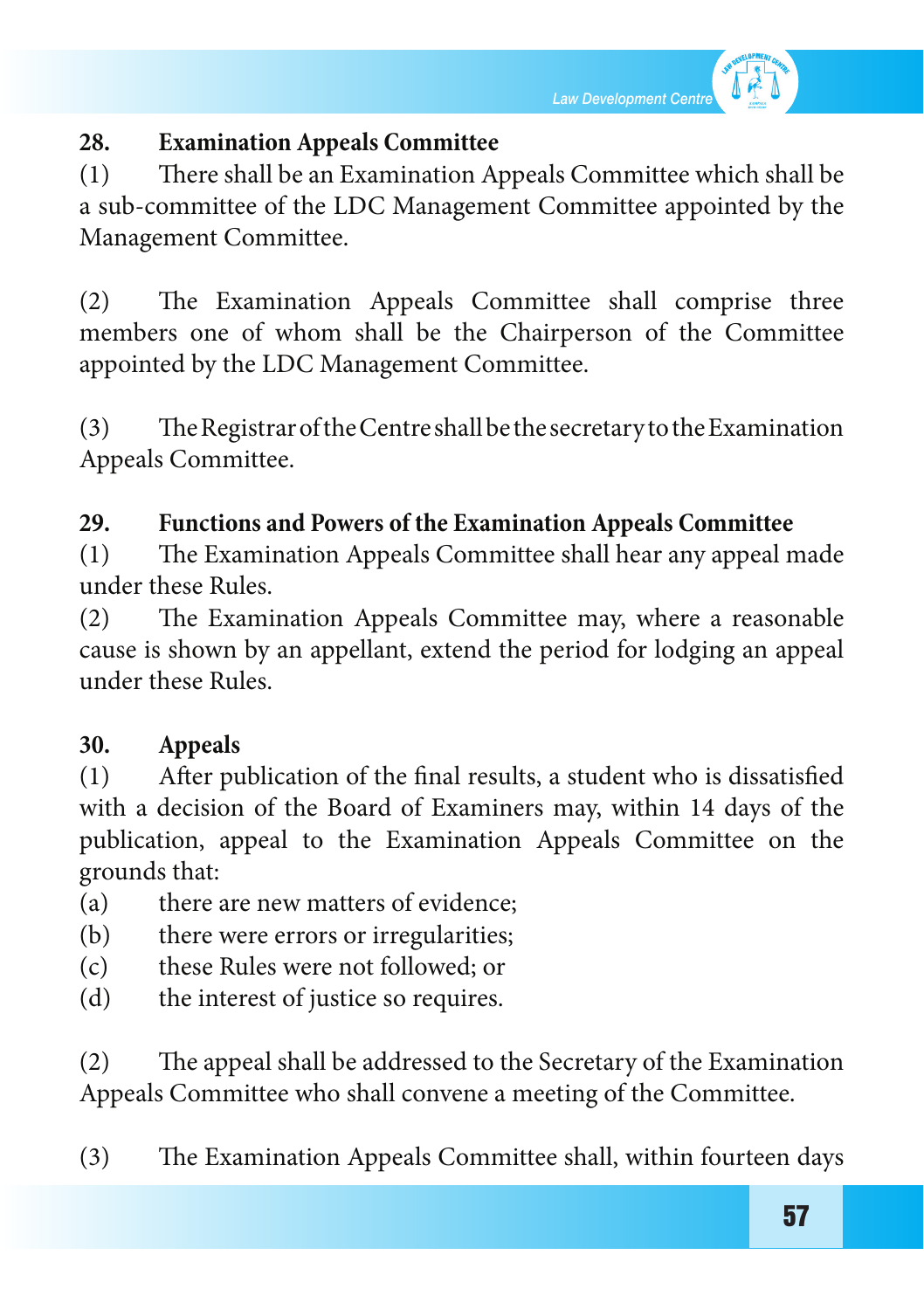

after the expiry of the period of lodging an appeal, hear and dispose of an appeal made under these Rules.

(4) The Examination Appeals Committee shall, within seven working days from the date of disposal of the appeal communicate its decision to the appealing student.

(5) The Committee may extend the period for disposing of an appeal.

### **31. Prizes**

(1) The Board of Examiners shall declare the four (4) overall best students on the Bar Course for the award of the following prizes:

| (a) | <b>Best Overall Student</b> |                          | The Chief Justice's Prize   |
|-----|-----------------------------|--------------------------|-----------------------------|
| (b) | Second Overall Student      |                          | The Attorney General's      |
|     |                             |                          | Prize                       |
| (c) | Third Overall Student       |                          | The Principal Judge's Prize |
| (d) | Fourth Overall Student      | $\overline{\phantom{0}}$ | The Uganda Law Society's    |
|     |                             |                          | Prize                       |

(2) Prizes for best student in individual subjects and professional ethics to be named after the individual, law firm or organization sponsoring the prize.

(3) The Management Committee may approve other prizes.

### **32. Approval and Publication of Final Results**

(1) The Management Committee shall, within three days of consideration of results by the Board of Examiners hold a meeting to consider and approve the results.

(2) After the meeting of the Management Committee, the Registrar of the Centre, shall, within three working days, publish the final results.

(3) The Registrar of the Centre shall publish the final results by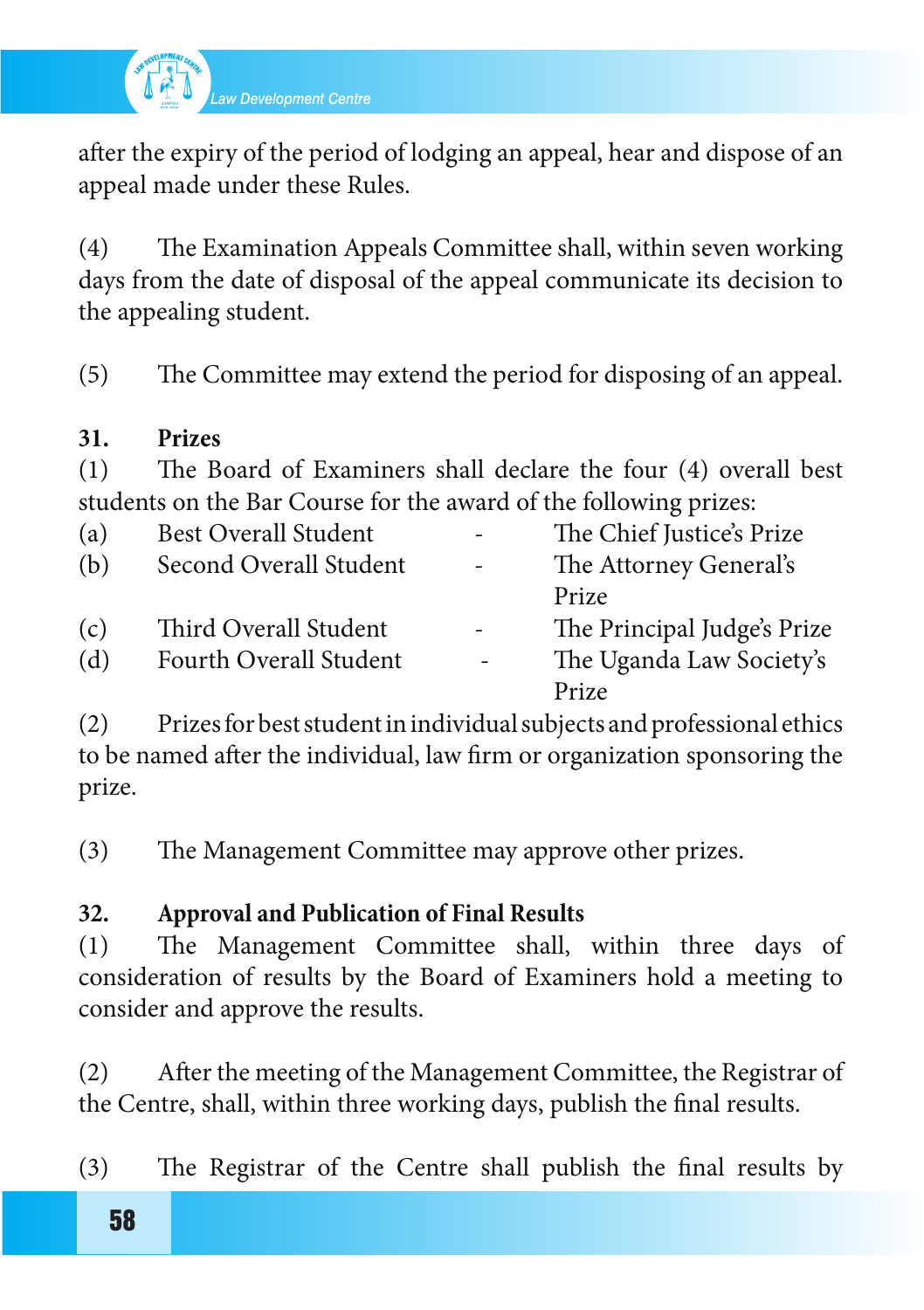

displaying them on notice boards at the Centre and/or through the Centre's website.

(4) A student who passes the course shall be awarded the Post Graduate Diploma in Legal Practice.

## **33. Powers of the Management Committee**

(1) Where a student's appeal under these Rules is allowed, the Management Committee may:

(a) confirm the decision of the Board of Examiners; or

(b) direct the Board of Examiners to review the matter in accordance with these Rules; or

(c) revise the decision of the Board of Examiners; or

(d) make any other decision in the interest of justice.

(2) The Management Committee shall judiciously exercise its powers under this rule.

(3) Nothing in these Rules shall be taken to limit or affect the inherent powers of the Management Committee to make such orders as may be necessary to achieve the ends of justice or to prevent abuse of process.

# **34. Signing by Student**

A student admitted to the post graduate course leading to award of the Diploma in Legal Practice shall be availed a copy of these Rules and be required to sign an acknowledgement of receipt and undertaking to be bound by these Rules.

## **35. Commencement**

These Rules shall come into force immediately upon signing by the Chairperson of the Management Committee, LDC.

Approved and signed this 16th day of September 2016.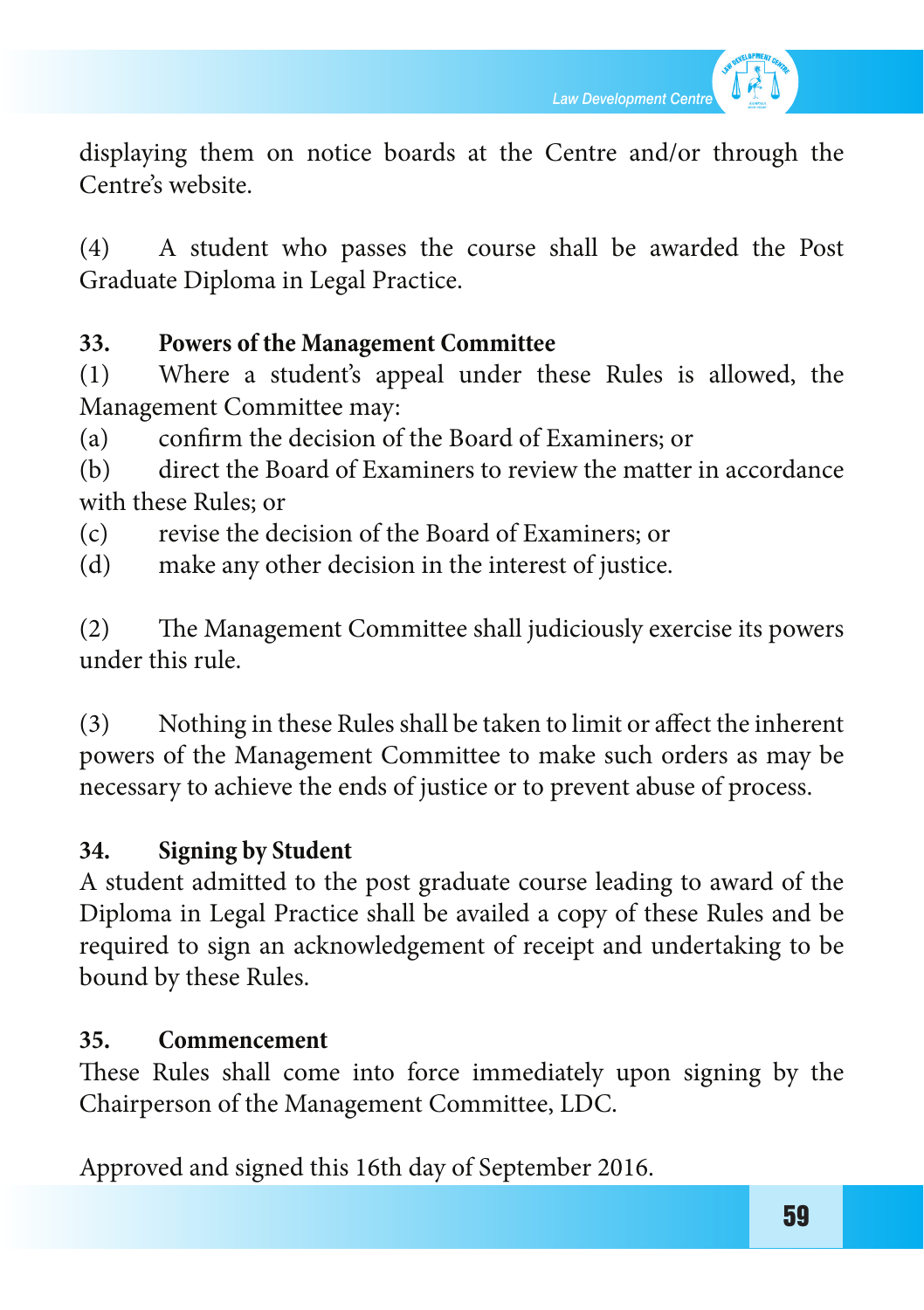

Hon. Lady Justice Stella Arach-Amoko (J.S.C) Chairperson of the Management Committee of the Law Development Centre 'Schedule 1'

\_\_\_\_\_\_\_\_\_\_\_\_\_\_\_\_\_\_\_\_\_\_\_\_\_\_\_\_\_\_\_\_\_\_\_

## **CONDUCT AND/OR ACTIVITIES DEEMED TO BE EXAMINATION MALPRACTICES**

### **'Category 1' – Malpractice No. 1 to No. 15**

1. Cheating including but not limited to;

a) copying from the script of another candidate; or

b) exchanging answers with another student inside or outside the examination room; or

c) bringing into the examination room, in person or by agent, a preprepared answer script/booklet; or

d) substituting an answer script/booklet illegally prepared outside the examination room for the one already submitted to the invigilator or examiner; or

e) falsifying or altering marks awarded on an examination script/ booklet.

2. Sitting examination without authorization or valid registration or other required documentation or payment of examination fees.

3. Uttering false documents in relation to eligibility to sit an examination at LDC.

4. Hiring or procuring services of another person to sit examinations on the student's behalf.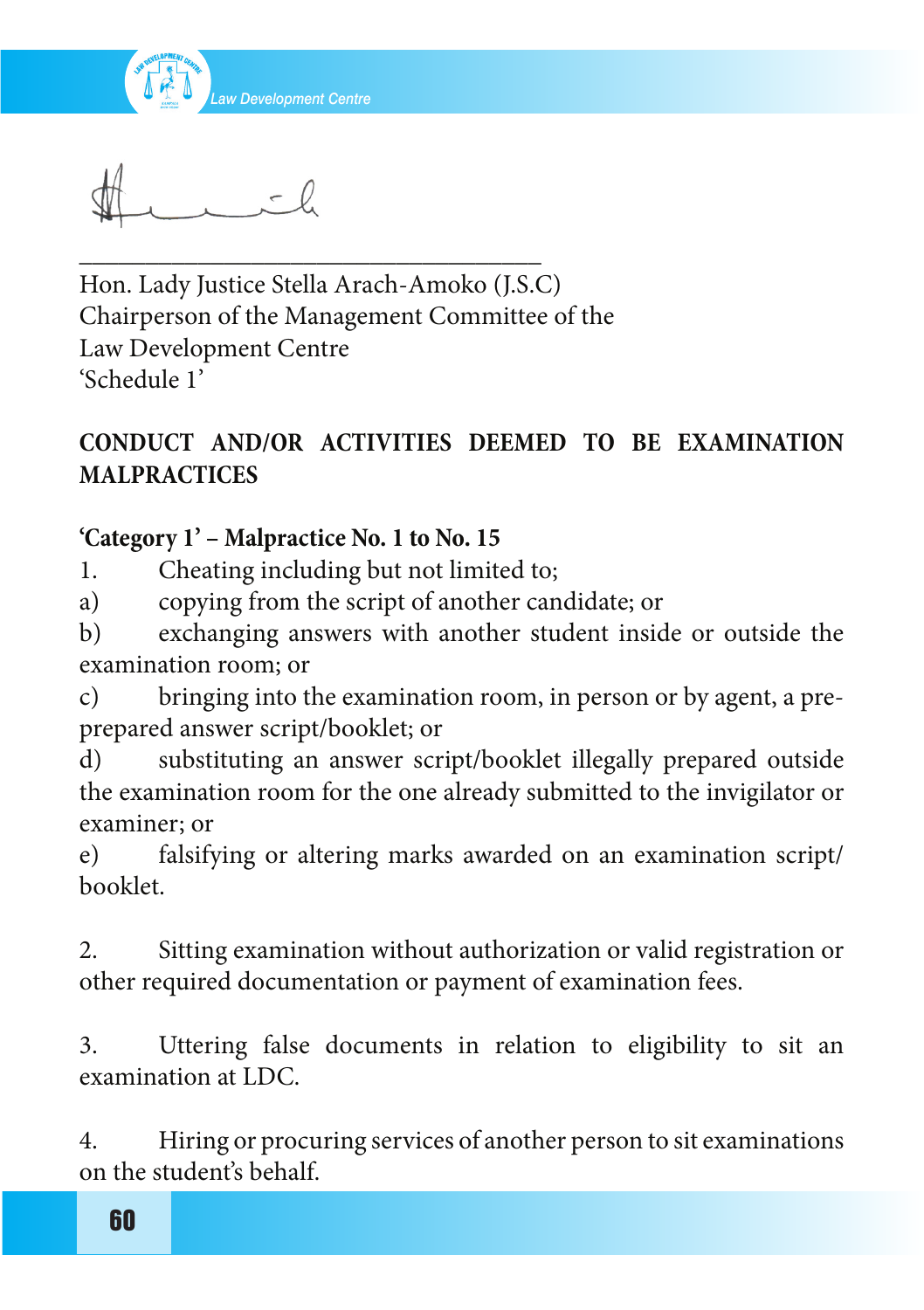

5. Bribing or doing any act likely to compromise an invigilator or examiner.

6. Plagiarism.

7. Fraudulently accessing examination papers/questions or marking guide which have been illegally procured or made available.

8. Fraudulently receiving examination papers/questions before the examination is due.

9. Paying or inducing another person to illegally procure or make available examination questions/papers or marking guide.

10. Use, exchange or receipt of chits, carbons or carbon copies relating to an examination or assignment.

11. Interfering with conduct of investigations into or hearing of an examination malpractice allegation by the Examinations Malpractice Committee including but not limited to:

a) Intimidating members of the committee or other LDC staff or witnesses; or

b) Destroying or concealing evidence relating to an alleged examination malpractice; or

c) Forging or uttering false evidence relating to an alleged malpractice; or

d) Bribing a member of the committee or LDC official or witness or any other person in relation to an alleged examination malpractice; or

e) Harassing or procuring others to harass a member of the committee or LDC official or witness or any other person in relation to an alleged examination malpractice; or

f) Obstructing the work of the committee.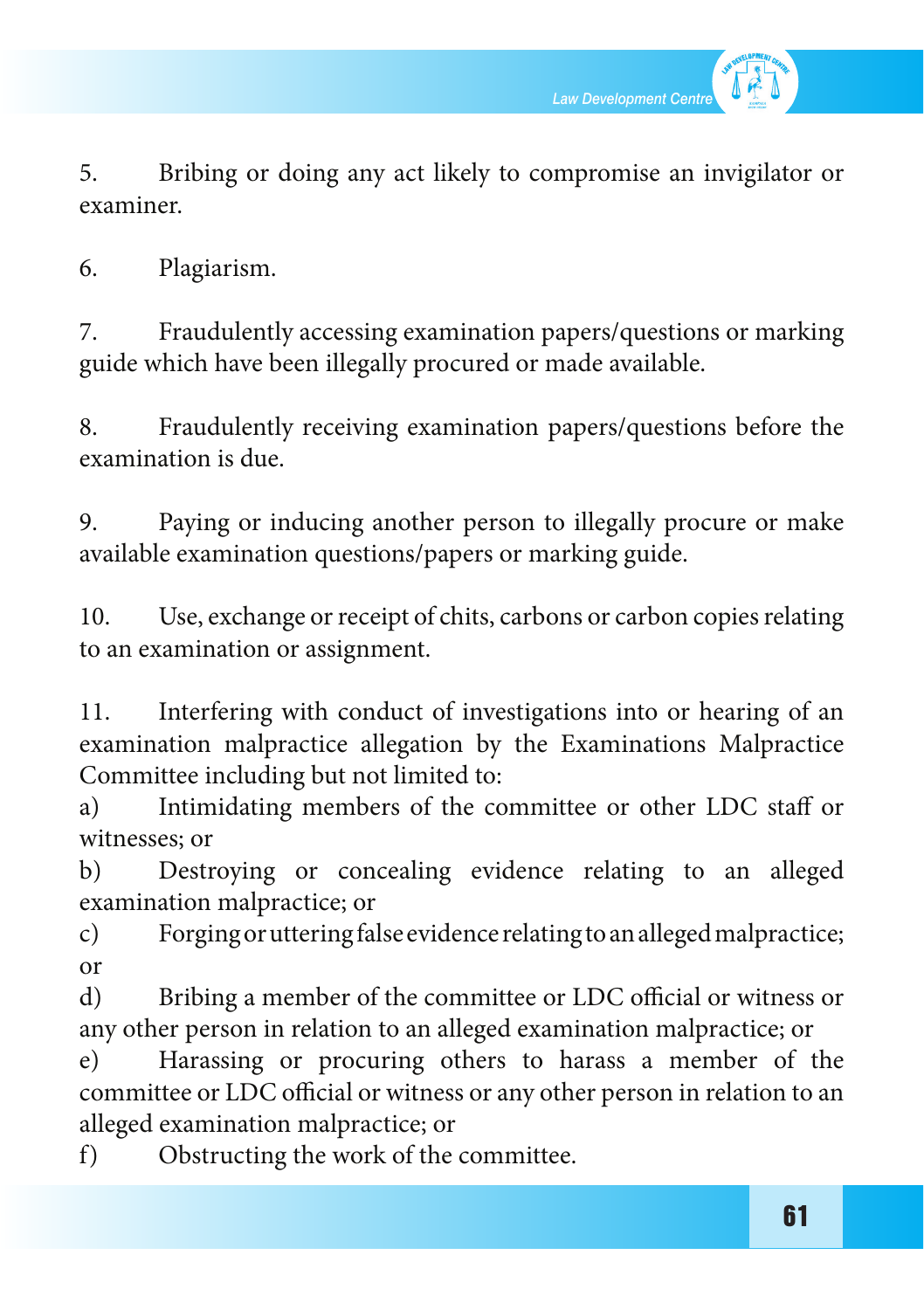

12. Indulging in disruptive or threatening behaviour towards an invigilator or any LDC staff involved in the conduct of examinations or other student or any person including but not limited to, physical assault or threat of physical assault, shouting, using abusive or threatening language, destruction of property or threat to destroy property.

13. Collaborating or using any other means of gaining unfair advantage during an examination.

14. Aiding or abetting any person or another candidate to commit a 'Category 1' examination malpractice.

15. Attempting to commit a 'Category 1' examination malpractice.

## **'Category 2' – Malpractice No. 16 to No. 27**

16. Giving or being in possession of prohibited material.

17. Delivering to the examiner at his or her office or residence or any other place an examination script/booklet outside the time for delivery and without due authority.

18. Breaking the rules in an examination or assignment including but not limited to failure to adhere to prescribed time within which to complete the examination or assignment.

19. Attempting to influence an examiner.

20. Writing or drawing anything on the answer booklet (such as a candidate's name) likely to compromise or influence or prejudice the examiner.

21. Being in possession of prohibited items such as a computer, cellphone or other prohibited items during the examination.

22. Leaving the examination room without the authority of the invigilator.

23. Carrying out any form of communication with another student/ candidate during an examination.

24. Taking out of the examination room an answer booklet or booklets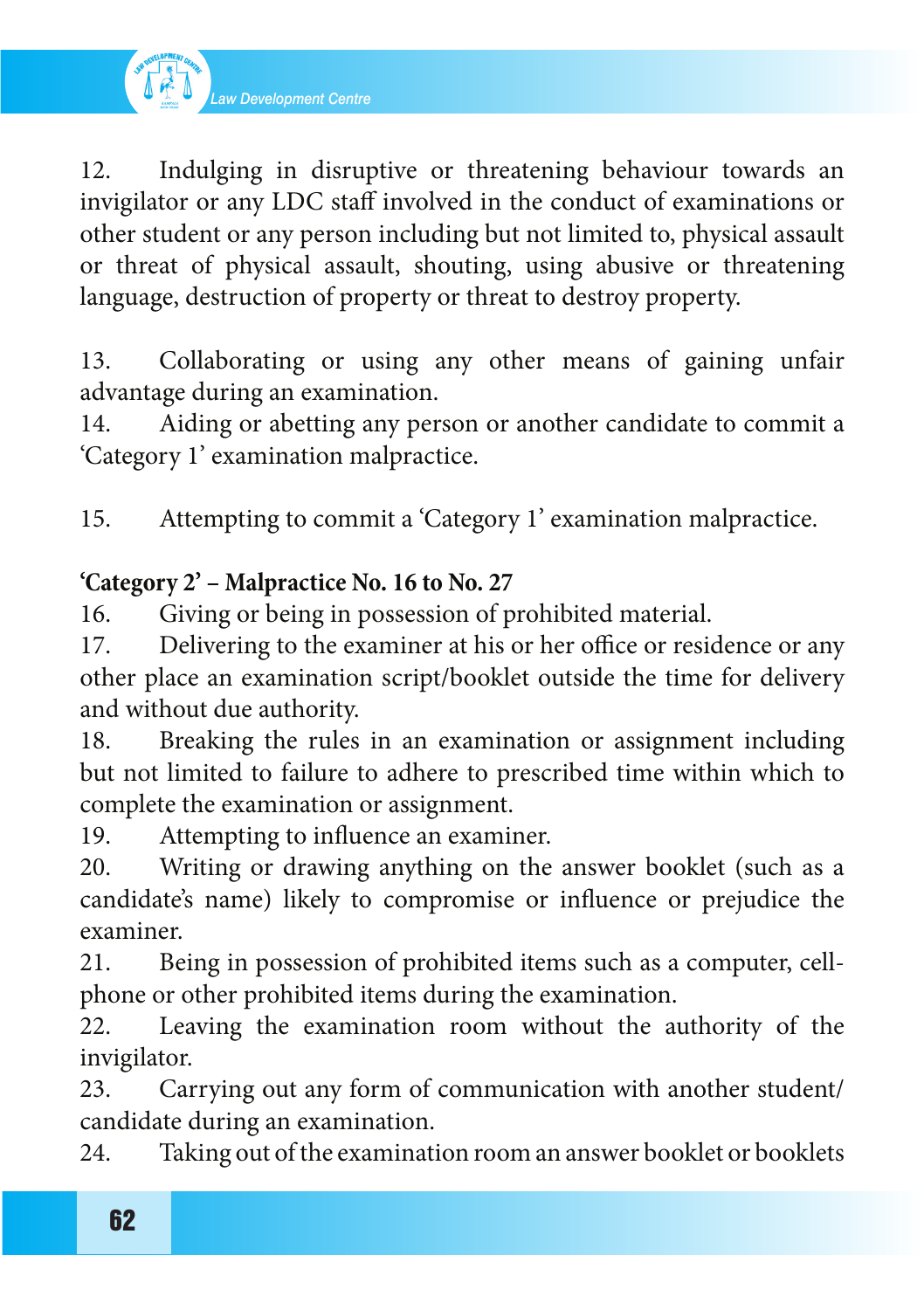

or any examination materials other than a question paper without express permission from the invigilator.

25. Aiding or abetting any person or another candidate to commit a Category 2 examination malpractice.

26. Attempting to commit a 'Category 2' examination malpractice.

27. Any other conduct or act or omission which in the opinion of the

Board of Examiners amounts to a 'Category 2' examination malpractice.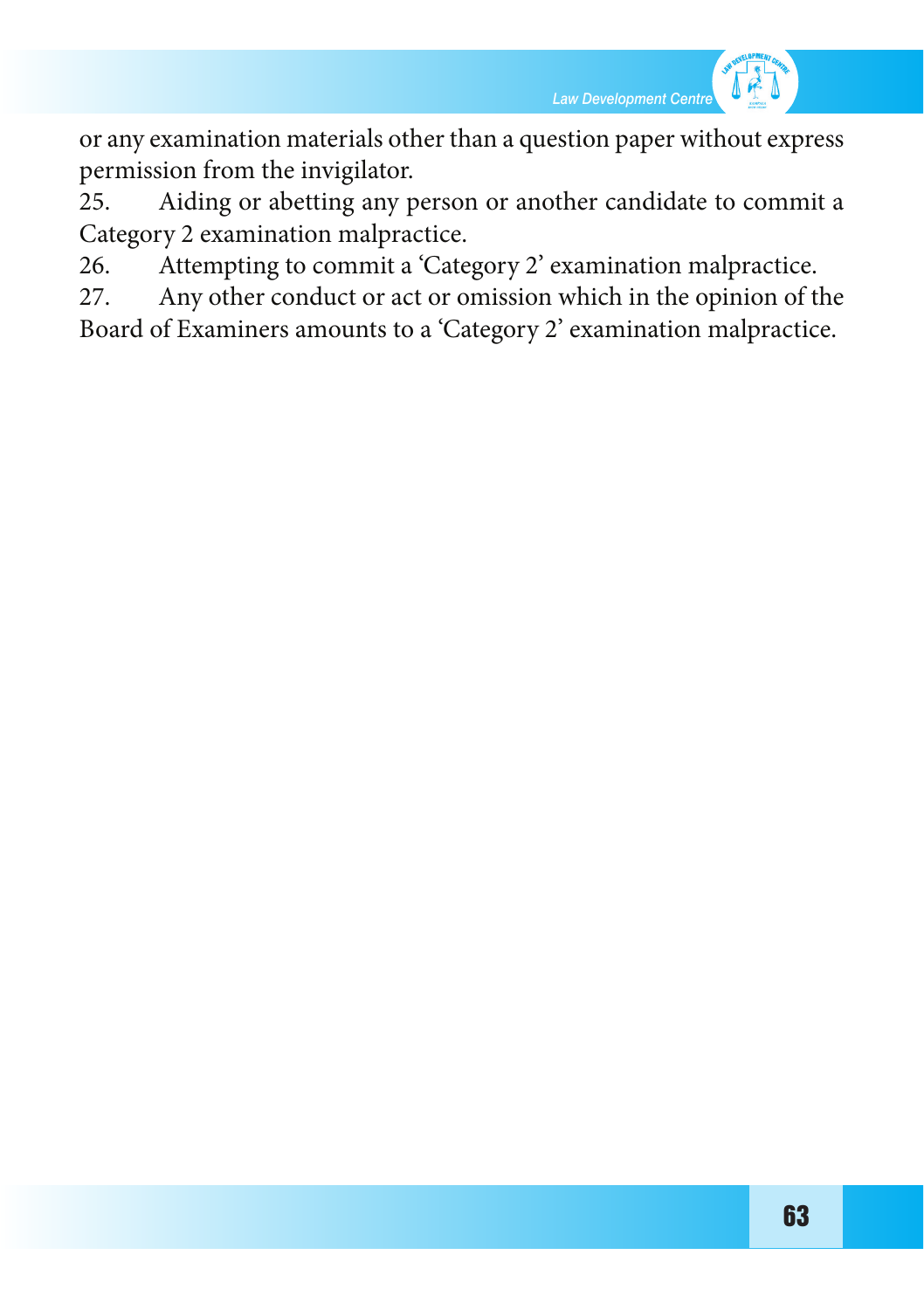

**'Schedule 2'**

# **DRESS CODE FOR BAR COURSE STUDENTS**

This dress code (hereinafter referred to as 'the Code') is enacted and approved by the Board of Examiners, Law Development Centre

## **1.0 Application**

1.1 The Code shall govern and apply to students of the Bar Course of the Law Development Centre.

1.2 The Code shall apply to dressing for purposes of participation in LDC academic activities and Clerkship.

1.3 The Code is not an exhaustive treatise and shall be supplemented with common sense and good judgment.

1.4 Any dispute arising from the application or interpretation of the Code shall be referred to the Deputy Director.

1.5 Any person dissatisfied with the decision of the Deputy Director may appeal to the Board of Examiners.

## **2.0 Interpretation**

In the Code, unless the context otherwise requires:

2.1 "academic activity" means lecture, guest lecture, test, class discussion, workshop, moot, academic field trip, continuing legal education (CLE)/legal aid activity, student legal practice and examinations (both written and oral);

2.2 "Bar Course" means the post graduate course at LDC leading to the award of the Diploma in Legal Practice;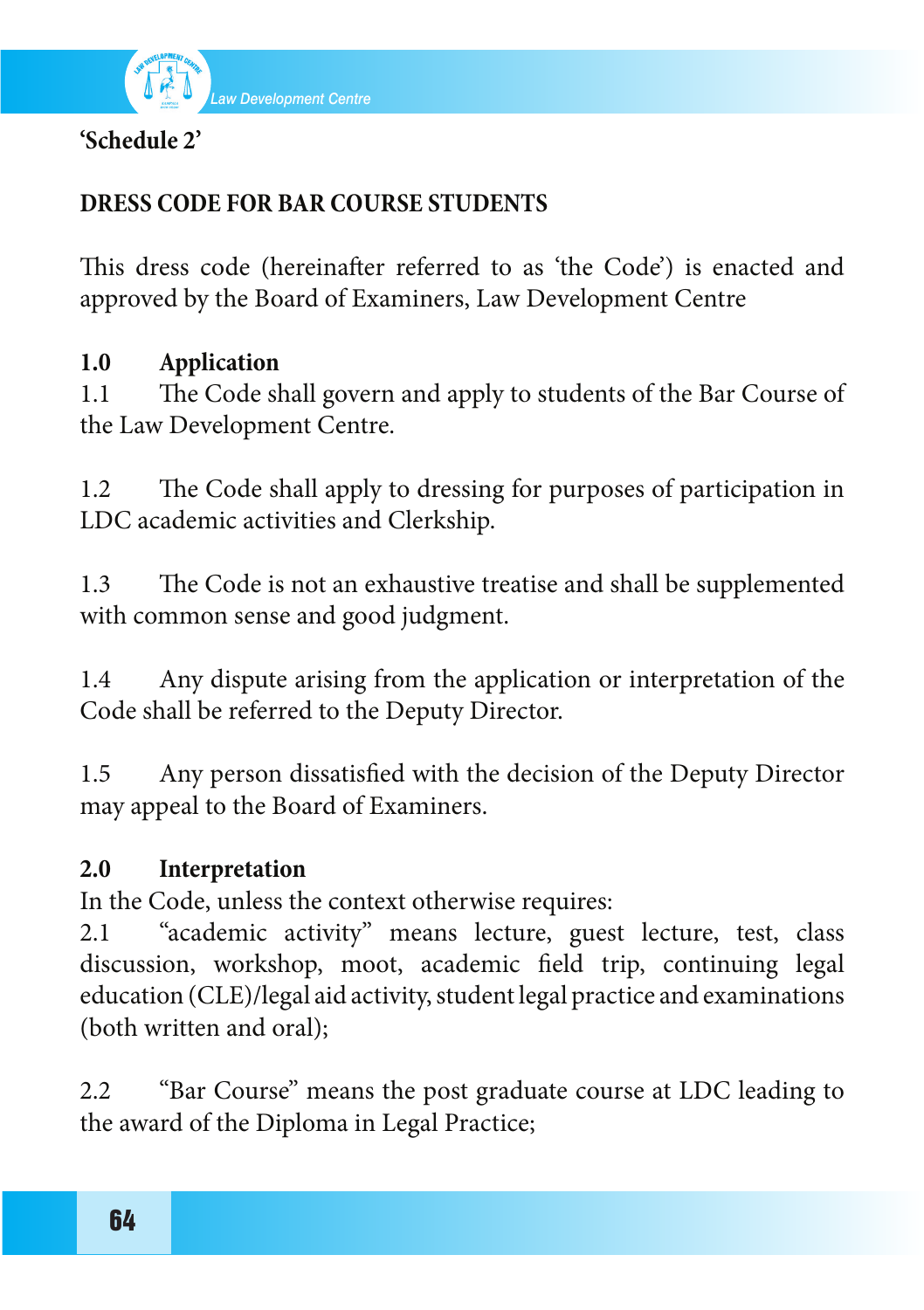

2.3 "Board of Examiners" means the Board of Examiners of the Law Development Centre;

2.4 "clerkship" means the practical field placement and training provided for in the Rules for passing the Bar Course;

2.5 "Centre" means the Law Development Centre;

2.6 "Director" means the Director of the Law Development Centre;

2.7 "Secturer" means the Director, Deputy Director, head of a teaching department, head of subject, Manager or Senior Legal Officer or Legal Officer of the LDC Legal Aid Clinic or part-time lecturer;

2.8 "registrar" means the Academic Registrar or person performing functions of Registrar of the Law Development Centre;

2.9 "Rules' means the Rules for Passing the Bar Course;

2.10 "student' means a person undertaking the Bar Course.

### **3.0 General Provisions**

3.1 All dress must be modest and of a nature that lends itself to the dignity of the legal profession. All manner of flamboyance and garishness shall be avoided.

3.2 A student shall maintain a neat appearance and shall avoid appearing unkempt and untidy.

3.3 A student shall refrain from wearing revealing or ill-fitting or skimpy clothing. Indecent exposure of any kind is prohibited. Shirts and blouses shall be properly buttoned up. Common sense and modesty shall be applied in this regard.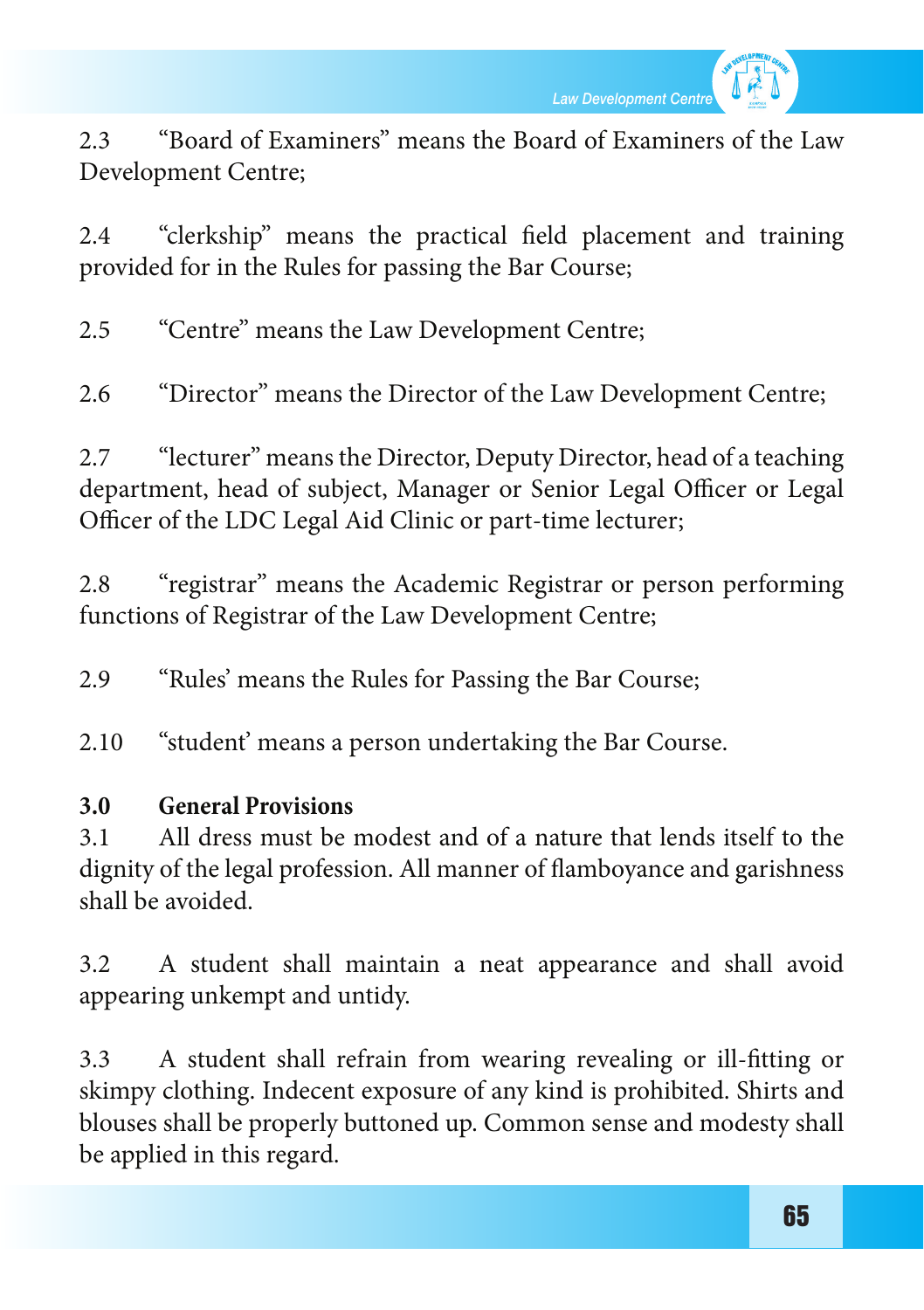

3.4 A student shall not remove his or her jacket in class except with the permission of the facilitating lecturer and this permission shall not be unreasonably denied when it is obviously hot and stuffy.

3.5 Shorts, culottes, knickerbockers, dungarees and jeans are not allowed.

3.6 All undergarments shall be fully covered at all times.

### **4.0 Suits**

4.1 A student shall wear a formal business suit at all times.

4.2 A suit for a male student shall consist of a jacket and a trouser.

4.3 A suit for a female student shall consist of either a jacket and a skirt or a jacket and a trouser.

4.4 A male student's trouser must be long enough to cover his socks when standing upright. A short or ill-fitting trouser is prohibited.

4.5 A female student's skirt must be at least knee length when standing upright. A mini skirt is prohibited.

4.6 A jacket and trouser or a jacket and skirt as the case may be must be of the same colour and texture (avoid shinny or unusual materials). 'Mix and matching' different colours is prohibited.

4.7 A student shall not wear a blazer or waist coat or jumper.

### **5.0 Shirts, Blouses, Ties and Scarves**

- 5.1 A male student shall wear a long sleeved shirt.
- 5.2 A female student shall war a long or short sleeved blouse.
- 5.3 A male student shall wear a long tie at all times and shall wear a

66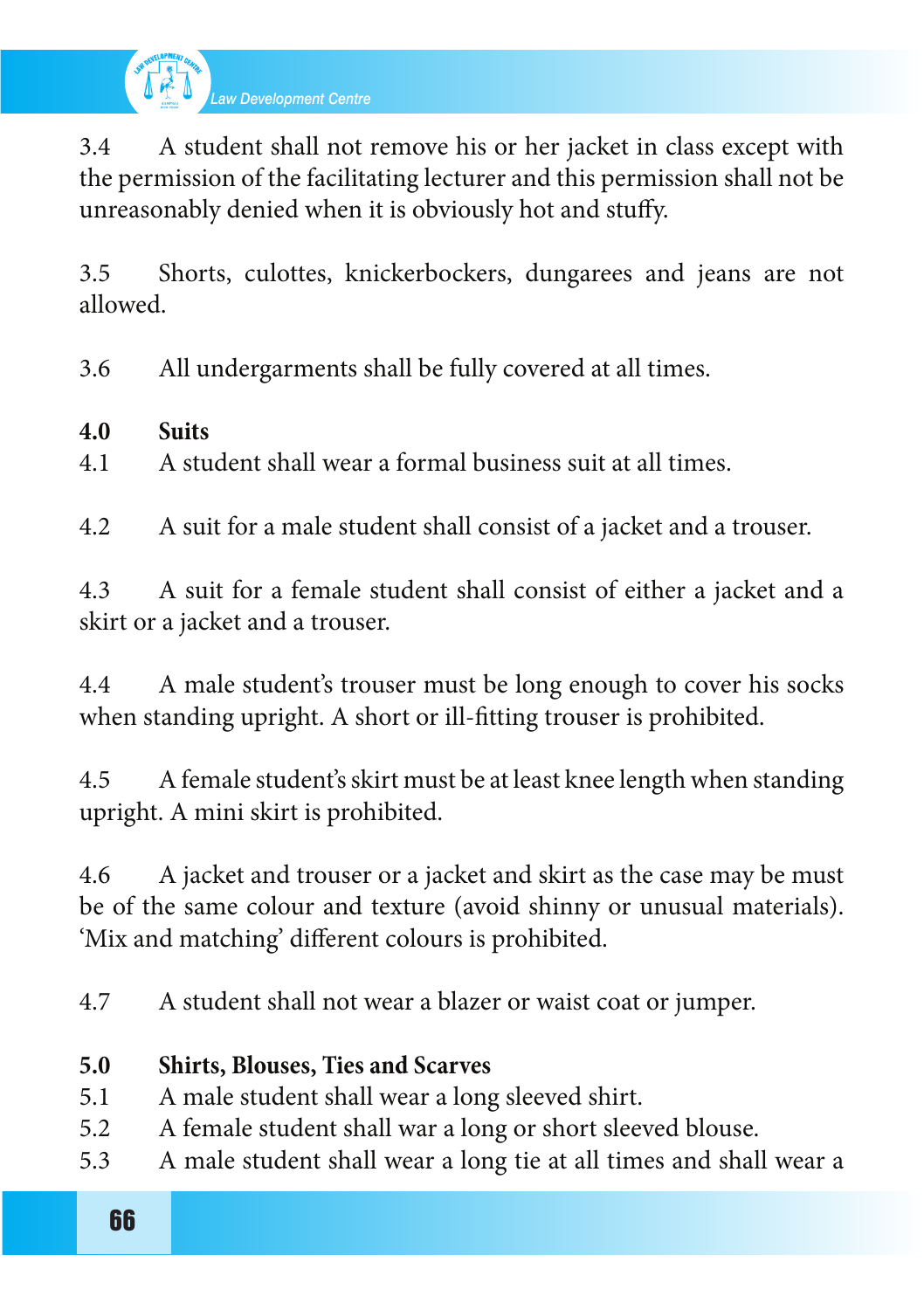

shirt with a collar designed for a tie.

5.4 A male student must button up his shirt all the way to the top.

5.5 There shall be no indecent exposure of skin.

5.6 A tie shall be of a reasonable and decent length. A tie shall end no more than two (2) inches higher or lower than the waist of the trouser.

5.7 A female student may wear a scarf.

5.8 A bow tie or cravat is prohibited.

5.9 The design for a blouse must be simple and minimalist. Frills, lacing and other adornments shall not stand out prominently.

#### **6.0 Shoes**

6.1 Shoes for both male and female students should be black or dark brown.

6.2 Shoes must be covered. Shoes that expose the toes are prohibited.

6.3 A male student shall wear dark coloured socks with his shoes

6.4 Shoes shall be of a design that is simple and height that is comfortable to walk in.

6.5 Shoes must be made from leather (genuine or imitation). Shoes made of plastic and other materials are prohibited.

7.0 Colours and Fit

7.1 Suits are limited to the following colours: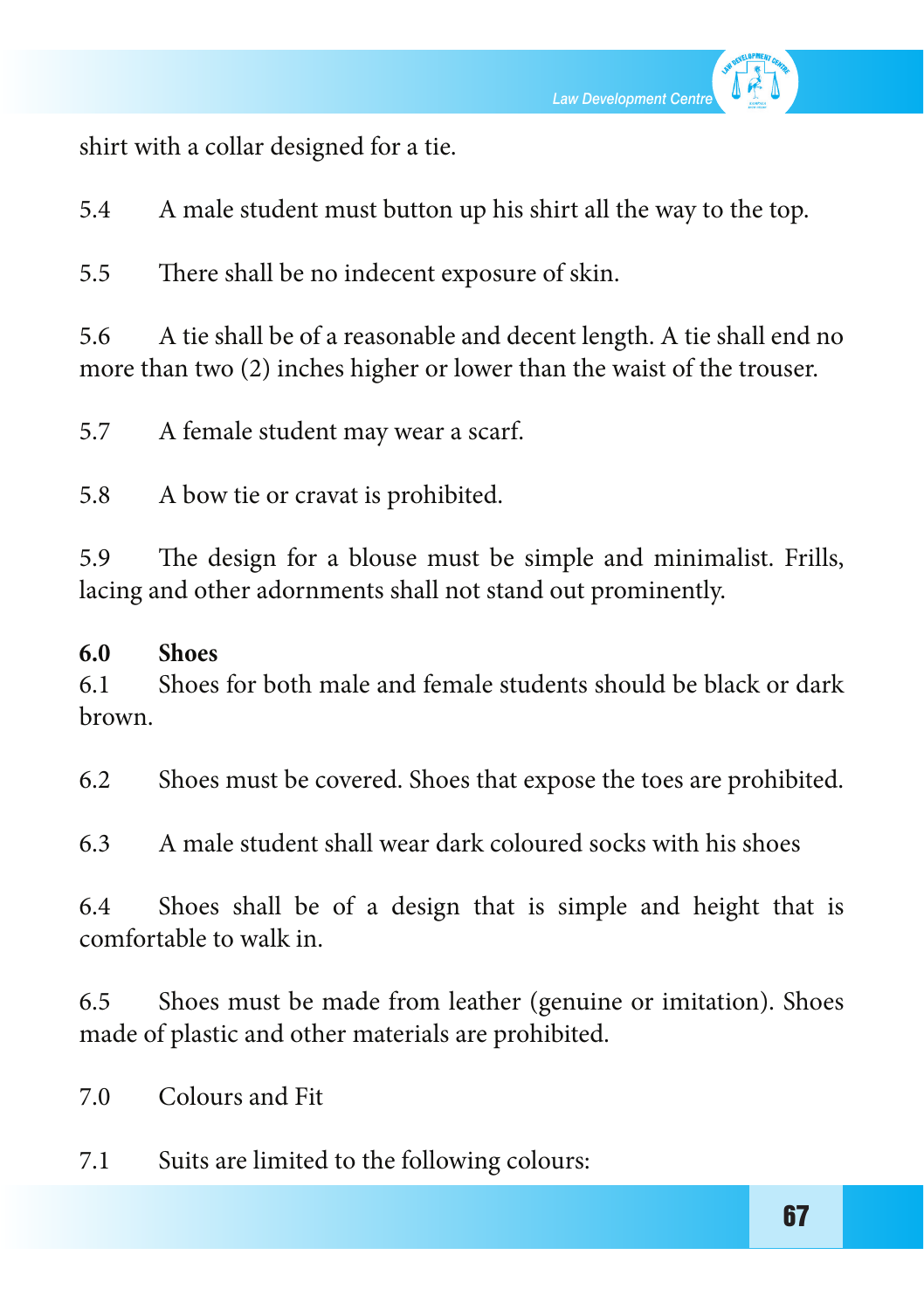

- (a) Black;
- (b) Charcoal;
- $\text{Grev: or}$
- (d) Navy blue.

7.2 A students may wear a pin striped or plaid suit as long as the predominant colour is black or charcoal or grey or navy blue in combination with white or cream or light blue stripes.

- 7.3 Shirts and blouses are limited to the following colours:
	- (a) White:
	- (b) Cream;
	- (c) Light blue; or
	- (d) Striped (black and white or blue and white).

7.4 Ties, scarves and socks shall be in soft and muted colours and should not be flamboyant. Common sense shall be applied in this regard. Bright coloured socks (white, pink, red, yellow, orange etc) are specifically prohibited.

7.5 A tie or scarf shall be either plain coloured or have a combination of not more than three (3) colours.

7.6 Clothing shall have a comfortable fit. Exceptionally tight and revealing clothes are prohibited.

### **8.0 Moots**

8.1 A student appearing as counsel in intra firm moots may wear advocates flaps which shall be white or cream. He or she is not required to wear a professional gown.

8.2 A student appearing as counsel in inter firm moots shall wear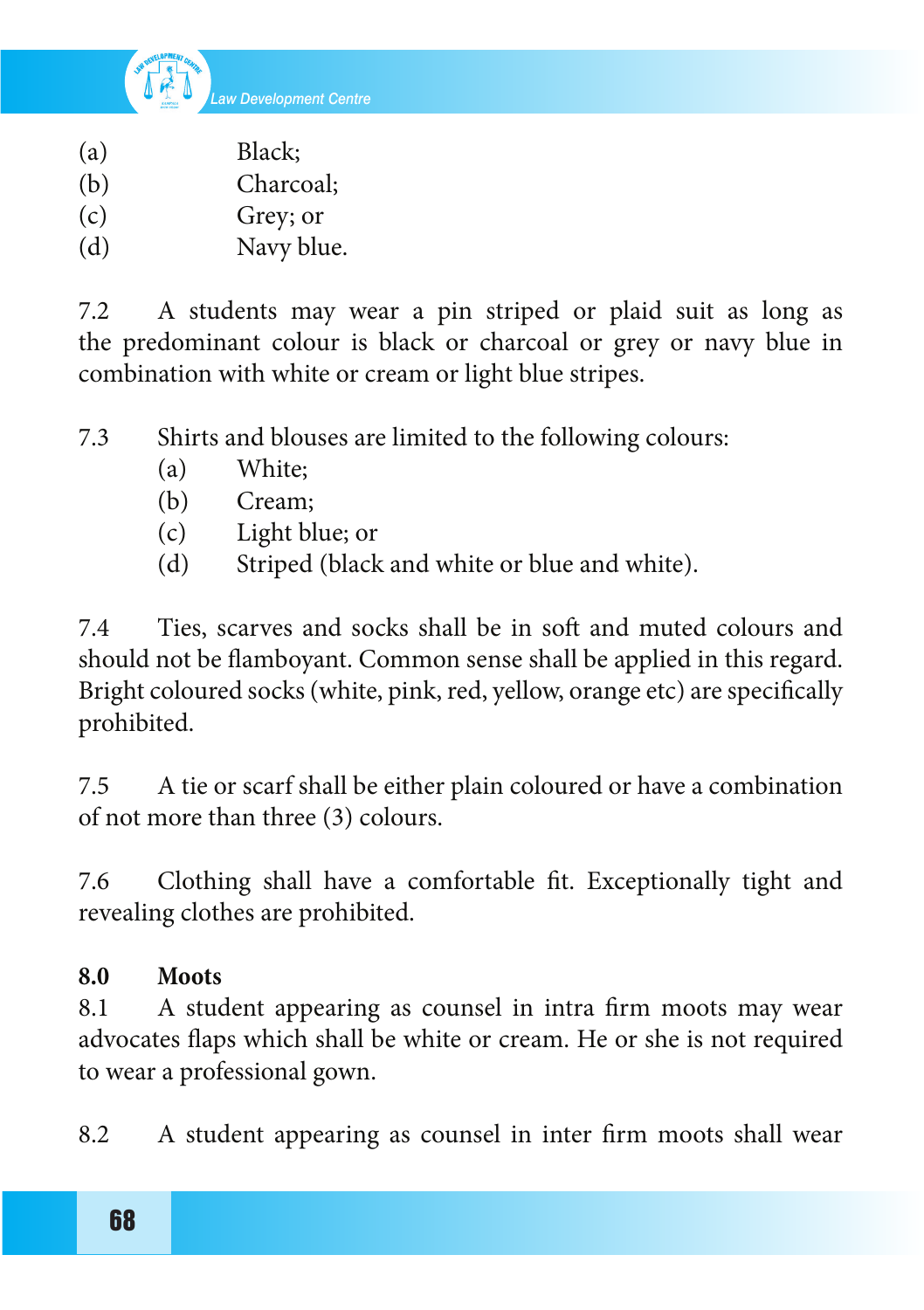

advocates' flaps which must be white or cream and a black professional gown.

8.3 A student shall acquire a formal dinner shirt or blouse with a winged collar to wear with advocates' flaps.

8.4 The Centre shall provide professional gowns for inter firm moots.

### **9.0 LDC Corporate Wear**

9.1 The Director may designate a day or days or period or activity for which a student may 'dress down' in LDC corporate wear.

9.2 Corporate wear shall consist of a shirt or blouse with the LDC brand identity worn with or without a jacket.

9.3 To ensure uniformity, corporate wear shall be procured and sold by the Centre either directly or by licensing arrangements with a service provider and a student 'dressing down' shall only wear official LDC corporate wear.

9.4 For avoidance of doubt students shall not 'dress down' on any day or for any academic activity or during Clerkship other than as approved and designated by the Director under this Code.

9.5 A counsel for moots shall not dress down during 'court' appearance.

### **10.0 Religious, Traditional and Cultural Dress**

10.1 A student shall not wear religious, traditional or cultural dress.

10.2 A male student shall not wear a kanzu, kofia, fedora or hat.

10.3 A student whose faiths requires him or her to wear religious head gear may wear the same so long as the colour of the head gear is black,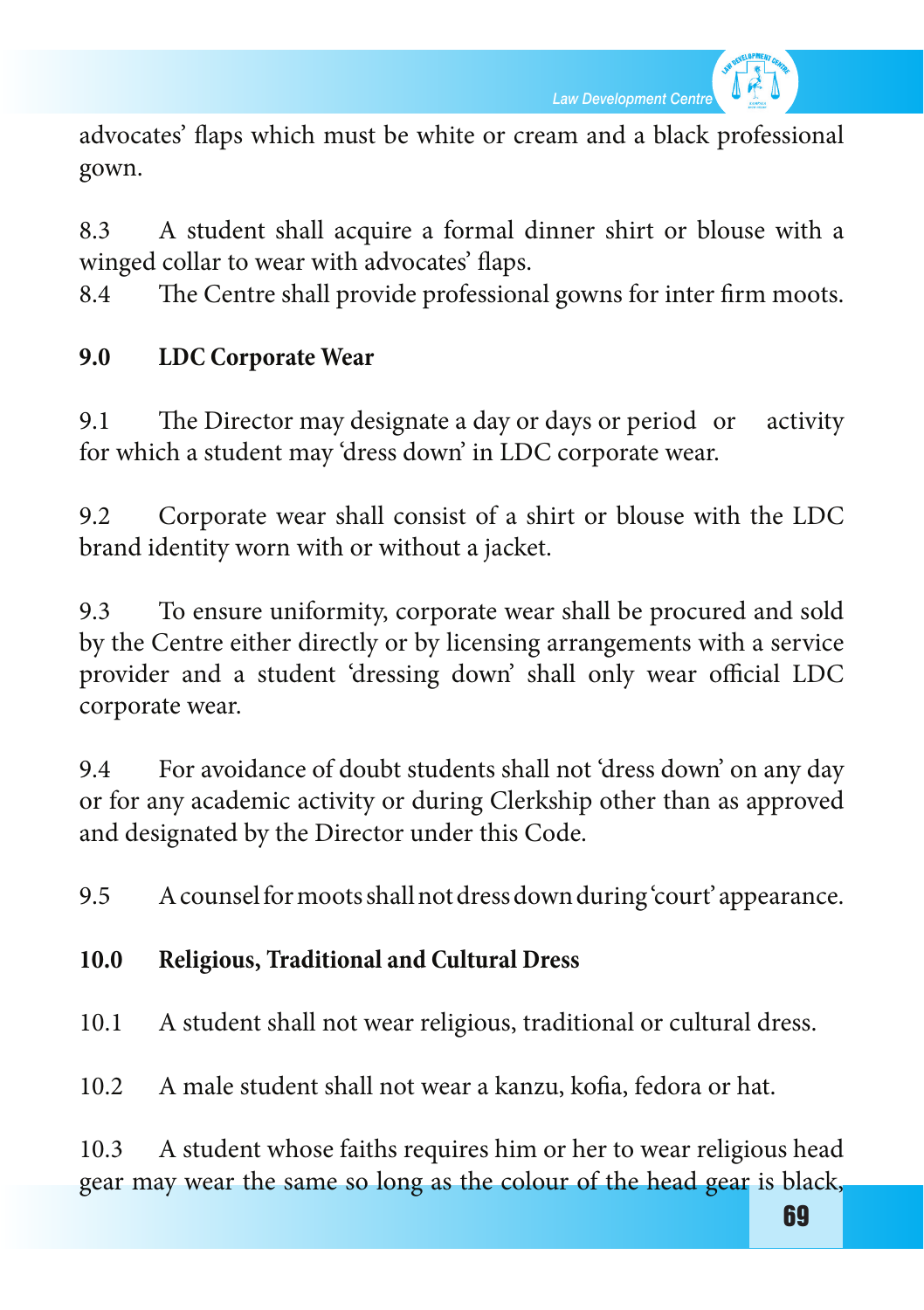

white, charcoal, grey or navy blue.

## **11.0 Hair and Personal Grooming**

11.1 A student must be clean and tidy at all times and observe the highest possible standards of personal hygiene. Clothes must be neatly and crisply ironed.

11.2 Perfumes, deodorants and make up shall be worn in moderation. Flashy make up, strong and/or pungent scents shall be avoided.

11.3 A student's hair shall be neatly kept and in a style that lends itself to the dignity of the legal profession. Outlandish haircuts and hairstyles are prohibited.

11.4 A female student is allowed to braid or plait her hair as long as the braiding style lends itself to the dignity of the profession.

11.5 Braids must be black or a dark shade of brown, neat and held back from the face with a hair band or ribbon or hair grip.

11.6 Braids should not be intertwined with other coloured thread and braided hairstyles should not be so untamed and flamboyant as to bring the profession into disrepute.

11.7 Jewellery and adornments (bracelets/bangles, rings, anklets, chains etc) shall be modest and minimal. Clutter shall be avoided.

11.8 Body modifications and piercings on the body on any part or parts other than the ears are discouraged.

11.9 A male student shall not wear earrings or ear pins.

11.10 A female student should wear no more than two pairs of earrings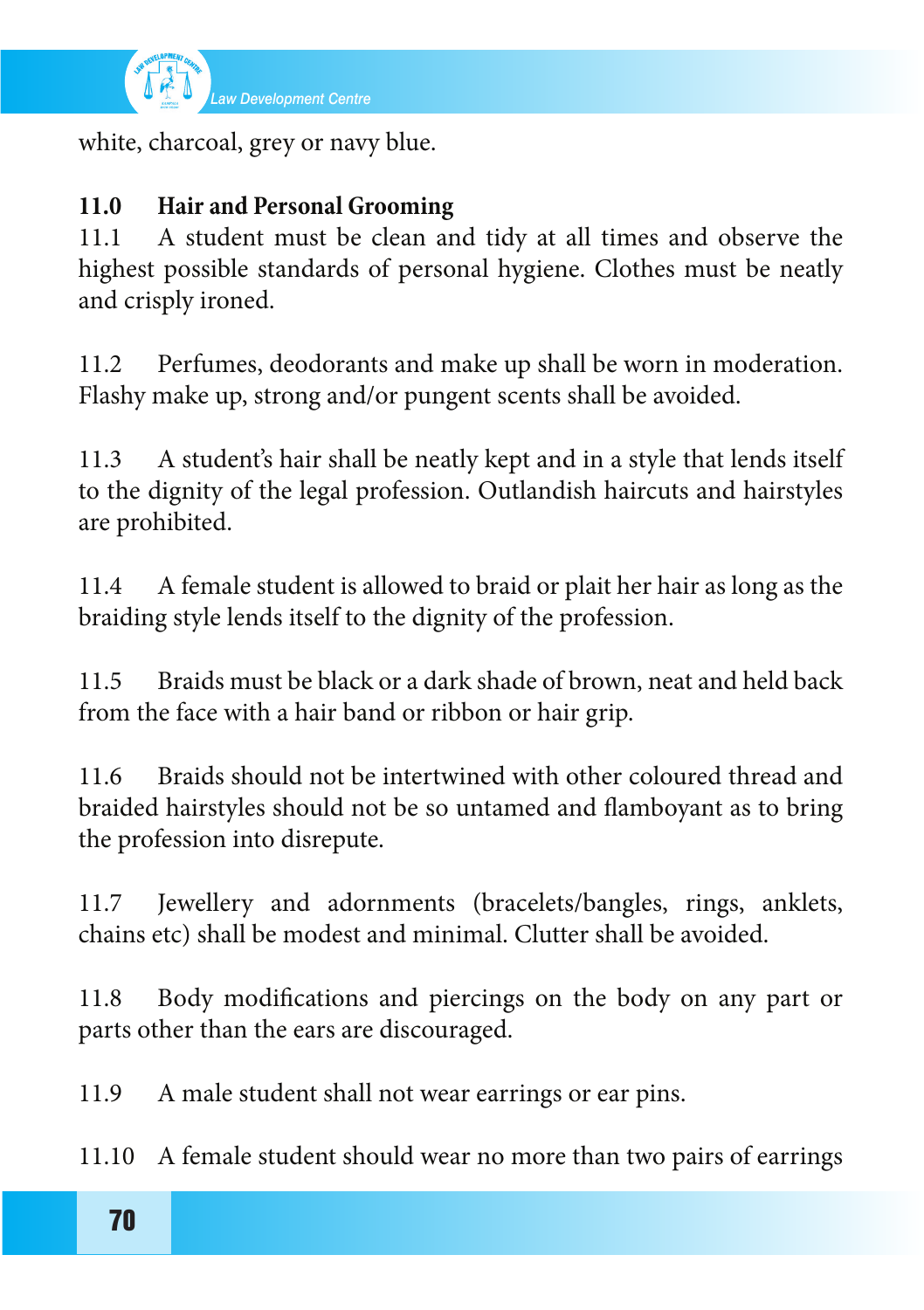

or ear pins (i.e. a maximum of two (2) rings or pins on each ear).

11.11 Where a student has body piercings on part or parts of the body other than the ears, the wearing of a ring or pin (including nose rings and pins) on such part or parts is prohibited.

#### **12.0 Penalties**

12.1 A student who dresses contrary to this code shall be deemed to be inappropriately dressed for purposes of continuous assessment under the Rules.

12.2 A student who breaches this dress code shall be liable to the sanctions set out in the Rules.

12.3 Observance of this Code shall be monitored by lecturers and enforced by the Head Bar Course.

12.4 A lecturer may exclude from an academic activity he or she is facilitating any student who dresses contrary to this Code.

### **13.0 Exemptions**

13.1 The Director may exempt a student from the application of the provisions of this Code or any part thereof on the following grounds:

- (a) Physical or other disability.
- (b) Pregnancy.
- (c) Ailment or disease or physical injury certified by a medical practitioner.
- (d) Any other reasonable grounds.

13.2 A student requiring an exemption shall apply for the same in writing to the Director.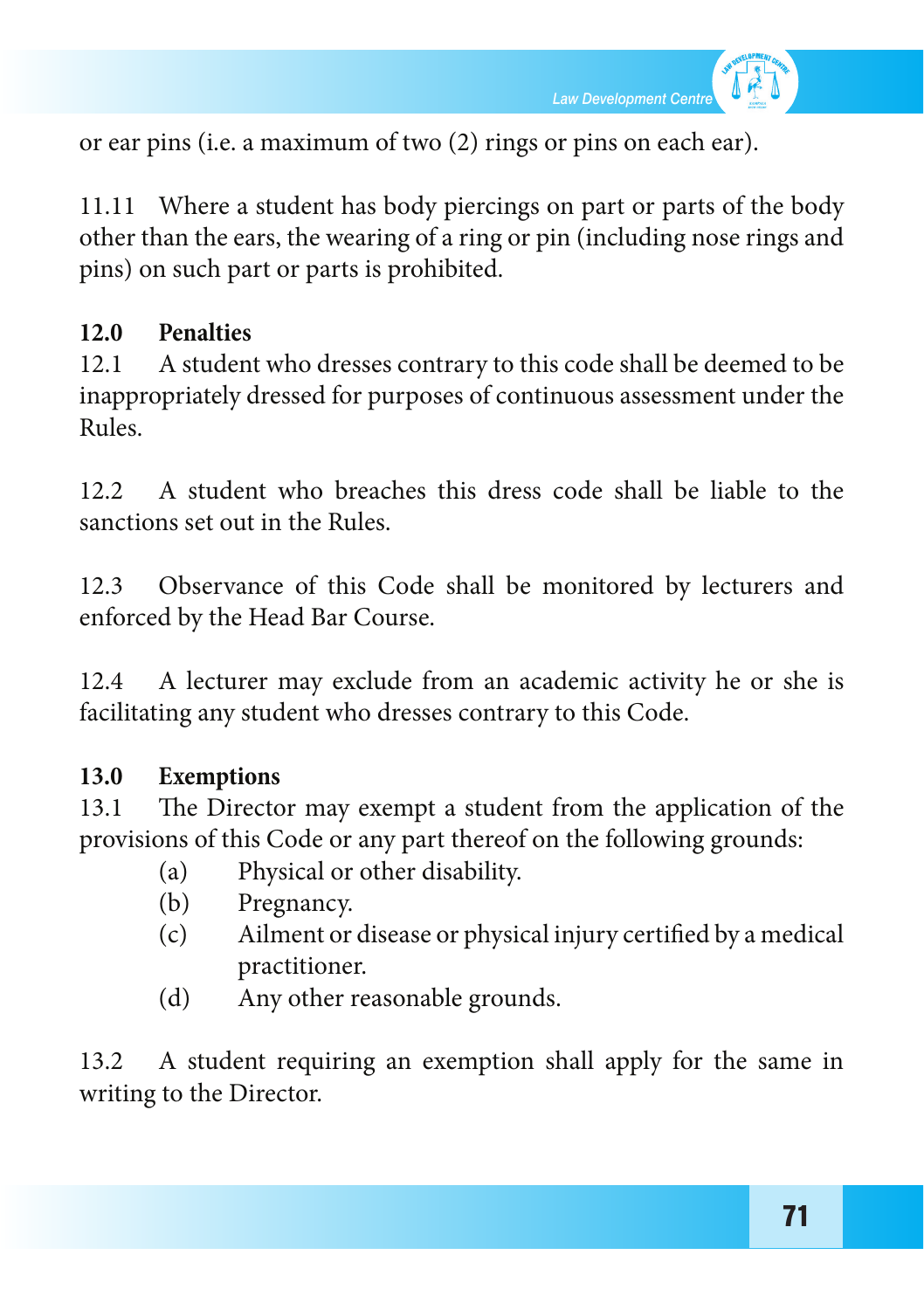

13.3 An exemption by the Director shall be in writing clearly stating the nature and scope of the exemption.

#### **14.0 Amendment**

14.1 This Code may be amended by the Board of Examiners.

#### **15.0 Commencement**

15.1 The Code shall commence operation immediately upon signing by the Chairperson of the Board of Examiners on the date indicated below.

Dated at Kampala this 25th day of September 2015.

\_\_\_\_\_\_\_\_\_\_\_\_\_\_\_\_\_\_\_\_\_\_\_ Frank Nigel Othembi Director Chairperson Board of Examiners, LDC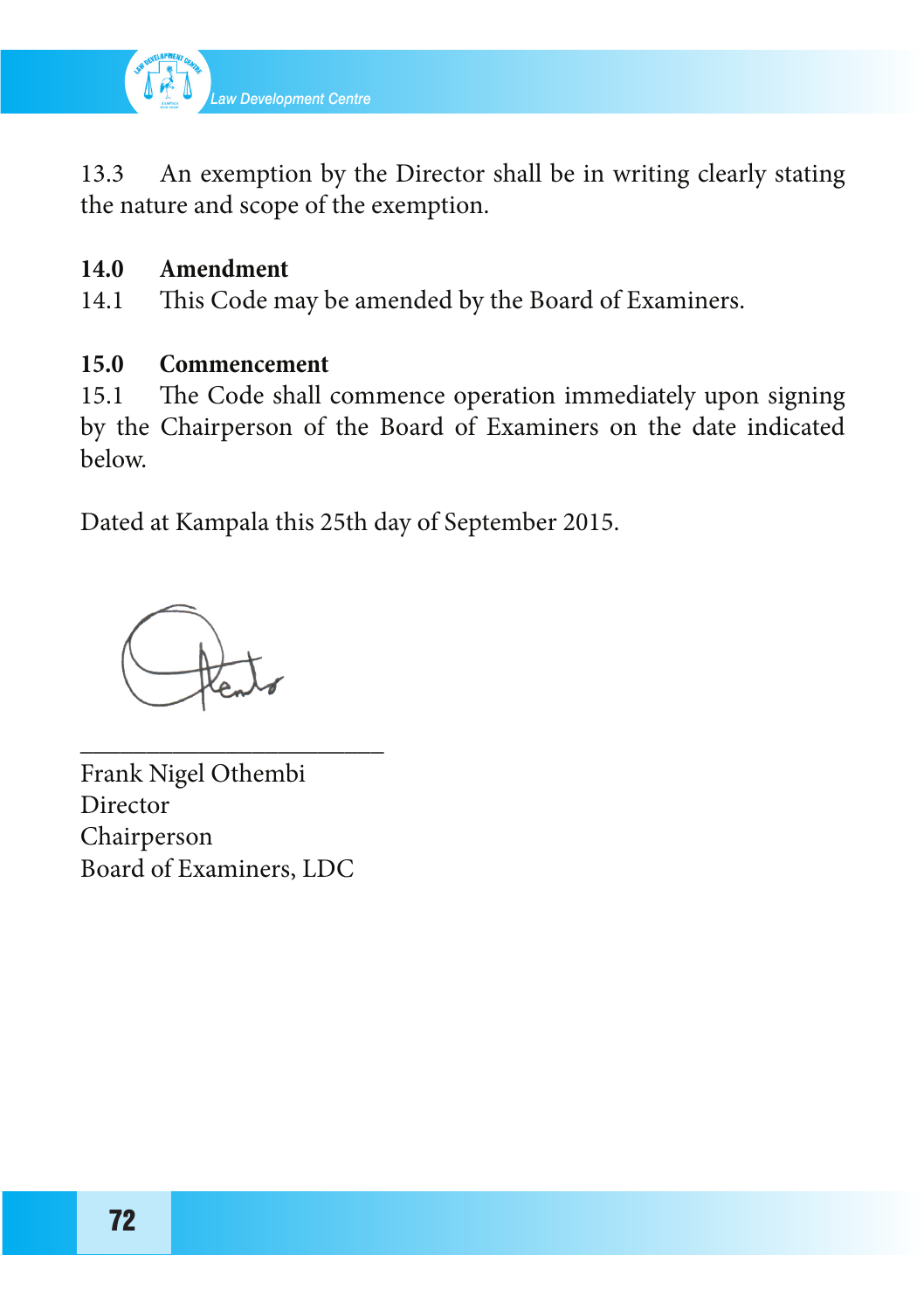

# **RULES GOVERNING THE PASSING OF THE DIPLOMA IN LAW COURSE**

#### **ARRANGEMENT OF RULES Rule**

- 1. Interpretation
- 2. Course Content
- 3. Grading
- 4. Examinations
- 5. Use of Index Numbers
- 6. Examination Malpractice
- 7. Prohibited Materials During Examination
- 8. Final Assessment
- 9. Compensation
- 10. Supplementary Examinations
- 11. Special Examinations
- 12. Special Needs
- 13. Time limit for Sitting Examinations
- 14. Extension of time
- 15. Failure to Pay Special or Supplementary Examination Fees
- 16. Repeating the Course
- 17. Diploma Award
- 18. Prizes
- 19. Verification Committee
- 20. Functions of the Verification Committee
- 21. Powers of Board of Examiners
- 22. Examination Appeals Committee
- 23. Functions and Powers of the Examination Appeals Committee
- 24. Appeals
- 25. Approval and Publication of Final Results
- 26. Powers of the Management Committee
- 27. Signing by Student
- 28. Commencement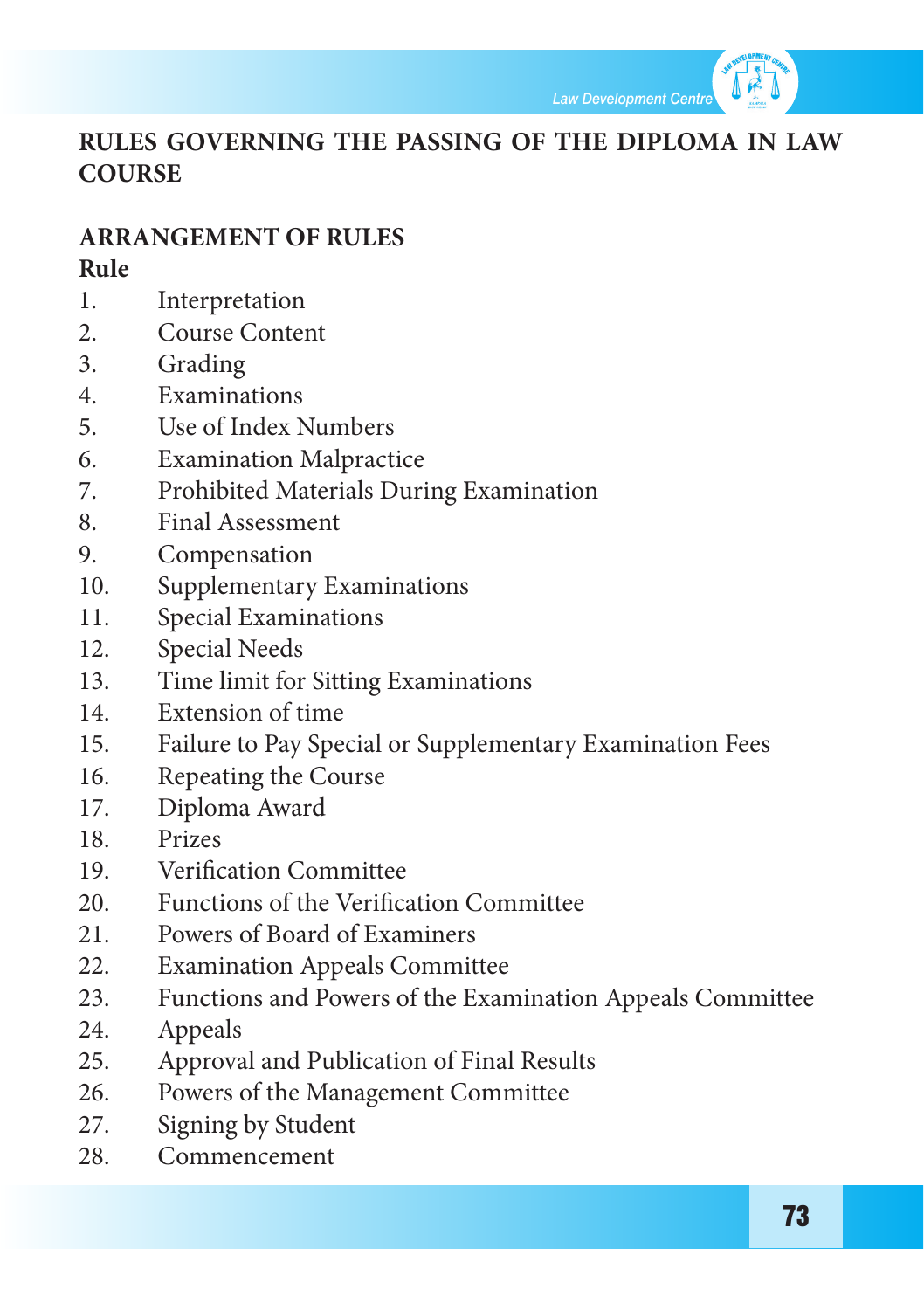

**'Schedule 1'** Conduct and/or Activities Deemed to be Examination Malpractices

# **RULES GOVERNING THE PASSING OF THE DIPLOMA IN LAW COURSE**

#### **1. Interpretation**

In these Rules, unless the context otherwise requires,

- (1) "Centre" means Law Development Centre;
- (2) "Director" means the Director of the Centre;

(3) "legal practitioner" in these Rules, includes a Judge, Registrar of the Courts of Judicature, Magistrate Grade 1 and above, an advocate in private practice in chambers approved by the Law Council, an advocate or lawyer duly authorized to practice law in Government employment and an advocate in a legal department of a statutory corporation or Justice Law and Order Sector (JLOS) institution;

(4) "lecturer" means the Director, Deputy Director, head of a teaching department, head of subject, lecturer or part-time lecturer.

## **2. Course Content**

- (1) To be awarded a Diploma in Law, a student shall sit and pass;
- (9) Nine (9) compulsory subjects and one ()1 optional subject.
- (10) Internship.
- (2) The compulsory subjects are:
- (i) Introduction to Law
- (ii) Criminal Law and Procedure
- (iii) Constitutional Law
- (iv) Administrative Law
- (v) Law of Contract
- (vi) Law of Evidence
- (vii) Family Law
- (viii) Civil Procedure

74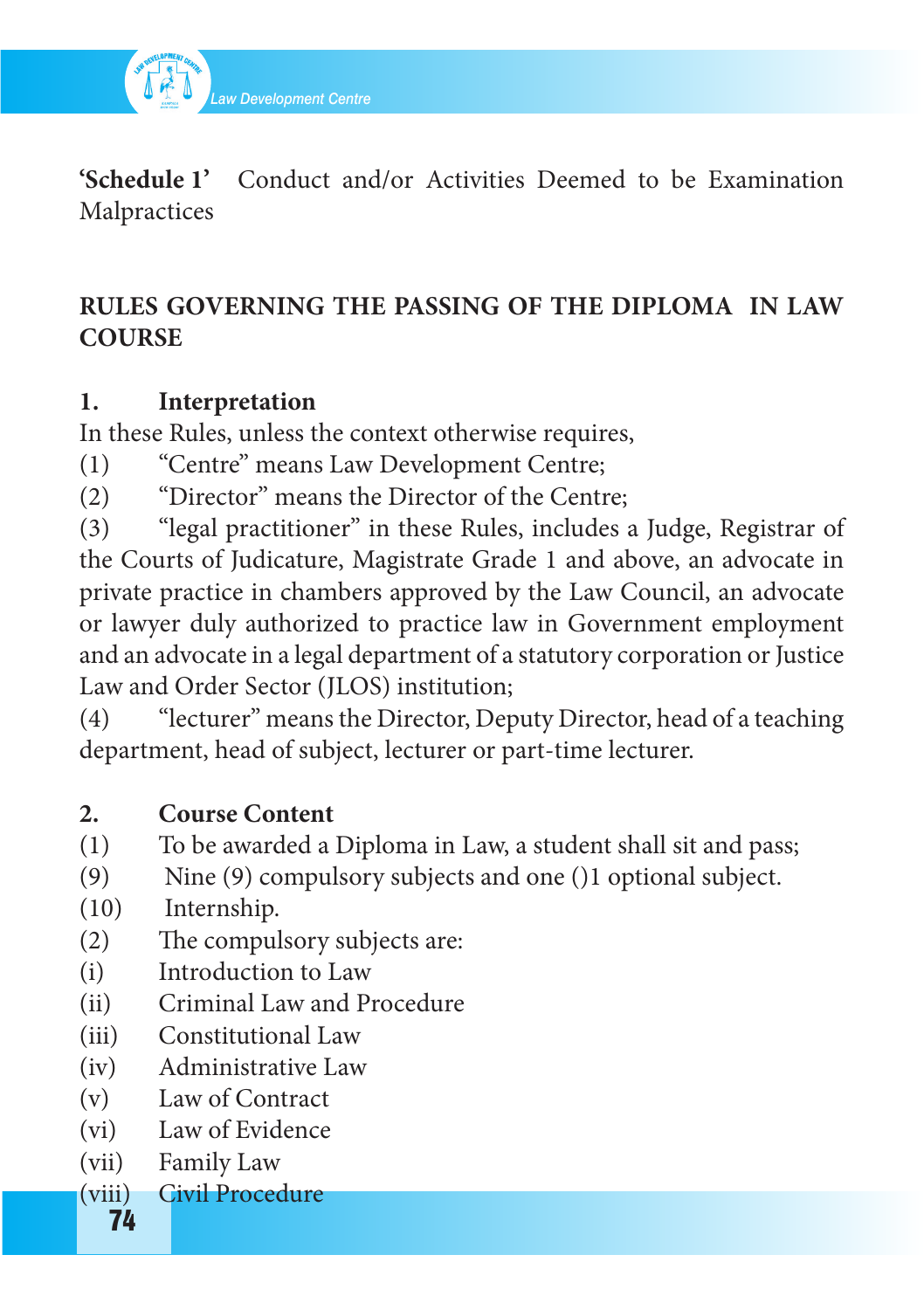

- (ix) Law of Torts
- (3) The optional subjects are:
- (i) Commercial Law
- (ii) Land Law
- (iii) Labour Law

(4) During the First Term, a student sits the following compulsory subjects:

- (i) Introduction to Law
- (ii) Criminal Law and Procedure
- (iii) Constitutional Law
- (iv) Administrative Law
- (v) Law of Contract
- (5) During the Second Term, a student does internship.

(i) The Board of Examiners shall approve internship placement institutions.

(ii) It is the duty of a student to get an internship placement in an approved placement institution.

(iii) A student shall, prior to being posted for internship, avail to the Head Department of Law written confirmation from the placement institution undertaking to take on the student for internship.

(iv) A student shall pay all required fees for second term before being issued with an intership posting letter.

 $(v)$  A student must present the posting letter to the external supervisor before commencing intermship.

(vi) A student shall be supervised by a legal practitioner of at least 3 years experience.

(vii) No student shall be supervised by a friend, business partner, client, relative or any person with actual or apparent bias towards the student.

(viii) A student undertaking internship shall be required to record their daily activities in an internship journal to be provided by the Centre.

(ix) Information recorded in the internship journal shall be discussed by the internal and external supervisor and form part of their assessment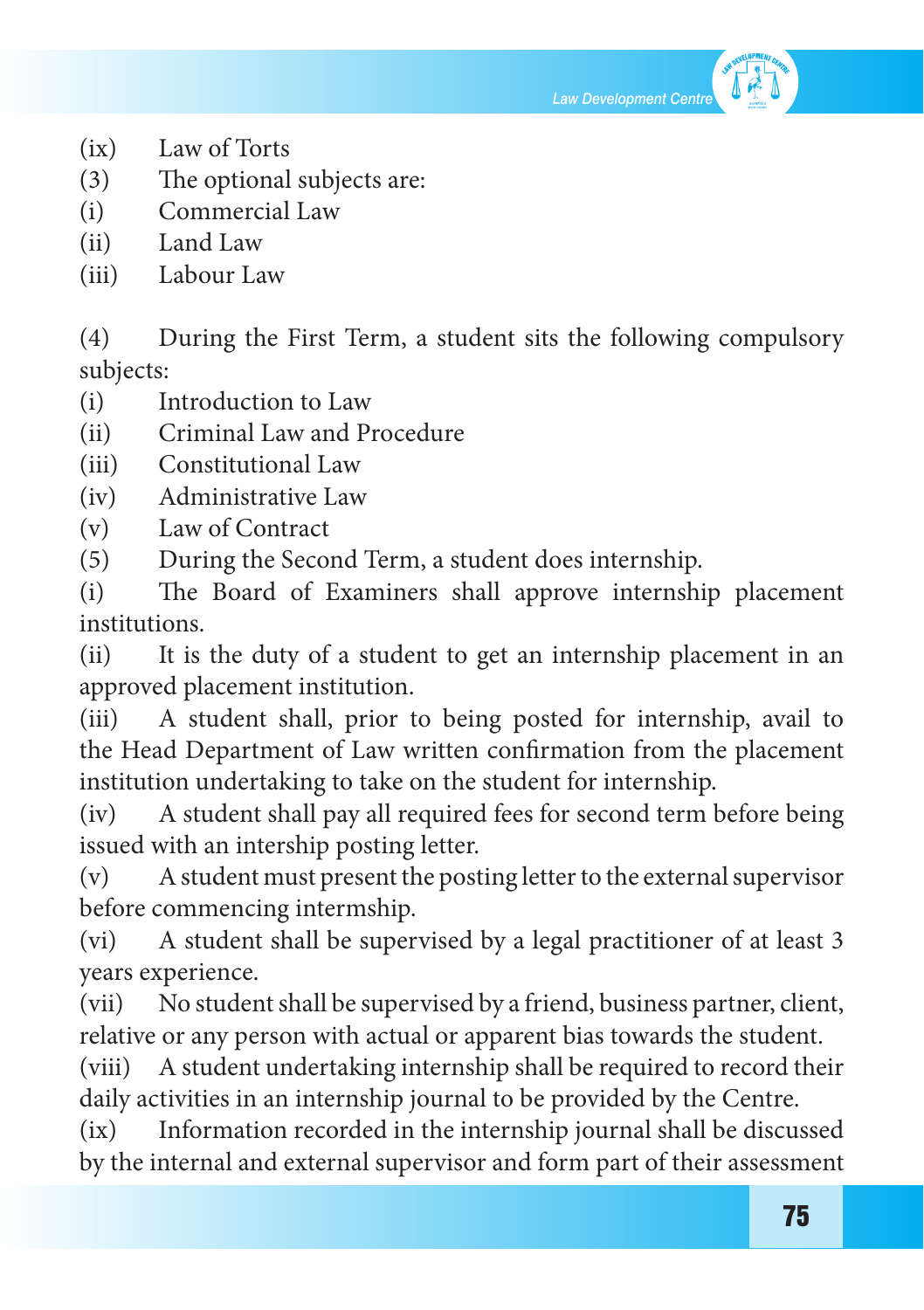

*Law Development Centre*

on whether the student passes or fails internship.

(x) Both the internal and external supervisor shall present their reports to the Head Department of Law not later than two weeks from the end of internship.

(xi) A student passes internship if both supervisors confirm in their reports that the student has satisfied all the requirements of internship and passed.

(xii) Any student who undertakes internship without the authority of LDC shall be deemed not to have satisfied the requirements of internship and to have failed internship.

(xiii) Astudent undertaking internship shall be required to keep normal working hours of the placement institution from Monday to Friday.

(xiv) The External Supervisor or Head Department of Law may, in writing and where there is sufficient cause, give a student permission for time off for not more than three days during Clerkship.

(xv) A student who, for sufficient cause, requires to be absent from the internship placement for three or more days shall require prior written authority from the Director.

(6) During the Third/Final Term, a student sits the following compulsory subjects:

- (i) Law of Evidence
- (ii) Family Law
- (iii) Civil Procedure
- (iv) Law of Torts and,
- (v) One (1) of the following optional subjects:
- a) Commercial Law
- b) Land Law
- c) Labour Law

(7) Each subject shall be marked out of 100% and the pass mark is 50%.

## **3. Grading**

(9) The grading shall be as follows:

76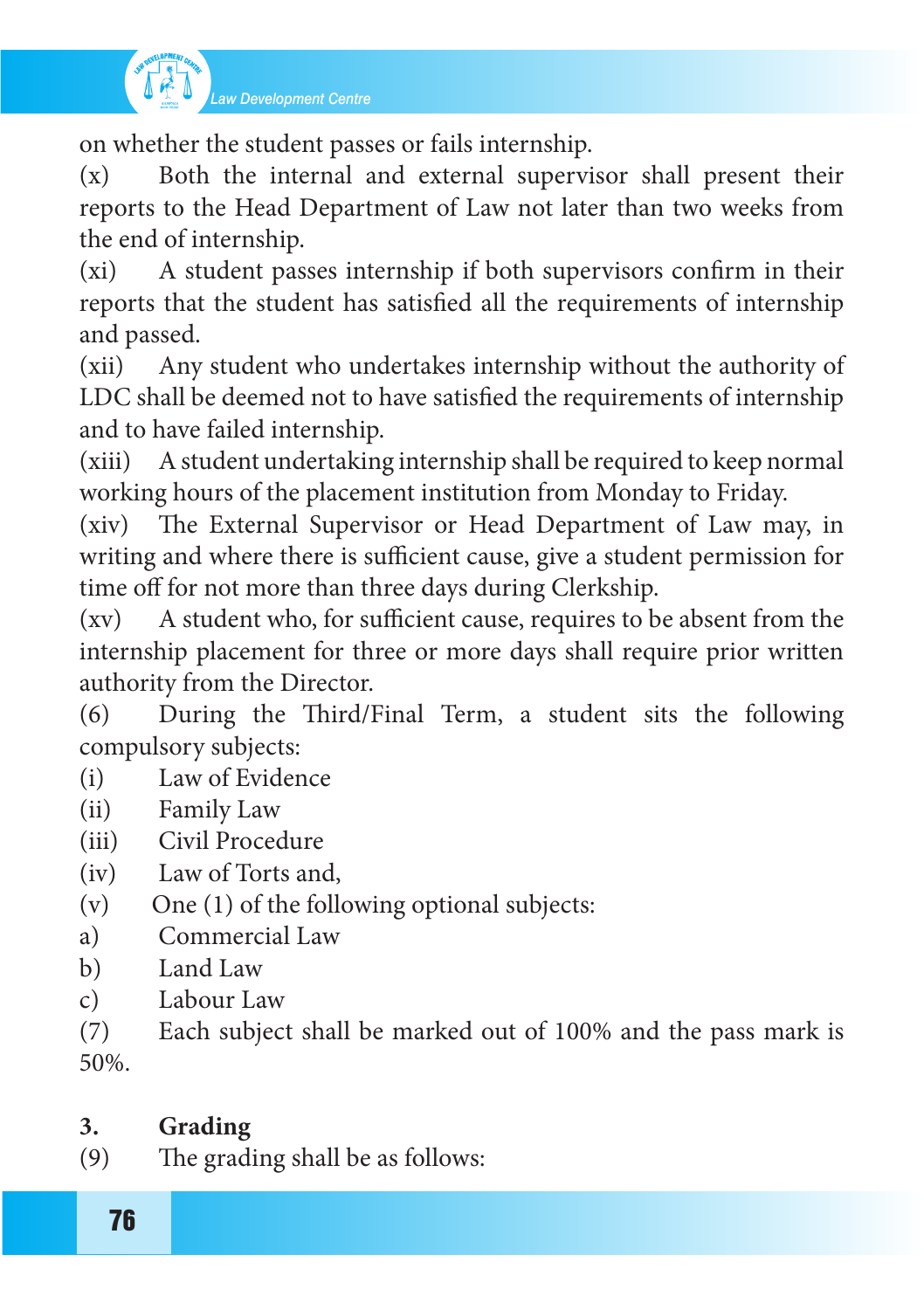

*Law Development Centre*

| (a) | <b>First Class Mark</b> | 70% and above       |
|-----|-------------------------|---------------------|
| (b) | Second Class Mark       | $60\% - 69\%$       |
| (c) | Pass                    | $50\% - 59\%$       |
| (d) | Fail                    | $-49\%$<br>$\Omega$ |
|     |                         |                     |

(10) A student obtains a First Classif he orshe has an average of at least 70% in all subjects done and a First Class Mark in at least five subjects.

(11) A student obtains a Second Class if he or she has an average of at least 60% in all subjects done and a Second Class Mark in at least five subjects.

# **4. Examinations**

(1) A student shall be examined at the end of the First and Fourth Terms.

(2) If a student's average performance in the First Term subjects is below 50%, the student shall be warned but allowed to continue with the Course.

# **5. Use of Index Numbers**

(1) A student shall use an Index Number issued by the Registrar of the Centre.

(2) A student shall sign for the Index Number at the time of its issuance.

(3) A student shall carry the index number and identification card to the examination room and display them.

(4) A student who fails to comply with sub-rule (3) of this rule shall be excluded from the examination.

- (5) A student who sits an examination and
- (a) uses a non-existent number,
- (b) uses a wrong index number,
- (c) omits to state the index number,
- (d) uses another candidate's index number or
- (e) writes the index number ineligibly on the answer book shall have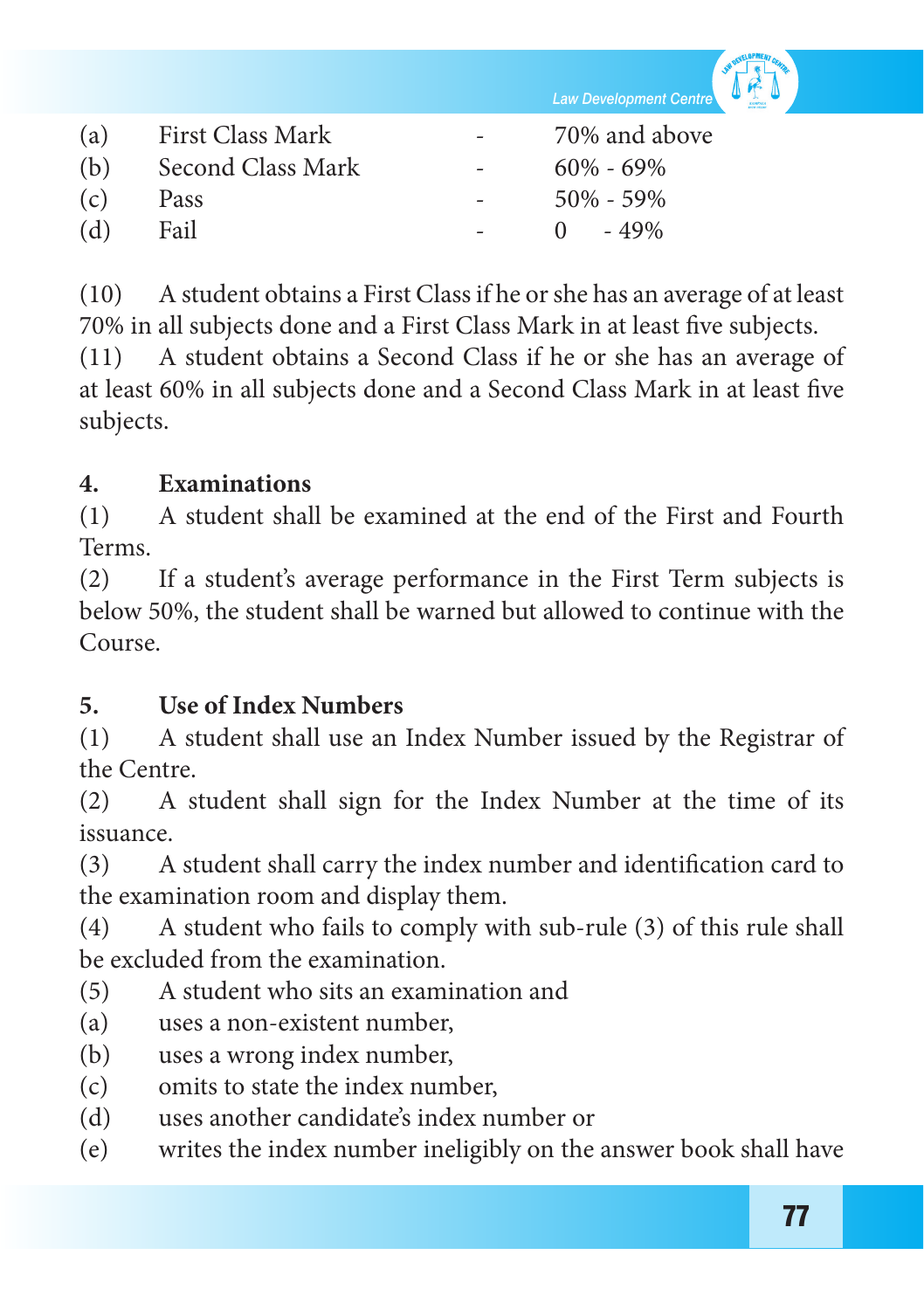

his or her results withheld pending verification.

(6) A verification fee prescribed by the Centre Administration shall be paid by the student whose results need verification under sub-rule (5) of this rule.

(7) A student who writes his or her name in or on the answer book commits an examination malpractice.

 $(8)$  Where a student writes or draws anything on or in an examination script that is likely to prejudice an examiner, the examiner shall not mark the examination script and shall forward the script with an explanation in writing to the Board of Examiners.

(9) The Board of Examiners may make an appropriate decision depending on the circumstances of each case.

# **6. Examination Malpractice**

(15) In this rule, unless the context otherwise requires, "examination malpractice" means a student engaging in any one of the conduct or activities set out in 'Schedule 1' of these Rules.

(16) In determining what amounts to an examination malpractice the Board of Examiners shall take into account advances in information and communication technology (ICT).

(17) An examination malpractice in any paper may be committed before, during or after the examination.

(18) Theinvigilatorshallmakeareportontheparticularsofexamination malpractice and forward it to the Director who shall communicate to the student suspected of an examination malpractice to write an explanation about the allegation.

(19) The student suspected of examination malpractice shall give a written explanation about the alleged examination malpractice within 24 hours of receiving the Director's communication requiring a written explanation.

(20) The Director shall submit the reports and other materials related to the examination malpractice to the Standing Committee on Examination Malpractice which shall be appointed by the Board of Examiners and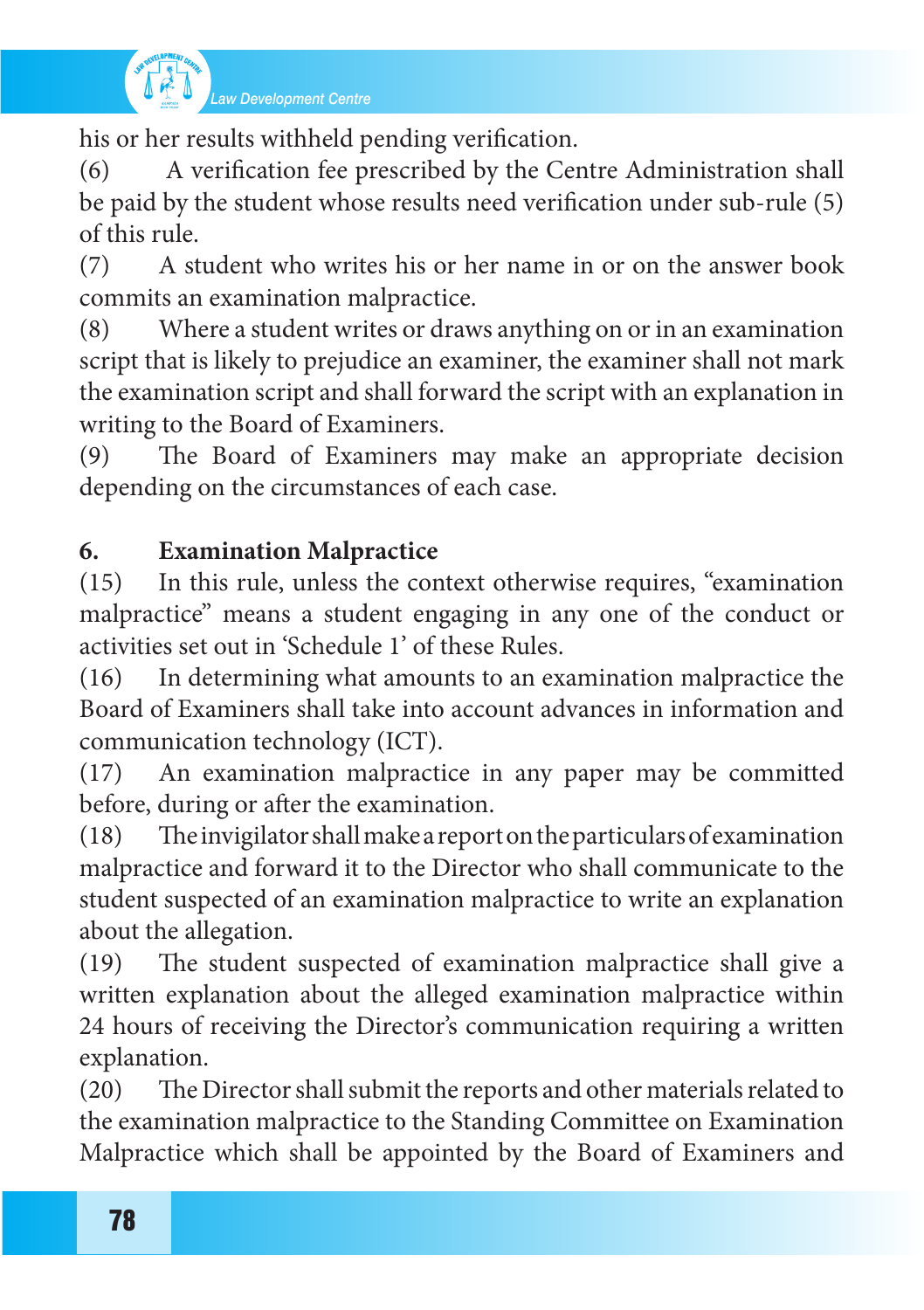

that Committee shall investigate and make a report on the examination malpractice.

(21) The Standing Committee on Examination Malpractice shall observe rules of natural justice including:

(a) Fair and equal treatment of all students/candidates.

(b) Fair hearing.

(c) Right of the student/candidate to defend themselves.

(d) Staff not to sit in judgment in their own cause.

(e) Consistency in recommended punishments.

(22) The Standing Committee on Examination Malpractice shall give a report in writing to the Board of Examiners whose decision shall be final.

(23) If the student is not found guilty of examination malpractice, the Board of Examiners shall make appropriate orders

(24) Where, as a result of an allegation of examination malpractice, for which the student is absolved, the student is required to sit a special examination he or she shall do so without payment of an examination fee.

(25) A student who is found guilty of an examination malpractice shall:

(a) In respect of a malpractice in 'Category 1' of 'Schedule 1' to these Rules be dismissed from the Diploma in Law Course and shall not be eligible for readmission except under sub-rule (13) of this rule.

(b) In respect of a malpractice in 'Category 2' of 'Schedule 1' to these Rules be liable to any one or any combination of the following penalties:

i. **Caution.** 

ii. Fine not exceeding 100 currency points.

iii. Cancellation of examination/results.

iv. Suspension from studies at LDC for a period net exceeding sixty (60) days.

v. Dismissal from the Diploma in Law course.

vi. Any other penalty that the Board of Examiners deems appropriate to the malpractice.

(26) In recommending an appropriate sentence for a 'Category 2' malpractice the Standing Committee on Examination Malpractice may take into account the following mitigating and aggravating factors: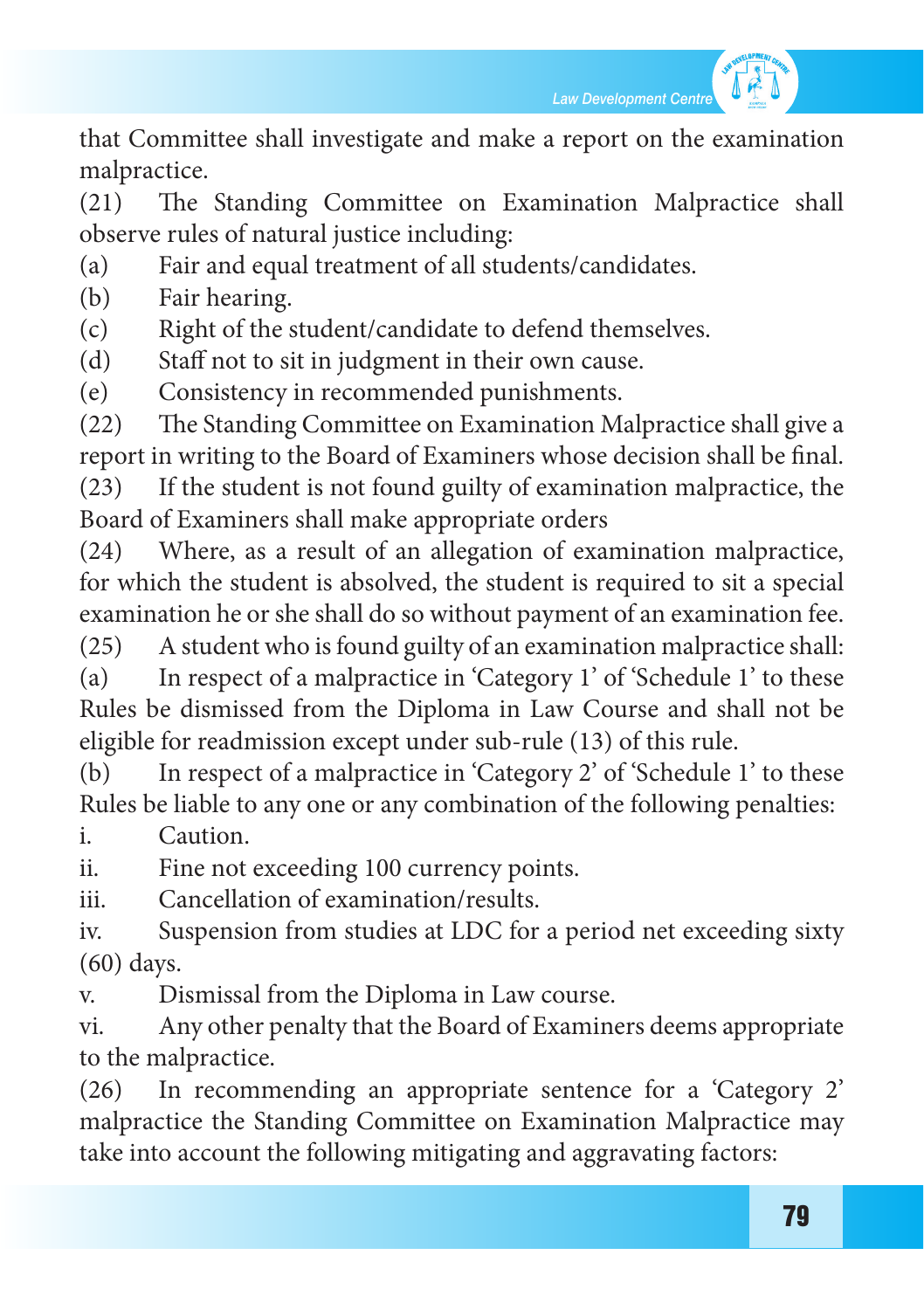

- (a) Mitigating factors:
- i. Remorsefulness
- ii. Truthfulness
- iii. Lack of substantial benefit from the malpractice
- iv. Being a first offender
- v. Admitting guilt and not wasting the Committee's time
- vi. Any other relevant mitigating factor
- (b) Aggravating factors:
- i. Gravity of the malpractice
- ii. Substantial benefit from the malpractice
- iii. Frivolous and vexatious denials
- iv. False allegations of misconduct on the part of LDC staff
- v. General misconduct during the malpractice or investigations.
- vi. Refusal or deliberate failure to cooperate with the Committee's investigation
- vii. Second or multiple offender
- viii. Any other relevant aggravating factor
- (27) A student dismissed from the Diploma in Law Course under sub-rule (10) of this rule may, within 30 days of that decision, petition to the Management Committee for readmission and the Management Committee may allow or dismiss the petition depending on the gravity of the examination malpractice.

(28) Where the commission of an examination malpractice is established after the student has been awarded the Diploma in Law the award shall be cancelled and diploma certificate recalled by the Management Committee.

# **7. Prohibited Items During Examinations**

(1) A student shall not be in possession of or use a mobile phone or other electronic equipment for storing or retrieving information or materials not expressly allowed during an examination or assignment.

(2) A student shall not bring any prohibited materials in an examination room.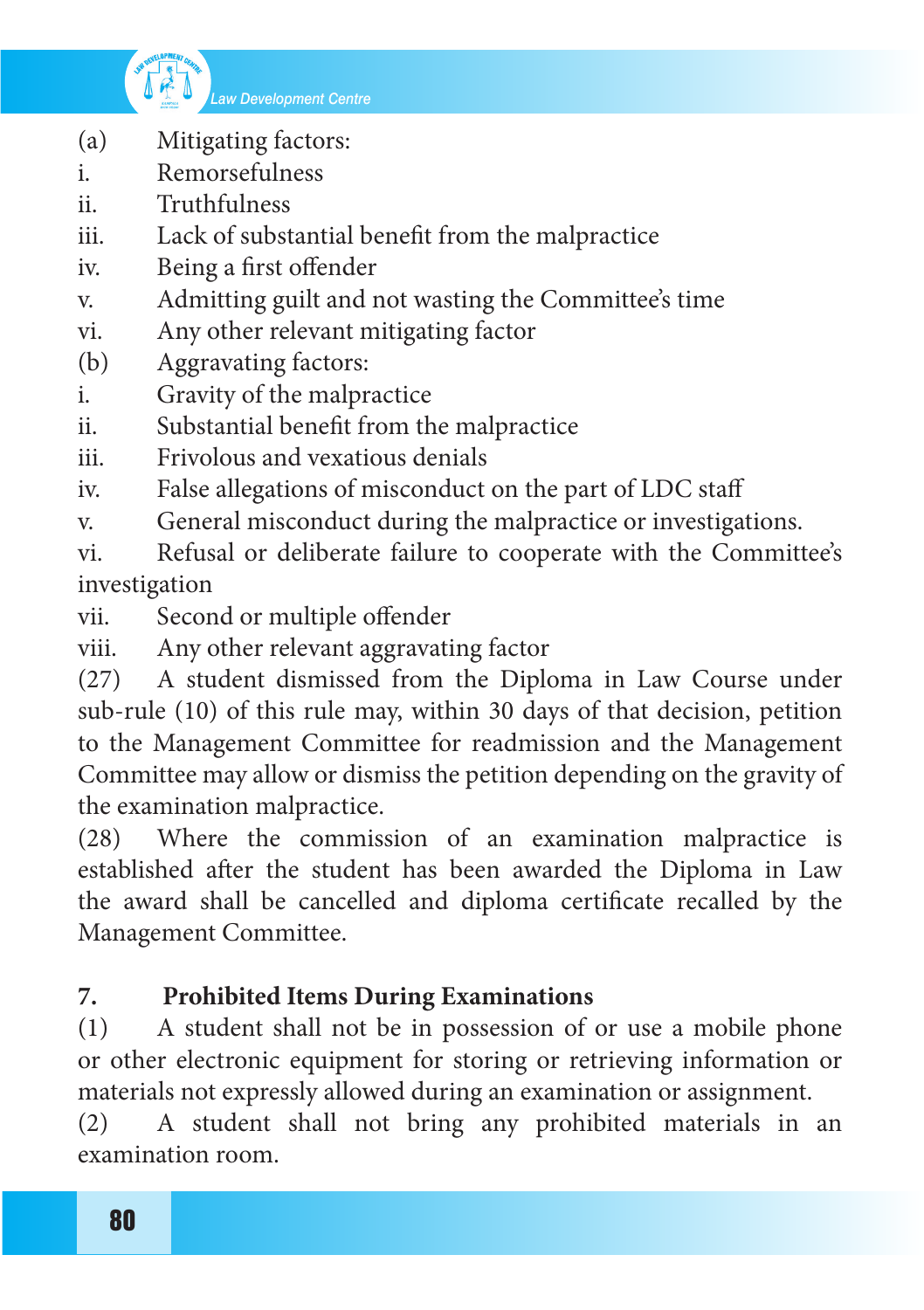

(3) Where a student intends to use an electronic or mechanical gadget during an examination or assessment, he or she shall first declare the equipment and seek written approval from the Director.

# **8. Final Assessment**

(1) The Head of Department shall present results and grades for all subjects before the Board of Examiners.

(2) The Board shall confirm preliminary results for the First Term.

(3) The Board shall determine the final results which shall be announced by the Registrar, Law Development Centre, subject to the approval of the Management Committee.

## **9. Compensation**

(1) A student may be compensated in two subjects in the First Term and two subjects in the Third Term.

(2) The marks for the subject or subjects in which compensation may be made shall not be below 45 percent.

(3) Where a student fails two subjects and is eligible for compensation, each subject shall be compensated by a different distinct subject.

(4) The compensation marks shall be borrowed from another subject or subjects without lowering the marks in that subject or subjects below 50 percent.

(5) A mark is compensated by two marks.

(6) The compensation rule does not apply to supplementary examinations.

# **10. Supplementary Examination**

(1) A student who fails not more than five subjects will be required to re-sit the subjects he or she failed.

(2) A student who fails six or more subjects shall fail the Course.

(3) If a student fails a supplementary Examination he or she shall fail the course.

(4) A student shall sit a supplementary examination only once.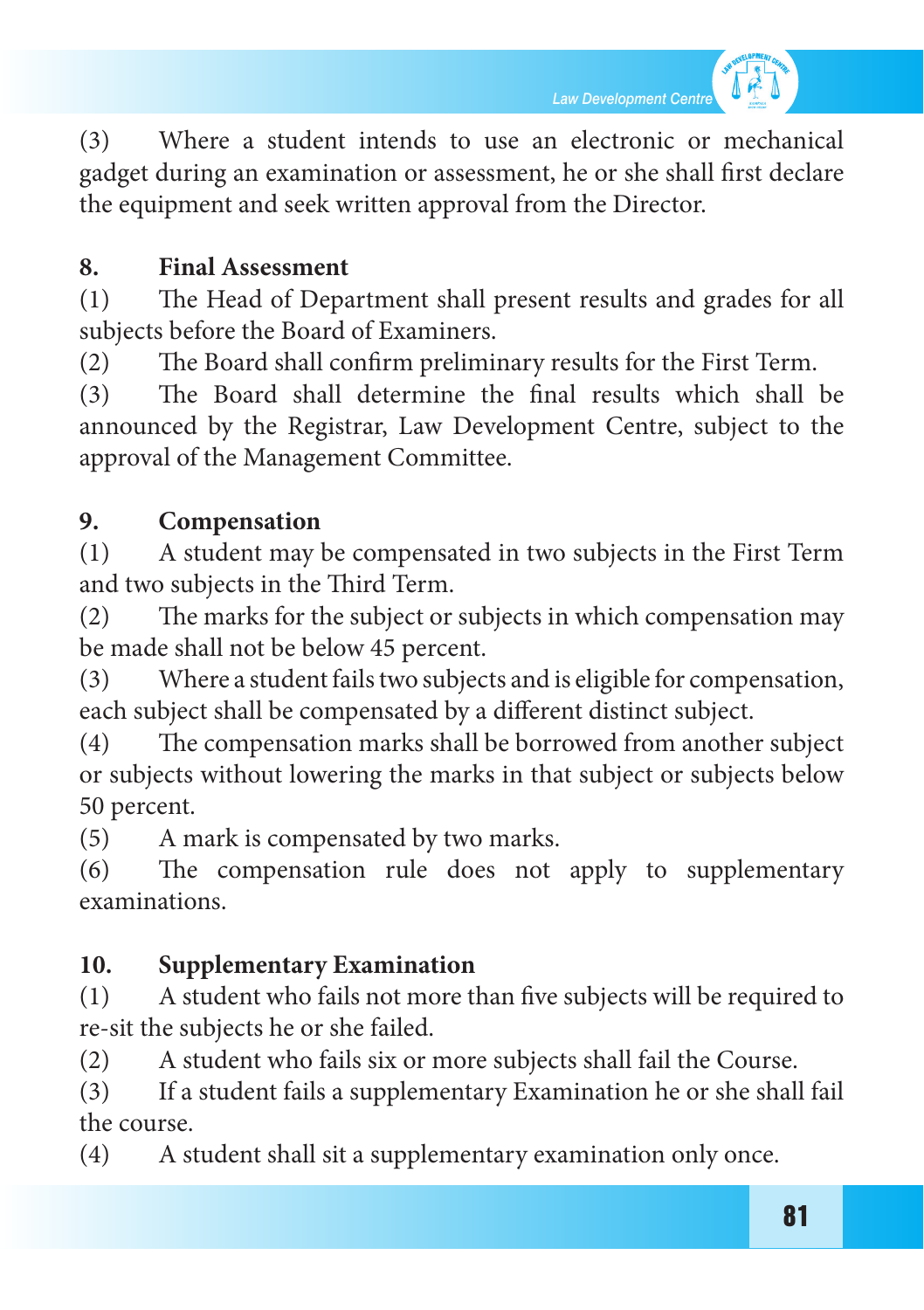

(5) There is no compensation in Supplementary Examinations.

(6) A student who sits and passes a supplementary examination shall get a Diploma in Law of the same grade as if the student had passed the examination at first sitting without doing a supplementary examination.

(7) The above rules shall also apply to Special Supplementary Examinations.

## **11. Special Examinations**

(1) Where a student fails to sit an examination, the student may on application in writing to the Board of Examiners, be allowed to sit a Special Examination.

(2) A student shall address a request to sit Special Examinations or any explanation why the student is unable to sit examinations to the Registrar and copied to the Director and Head of the Department; and the Registrar shall forward the request to the Board of Examiners.

(3) The reason for failure to do examinations include illness, pregnancy, detention, imprisonment, pursuit of further studies or any other justifiable cause as may be determined by the Board.

(4) The student shall, at the time of the examinations or soon thereafter, submit documentary or other sufficient proof to support the reason for failure to do examinations.

(5) A student shall not sit a special supplementary examinations unless the student pays the prescribed examination fees.

(6) Astudentwho fails a Special Examination may sit a supplementary examination.

# **12. Special needs**

(1) A student with special needs as a result of disability or for any other reason shall, not less than two weeks before the examination, notify the Director of his or her special need and request the Director for special consideration during the examination.

(2) A student with special needs shall present to the Director a certification of the special needs by a medical officer employed in a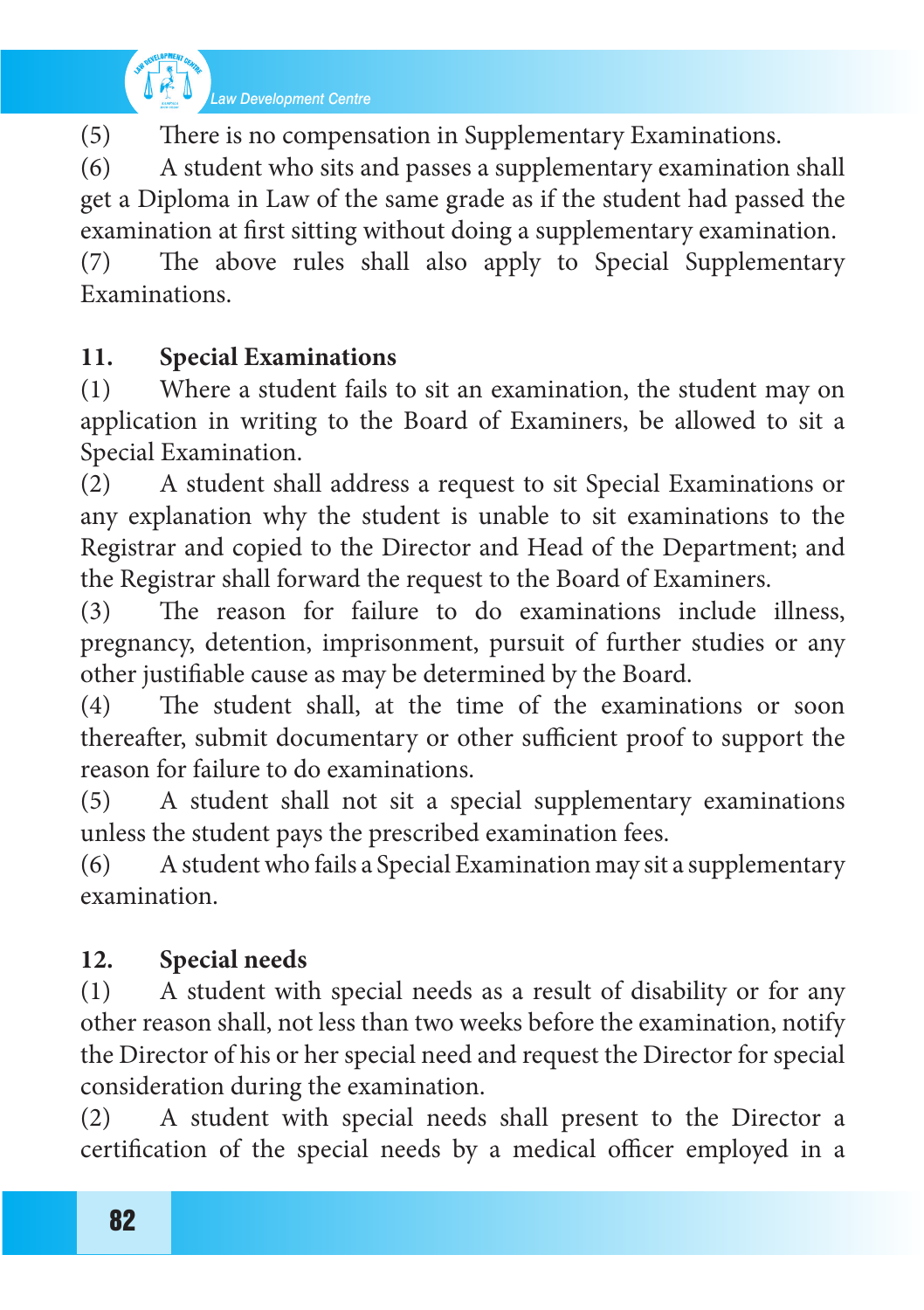

Government hospital or institution or facility.

(3) Where the Director is satisfied that the student has established special needs warranting special consideration the Director may;

(a) authorize an invigilator or other staff of LDC to accord the student the special consideration required,

(b) allow the student to enter the examination room with a helper appropriate to the special need to assist the student do the examination,

(c) allow the student to bring into the examination a mechanical aid approved by the Director,

(d) authorize the examination invigilator to allocate specified extra time within which to complete the examination, or

(e) take such actions and give such directions as are deemed necessary.

## **13. Time Limit for Sitting Examinations**

(1) All Examinations (including Supplementary and Special Examinations) shall be sat by a student within a three year period.

(2) The three years is inclusive of the year of study.

(3) Where a student does not complete the Course within the three year period he or she shall be deemed to have failed the Course but he or she may

(a) apply to the Board of Examiners for extension of time under rule 13 of these Rules, or

(b) apply for re-admission to the Course.

#### **14. Extension of time**

(1) A student who does not complete the course within the three year period may apply to the Board of Examiners for extension of time on the grounds that he or she was prevented from completing the Course on time due to

- (a) illness, or
- (b) detention, or
- (c) any other sufficient cause.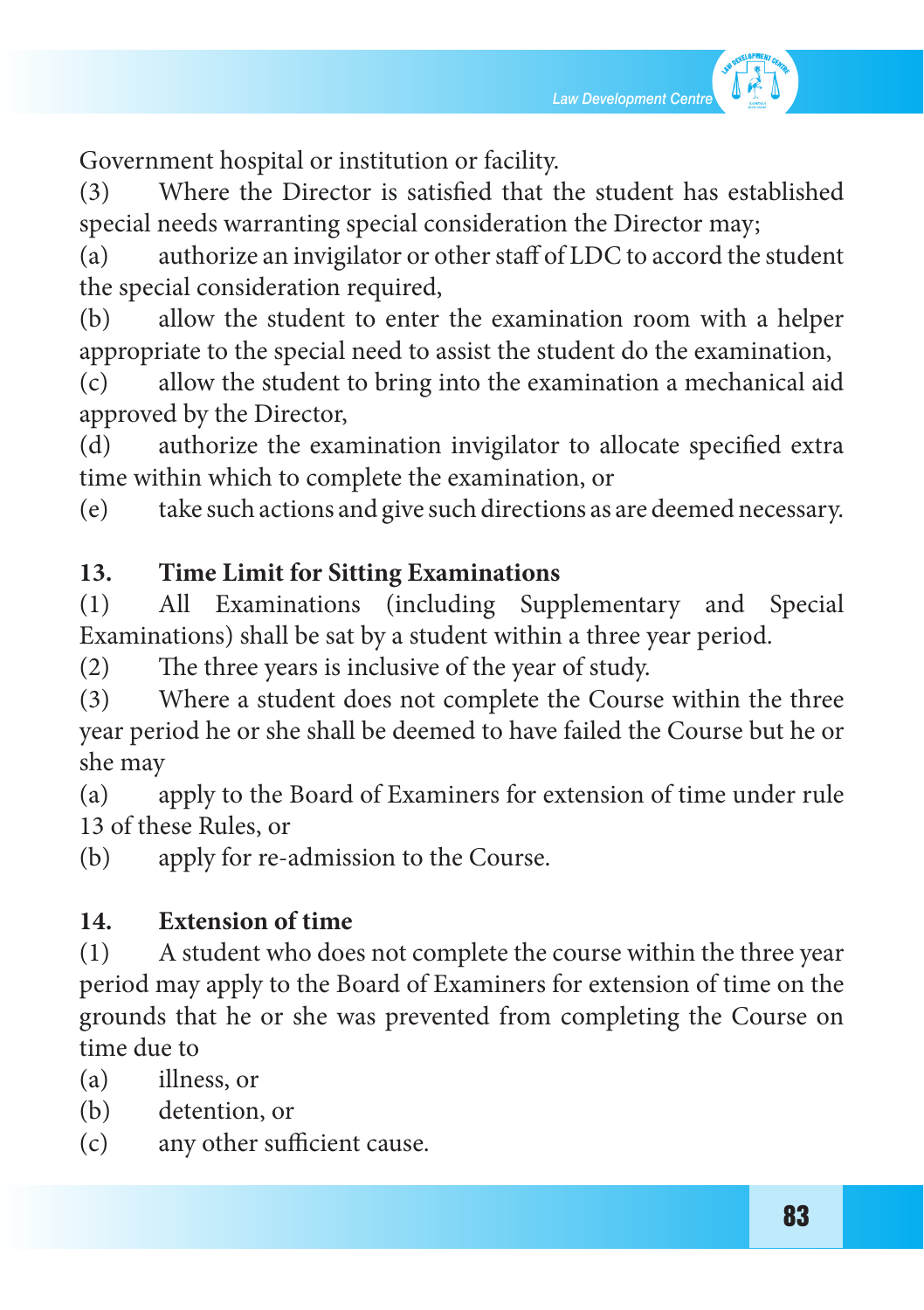

(2) Where the Board allows an application under sub-rule  $(1)$  of this rule, the extension of time shall not exceed five years from the time the student started the Course.

## **15. Failure to Pay Special or Supplementary Examination Fees**

(1) A student who fails to pay Special or Supplementary examination feesshall not be allowed to sit the Special or Supplementary examinations.

(2) A student who fails to pay Special or Supplementary examination fees may, on application to the Board of Examiners, be allowed upon payment of the fees, to sit the Special or Supplementary examination within the period allowed for completion of the Course.

 $(3)$  A student who fails to comply with sub-rules  $(1)$  and  $(2)$  of this Rule shall be deemed to have failed the Course.

(4) A student who fails the Course under this Rule may re-apply for admission.

(5) The decision of the Board of Examiners under this Rule shall be communicated to the student by registered mail or by posting a notice on the Centre Notice Board or by any other means.

# **16. Repeating the Course**

A person who fails the Course may apply to repeat the Course.

# **17. Diploma Award**

A student who passes the Course shall be awarded a Diploma in Law.

## **18. Prizes**

The following students shall be awarded the following prizes:

(1) Best Overall Student – Minister Responsible for Education Prize.

(2) Second Best Overall Student - Chairperson LDC Management Committee Prize.

(3) Third Best Overall Student - LDC Director's Prize.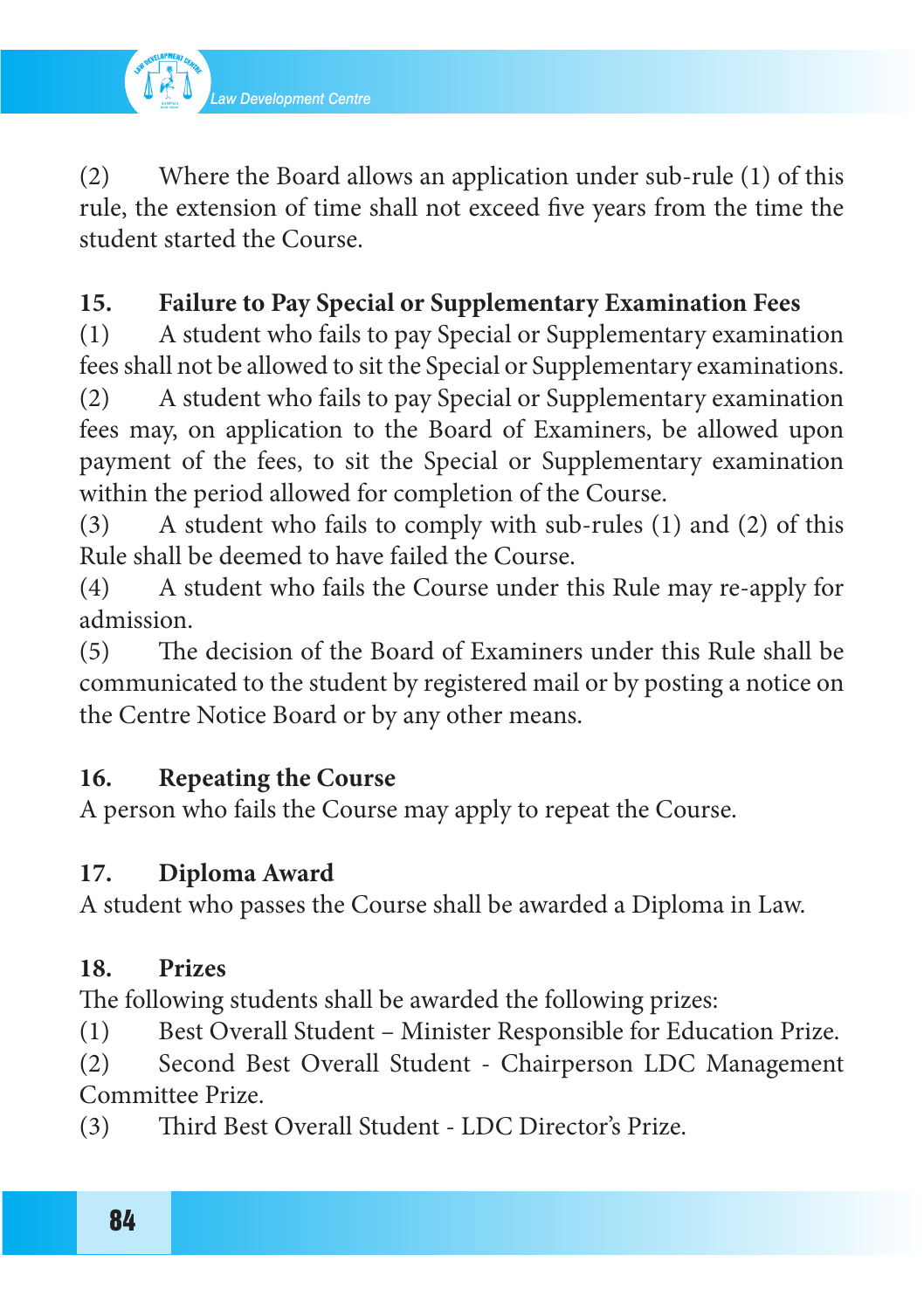## **19. Verification Committee**

(1) The Director shall appoint a Verification Committee comprising:

(d) a Chairperson who shall be an external person from an institution of higher learning;

(e) three senior administrative staff from the office of the Registrar of the Centre;

(f) one professional staff.

(2) The Secretary of the Verification Committee shall be one of the persons mentioned in sub-rule (1) (b) of this rule.

## **20. Functions of the Verification Committee**

(1) The Verification Committee shall

(a) tally marks on an examination script;

(b) ascertain whether questions required to be answered were marked and assessed;

(c) ascertain whether the marks were properly computed;

(d) ascertain whether the necessary assessments for passing the Course were considered; and

(e) do any other act connected to the above functions.

(2) The Verification Committee shall not have the powers to re-mark an examination script.

## **21. Powers and duties of the Board of Examiners**

(1) The Board of Examiners shall consider examination results and recommend them for approval by the Management Committee.

(2) Where there is no duly constituted Management Committee the Board of Examiners may release provisional results subject to approval by the Management Committee.

(3) The Board of Examiners may, on application by student and subject to the provisions of rules 13 and 15, order Special Examinations for any student where the circumstances warrant it.

(4) Subject to the provisions of these Rules, the Board shall have inherent powers to make such decisions or orders as may be necessary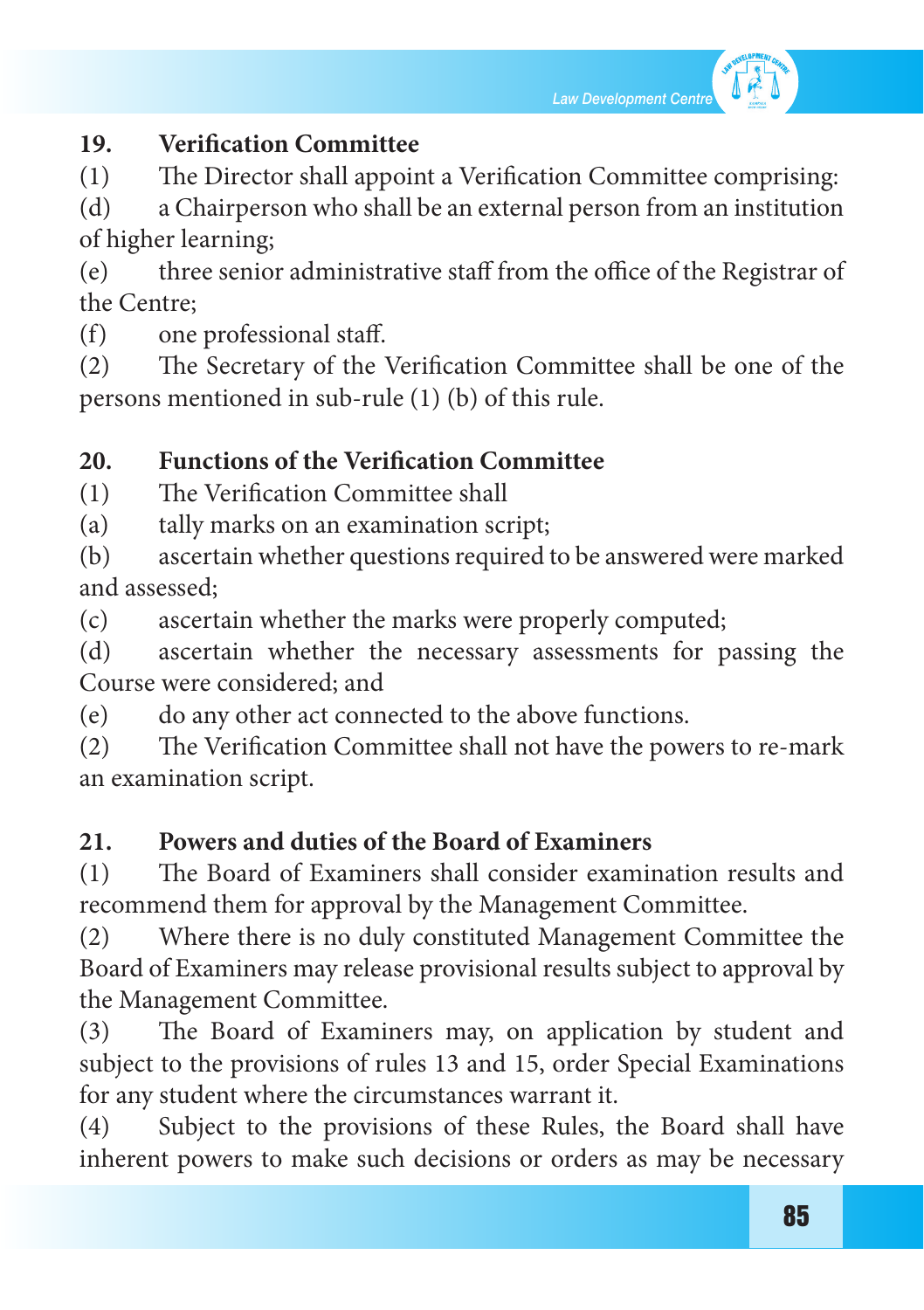

for the ends of fairness in order to ensure a just disposal of all matters or issues before it.

# **22. Examination Appeals Committee**

(1) There shall be an Examination Appeals Committee which shall be a sub-committee of the LDC Management Committee appointed by the Management Committee.

(2) The Examination Appeals Committee shall comprise three members one of whom shall be the Chairperson of the Committee appointed by the LDC Management Committee.

(3) TheRegistraroftheCentreshallbethesecretarytotheExamination Appeals Committee.

## **23. Functions and Powers of the Examination Appeals Committee**

(1) The Examination Appeals Committee shall hear any appeal made under these Rules.

(2) The Examination Appeals Committee may, where a reasonable cause is shown by an appellant, extend the period for lodging an appeal under these Rules.

## **24. Appeals**

(1) After publication of the provisional results, a student who is dissatisfied with a decision of the Board of Examiners may, within 14 days of the publication, appeal to the Examination Appeals Committee on the grounds that:

- (a) there are new matters of evidence;
- (b) there were errors or irregularities;
- (c) these Rules were not followed; or
- (d) the interest of justice so requires.

(2) The appeal shall be addressed to the Secretary of the Examination Appeals Committee who shall forthwith convene a meeting of the Committee.

(3) The Examination Appeals Committee shall, within fourteen days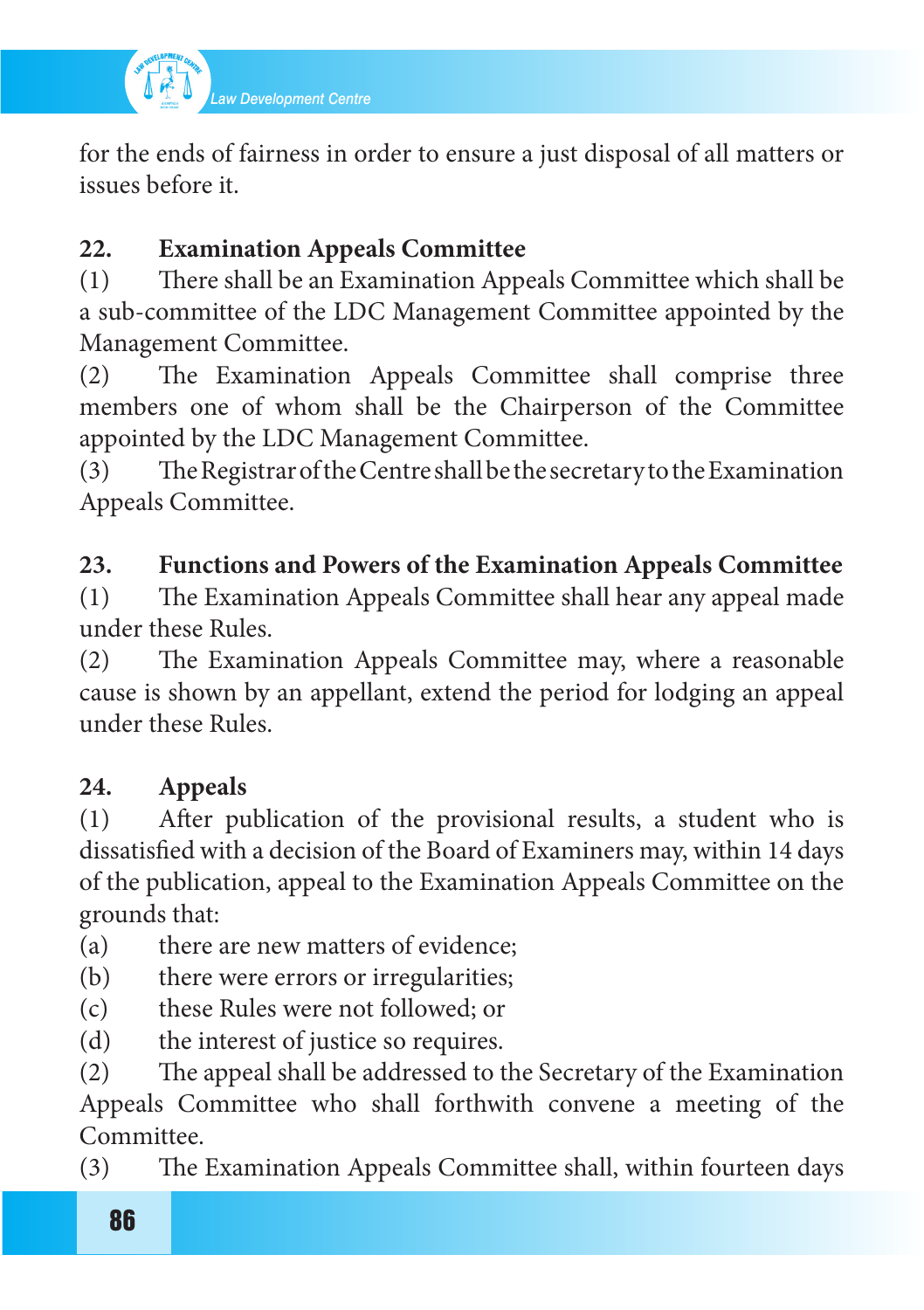

after the expiry of the period of lodging an appeal, hear and dispose of an appeal made under these Rules.

(4) The Examination Appeals Committee shall, within seven working days communicate its decision to the Management Committee.

(5) The Committee may extend the period for disposing of an appeal.

# **25. Approval and Publication of Final Results**

(1) The Management Committee shall, within five days of consideration of results by the Board of Examiners, hold a meeting to consider the results.

(2) After the meeting of the Management Committee, the Registrar of the Centre, shall, within three working days, publish the final results.

(3) The Registrar of the Centre shall publish the final results by displaying them on notice boards at the Centre and/or through the Centre's website.

## **26. Powers of the Management Committee**

(1) Where a student's appeal under these Rules is allowed, the Management Committee may: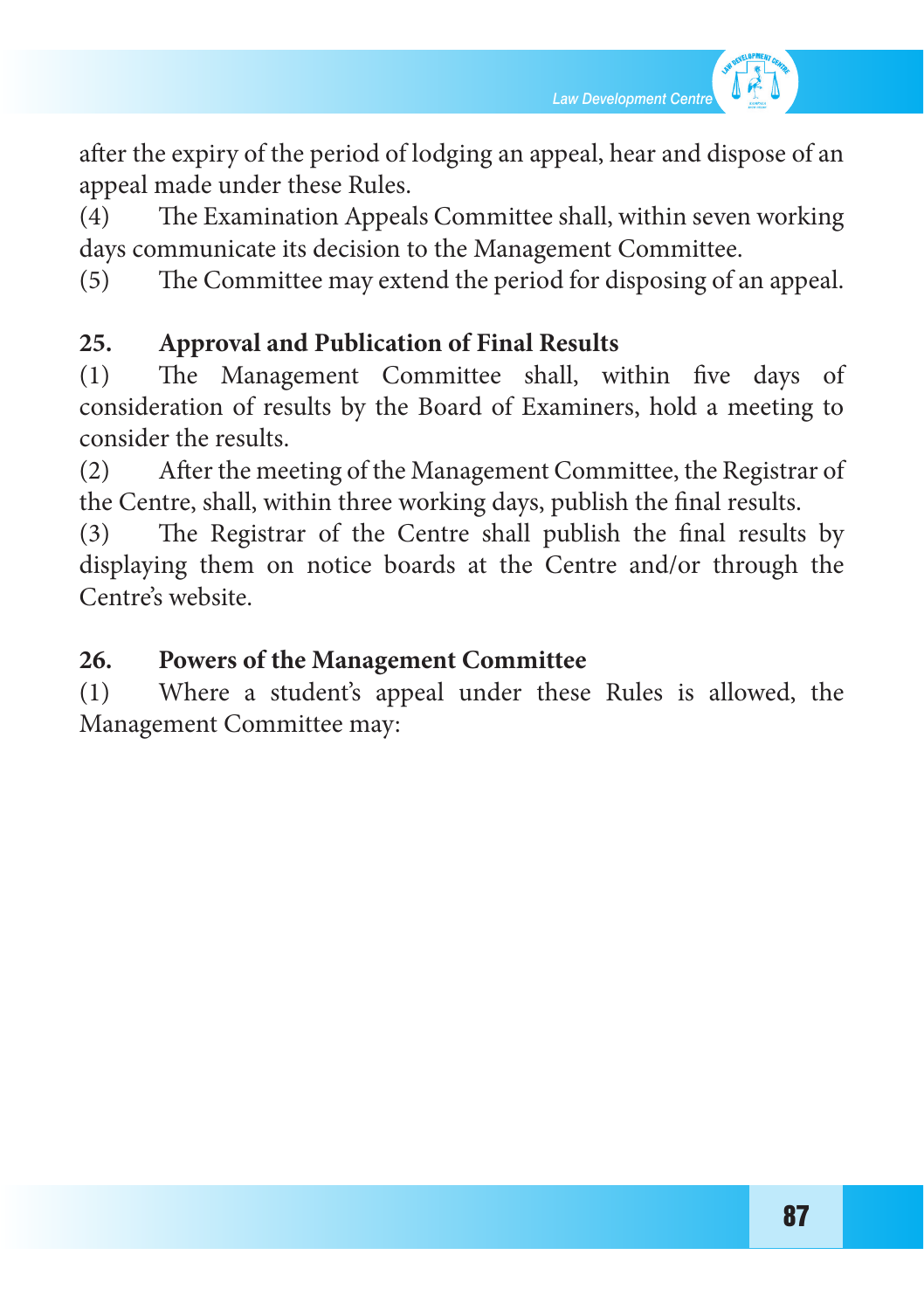

(a) confirm the decision of the Board of Examiners; or

(b) direct the Board of Examiners to review the matter in accordance with these Rules; or

- (c) revise the decision of the Board of Examiners; or
- (d) make any other decision in the interest of justice.

(2) The Management Committee shall judiciously exercise its powers under this rule.

(3) Nothing under these Rules shall be taken to limit or otherwise affect the inherent powers of the Management Committee to make such orders as may be necessary to achieve the ends of justice or to prevent abuse of process.

# **27. Signing by student**

A student admitted to the Diploma in Law shall be availed a copy of these Rules and be required to sign an acknowledgement of receipt and undertaking to be bound by these Rules.

## **28. Commencement**

These Rules shall come into force effective 22nd September 2014 with the Academic Year 2014/15.

Approved and signed this 17th day of September 2014.

Hon. Lady Justice Stella Arach-Amoko (J.S.C) Chairperson of the Management Committee of the Law Development Centre

 $\_$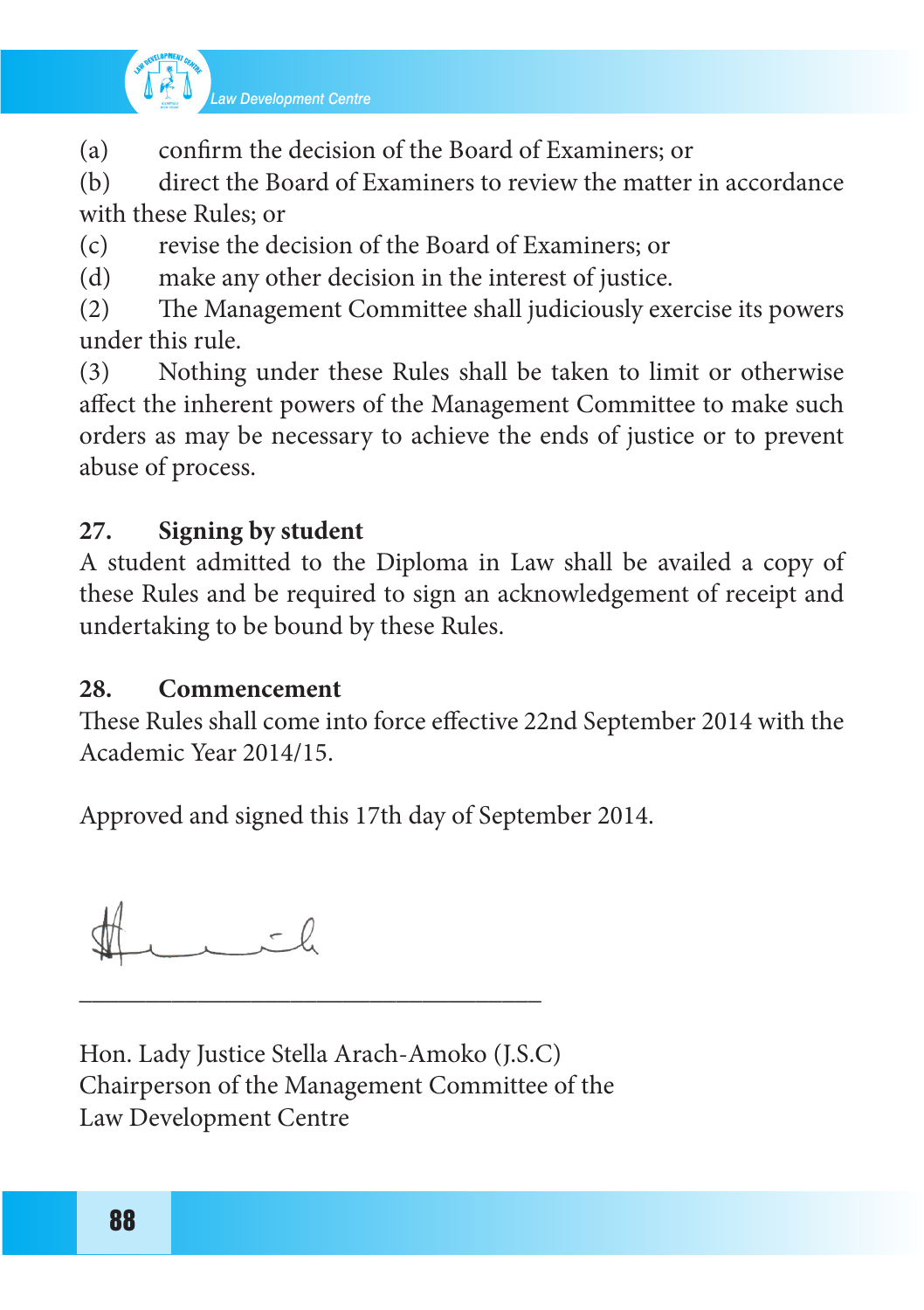

# **'Schedule 1'**

# **CONDUCT AND/OR ACTIVITIES DEEMED TO BE EXAMINATION MALPRACTICES**

## **'Category 1' – Malpractice No. 1 to No. 15**

1. Cheating including but not limited to;

a) copying from the script of another candidate; or

b) exchanging answers with another student inside or outside the examination room; or

c) bringing into the examination room, in person or by agent, a preprepared answer script/booklet; or

d) substituting an answer script/booklet illegally prepared outside the examination room for the one already submitted to the invigilator or examiner; or

e) falsifying or altering marks awarded on an examination script/ booklet.

2. Sitting examination without authorization or valid registration or other required documentation or payment of examination fees.

3. Uttering false documents in relation to eligibility to sit an examination at LDC.

4. Hiring or procuring services of another person to sit examinations on the student's behalf.

5. Bribing or doing any act likely to compromise an invigilator or examiner.

6. Plagiarism.

7. Fraudulently accessing examination papers/questions or marking guide which have been illegally procured or made available.

8. Fraudulently receiving examination papers/questions before the examination is due.

9. Paying or inducing another person to illegally procure or make available examination questions/papers or marking guide.

10. Use, exchange or receipt of chits, carbons or carbon copies relating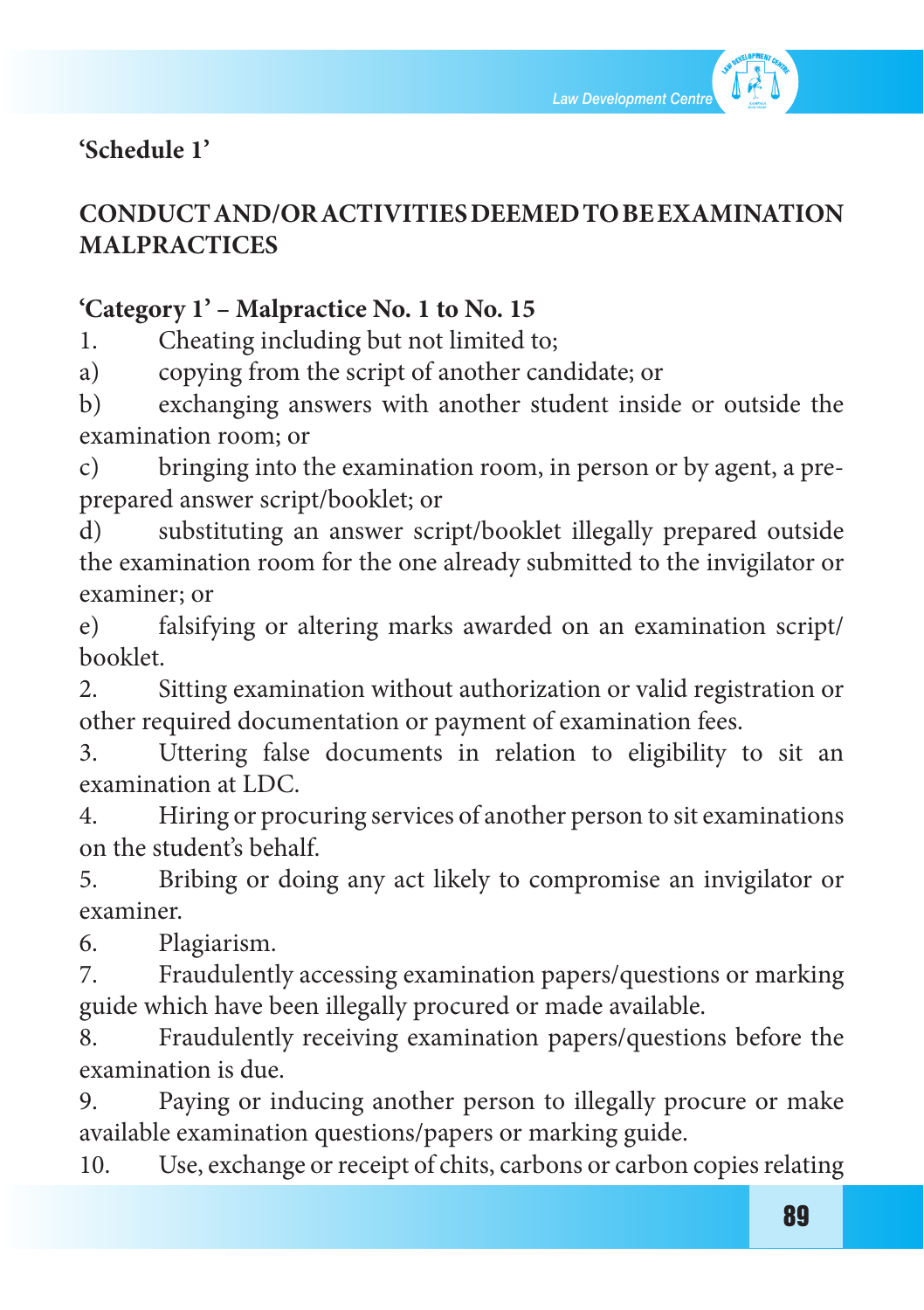

to an examination or assignment.

11. Interfering with conduct of investigations into or hearing of an examination malpractice allegation by the Examinations Malpractice Committee including but not limited to:

a) Intimidating members of the committee or other LDC staff or witnesses; or

b) Destroying or concealing evidence relating to an alleged examination malpractice; or

c) Forging or uttering false evidence relating to an alleged malpractice; or

d) Bribing a member of the committee or LDC official or witness or any other person in relation to an alleged examination malpractice; or

e) Harassing or procuring others to harass a member of the committee or LDC official or witness or any other person in relation to an alleged examination malpractice; or

f) Obstructing the work of the committee.

12. Indulging in disruptive or threatening behaviour towards an invigilator or any LDC staff involved in the conduct of examinations or other student or any person including but not limited to, physical assault or threat of physical assault, shouting, using abusive or threatening language, destruction of property or threat to destroy property.

13. Collaborating or using any other means of gaining unfair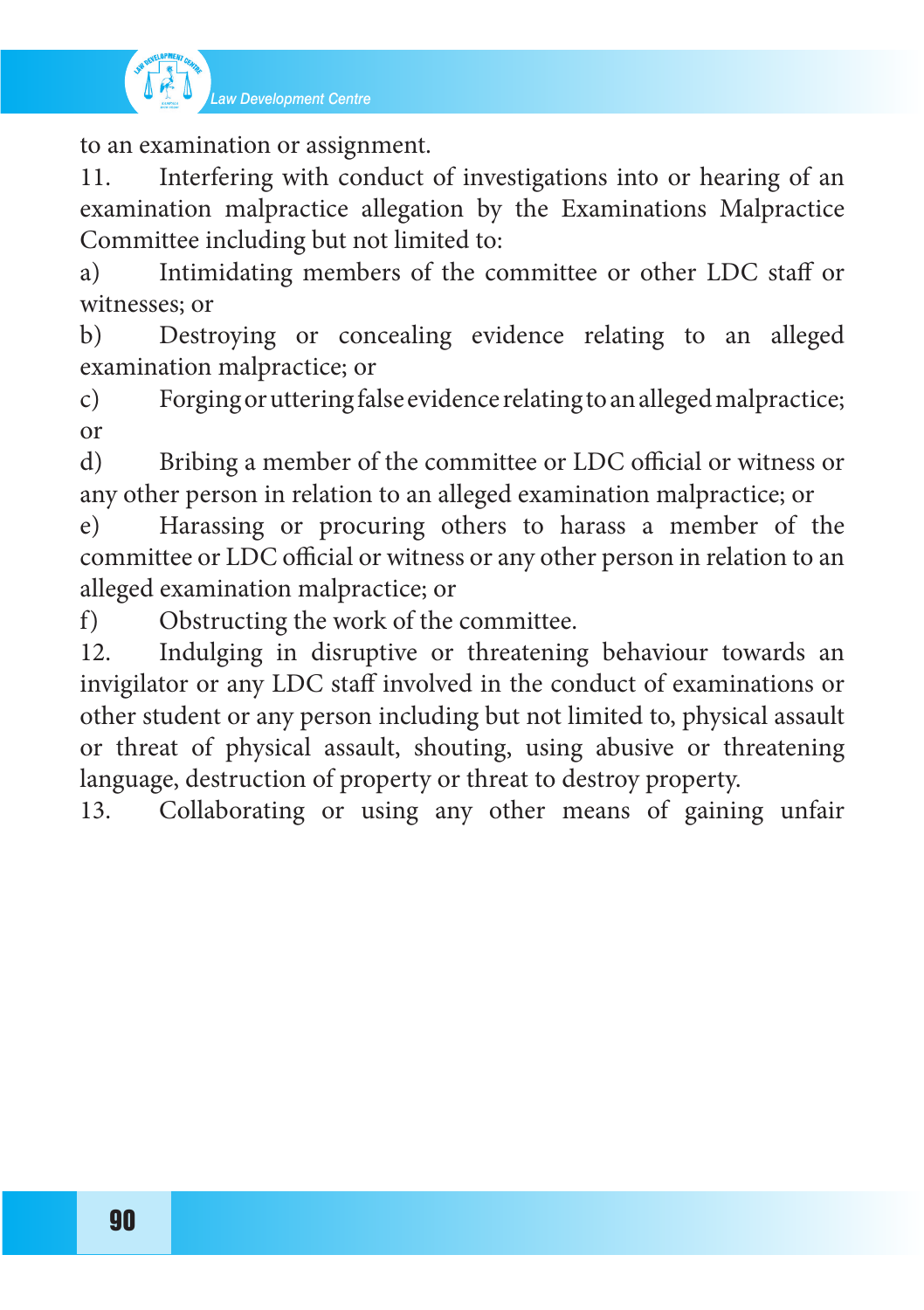*Law Development Centre*

advantage during an examination.

14. Aiding or abetting any person or another candidate to commit a 'Category 1' examination malpractice.

15. Attempting to commit a 'Category 1' examination malpractice.

## **'Category 2' – Malpractice No. 16 to No. 27**

16. Giving or being in possession of prohibited material.

17. Delivering to the examiner at his or her office or residence or any other place an examination script/booklet outside the time for delivery and without due authority.

18. Breaking the rules in an examination or assignment including but not limited to failure to adhere to prescribed time within which to complete the examination or assignment.

19. Attempting to influence an examiner.

20. Writing or drawing anything on the answer booklet (such as a candidate's name) likely to compromise or influence or prejudice the examiner.

21. Being in possession of prohibited items such as a computer, cellphone or other prohibited items during the examination.

22. Leaving the examination room without the authority of the invigilator.

23. Carrying out any form of communication with another student/ candidate during an examination.

24. Taking out of the examination room an answer booklet or booklets or any examination materials other than a question paper without express permission from the invigilator.

25. Aiding or abetting any person or another candidate to commit a Category 2 examination malpractice.

26. Attempting to commit a 'Category 2' examination malpractice.

27. Any other conduct or act or omission which in the opinion of the Board of Examiners amounts to a 'Category 2' examination malpractice.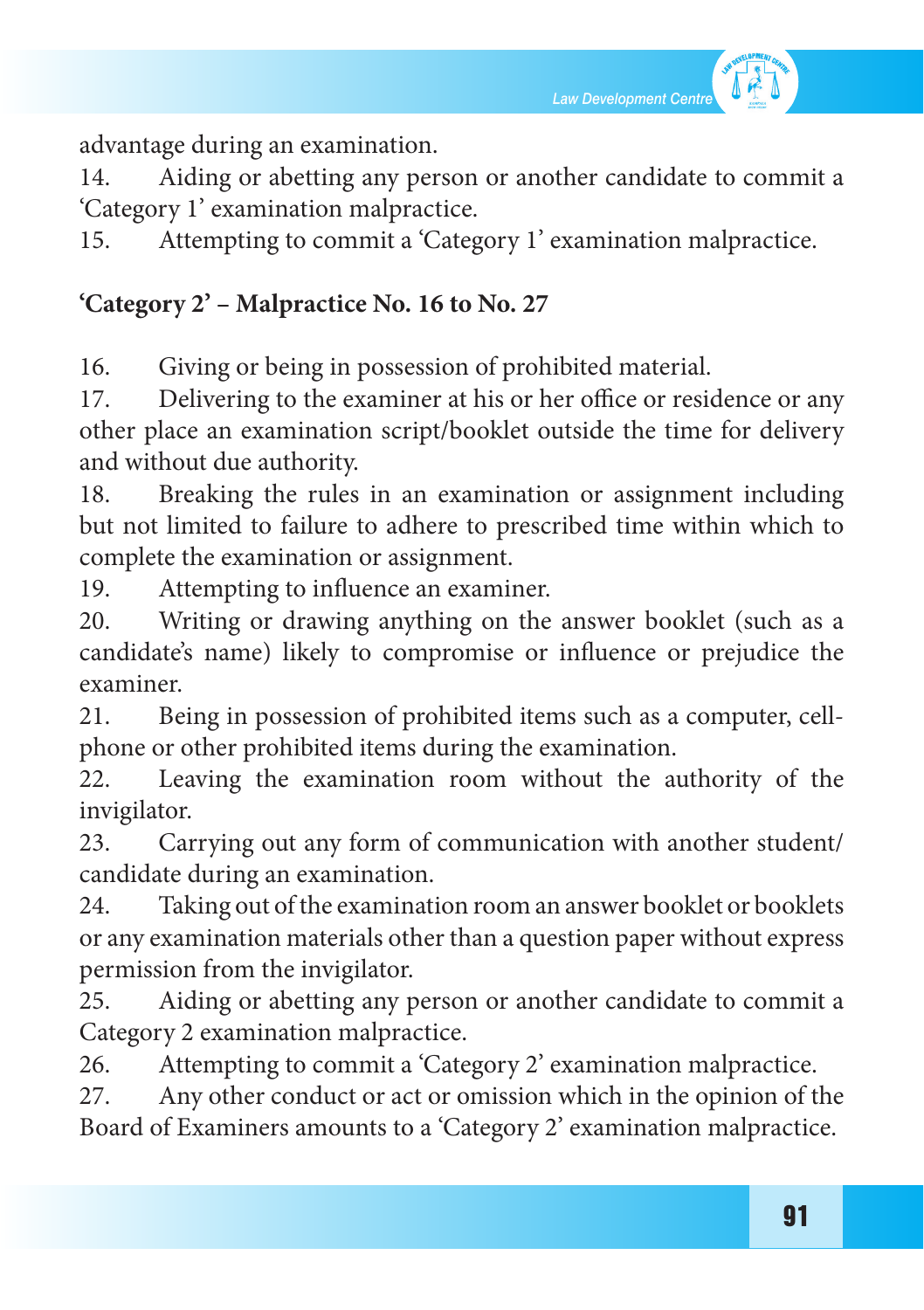

# **RULES GOVERNING PASSING OF SPECIAL COURSES**

# **ARRANGEMENT OF RULES**

# **Rule**

- 1. Interpretation
- 2. Course Content
- 3. Supplementary Examinations
- 4. Compensation
- 5. Special Examinations
- 6. Time limit for Sitting Examinations
- 7. Extension of time
- 8. Special Needs
- 9. Examination Malpractice
- 10. Prohibited Materials during Examination
- 11. Failure to pay Special or Supplementary Examination
- 12. Use of Index Numbers
- 13. Passing the Course
- 14. Verification Committee
- 15. Functions of the Verification Committee
- 16. Powers of the Board of Examiners
- 17. Publication of Results
- 18. Examination Appeals
- 19. Functions and Powers of the Examination Appeals Committee
- 20. Appeals
- 21. Powers of the Management Committee
- 22. Signing by Student
- 23. Commencement

'Schedule 1' Conduct and/or Activities Deemed to be Examination Malpractices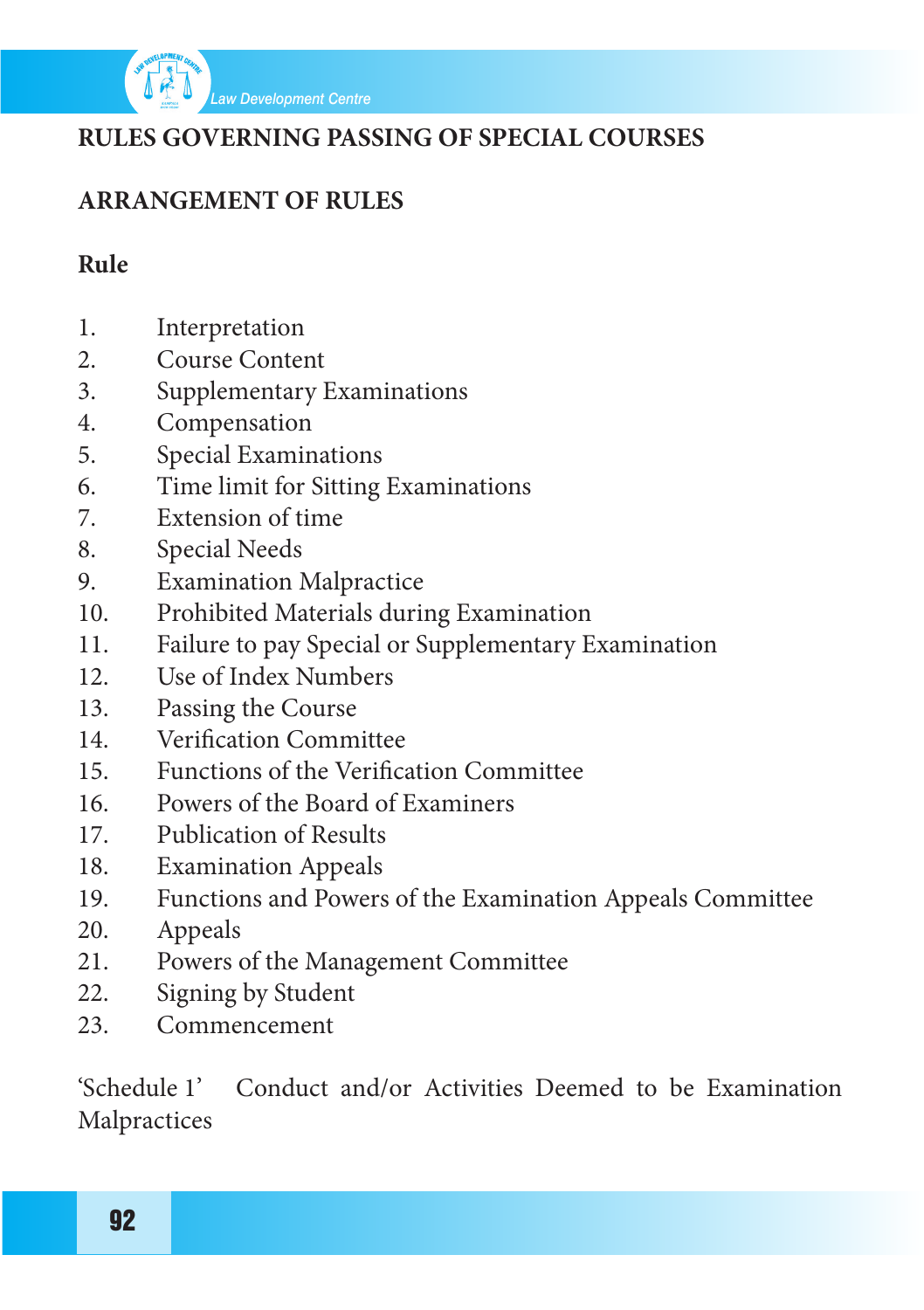

## **RULES GOVERNING PASSING OF SPECIAL COURSES**

1. Interpretation

In these Rules, unless the context otherwise requires,

- (1) "Centre" means Law Development Centre;
- (2) "Director" means the Director of the Centre;
- (3) "responsible officer" means an examiner, lecturer or administrator at the

Centre.

2. Course Content

(1) The Centre shall design and conduct Special Courses.

(2) The Centre shall conduct any subjects which are relevant for a Special Course.

(3) The Centre shall conduct courses which may be examinable or not examinable.

(4) Where the Centre conducts a non-examinable Course, a person who attends the course shall be awarded a certificate of attendance.

3. Supplementary Examinations

 (1) A student shall pass all the examinable subjects.

 $(2)$  The pass mark is 50%.

 (3) A student shall do a supplementary examination in the subject he or she fails.

 (4) A student who fails a supplementary examination fails the Course and may repeat the Course.

 (5) A student shall sit a supplementary examination only once.

## **4. Compensation**

(1) Where a student fails not more than two subjects he or she shall be compensated in accordance with the provisions of this rule.

(2) The marks for the subject or subjects in which compensation may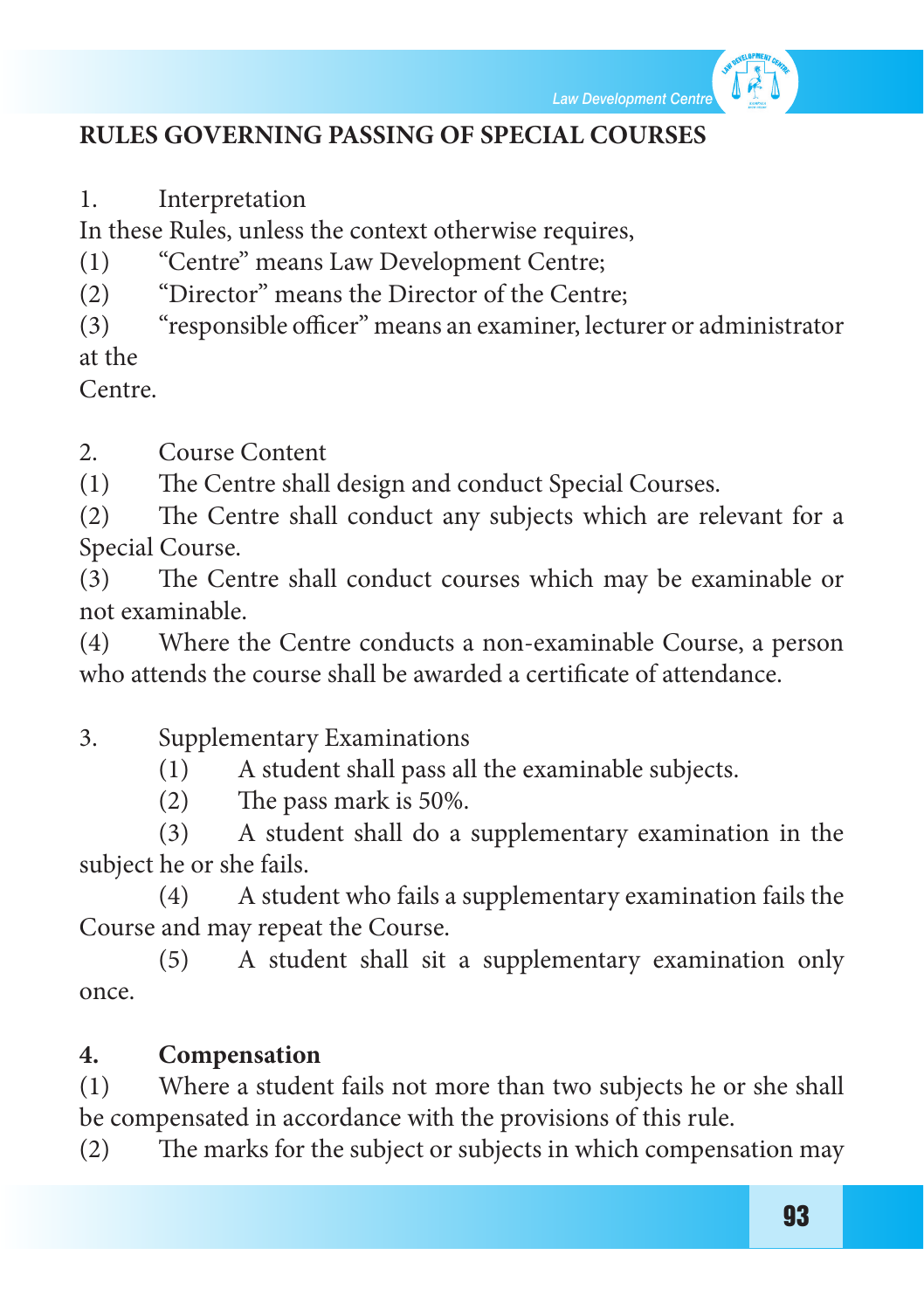

be made shall not be below 45 percent.

(3) Where a student fails two subjects and is eligible for compensation, each subject shall be compensated by a different distinct subject.

(4) The compensation marks shall be borrowed from another subject or subjects without lowering the marks in that subject or subjects below 50 percent.

(5) A mark is compensated by two marks.

(6) The compensation rule does not apply to supplementary examinations.

# **5. Special Examinations**

(1) Where a student fails to sit an examination, the student may, on application in writing to the Board of Examiners, be allowed to sit a Special Examination.

(2) A student shall address a request to sit Special Examinations or any explanation why the student is unable to sit examinations to the Secretary and copied to the Director and Head of the Department; and the Secretary shall forward the request to the Board of Examiners.

(3) The reason for failure to do examinations include illness, pregnancy, detention, imprisonment, pursuit of further studies or any other justifiable cause as may be determined by the Board.

(4) The student shall, at the time of the examinations or soon thereafter, submit documentary or other sufficient proof to support the reason for failure to do examinations.

(5) A student shall not sit a special supplementary examinations unless the student pays the prescribed examination fees.

 $(6)$  A student who fails a supplementary examination fails the Course.

# **6. Time Limit for Sitting Examinations**

(1) All Examinations including Supplementary and Special Examinations, shall be sat by a student within two successive sessions during which the course is offered at the venue where the student undertakes the course.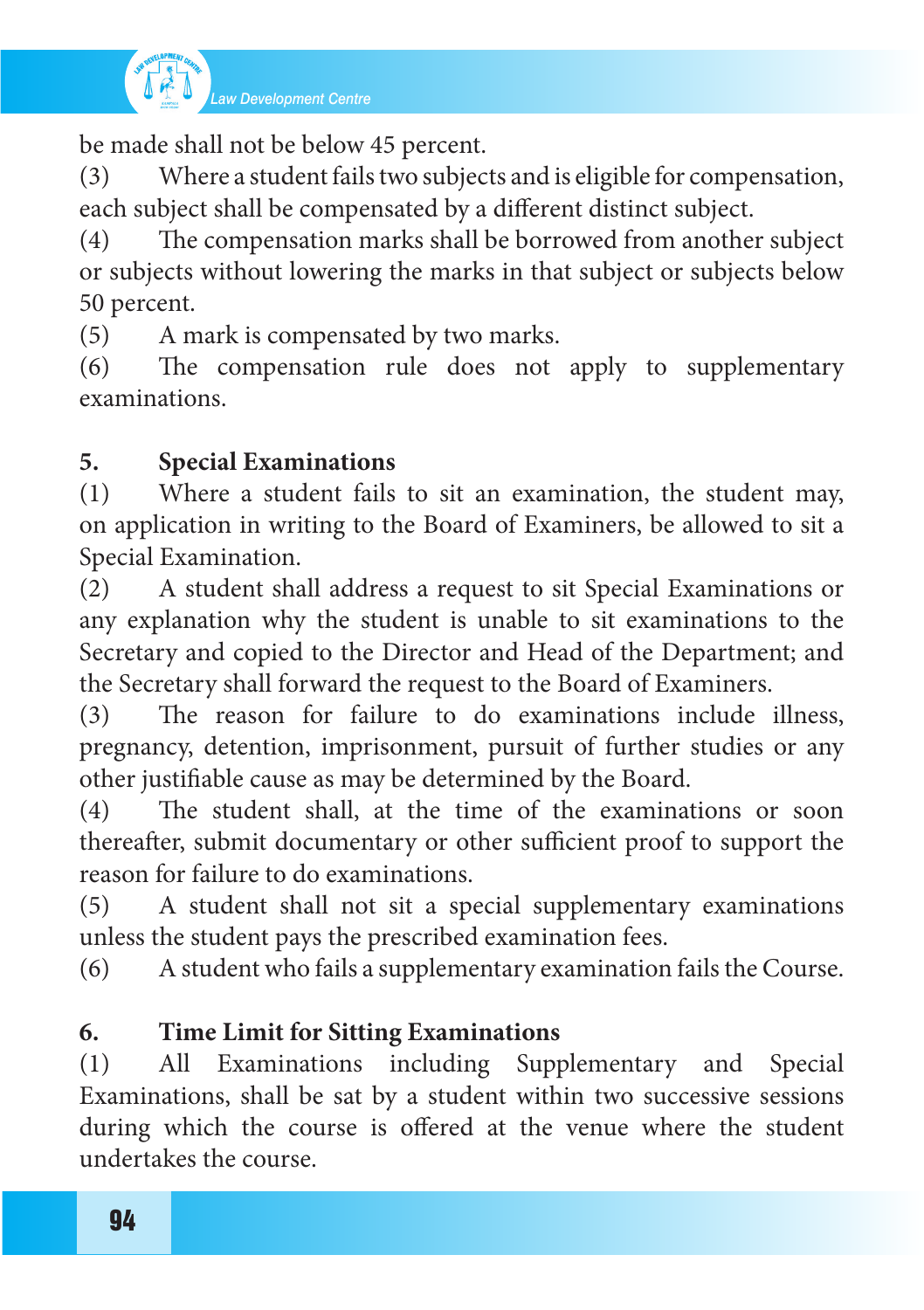

(2) The two sessions includes the session of study.

(3) Where a student does not complete the Course within the two session period he or she shall be deemed to have failed the Course but he or she may

(a) apply to the Board of Examiners for extension of time under rule 7 of these Rules, or

(b) apply for re-admission to the Course.

# **7. Extension of time**

(1) A student who does not complete the course within the two session period may apply to the Board of Examiners for extension of time on the grounds that he or she was prevented from completing the Course on time due to

(a) illness, or

(b) detention, or

(c) any other sufficient cause.

(2) Where the Board allows an application under sub-rule (1) of this rule, the extension of time shall not exceed five sessions from the time the student started the Course.

## **8. Special needs**

(1) A student with special needs as a result of disability or for any other reason shall, not less than two weeks before the examination, notify the Director of his or her special need and request the Director for special consideration during the examination.

(2) A student with special needs shall present to the Director a certification of the special needs by a medical officer employed in a Government hospital or institution or facility.

(3) Where the Director is satisfied that the student has established special needs warranting special consideration the Director may:

(a) Authorize an invigilator or other staff of LDC to accord the student the special consideration required.

(b) Allow the student to enter the examination room with a helper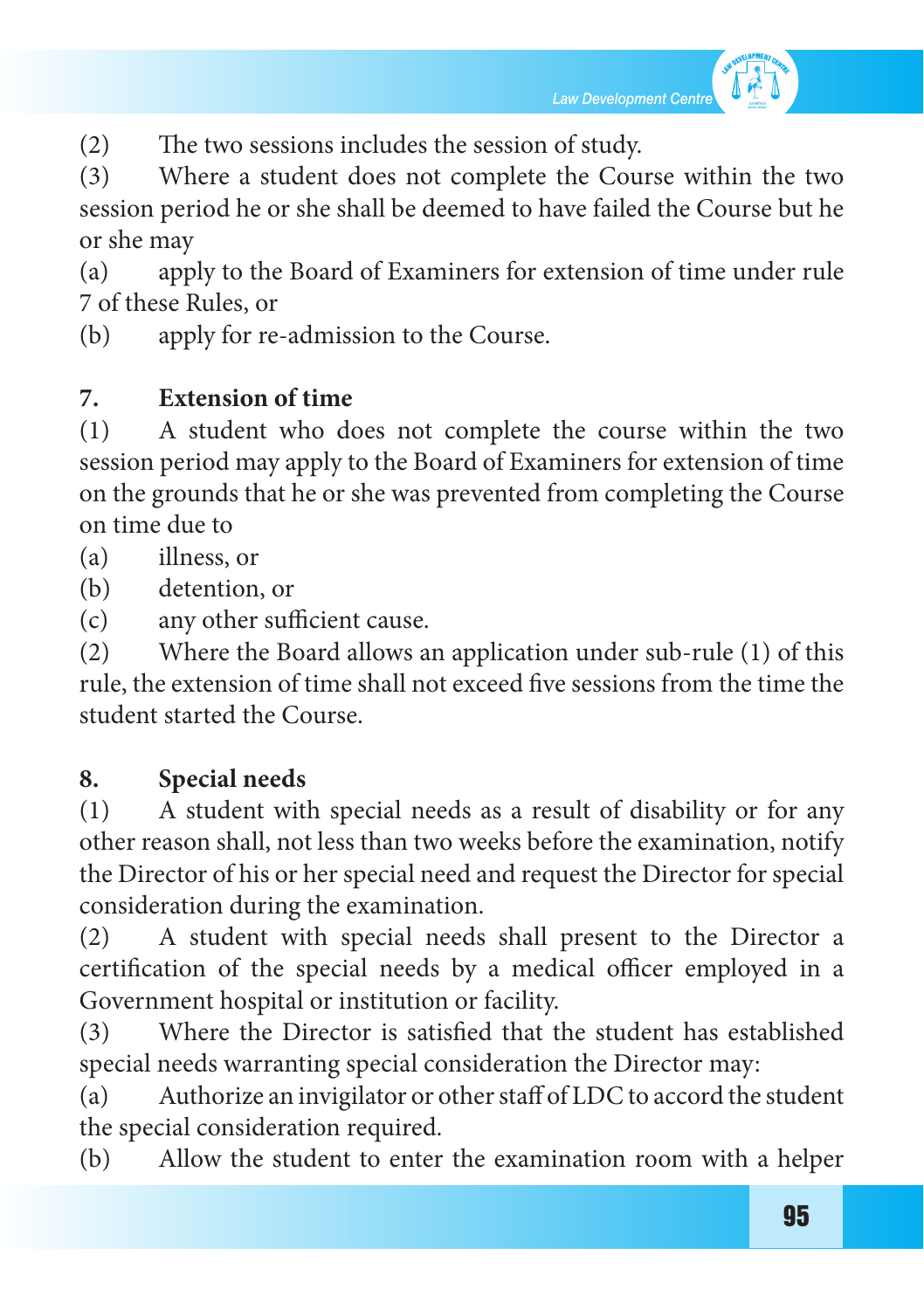

appropriate to the special need to assist the student do the examination.

(c) Allow the student to bring into the examination a mechanical aid approved by the Director.

(d) Authorize the examination invigilator to allocate specified extra time within which to complete the examination

(e) Take such actions and give such directions as are deemed necessary.

## **9. Examination Malpractice**

(1) In this rule, unless the context otherwise requires, "examination malpractice" means a student engaging in any one of the conduct or activities set out in 'Schedule 1' of these Rules.

(2) In determining what amounts to an examination malpractice the Board of Examiners shall take into account advances in information and communication technology (ICT).

(3) An examination malpractice in any paper may be committed before, during or after the examination.

(4) Theinvigilatorshallmakeareportontheparticularsofexamination malpractice and forward it to the Director who shall communicate to the student suspected of an examination malpractice to write an explanation about the allegation.

(5) The student suspected of examination malpractice shall give a written explanation about the alleged examination malpractice within 24 hours of receiving the Director's communication requiring a written explanation.

(6) The Director shall submit the reports and other materials related to the examination malpractice to the Standing Committee on Examination Malpractice which shall be appointed by the Board of Examiners and that Committee shall investigate and make a report on the examination malpractice.

(7) The Standing Committee on Examination Malpractice shall observe rules of natural justice including:

a. Fair and equal treatment of all students/candidates.

b. Fair hearing.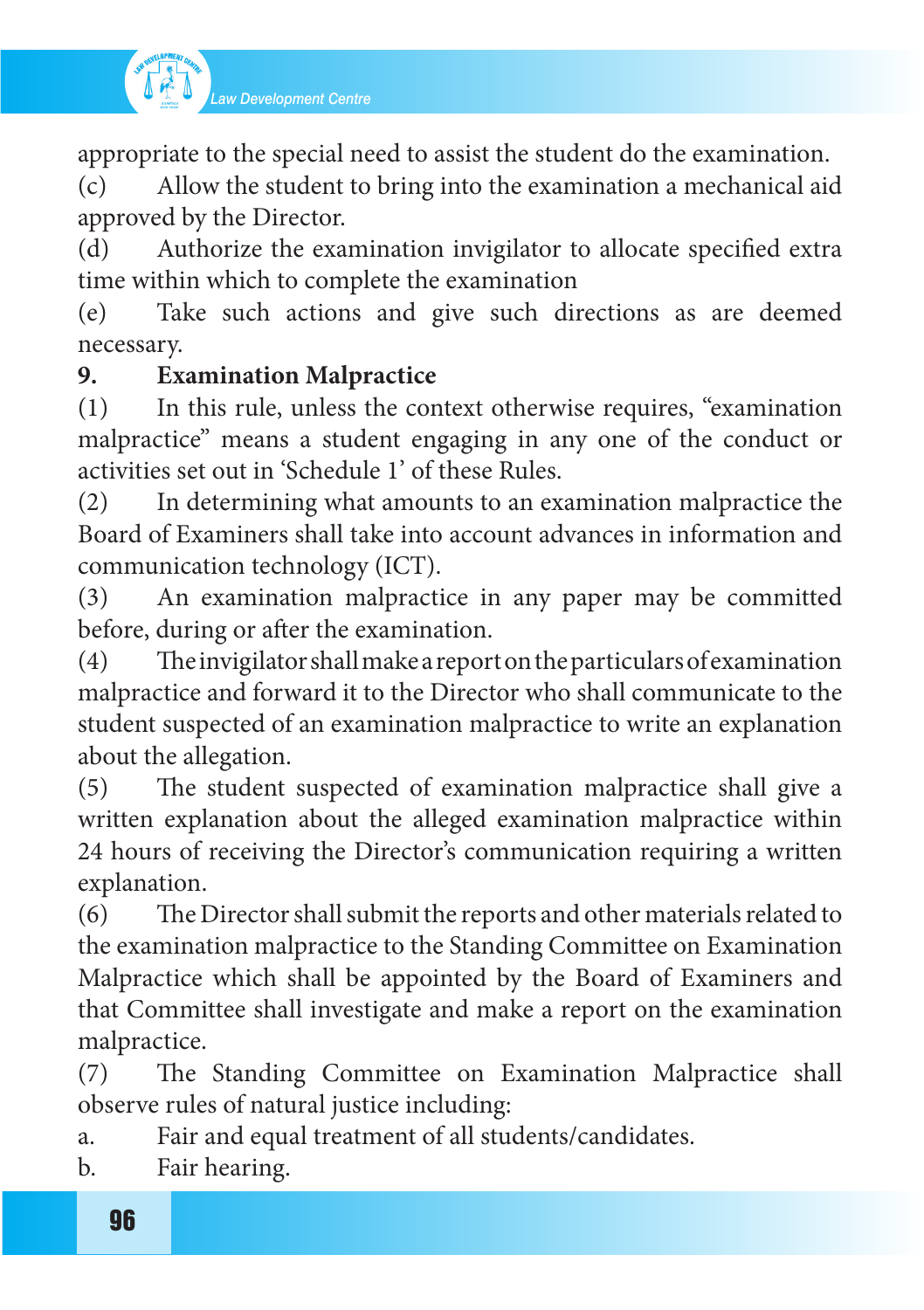

c. Right of the student/candidate to defend themselves.

d. Staff not to sit in judgment in their own cause.

e. Consistency in recommended punishments.

(8) The Standing Committee on Examination Malpractice shall give a report in writing to the Board of Examiners whose decision shall be final.

(9) If the student is not found guilty of examination malpractice, the Board of Examiners shall make appropriate orders

 $(10)$  Where, as a result of an allegation of examination malpractice, for which the student is absolved, the student is required to sit a special examination he or she shall do so without payment of an examination fee.

 $(11)$  A student who is found guilty of an examination malpractice shall:

a. In respect of a malpractice in 'Category 1' of 'Schedule 1' to these Rules be dismissed from the Special Course and shall not be eligible for readmission except under sub-rule (11) of this rule.

b. In respect of a malpractice in 'Category 2' of 'Schedule 1' to these Rules be liable to any one or any combination of the following penalties:

i. Caution.

ii. Fine not exceeding 100 currency points.

iii. Cancellation of examination/results.

iv. Suspension from studies at LDC for a period net exceeding sixty (60) days.

v. Dismissal from the Special Course.

vi. Any other penalty that the Board of Examiners deems appropriate to the malpractice.

(12) In recommending an appropriate sentence for a 'Category 2' malpractice the Standing Committee on Examination Malpractice may take into account the following mitigating and aggravating factors:

- a. Mitigating factors:
- i. Remorsefulness
- ii. Truthfulness
- iii. Lack of substantial benefit from the malpractice
- iv. Being a first offender
- v. Admitting guilt and not wasting the Committee's time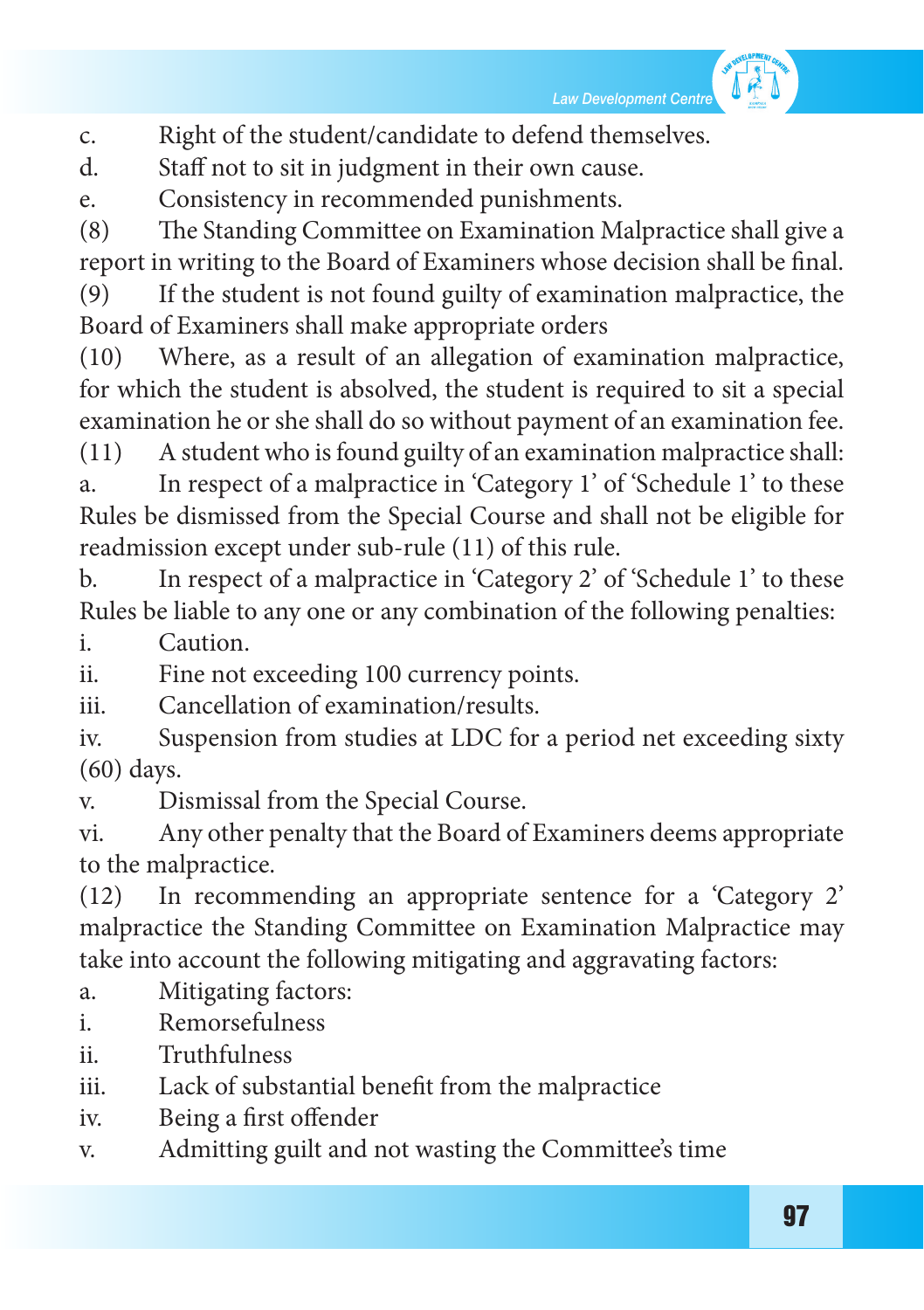

- vi. Any other relevant mitigating factor
- b. Aggravating factors:
- i. Gravity of the malpractice
- ii. Substantial benefit from the malpractice
- iii. Frivolous and vexatious denials
- iv. False allegations of misconduct on the part of LDC staff
- v. General misconduct during the malpractice or investigations.
- vi. Refusal or deliberate failure to cooperate with the Committee's investigation
- vii. Second or multiple offender
- viii. Any other relevant aggravating factor

(13) A student dismissed from the Special Course under sub-rule  $(10)$  of this rule may, within 30 days of that decision, petition to the Management Committee for readmission and the Management Committee may allow or dismiss the petition depending on the gravity of the examination malpractice.

(14) Where the commission of an examination malpractice is established after the student has been awarded a Certificate for a Special Course the award shall be cancelled and Certificate recalled by the Management Committee.

# **10. Prohibited Items During Examinations**

(1) A student shall not be in possession of or use a mobile phone or other electronic equipment for storing or retrieving information or materials not expressly allowed during an examination or assignment.

(2) A student shall not bring any prohibited materials in an examination room.

(3) Where a student intends to use an electronic or mechanical gadget during an examination or assessment, he or she shall first declare the equipment and seek written approval from the Director.

**11. Failure to Pay Special or Supplementary Examination Fees**

(1) A student who fails to pay Special or Supplementary examination feesshall not be allowed to sit the Special or Supplementary examinations.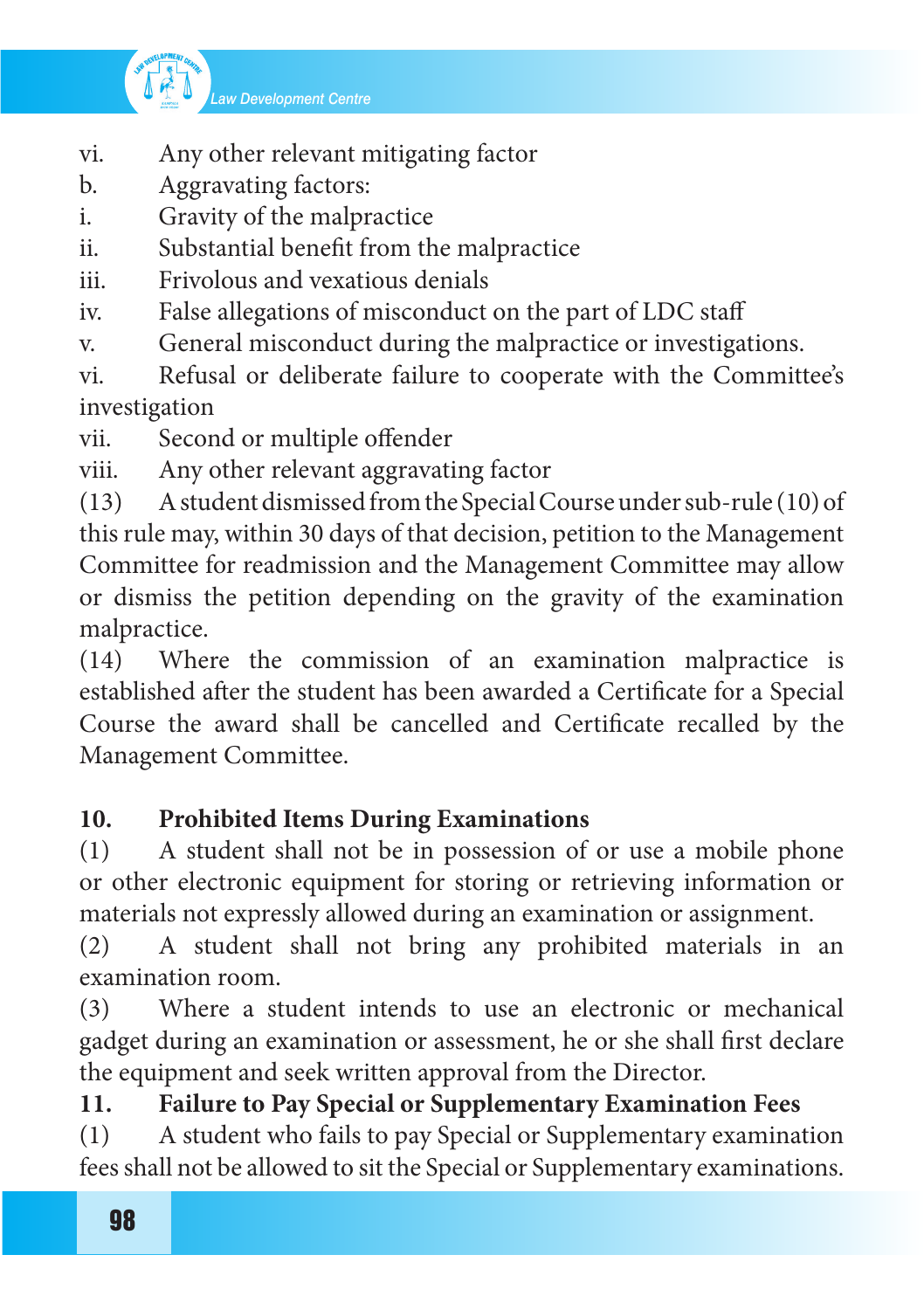

(2) A student who fails to pay Special or Supplementary examination fees may, on application to the Board of Examiners, be allowed upon payment of the fees, to sit the Special or Supplementary examination within the period allowed for completion of the Course.

 $(3)$  A student who fails to comply with sub-rules  $(1)$  and  $(2)$  of this Rule shall be deemed to have failed the Course.

(4) A student who fails the Course under this Rule may re-apply for admission.

(5) The decision of the Board of Examiners under this Rule shall be communicated to the student by registered mail or by posting a notice on the Centre Notice Board or by any other means.

# **12. Use of Index Numbers**

(1) A student shall use an Index Number issued by the Secretary/ Registrar of the Centre.

(2) A student shall sign for the Index Number at the time of its issuance.

(3) A student shall carry the index number and identification card to the examination room and display them.

 $(4)$  A student who fails to comply with sub-rule  $(3)$  of this rule shall be excluded from the examination.

- (5) A student who sits an examination and
- (f) uses a non-existent number,
- (g) uses a wrong index number,
- (h) omits to state the index number,
- (i) uses another candidate's index number or

(i) writes the index number ineligibly on the answer book shall have his or her results withheld pending verification.

(6) A verification fee prescribed by the Centre Administration shall be paid by the student whose results need verification under sub-rule (5) of this rule.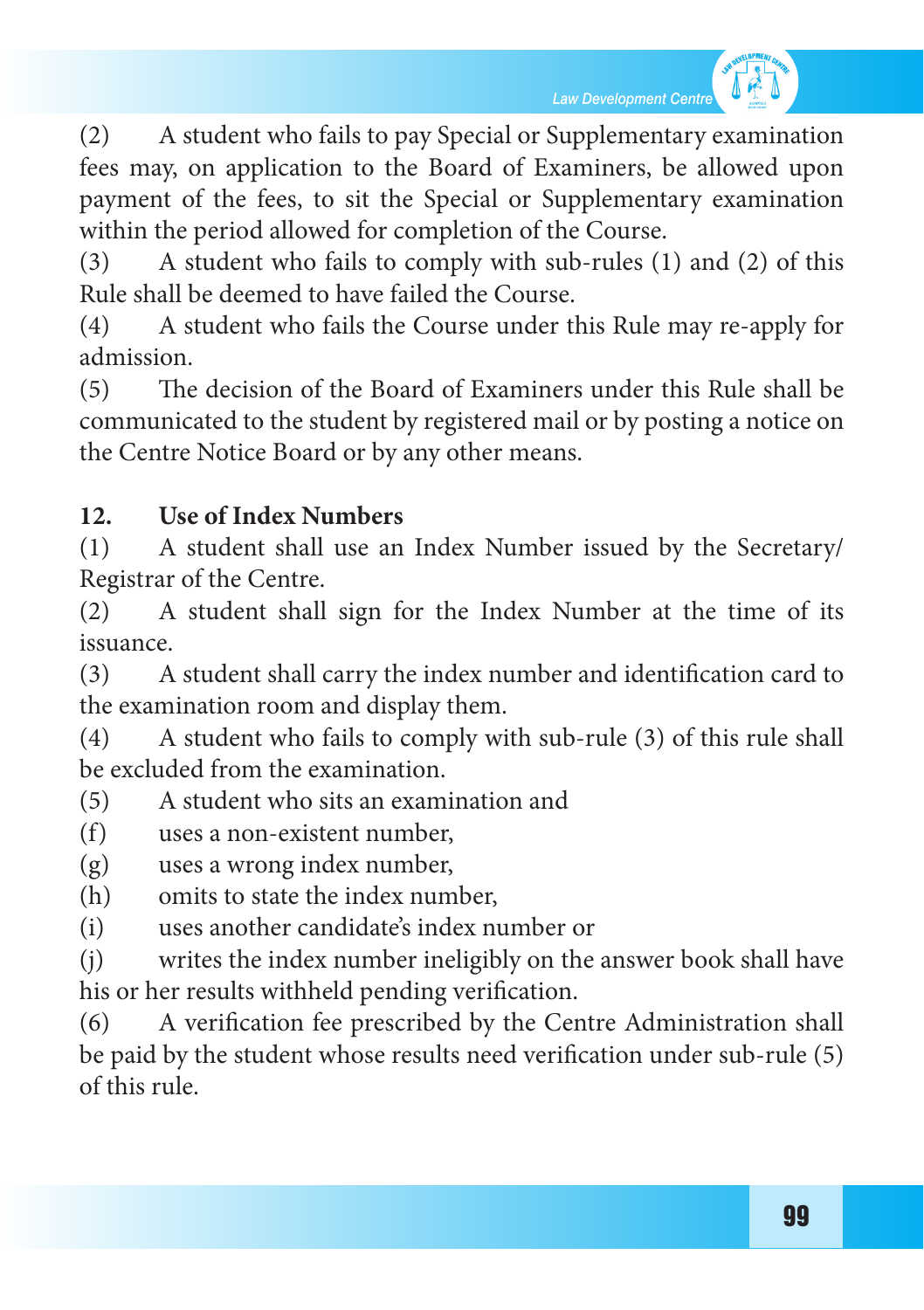

#### **13. Passing the Course**

 $(1)$  Where a student passes all the examinable subjects with 50% and above in each subject, the student shall pass the Special Course.

(2) A student who passes the Special Course shall be awarded a Certificate in Law or a Diploma in Law depending on the nature and duration of the Course.

(3) A student who satisfactorily attends a special course shall be awarded a Certificate of Attendance.

# **14. Verification Committee**

(1) The Director shall appoint a Verification Committee comprising:

(a) a Chairperson who shall be an external person from an institution of higher learning;

(b) up to three senior administrative staff from the office of the Registrar of the Centre;

(c) one professional staff.

(2) The Secretary of the Verification Committee shall be one of the persons mentioned in sub-rule (1) (b) of this rule.

# **15. Functions of the Verification Committee**

(1) The Verification Committee shall

(a) tally marks on an examination script;

(b) ascertain whether questions required to be answered were marked and assessed;

(c) ascertain whether the marks were properly computed;

(d) ascertain whether the necessary assessments for passing the Course were considered; and

(e) do any other act connected to the above functions.

(2) The Verification Committee shall not have the powers to re-mark an examination script.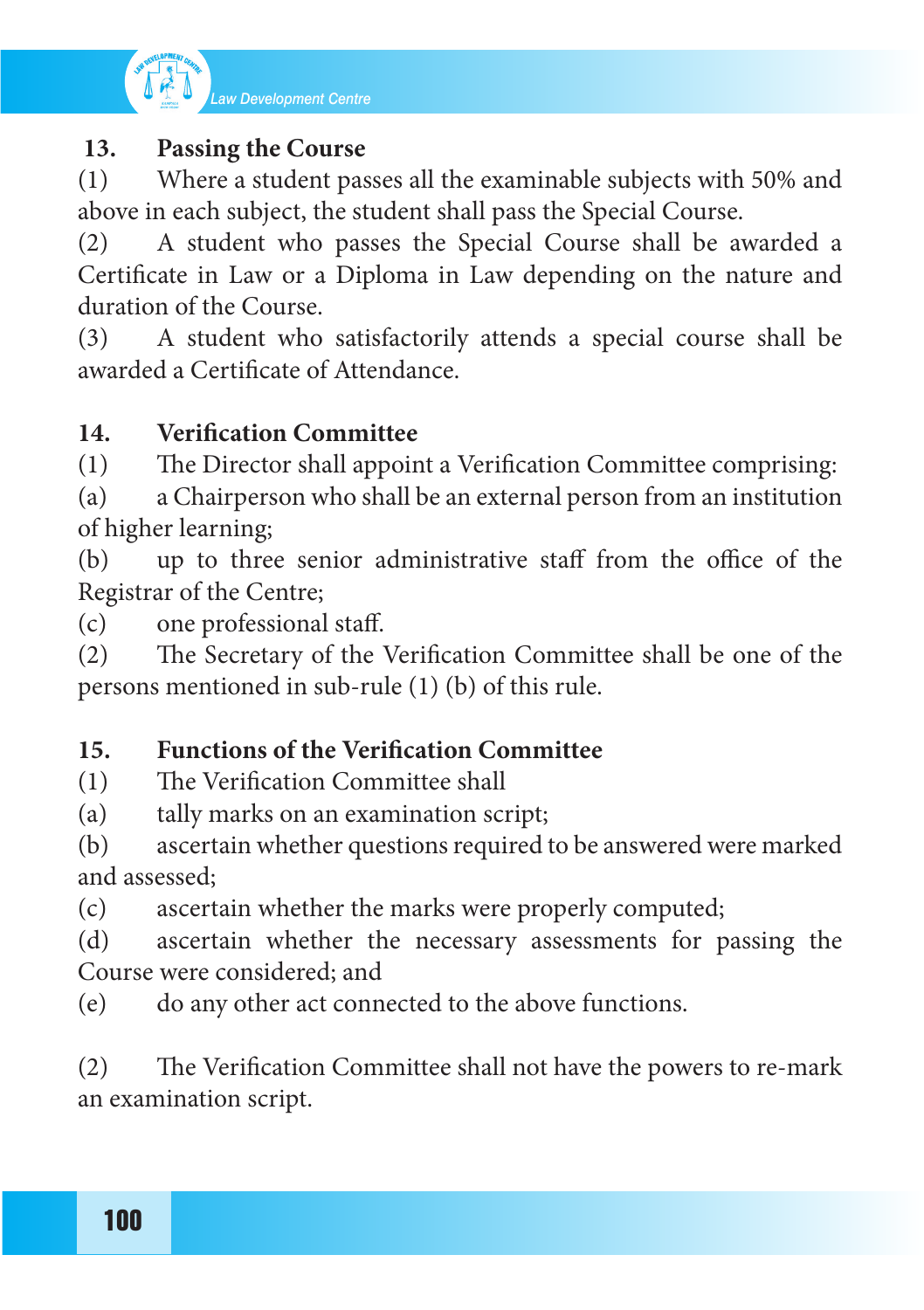

#### **16. Powers and duties of the Board of Examiners**

(1) The Board of Examiners may, on application by student and subject to the provisions of rules 5 and 6, order Special Examinations for any student where the circumstances warrant it.

(2) Subject to the provisions of these Rules, the Board shall have inherent powers to make such decisions or orders as may be necessary for the ends of fairness in order to ensure a just disposal of all matters or issues before it.

## **17. Publication of Results**

(1) After the meeting of the Board of Examiners, the Secretary of the Centre, shall, within seven working days, publish the results.

(2) The Secretary of the Centre shall publish the final results by displaying them on notice boards at the Centre and/or through the Centre's website.

## **18. Examination Appeals Committee**

(1) There shall be an Examination Appeals Committee which shall be a sub-committee of the LDC Management Committee appointed by the Management Committee.

(2) The Examination Appeals Committee shall comprise three members one of whom shall be the Chairperson of the Committee appointed by the LDC Management Committee.

(3) The Secretary of the Centre shall be the secretary to the Examination Appeals Committee.

# **19. Functions and Powers of the Examination Appeals Committee**

(1) The Examination Appeals Committee shall hear any appeal made under these Rules.

(2) The Examination Appeals Committee may, where a reasonable cause is shown by an appellant, extend the period for lodging an appeal under these Rules.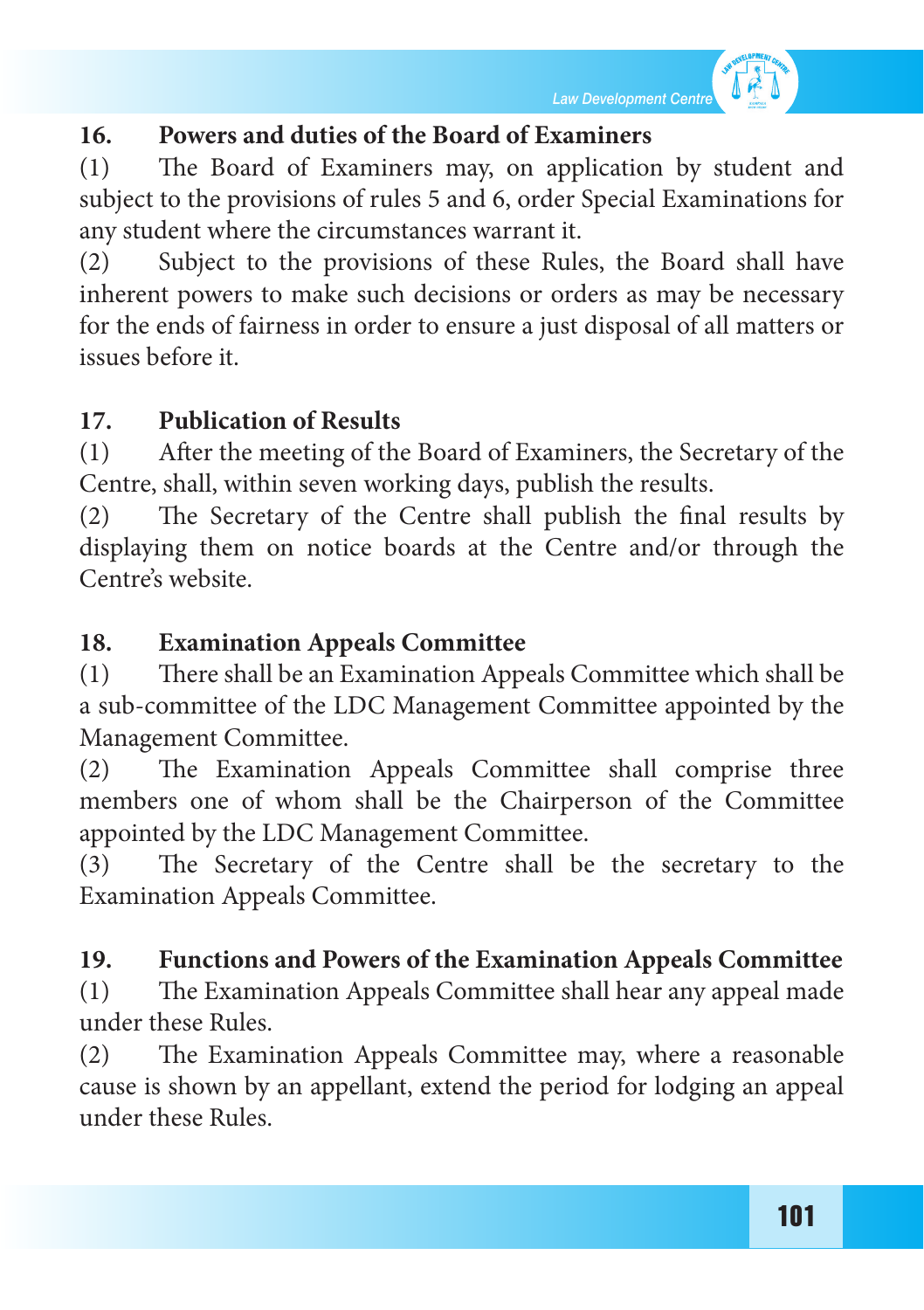

#### **20. Appeals**

(1) After publication of the provisional results, a student who is dissatisfied with a decision of the Board of Examiners may, within 14 days of the publication, appeal to the Examination Appeals Committee on the grounds that:

- (a) there are new matters of evidence;
- (b) there were errors or irregularities;
- (c) these Rules were not followed; or
- (d) the interest of justice so requires.

(2) The appeal shall be addressed to the Secretary of the Examination Appeals Committee who shall forthwith convene a meeting of the Committee.

(3) The Examination Appeals Committee shall, within fourteen days after the expiry of the period of lodging an appeal, hear and dispose of an appeal made under these Rules.

(4) The Examination Appeals Committee shall, within seven working days communicate its decision to the Management Committee.

(5) The Committee may extend the period for disposing of an appeal.

- 21. Powers of the Management Committee
- (1) Where a student's appeal under these Rules is allowed, the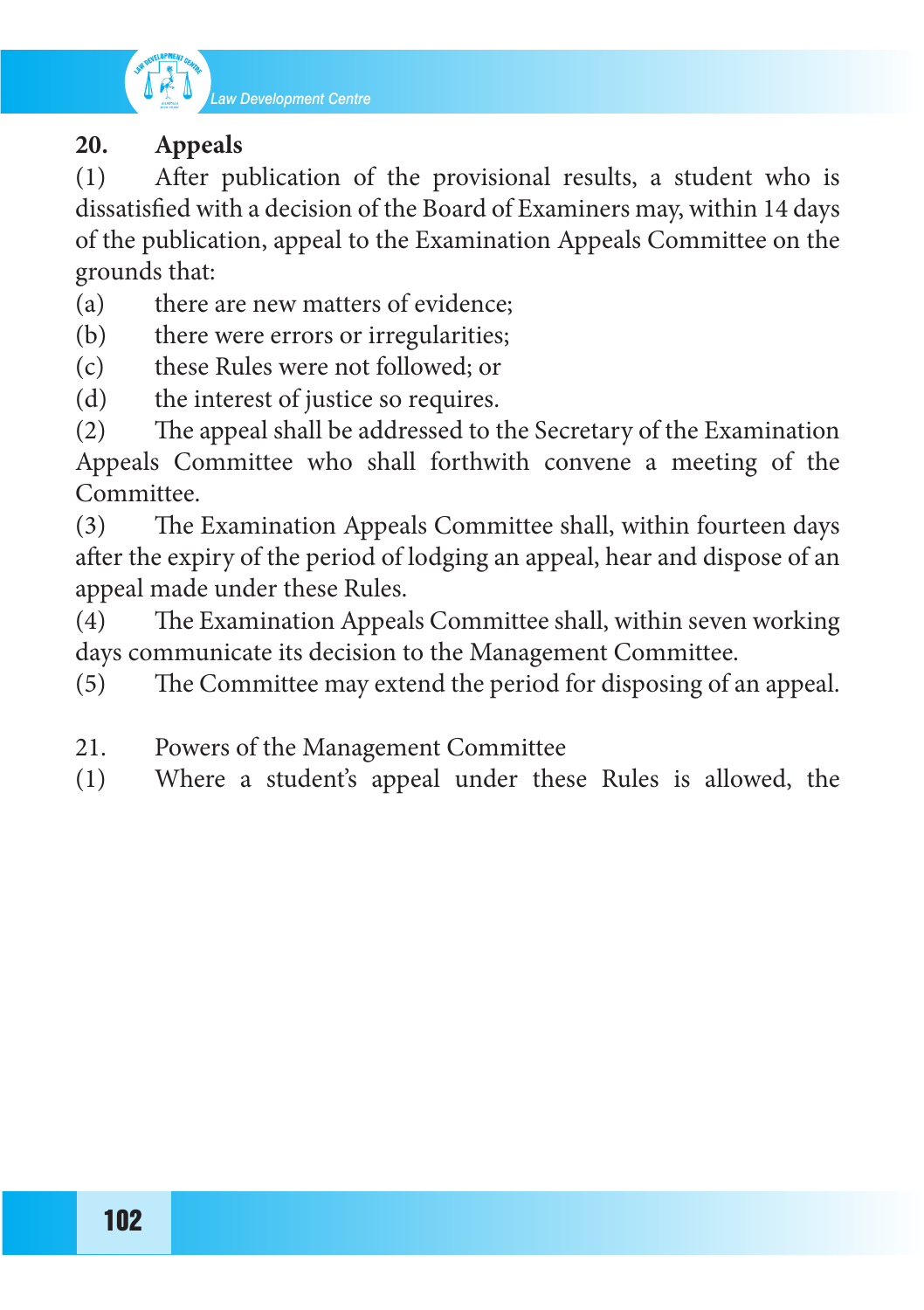

Management Committee may:

(a) confirm the decision of the Board of Examiners; or

(b) direct the Board of Examiners to review the matter in accordance with these Rules; or

(c) revise the decision of the Board of Examiners; or

(d) make any other decision in the interest of justice.

(2) The Management Committee shall judiciously exercise its powers under this rule.

(3) Nothing in these Rules shall be taken to limit or otherwise affect inherent powers of the Management Committee to make such orders as may be necessary to achieve the ends of justice or to prevent abuse of process.

# **22. Signing by student**

A student admitted to a Special Course shall be availed a copy of these Rules and be required to sign an acknowledgement of receipt and undertaking to be bound by these Rules.

#### **23. Commencement**

These Rules shall be deemed to have come into force on the 17th day of September 2014 and apply to special courses commencing after 17th September 2014.

Approved and signed this 17th day of September.

\_\_\_\_\_\_\_\_\_\_\_\_\_\_\_\_\_\_\_\_\_\_\_\_\_\_\_\_\_\_ Hon. Lady Justice Stella Arach-Amoko (J.S.C) Chairperson of the Management Committee of the Law Development Centre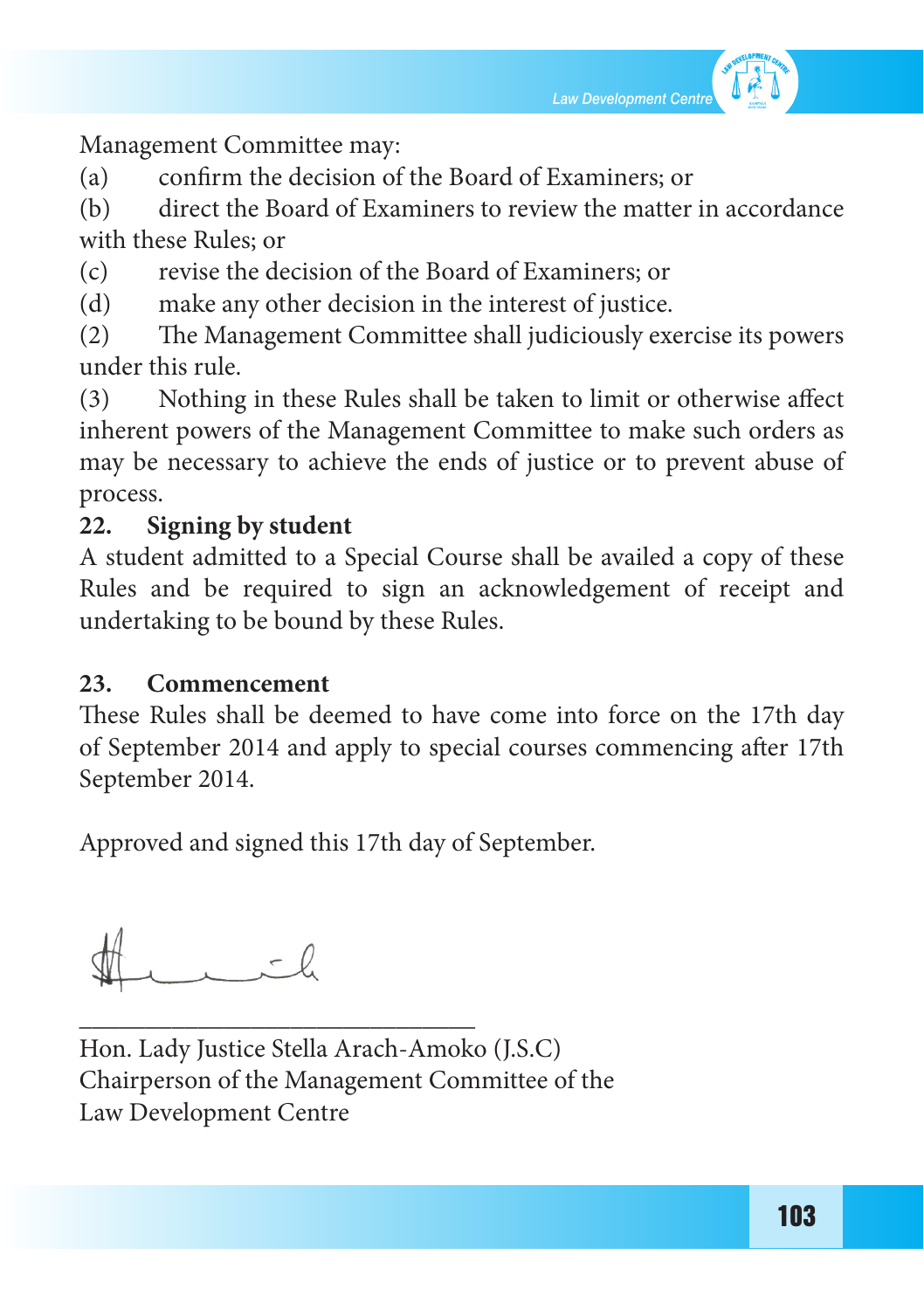

# **'Schedule 1'**

# **CONDUCT AND/OR ACTIVITIES DEEMED TO BE EXAMINATION MALPRACTICES**

## **'Category 1' – Malpractice No. 1 to No. 15**

1. Cheating including but not limited to;

a) copying from the script of another candidate; or

b) exchanging answers with another student inside or outside the examination room; or

c) bringing into the examination room, in person or by agent, a preprepared answer script/booklet; or

d) substituting an answer script/booklet illegally prepared outside the examination room for the one already submitted to the invigilator or examiner; or

e) falsifying or altering marks awarded on an examination script/ booklet.

2. Sitting examination without authorization or valid registration or other required documentation or payment of examination fees.

3. Uttering false documents in relation to eligibility to sit an examination at LDC.

4. Hiring or procuring services of another person to sit examinations on the student's behalf.

5. Bribing or doing any act likely to compromise an invigilator or examiner.

6. Plagiarism.

7. Fraudulently accessing examination papers/questions or marking guide which have been illegally procured or made available.

8. Fraudulently receiving examination papers/questions before the examination is due.

9. Paying or inducing another person to illegally procure or make available examination questions/papers or marking guide.

10. Use, exchange or receipt of chits, carbons or carbon copies relating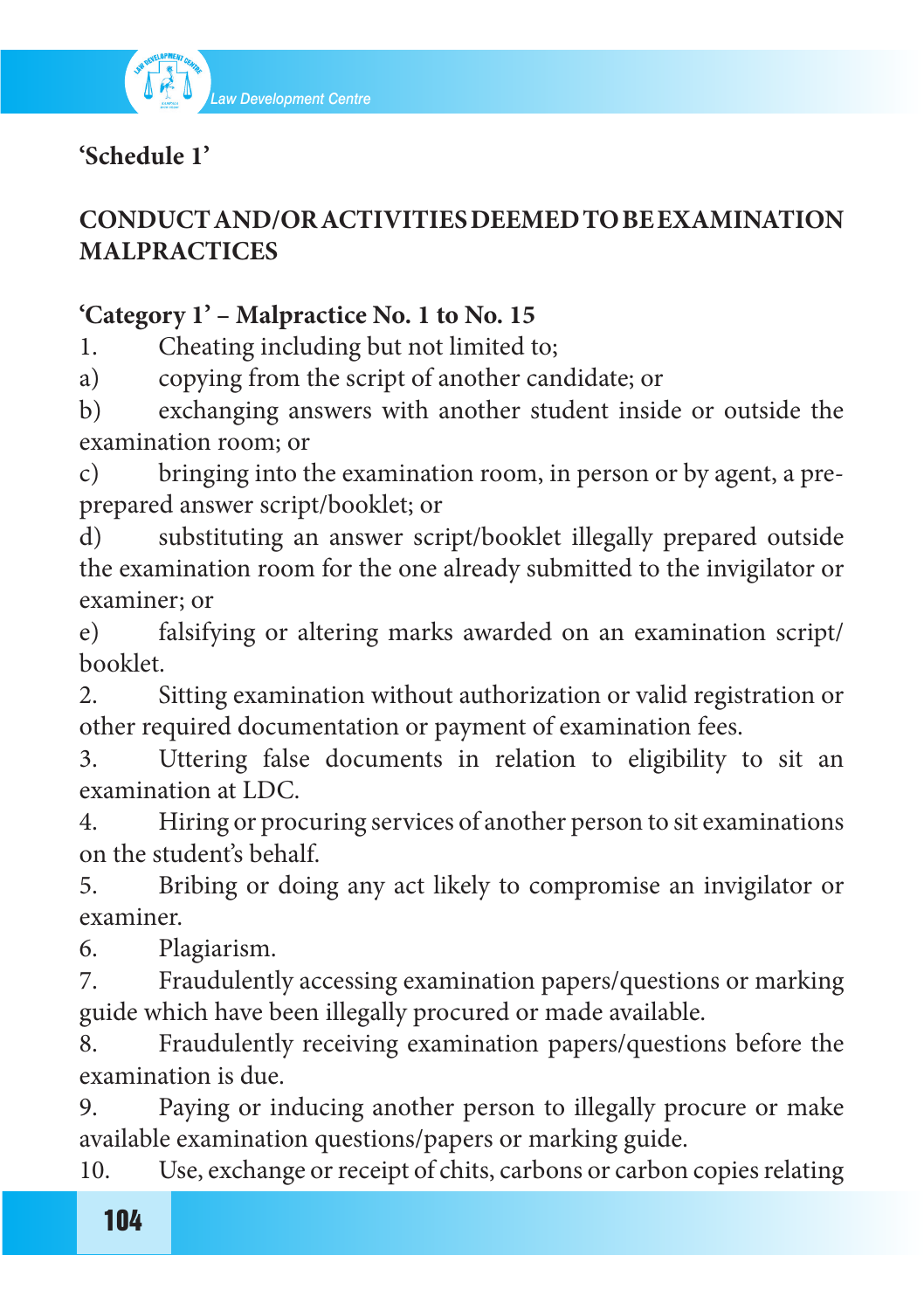to an examination or assignment.

11. Interfering with conduct of investigations into or hearing of an examination malpractice allegation by the Examinations Malpractice Committee including but not limited to:

a) Intimidating members of the committee or other LDC staff or witnesses; or

b) Destroying or concealing evidence relating to an alleged examination malpractice; or

c) Forging or uttering false evidence relating to an alleged malpractice; or

d) Bribing a member of the committee or LDC official or witness or any other person in relation to an alleged examination malpractice; or

e) Harassing or procuring others to harass a member of the committee or LDC official or witness or any other person in relation to an alleged examination malpractice; or

f) Obstructing the work of the committee.

12. Indulging in disruptive or threatening behaviour towards an invigilator or any LDC staff involved in the conduct of examinations or other student or any person including but not limited to, physical assault or threat of physical assault, shouting, using abusive or threatening language, destruction of property or threat to destroy property.

13. Collaborating or using any other means of gaining unfair advantage during an examination.

14. Aiding or abetting any person or another candidate to commit a 'Category 1' examination malpractice.

15. Attempting to commit a 'Category 1' examination malpractice.

## **'Category 2' – Malpractice No. 16 to No. 27**

16. Giving or being in possession of prohibited material.

17. Delivering to the examiner at his or her office or residence or any other place an examination script/booklet outside the time for delivery and without due authority.

18. Breaking the rules in an examination or assignment including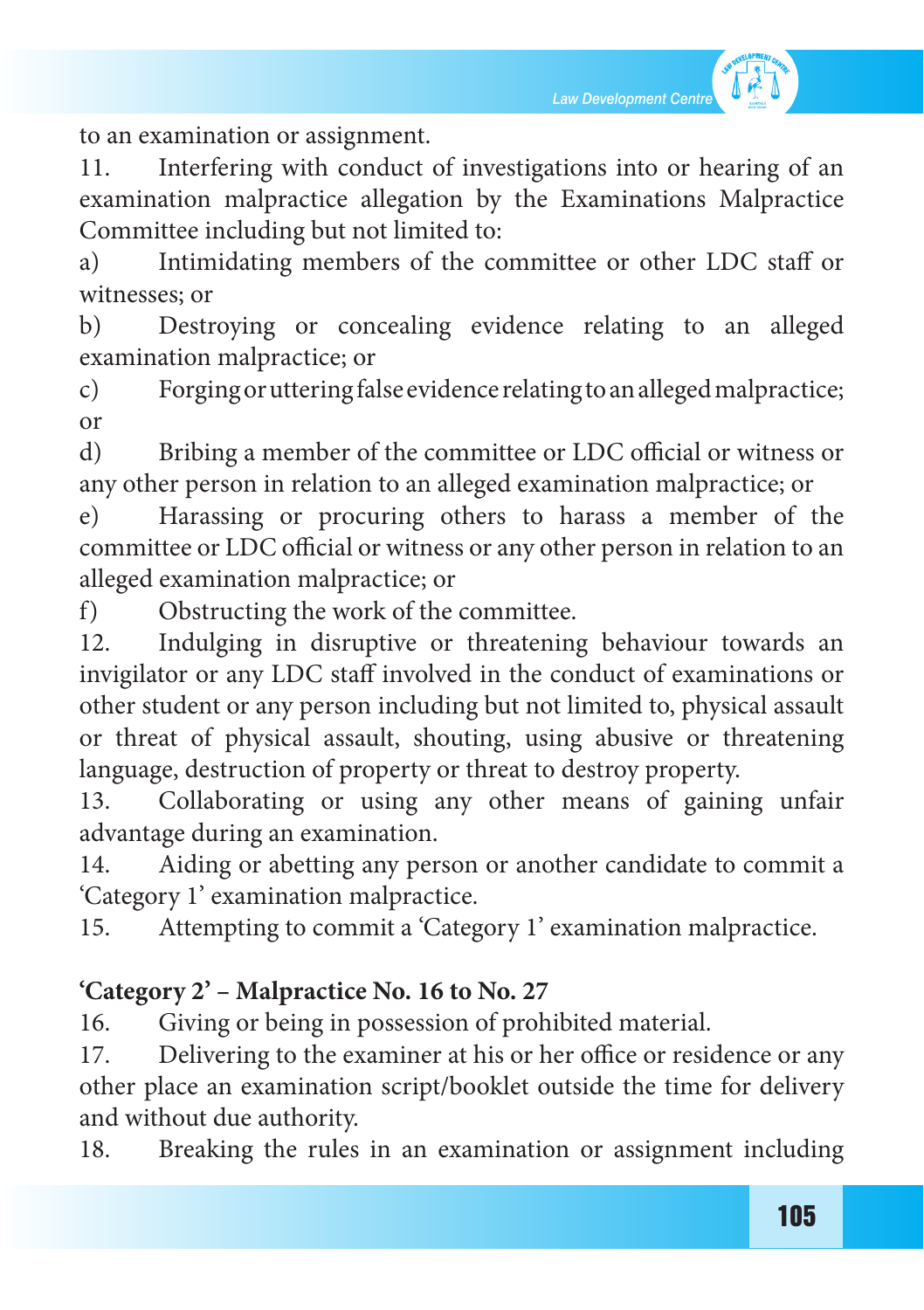

but not limited to failure to adhere to prescribed time within which to complete the examination or assignment.

19. Attempting to influence an examiner.

20. Writing or drawing anything on the answer booklet (such as a candidate's name) likely to compromise or influence or prejudice the examiner.

21. Being in possession of prohibited items such as a computer, cellphone or other prohibited items during the examination.

22. Leaving the examination room without the authority of the invigilator.

23. Carrying out any form of communication with another student/ candidate during an examination.

24. Taking out of the examination room an answer booklet or booklets or any examination materials other than a question paper without express permission from the invigilator.

25. Aiding or abetting any person or another candidate to commit a Category 2 examination malpractice.

26. Attempting to commit a 'Category 2' examination malpractice.

27. Any other conduct or act or omission which in the opinion of the Board of Examiners amounts to a 'Category 2' examination malpractice.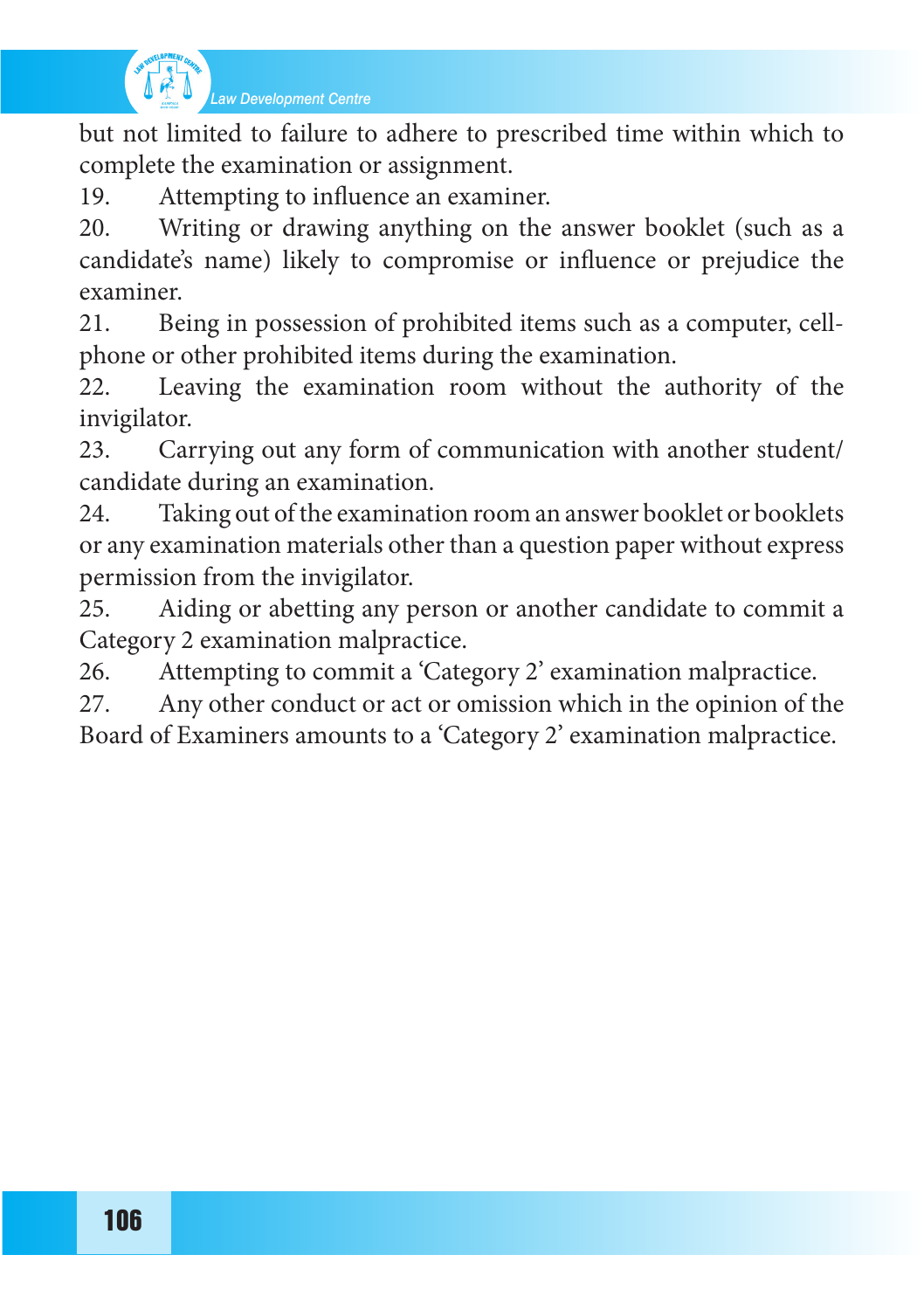

## **RULES GOVERNING THE PASSING OF THE DIPLOMA IN HUMAN RIGHTS COURSE**

## **ARRANGEMENT OF RULES**

#### **Rule**

- (1) Interpretation
- (2) Course Content
- (3) Grading
- (4) Examinations
- (5) Use of Index Numbers
- (6) Examination Malpractice
- (7) Prohibited Materials During Examination
- (8) Final Assessment
- (9) Compensation
- (10) Supplementary Examinations
- (11) Special Examinations
- (12) Special Needs
- (13) Time limit for Sitting Examinations
- (14) Extension of time
- (15) Failure to Pay Special or Supplementary Examination Fees
- (16) Repeating the Course
- (17) Diploma Award
- (18) Prizes
- (19) Verification Committee
- (20) Functions of the Verification Committee
- (21) Powers of Board of Examiners
- (22) Examination Appeals Committee
- (23) Functions and Powers of the Examination Appeals Committee
- (24) Appeals
- (25) Approval and Publication of Final Results
- (26) Powers of the Management Committee
- (27) Signing by Student
- (28) Commencement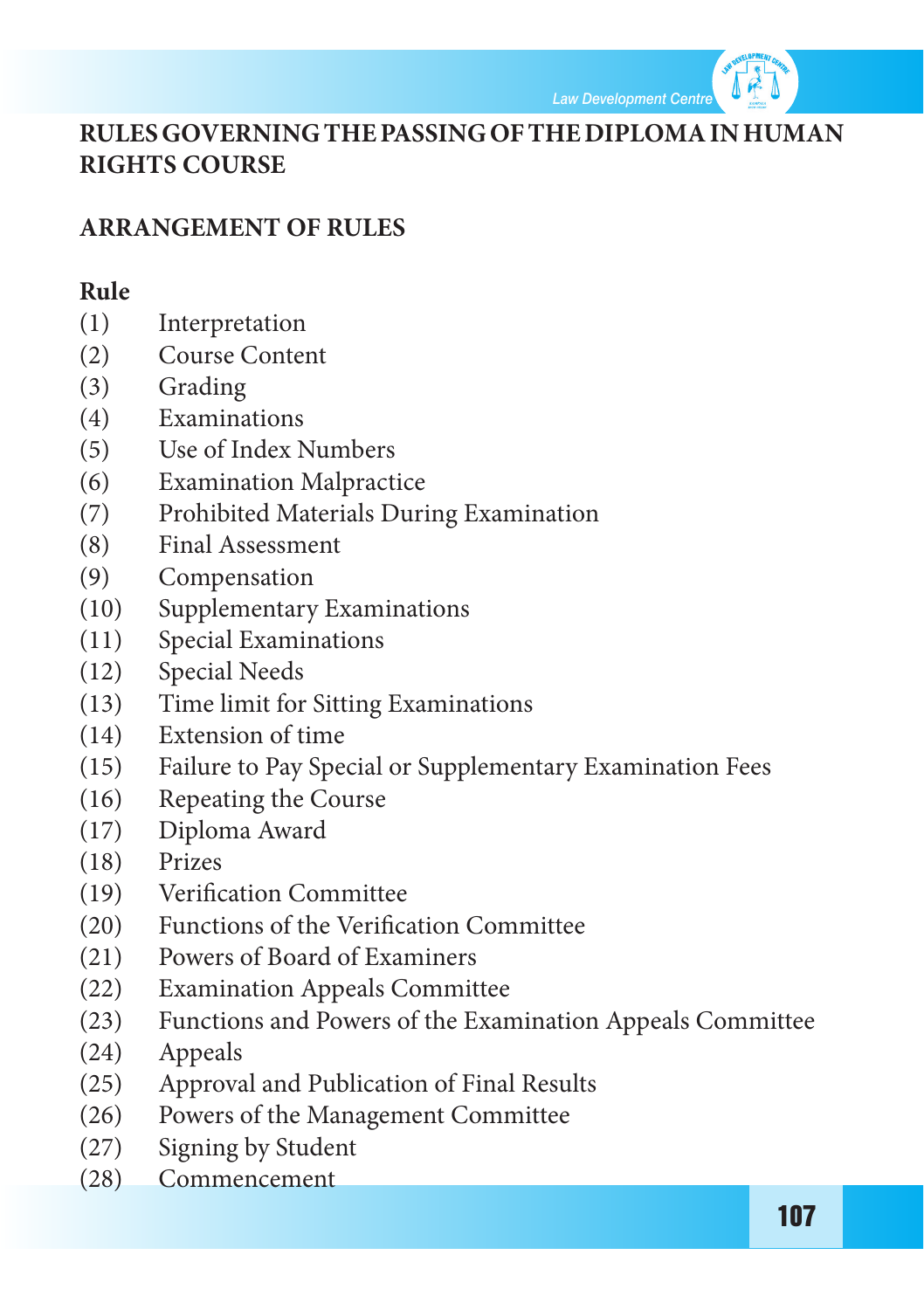

'Schedule 1' Conduct and/or Activities Deemed to be Examination Malpractices

# **RULES GOVERNING THE PASSING OF THE DIPLOMA IN HUMAN RIGHTS COURSE**

#### **1. Interpretation**

In these Rules, unless the context otherwise requires,

- (1) "Centre" means Law Development Centre;
- (2) "Director" means the Director of the Centre;

(3) "legal practitioner" in these Rules, includes a Judge, Registrar of the Courts of Judicature, Magistrate Grade 1 and above, an advocate in private practice in chambers approved by the Law Council, an advocate or lawyer duly authorized to practice law in Government employment and an advocate in a legal department of a statutory corporation, or Justice Law and Order Sector (JLOS) institution or in employment of a human rights organization;

(4) "lecturer" meansthe Director, Deputy Director, head of a teaching department, head of subject, lecturer or part-time lecturer.

## **2. Course Content**

(1) To be awarded a Diploma in Human Rights, a student shall sit and pass;

- (1) Nine  $(9)$  compulsory subjects and one  $(1)$  optional subject.
- (2) Internship.
- (2) The compulsory subjects are:
- (i) Introduction to Law
- (ii) Introduction to Human Rights.
- (iii) Human Rights and Criminal Justice.
- (iv) Human Rights Mechanisms and Systems.
- (v) Human Rights Litigation and Protection Procedures.

108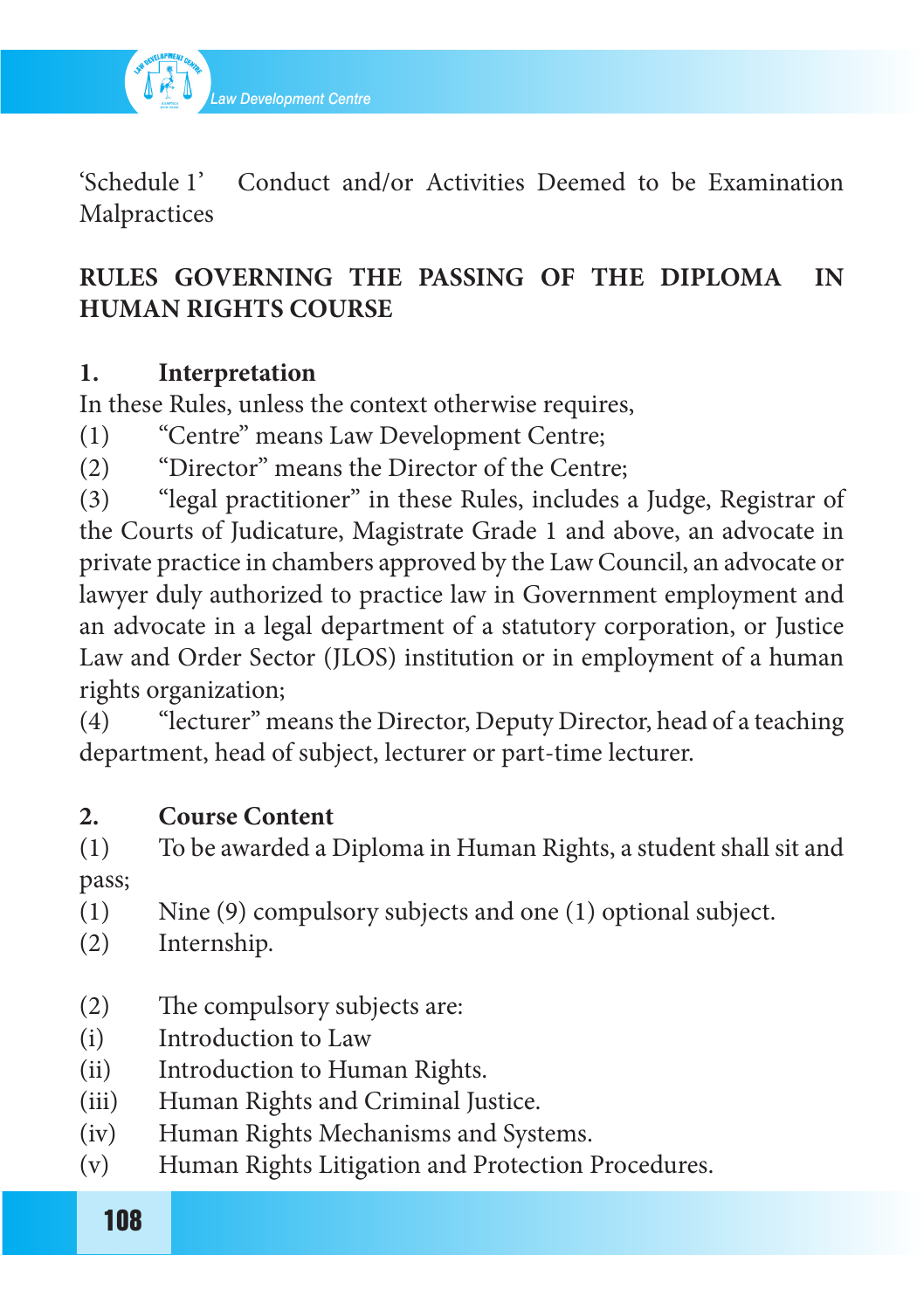

- (vi) Introduction to International Law.
- (vii) Economic, Social and Cultural Rights.
- (viii) Civil and Political Liberties.
- (ix) Administrative Law.

### **(3) The optional subjects are:**

- (i) Human Rights and Contemporary Issues.
- (ii) Labour Law.

# **(4) During the First Term, a student sits the following compulsory**

#### **subjects:**

- (i) Introduction to Law
- (ii) Introduction to Human Rights.
- (iii) Human Rights and Criminal Justice.
- (iv) Human Rights Mechanisms and Systems.
- (v) Human Rights Litigation and Protection Procedures.

### **(5) During the Second Term, a student does internship.**

(i) The Board of Examiners shall approve internship placement institutions.

(ii) It is the duty of a student to get an internship placement in an approved institution.

(iii) A student shall, prior to being posted for internship, avail to the Head Department of Law written confirmation from the placement institution undertaking to take on the student for internship.

(iv) A student shall pay all required fees for second term before being issued with an internship posting letter.

 $(v)$  A student must present the posting letter to the external supervisor before commencing internship.

(vi) A student shall be supervised by a legal practitioner of at least 5 years' experience.

(vii) No student shall be supervised by a friend, business partner, client, relative or any person with actual or apparent bias towards the student.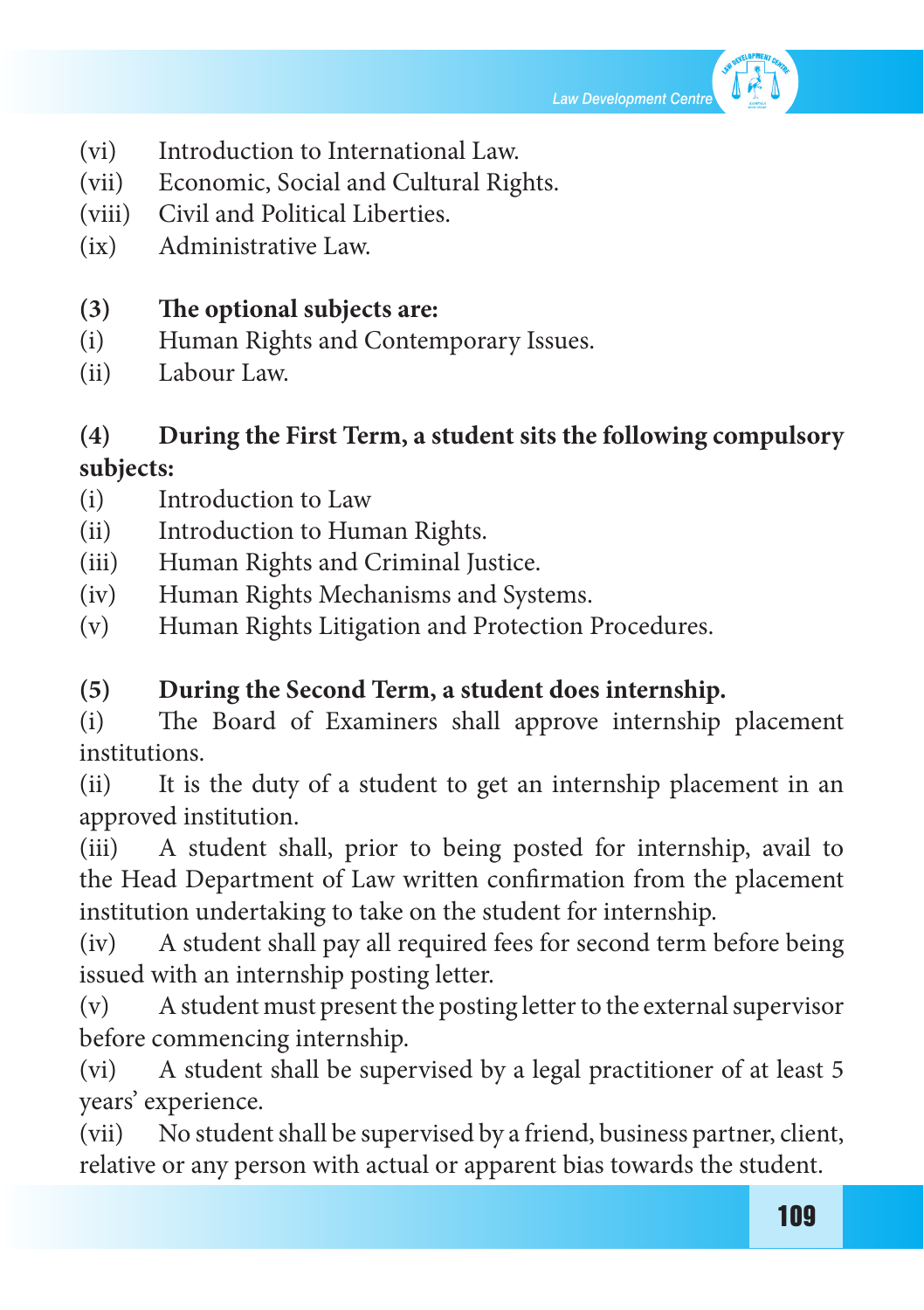

*Law Development Centre*

(viii) A student undertaking internship shall be required to record their daily activities in an internship journal to be provided by the Centre.

(ix) Information recorded in the internship journal shall be discussed by the internal and external supervisor and form part of their assessment on whether the student passes or fails internship.

(x) Both the internal and external supervisor shall present their reports to the Head Department of Law not later than two weeks from the end of internship.

(xi) A student passes internship if both supervisors confirm in their reports that the student has satisfied all the requirements of internship and passed.

(xii) Any student who undertakes internship without the authority of LDC shall be deemed not to have satisfied the requirements of internship and to have failed internship.

(xiii) Astudent undertaking internship shall be required to keep normal working hours of the placement institution from Monday to Friday.

(xiv) The External Supervisor or Head Department of Law may, in writing and where there is sufficient cause, give a student permission for time off for not more than three days during Clerkship.

(xv) A student who, for sufficient cause, requires to be absent from the internship placement for three or more days shall require prior written authority from the Director.

**(6) During the Third/Final Term, a student sits the following compulsory subjects:**

- (i) Introduction to International Law.
- (ii) Economic, Social and Cultural Rights.
- (iii) Civil and Political Liberties.
- (iv) Administrative Law.
- (v) One  $(1)$  of the following optional subjects:
- a) Human Rights and Contemporary Issues
- b) Labour Law

(7) Each subject shall be marked out of 100% and the pass mark is 50%.

110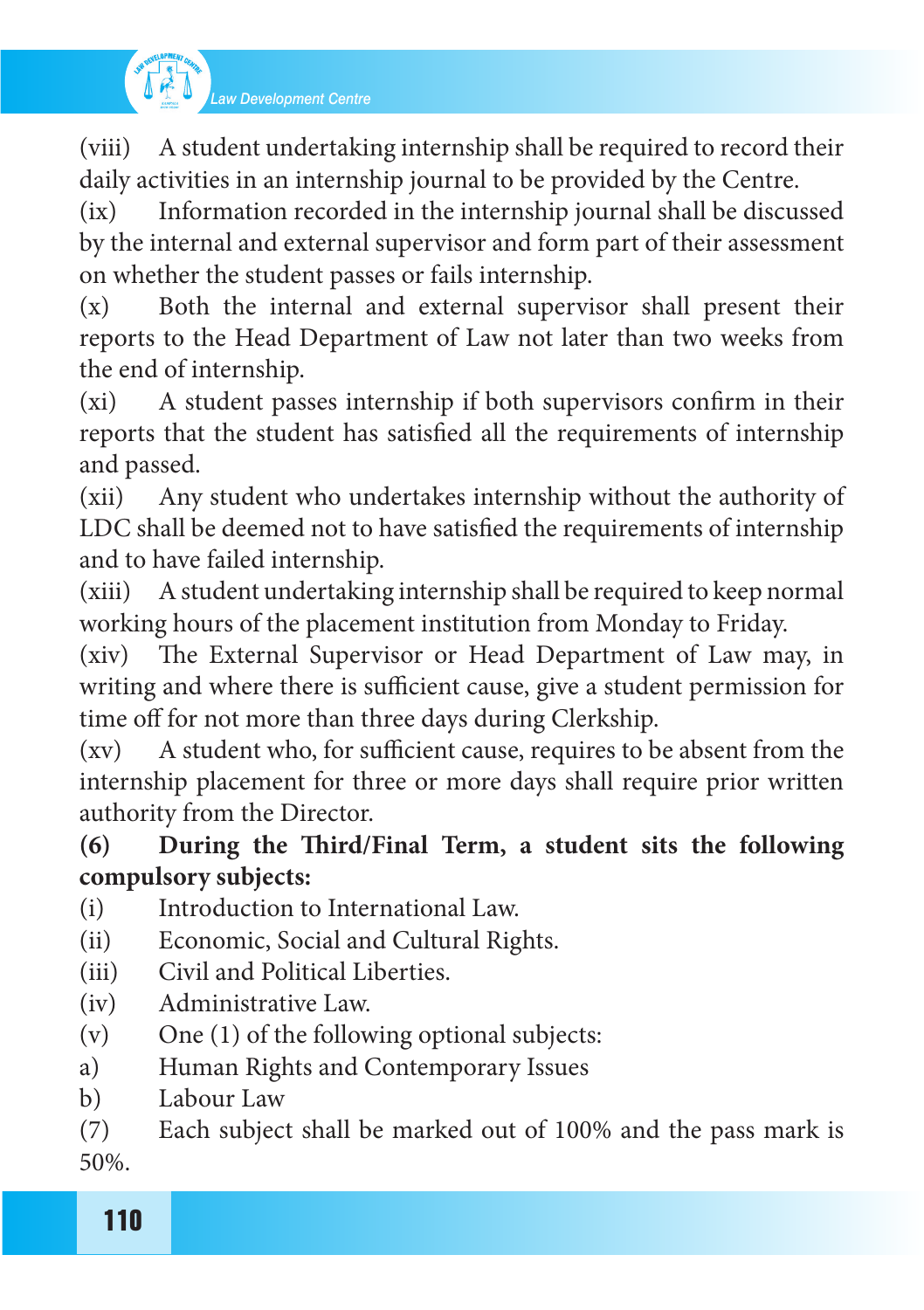

### **3. Grading**

 $(1)$  The grading shall be as follows:

| (a) | First Class Mark  | $\overline{\phantom{0}}$ | 70% and above       |
|-----|-------------------|--------------------------|---------------------|
| (b) | Second Class Mark | $\sim$                   | $60\% - 69\%$       |
| (c) | Pass              |                          | $50\% - 59\%$       |
| (d) | Fail              |                          | $-49\%$<br>$\Omega$ |

(2) A student obtains a First Classif he orshe has an average of at least 70% in all subjects done and a First Class Mark in at least five subjects.

(3) A student obtains a Second Class if he or she has an average of at least 60% in all subjects done and a Second Class Mark in at least five subjects.

#### **4. Examinations**

(1) A student shall be examined at the end of the First and Third Terms.

(2) If a student's average performance in the First Term subjects is below 50%, the student shall be warned but allowed to continue with the Course.

#### **5. Use of Index Numbers**

(1) A student shall use an Index Number issued by the Registrar of the Centre.

(2) A student shall sign for the Index Number at the time of its issuance.

(3) A student shall carry the index number and identification card to the examination room and display them.

(4) A student who fails to comply with sub-rule (3) of this rule shall be excluded from the examination.

- (5) A student who sits an examination and
- (k) uses a non-existent number,
- (1) uses a wrong index number,
- (m) omits to state the index number,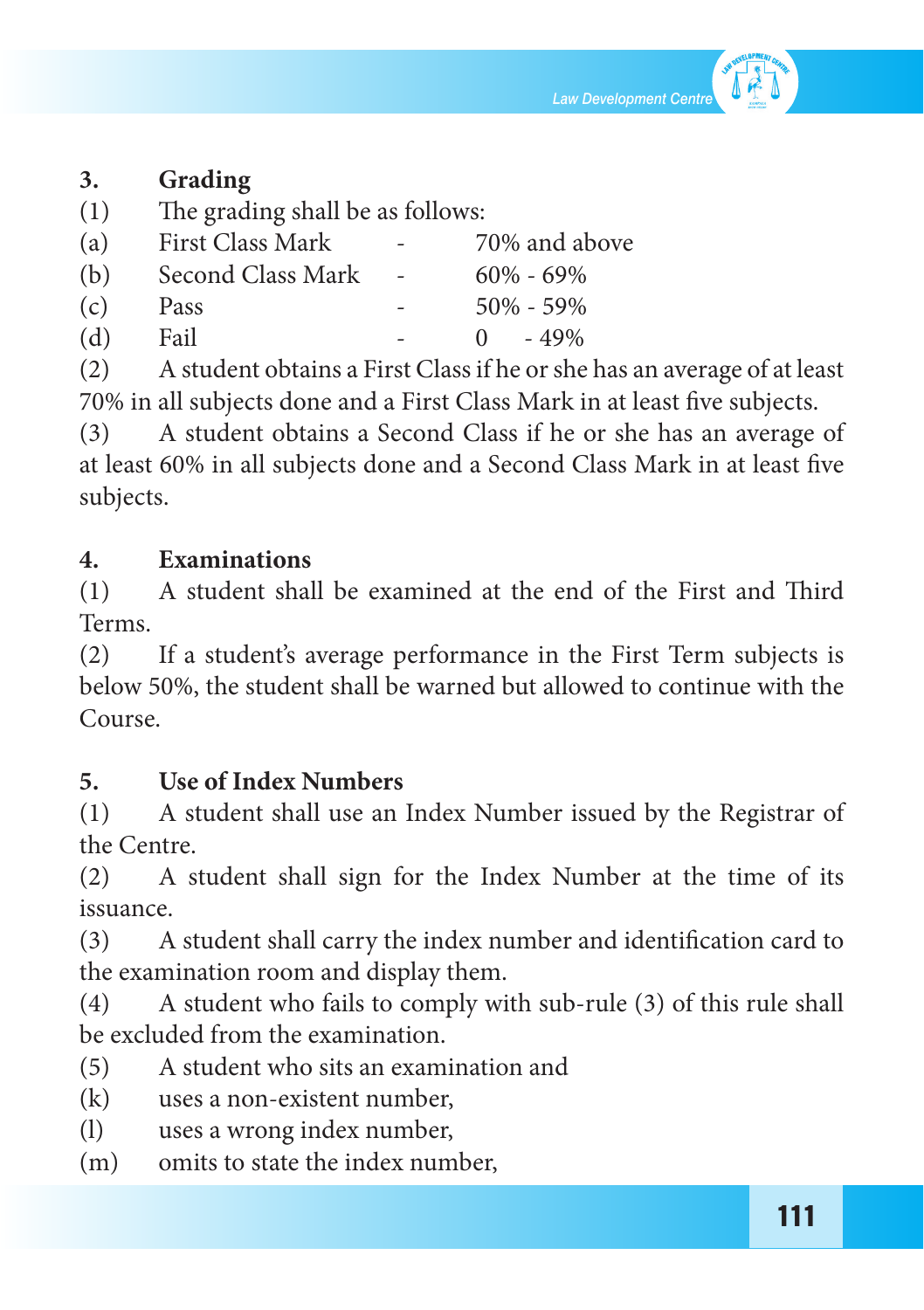

(n) uses another candidate's index number or

(o) writes the index number ineligibly on the answer book shall have his or her results withheld pending verification.

(6) A verification fee prescribed by the Centre Administration shall be paid by the student whose results need verification under sub-rule (5) of this rule.

(7) A student who writes his or her name in or on the answer book commits an examination malpractice.

(8) Where a student writes or draws anything on or in an examination script that is likely to prejudice an examiner, the examiner shall not mark the examination script and shall forward the script with an explanation in writing to the Board of Examiners.

(9) The Board of Examiners may make an appropriate decision depending on the circumstances of each case.

### **6. Examination Malpractice**

(1) In this rule, unless the context otherwise requires, "examination malpractice" means a student engaging in any one of the conduct or activities set out in 'Schedule 1' of these Rules.

(2) In determining what amounts to an examination malpractice the Board of Examiners shall take into account advances in information and communication technology (ICT).

(3) An examination malpractice in any paper may be committed before, during or after the examination.

(4) Theinvigilatorshallmakeareportontheparticularsofexamination malpractice and forward it to the Director who shall communicate to the student suspected of an examination malpractice to write an explanation about the allegation.

(5) The student suspected of examination malpractice shall give a written explanation about the alleged examination malpractice within 24 hours of receiving the Director's communication requiring a written explanation.

(6) The Director shall submit the reports and other materials related to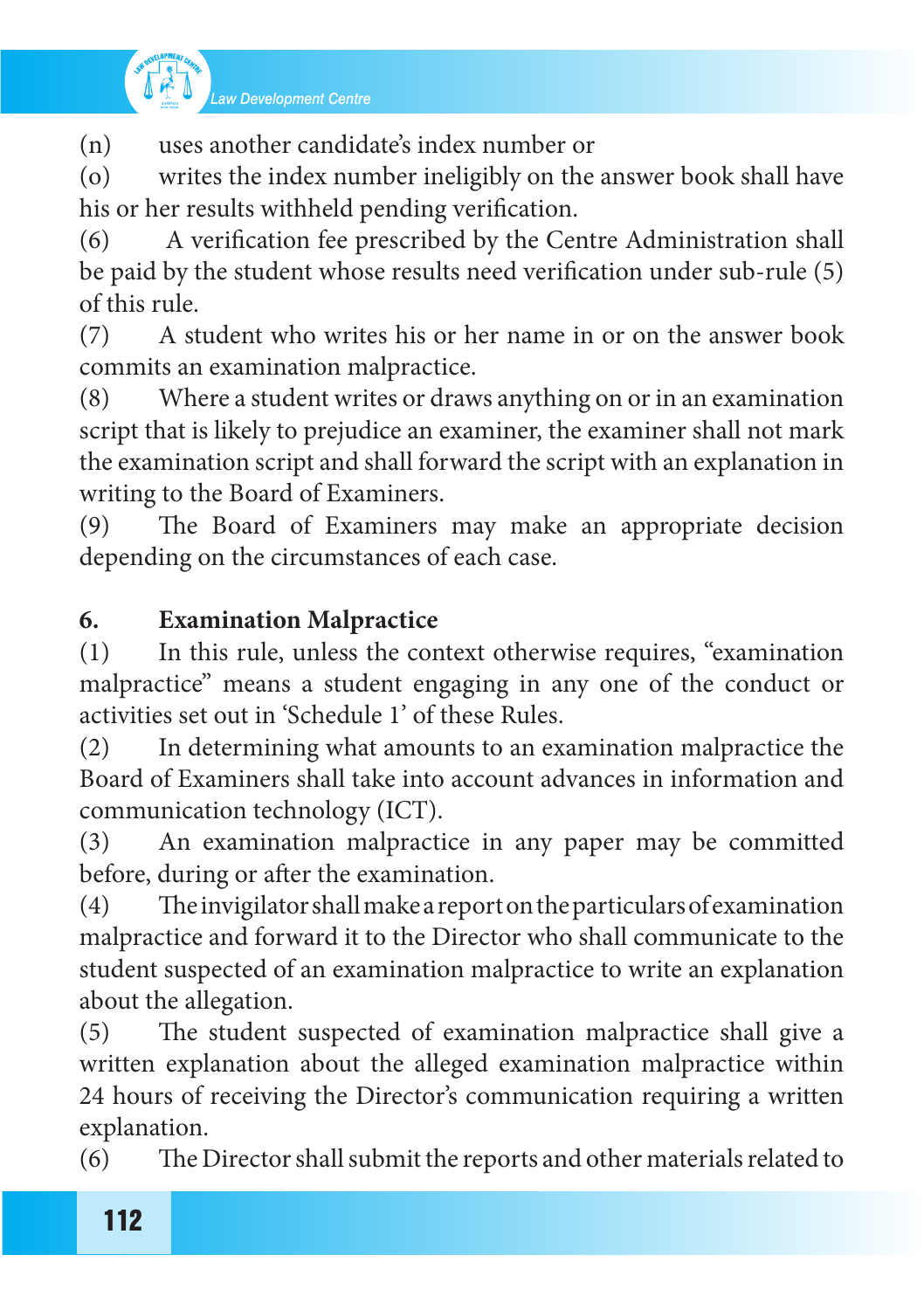

the examination malpractice to the Standing Committee on Examination Malpractice which shall be appointed by the Board of Examiners and that Committee shall investigate and make a report on the examination malpractice.

**(7) The Standing Committee on Examination Malpractice shall observe rules of natural justice including:**

a. Fair and equal treatment of all students/candidates.

b. Fair hearing.

c. Right of the student/candidate to defend themselves.

d. Staff not to sit in judgment in their own cause.

e. Consistency in recommended punishments.

(8) The Standing Committee on Examination Malpractice shall give a report in writing to the Board of Examiners whose decision shall be final.

(9) If the student is not found guilty of examination malpractice, the Board of Examiners shall make appropriate orders

(10) Where, as a result of an allegation of examination malpractice, for which the student is absolved, the student is required to sit a special examination he or she shall do so without payment of an examination fee.

 $(11)$  A student who is found guilty of an examination malpractice shall: a. In respect of a malpractice in 'Category 1' of 'Schedule 1' to these Rules be dismissed from the Diploma in Human Rights Course and shall not be eligible for readmission except under sub-rule (11) of this rule.

b. In respect of a malpractice in 'Category 2' of 'Schedule 1' to these Rules be liable to any one or any combination of the following penalties:

i. Caution.

ii. Fine not exceeding 1,000,000= (one million shillings).

iii. Cancellation of examination/results.

iv. Suspension from studies at LDC for a period net exceeding sixty (60) days.

v. Dismissal from the Diploma in Human Rights course.

vi. Any other penalty that the Board of Examiners deems appropriate to the malpractice.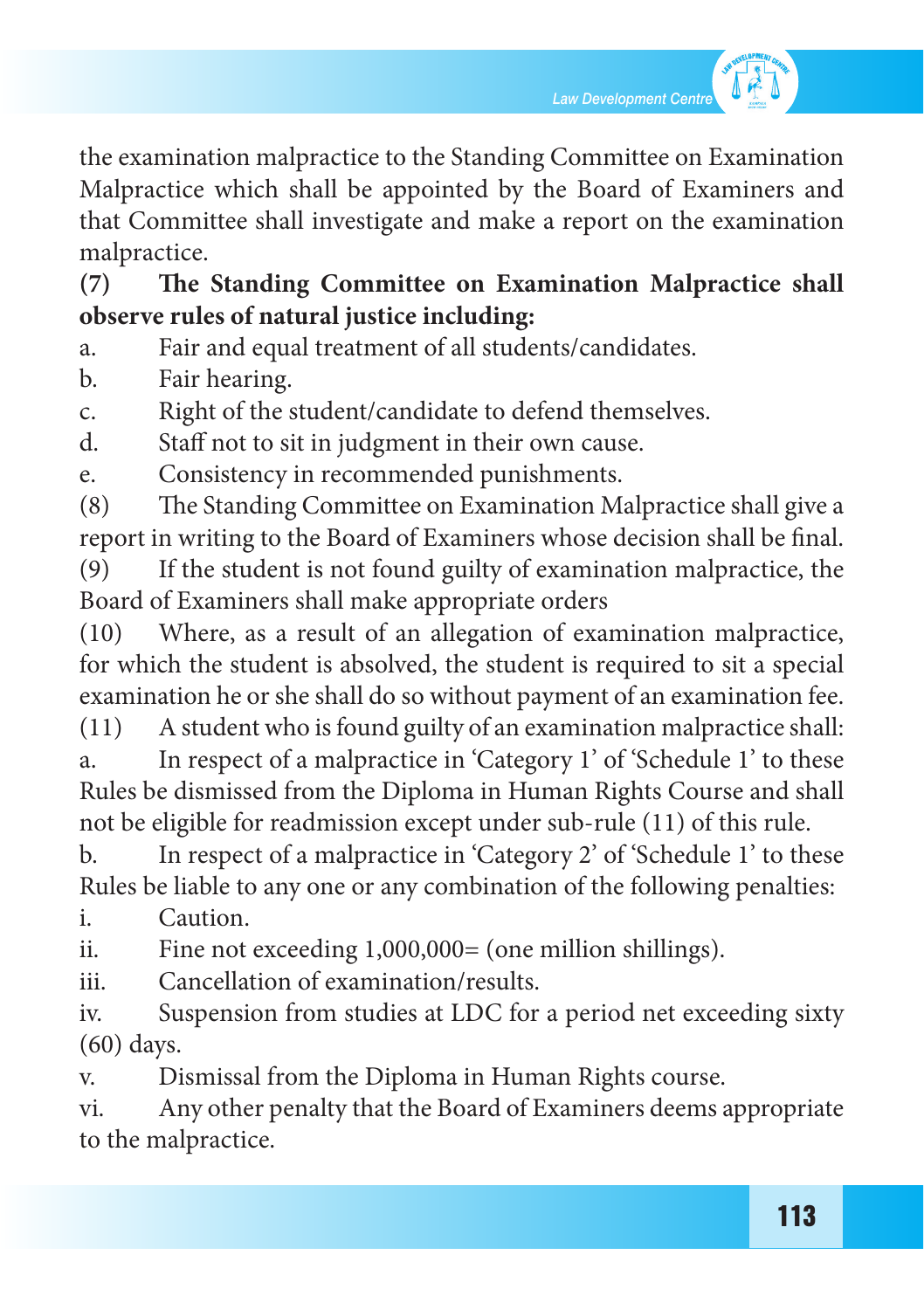

(12) In recommending an appropriate sentence for a 'Category 2' malpractice the Standing Committee on Examination Malpractice may take into account the following mitigating and aggravating factors:

- a. Mitigating factors:
- i. Remorsefulness
- ii. Truthfulness
- iii. Lack of substantial benefit from the malpractice
- iv. Being a first offender
- v. Admitting guilt and not wasting the Committee's time
- vi. Any other relevant mitigating factor
- b. Aggravating factors:
- i. Gravity of the malpractice
- ii. Substantial benefit from the malpractice
- iii. Frivolous and vexatious denials
- iv. False allegations of misconduct on the part of LDC staff
- v. General misconduct during the malpractice or investigations.

vi. Refusal or deliberate failure to cooperate with the Committee's investigation

- vii. Second or multiple offender
- viii. Any other relevant aggravating factor

(13) A student dismissed from the Diploma in Law Course under sub-rule (10) of this rule may, within 30 days of that decision, petition to the Management Committee for readmission and the Management Committee may allow or dismiss the petition depending on the gravity of the examination malpractice.

(14) Where the commission of an examination malpractice is established after the student has been awarded the Diploma in Law the award shall be cancelled and diploma certificate recalled by the Management Committee.

## **7. Prohibited Items During Examinations**

(1) A student shall not be in possession of or use a mobile phone or other electronic equipment for storing or retrieving information or other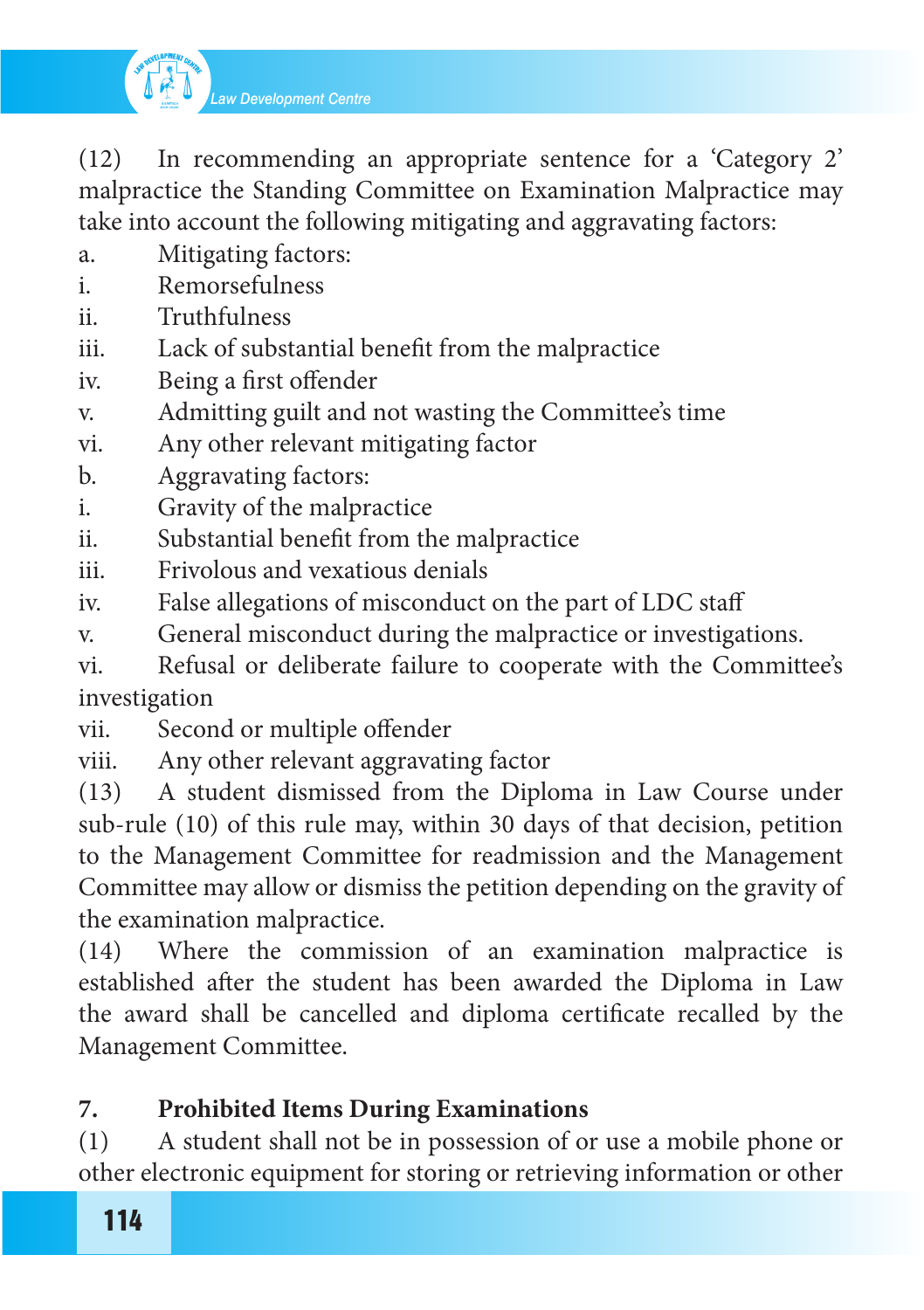*Law Development Centre*

materials not expressly allowed during an examination or assignment.

(2) A student shall not bring any prohibited materials in an examination room.

(3) Where a student intends to use an electronic or mechanical gadget during an examination or assessment, he or she shall first declare the equipment and seek written approval from the Director.

#### **8. Final Assessment**

(1) The Head of Department shall present results and grades for all subjects before the Board of Examiners.

(2) The Board shall confirm preliminary results for the First Term.

(3) The Board shall determine the final results which shall be announced by the Registrar, Law Development Centre, subject to the approval of the Management Committee.

#### **9. Compensation**

(1) A student may be compensated in two subjects in the First Term and two subjects in the Third Term.

(2) The marks for the subject or subjects in which compensation may be made shall not be below 45 percent.

(3) Where a student failstwo subjects and is eligible for compensation, each subject shall be compensated by a different distinct subject.

(4) The compensation marks shall be borrowed from another subject or subjects without lowering the marks in that subject or subjects below 50 percent.

(5) A mark is compensated by two marks.

(6) The compensation rule does not apply to supplementary examinations.

#### **10. Supplementary Examinations**

(1) A student who fails not more than five subjects will be required to re-sit the subjects he or she failed.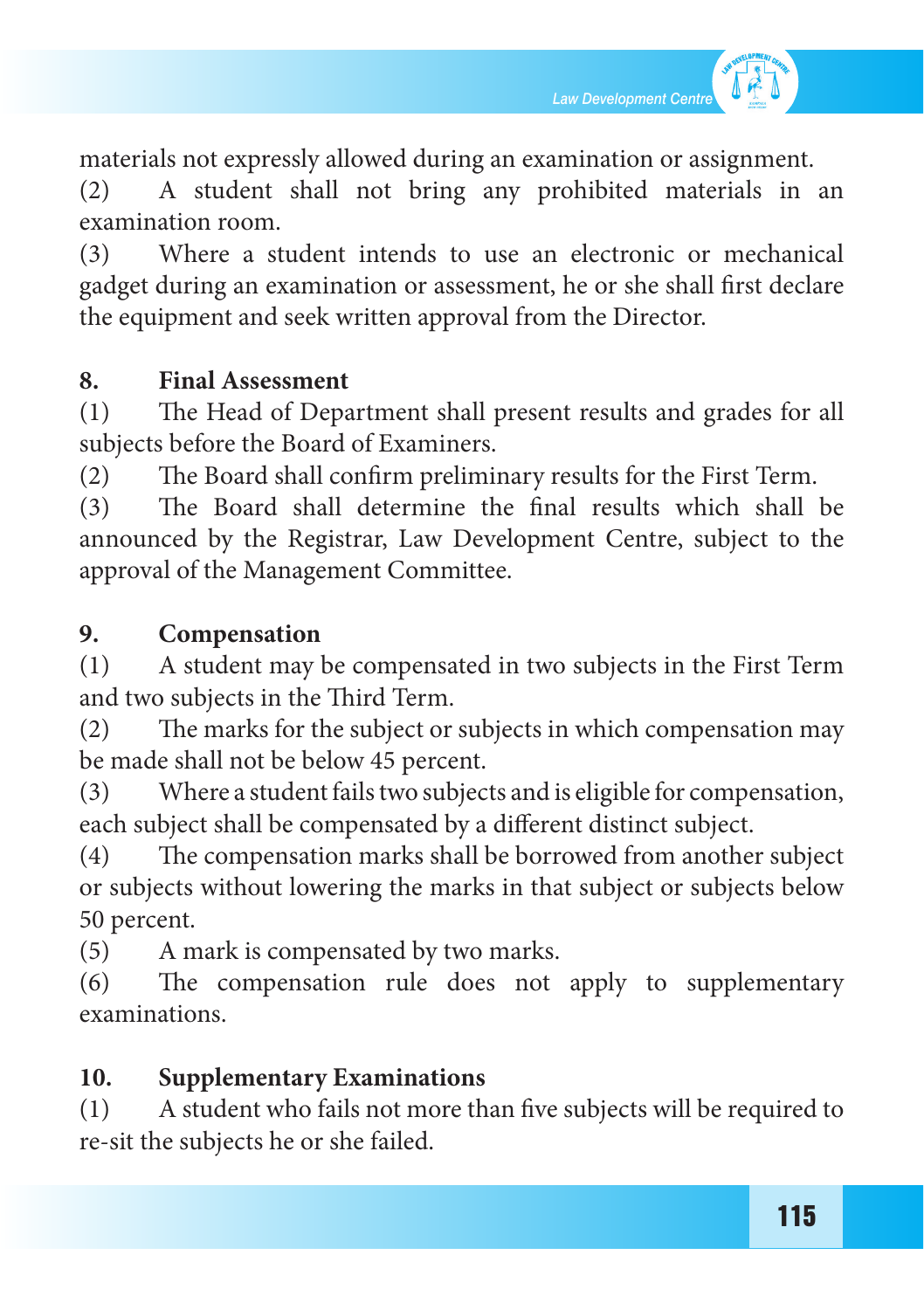

(2) A student who fails six or more subjects shall fail the Course.

(3) If a student fails a supplementary Examination he or she shall fail the course.

(4) A student shall sit a supplementary examination only once.

(5) There is no compensation in Supplementary Examinations.

(6) A student who sits and passes a supplementary examination shall get a Diploma in Human Rights of the same grade as if the student had passed the examination at first sitting without doing a supplementary examination.

(7) The above rules shall also apply to Special Supplementary Examinations.

## **11. Special Examinations**

(1) Where a student fails to sit an examination, the student may on application in writing to the Board of Examiners, be allowed to sit a Special Examination.

(2) A student shall address a request to sit Special Examinations or any explanation why the student is unable to sit examinations to the Registrar and copied to the Director and Head of the Department; and the Registrar shall forward the request to the Board of Examiners.

(3) The reason for failure to do examinations include illness, pregnancy, detention, imprisonment, pursuit of further studies or any other justifiable cause as may be determined by the Board.

(4) The student shall, at the time of the examinations or soon thereafter, submit documentary or other sufficient proof to support the reason for failure to do examinations.

(5) A student shall not sit a special supplementary examinations unless the student pays the prescribed examination fees.

 $(6)$  A student who fails a Special Examination may sit a supplementary examination.

## **12. Special needs**

116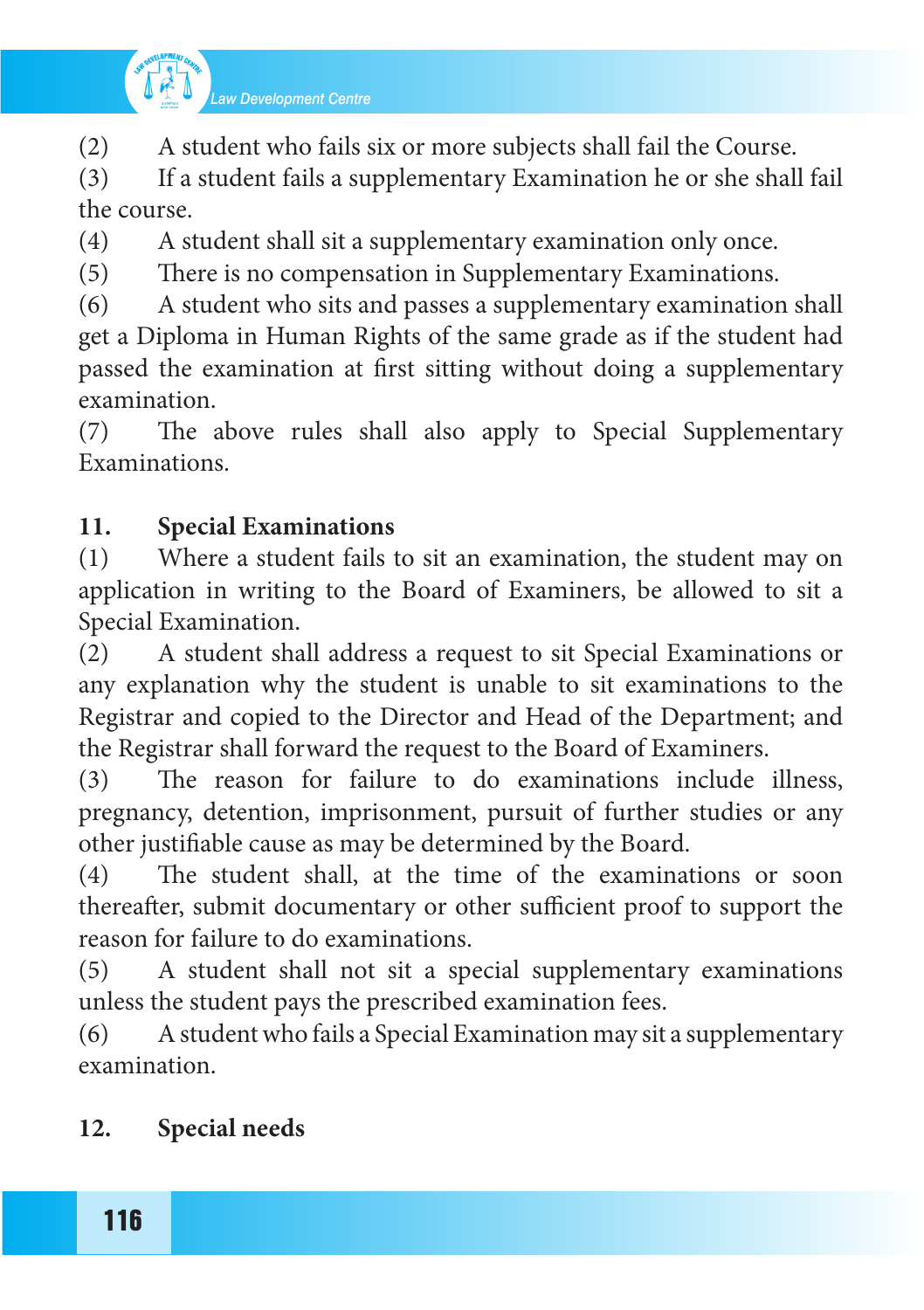



(2) A student with special needs shall present to the Director a certification of the special needs by a medical officer employed in a Government hospital or institution or facility.

(3) Where the Director is satisfied that the student has established special needs warranting special consideration the Director may;

(a) authorize an invigilator or other staff of LDC to accord the student the special consideration required,

(b) allow the student to enter the examination room with a helper appropriate to the special need to assist the student do the examination,

(c) allow the student to bring into the examination a mechanical aid approved by the Director,

(d) authorize the examination invigilator to allocate specified extra time within which to complete the examination, or

(e) take such actions and give such directions as are deemed necessary.

### **13. Time Limit for Sitting Examinations**

(1) All Examinations (including Supplementary and Special Examinations) shall be sat by a student within a three year period.

(2) The three years is inclusive of the year of study.

(3) Where a student does not complete the Course within the three year period he or she shall be deemed to have failed the Course but he or she may

(a) apply to the Board of Examiners for extension of time under rule 13 of these Rules, or

(b) apply for re-admission to the Course.

14. Extension of time

(1) A student who does not complete the course within the three year period may apply to the Board of Examiners for extension of time on the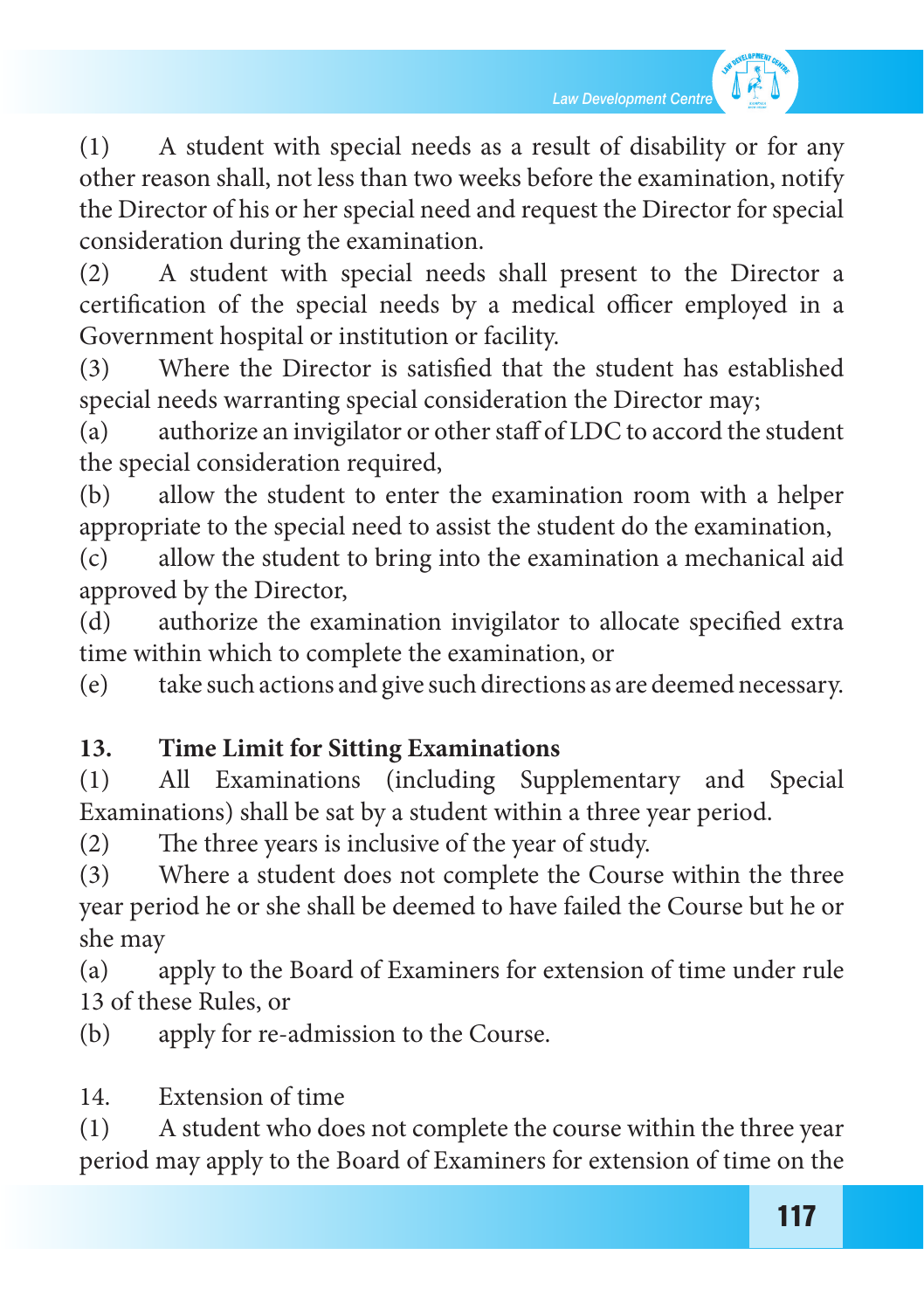

grounds that he or she was prevented from completing the Course on time due to

- (a) illness, or
- (b) detention, or
- (c) any other sufficient cause.

(2) Where the Board allows an application under sub-rule  $(1)$  of this rule, the extension of time shall not exceed five years from the time the student started the Course.

# **15. Failure to Pay Special or Supplementary Examination Fees**

(1) A student who fails to pay Special or Supplementary examination feesshall not be allowed to sit the Special or Supplementary examinations.

(2) A student who fails to pay Special or Supplementary examination fees may, on application to the Board of Examiners, be allowed upon payment of the fees, to sit the Special or Supplementary examination within the period allowed for completion of the Course.

 $(3)$  A student who fails to comply with sub-rules  $(1)$  and  $(2)$  of this Rule shall be deemed to have failed the Course.

(4) A student who fails the Course under this Rule may re-apply for admission.

(5) The decision of the Board of Examiners under this Rule shall be communicated to the student by registered mail or by posting a notice on the Centre Notice Board or by any other means.

# **16. Repeating the Course**

A person who fails the Course may apply to repeat the Course.

17. Diploma Award

 A student who passes the Course shall be awarded a Diploma in Human Rights.

## **18. Prizes**

The following students shall be awarded the following prizes: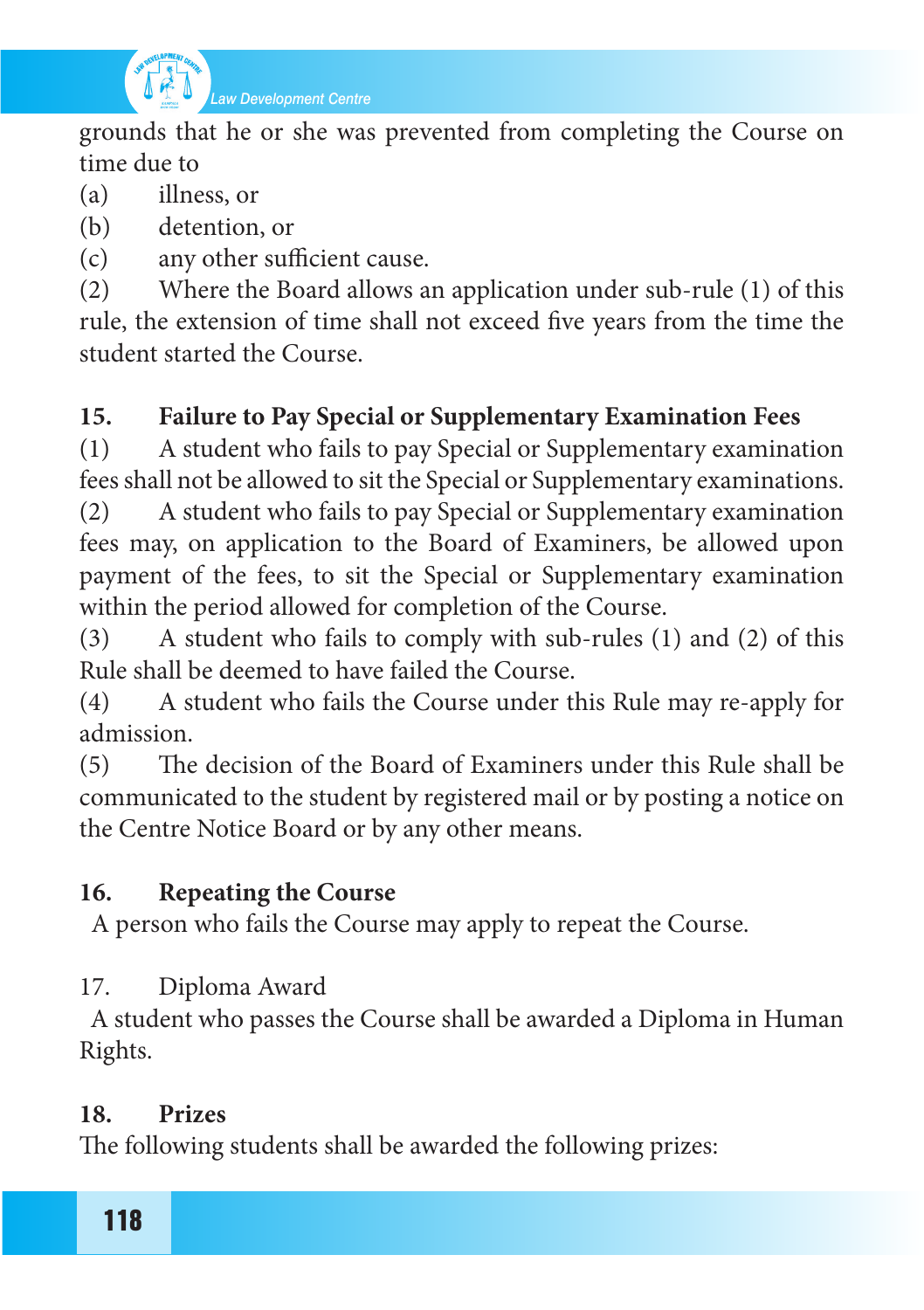

(1) Best Overall Student - Chairperson, Uganda Human Rights Commission Prize.

(2) Second Best Overall Student - Chairperson LDC Management Committee Prize.

(3) Third Best Overall Student – Chairperson LDC Alumni Association Prize.

#### **19. Verification Committee**

(1) The Director shall appoint a Verification Committee comprising:

(a) a Chairperson who shall be an external person from an institution of higher learning;

(b) three senior administrative staff from the office of the Registrar of the Centre;

(c) one professional staff.

(2) The Secretary of the Verification Committee shall be one of the persons mentioned in sub-rule (1) (b) of this rule.

#### **20. Functions of the Verification Committee**

(1) The Verification Committee shall

- (a) tally marks on an examination script;
- (b) ascertain whether questions required to be answered were marked and assessed;

(c) ascertain whether the marks were properly computed;

(d) ascertain whether the necessary assessments for passing the Course were considered; and

(e) do any other act connected to the above functions.

(2) The Verification Committee shall not have the powers to re-mark an examination script.

### **21. Powers and duties of the Board of Examiners**

(1) The Board of Examiners shall consider examination results and recommend them for approval by the Management Committee.

(2) Where there is no duly constituted Management Committee the Board of Examiners may release provisional results subject to approval by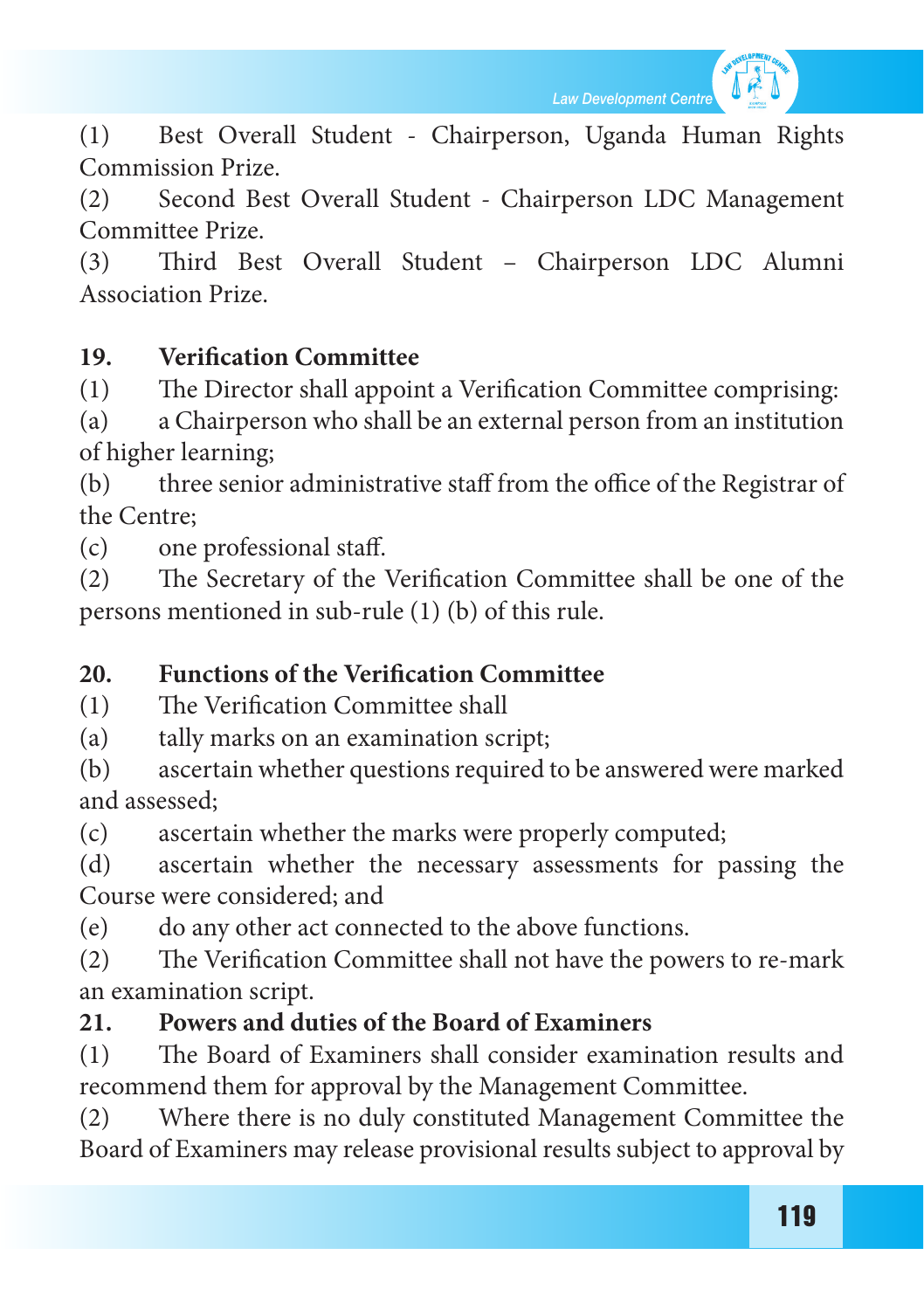

the Management Committee.

(3) The Board of Examiners may, on application by student and subject to the provisions of rules 13 and 15, order Special Examinations for any student where the circumstances warrant it.

(4) Subject to the provisions of these Rules, the Board shall have inherent powers to make such decisions or orders as may be necessary for the ends of fairness in order to ensure a just disposal of all matters or issues before it.

### 22. **Examination Appeals Committee**

(1) There shall be an Examination Appeals Committee which shall be a sub-committee of the LDC Management Committee appointed by the Management Committee.

(2) The Examination Appeals Committee shall comprise three members one of whom shall be the Chairperson of the Committee appointed by the LDC Management Committee.

(3) TheRegistraroftheCentreshallbethesecretarytotheExamination Appeals Committee.

23. Functions and Powers of the Examination Appeals Committee

(1) The Examination Appeals Committee shall hear any appeal made under these Rules.

(2) The Examination Appeals Committee may, where a reasonable cause is shown by an appellant, extend the period for lodging an appeal under these Rules.

### **24. Appeals**

(3) After publication of the provisional results, a student who is dissatisfied with a decision of the Board of Examiners may, within 14 days of the publication, appeal to the Examination Appeals Committee on the grounds that:

(a) there are new matters of evidence;

(b) there were errors or irregularities;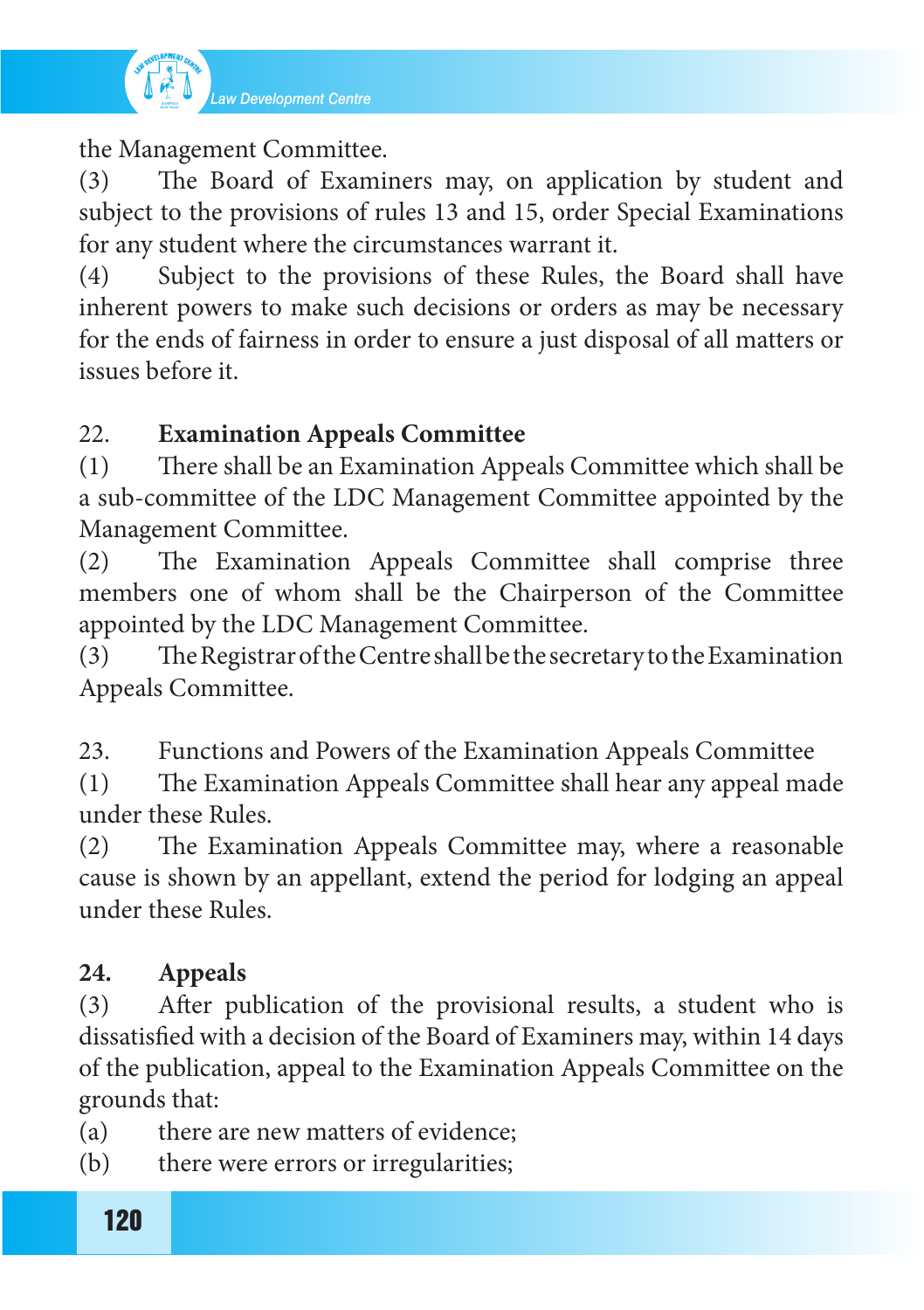

(c) these Rules were not followed; or

(d) the interest of justice so requires.

(4) The appeal shall be addressed to the Secretary of the Examination Appeals Committee who shall forthwith convene a meeting of the Committee.

(5) The Examination Appeals Committee shall, within fourteen days after the expiry of the period of lodging an appeal, hear and dispose of an appeal made under these Rules.

(6) The Examination Appeals Committee shall, within seven working days communicate its decision to the Management Committee.

(7) The Committee may extend the period for disposing of an appeal.

### **25. Approval and Publication of Final Results**

(1) The Management Committee shall, within five days of consideration of results by the Board of Examiners, hold a meeting to approve the results.

(2) After the meeting of the Management Committee, the Registrar of the Centre, shall, within three working days, publish the final results.

(3) The Registrar of the Centre shall publish the final results by displaying them on notice boards at the Centre and/or through the Centre's website.

26. Powers of the Management Committee

(1) Where a student's appeal under these Rules is allowed, the Management Committee may:

(a) confirm the decision of the Board of Examiners; or

(b) direct the Board of Examiners to review the matter in accordance with these Rules; or

(c) revise the decision of the Board of Examiners; or

(d) make any other decision in the interest of justice.

(2) The Management Committee shall judiciously exercise its powers under this rule.

(3) Nothing under these Rules shall be taken to limit or otherwise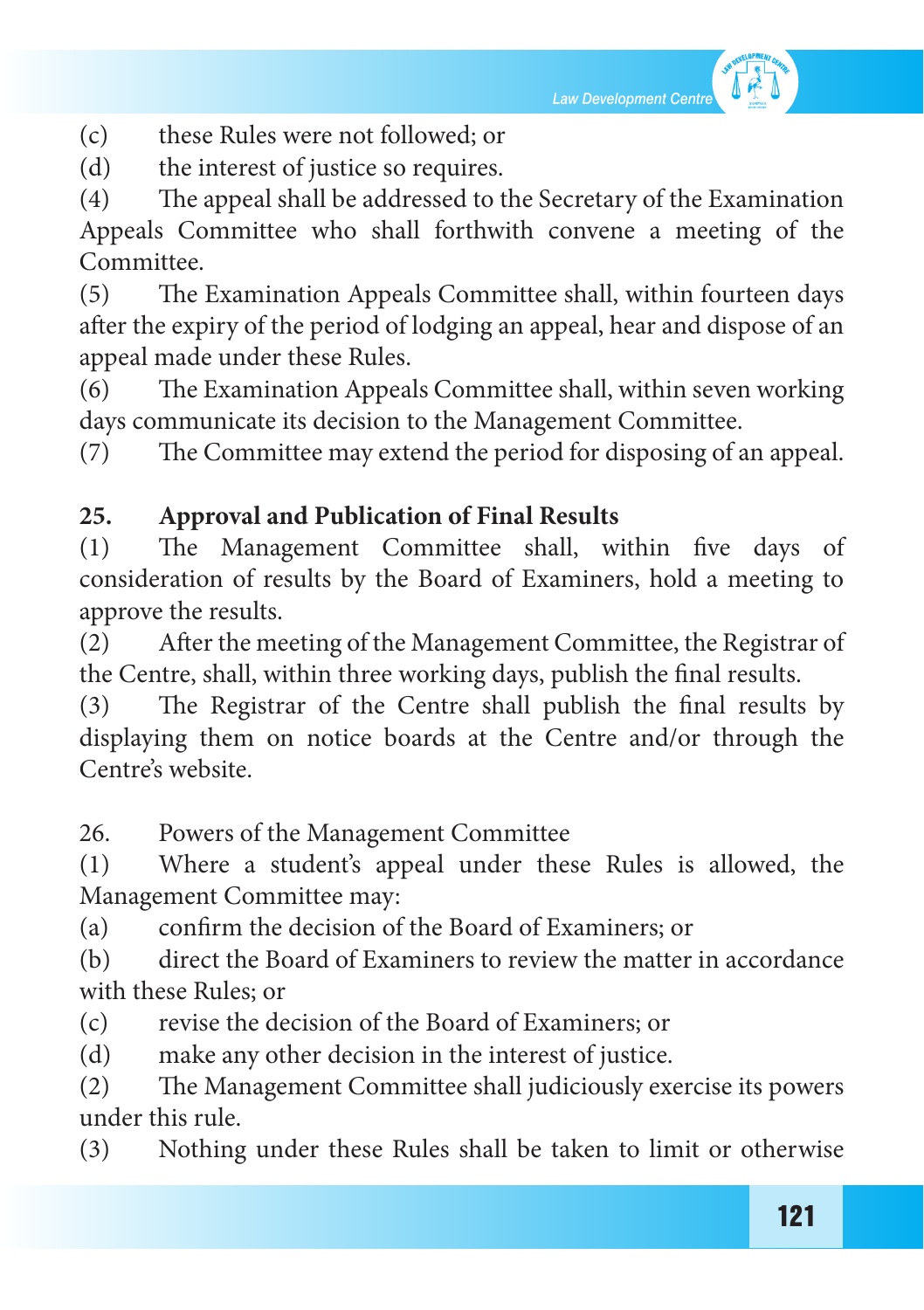

affect the inherent powers of the Management Committee to make such orders as may be necessary to achieve the ends of justice or to prevent abuse of process.

### 27. Signing by student

A student admitted to the Diploma in Human Rights shall be availed a copy of these Rules and be required to sign an acknowledgement of receipt and undertaking to be bound by these Rules.

#### 28. Commencement

These Rules shall come into force effective 22nd September 2014 and shall apply from the Academic Year 2015.

Approved and signed this 17th day of September 2014.

Hon. Lady Justice Stella Arach-Amoko (J.S.C) Chairperson of the Management Committee of the Law Development Centre

\_\_\_\_\_\_\_\_\_\_\_\_\_\_\_\_\_\_\_\_\_\_\_\_\_\_\_\_\_\_\_\_\_\_\_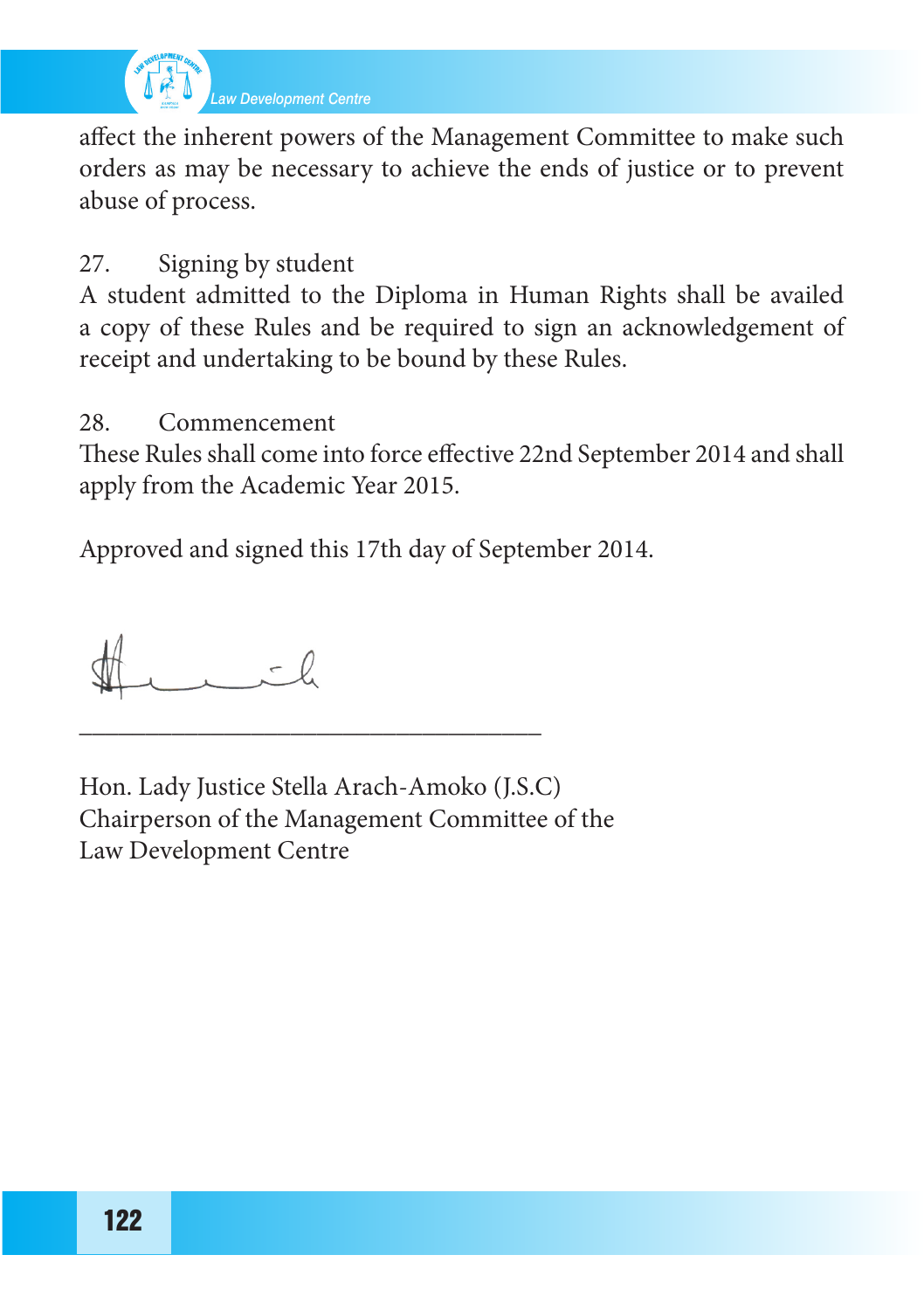

## **'Schedule 1'**

# **CONDUCT AND/OR ACTIVITIES DEEMED TO BE EXAMINATION MALPRACTICES**

#### **'Category 1' – Malpractice No. 1 to No. 15**

1. Cheating including but not limited to;

a) copying from the script of another candidate; or

b) exchanging answers with another student inside or outside the examination room; or

c) bringing into the examination room, in person or by agent, a preprepared answer script/booklet; or

d) substituting an answer script/booklet illegally prepared outside the examination room for the one already submitted to the invigilator or examiner; or

e) falsifying or altering marks awarded on an examination script/ booklet.

2. Sitting examination without authorization or valid registration or other required documentation or payment of examination fees.

3. Uttering false documents in relation to eligibility to sit an examination at LDC.

4. Hiring or procuring services of another person to sit examinations on the student's behalf.

5. Bribing or doing any act likely to compromise an invigilator or examiner.

6. Plagiarism.

7. Fraudulently accessing examination papers/questions or marking guide which have been illegally procured or made available.

8. Fraudulently receiving examination papers/questions before the examination is due.

9. Paying or inducing another person to illegally procure or make available examination questions/papers or marking guide.

10. Use, exchange or receipt of chits, carbons or carbon copies relating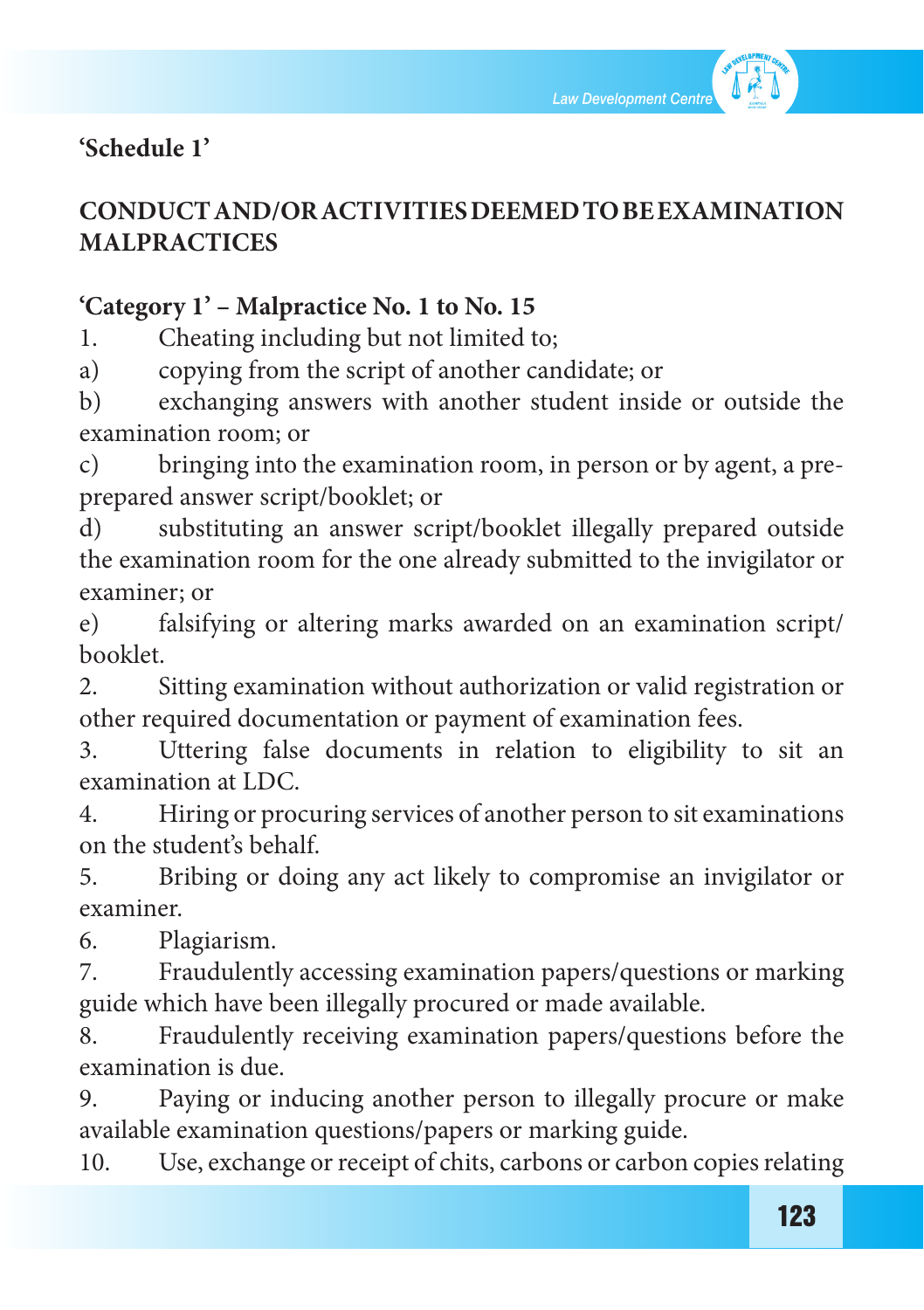

to an examination or assignment.

11. Interfering with conduct of investigations into or hearing of an examination malpractice allegation by the Examinations Malpractice Committee including but not limited to:

a) Intimidating members of the committee or other LDC staff or witnesses; or

b) Destroying or concealing evidence relating to an alleged examination malpractice; or

c) Forging or uttering false evidence relating to an alleged malpractice; or

d) Bribing a member of the committee or LDC official or witness or any other person in relation to an alleged examination malpractice; or

e) Harassing or procuring others to harass a member of the committee or LDC official or witness or any other person in relation to an alleged examination malpractice; or

f) Obstructing the work of the committee.

12. Indulging in disruptive or threatening behaviour towards an invigilator or any LDC staff involved in the conduct of examinations or other student or any person including but not limited to, physical assault or threat of physical assault, shouting, using abusive or threatening language, destruction of property or threat to destroy property.

13. Collaborating or using any other means of gaining unfair advantage during an examination.

14. Aiding or abetting any person or another candidate to commit a 'Category 1' examination malpractice.

15. Attempting to commit a 'Category 1' examination malpractice.

# **'Category 2' – Malpractice No. 16 to No. 27**

16. Giving or being in possession of prohibited material.

17. Delivering to the examiner at his or her office or residence or any other place an examination script/booklet outside the time for delivery and without due authority.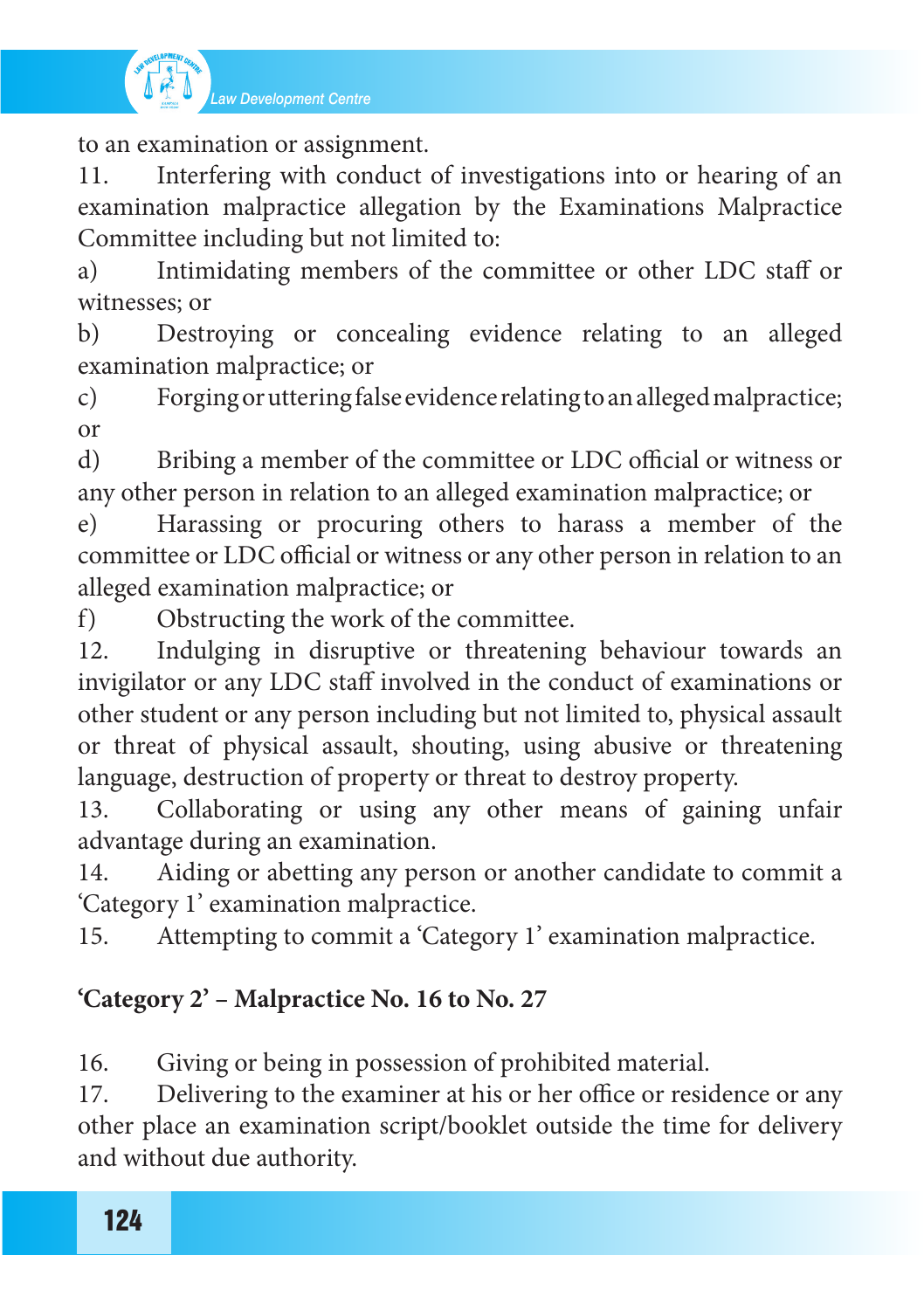18. Breaking the rules in an examination or assignment including but not limited to failure to adhere to prescribed time within which to complete the examination or assignment.

19. Attempting to influence an examiner.

20. Writing or drawing anything on the answer booklet (such as a candidate's name) likely to compromise or influence or prejudice the examiner.

21. Being in possession of prohibited items such as a computer, cellphone or other prohibited items during the examination.

22. Leaving the examination room without the authority of the invigilator.

23. Carrying out any form of communication with another student/ candidate during an examination.

24. Taking out of the examination room an answer booklet or booklets or any examination materials other than a question paper without express permission from the invigilator.

25. Aiding or abetting any person or another candidate to commit a Category 2 examination malpractice.

26. Attempting to commit a 'Category 2' examination malpractice.

27. Any other conduct or act or omission which in the opinion of the Board of Examiners amounts to a 'Category 2' examination malpractice.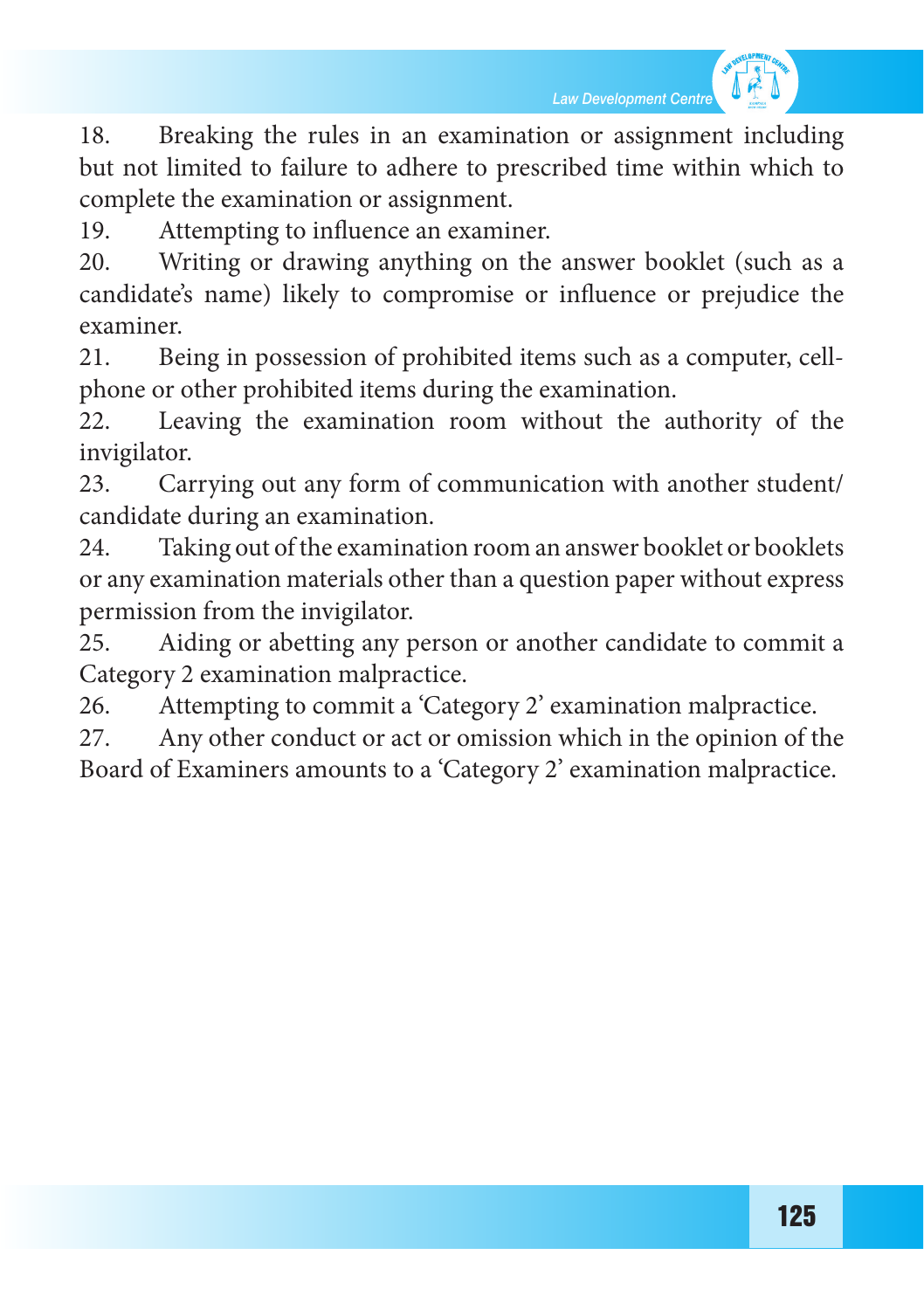

## **LAW DEVELOPMENT CENTRE CONTACT**:

### **Physical Adress:**

Law Development Centre, 339 Kagugube Road, off Makerere Hill Road, P.O. Box 7117, Kampala, Uganda. Website: www.ldc.ac.ug

#### **Contacts:**

**General**  

0417 101 000 0417 101 200 Email: info@ldc.ac.ug

**Director**  Email: director@ldc.ac.ug 0393 265 581 0417 101 201 0417 101 203

**Deputy Director** Email: fnakachwa@ldc.ac.ug 0393 265 582 0417 101 202 0417 101 208

**Secretary / Dept. of Human Resource and Administration**  Email: jwerikhe@ldc.ac.ug 0393 265 583 0417 101 204

0417 101 206 **Dept. of Finance and Planning** Email: jbadebye@ldc.ac.ug 0417 101 225 0417 101 226 0417 101 227

**Dept. of Post Graduate Legal studies and Legal Aid**  Email: akarungi@ldc.ac.ug 

0417 101 233

**Legal Aid Clinic**  Email: anwandira@ldc.ac.ug 0417 101 239

**Dept. of Diploma of Law and Continuing Legal Education** Email: pngabirano@ldc.ac.ug 0417 101 235

## **Dept. of Academic Registrar**

Email: eturyahikayo@ldc.ac.ug 0417 101 248

**Dept. of Law Reporting, Research and Law Reform** 

Email: dbakunzi@ldc.ac.ug 0417 101 262 0417 101 217

126